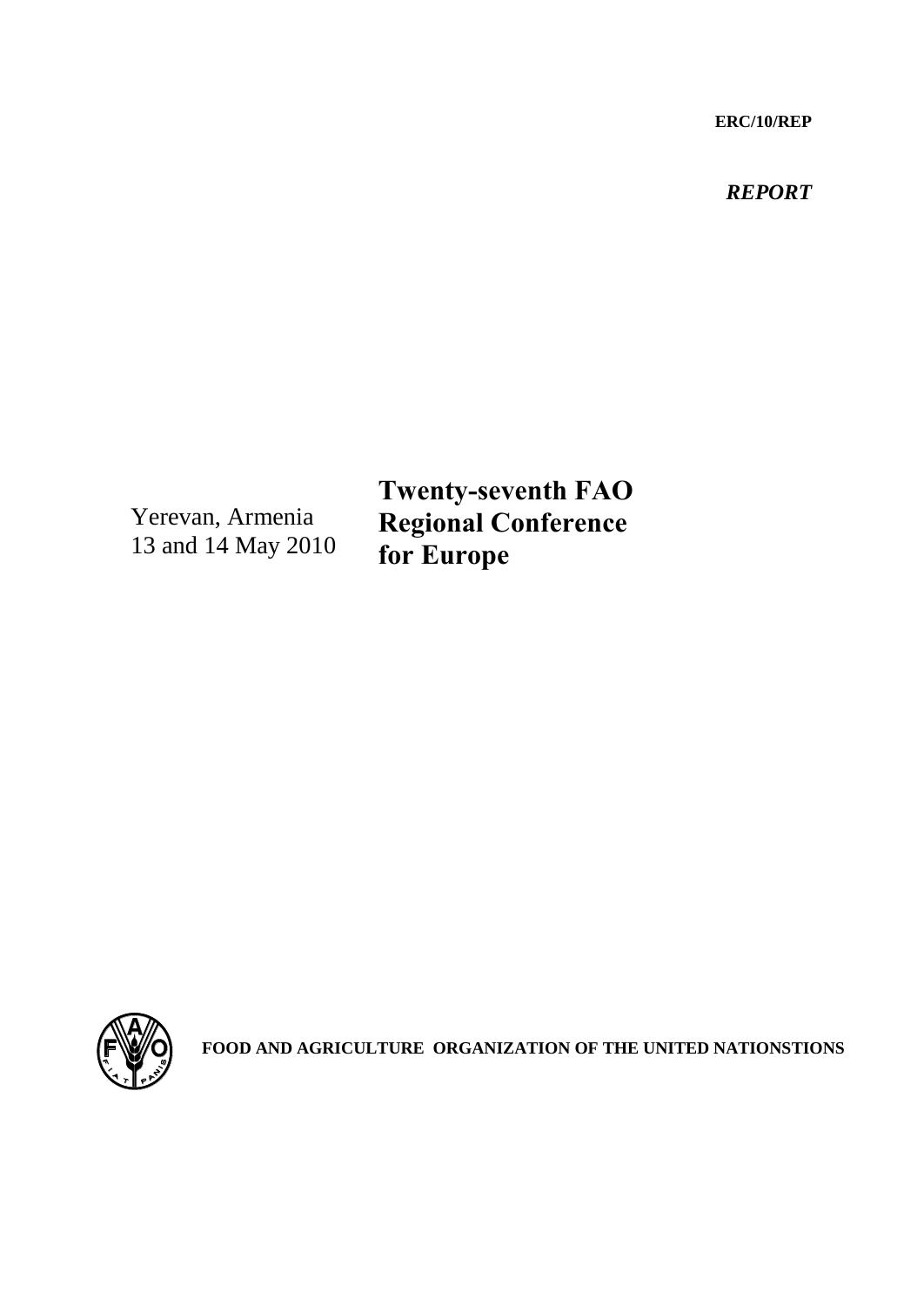# **Date and place of FAO Regional Conferences for Europe**

| First          | Rome, Italy, 10-15 October 1949                    |
|----------------|----------------------------------------------------|
| Second         | Rome, Italy, 10-15 October 1960                    |
| Third          | Rome, Italy, 8-13 October 1962                     |
| Fourth         | Salzburg, Austria, 26-31 October 1964              |
| Fifth          | Seville, Spain, 5-11 October 1966                  |
| Sixth          | St. Julian's, Malta, 28-31 October 1968            |
| Seventh        | Budapest, Hungary, 21-25 September 1970            |
| Eighth         | Munich, Germany, Fed.Rep. of, 18-23 September 1972 |
| Ninth          | Lausanne, Switzerland, 7-12 October 1974           |
| Tenth          | Bucharest, Romania, 20-25 September 1976           |
| Eleventh       | Lisbon, Portugal, 2-7 October 1978                 |
| Twelfth        | Athens, Greece, 22-27 September 1980               |
| Thirteenth     | Sofia, Bulgaria, 4-8 October 1982                  |
| Fourteenth     | Reykjavik, Iceland, 17-21 September 1984           |
| Fifteenth      | Istanbul, Turkey, 28 April-2 May 1986              |
| Sixteenth      | Cracow, Poland, 23-26 August 1988                  |
| Seventeenth    | Venice, Italy, 3-7 April 1990                      |
| Eighteenth     | Prague, Czechoslovakia, 24-28 August 1992          |
| Nineteenth     | Killarney, Ireland, 6-10 June 1994                 |
| Twentieth      | Tel Aviv, Israel, 29 April-3 May 1996              |
| Twenty-first   | Tallinn, Estonia, 25-29 May 1998                   |
| Twenty-second  | Porto, Portugal, 24-28 July 2000                   |
| Twenty-third   | Nicosia, Cyprus, 29-31 May 2002                    |
| Twenty-fourth  | Montpellier, France, 5-7 May 2004                  |
| Twenty-fifth   | Riga, Latvia, 8-9 June 2006                        |
| Twenty-sixth   | Innsbruck, Austria, 26-27 June 2008                |
| Twenty-seventh | Yerevan, Armenia, 13-14 May 2010                   |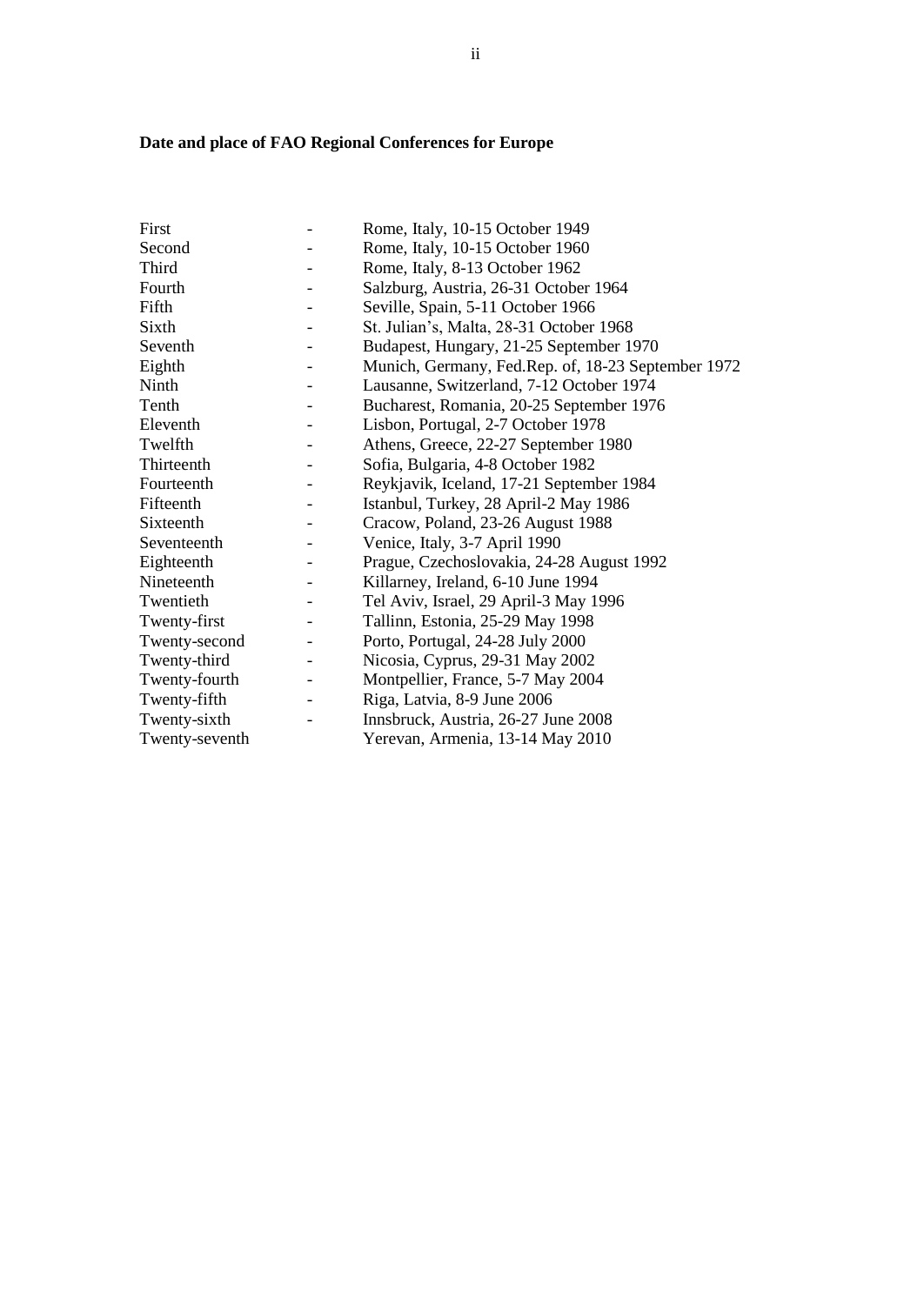**REPORT**

**of the**

# **FAO REGIONAL CONFERENCE FOR EUROPE**

**Twenty-seventh Session Yerevan, Armenia, 13 and 14 May 2010**

**FOOD AND AGRICULTURE ORGANIZATION OF THE UNITED NATIONS Budapest, 2010**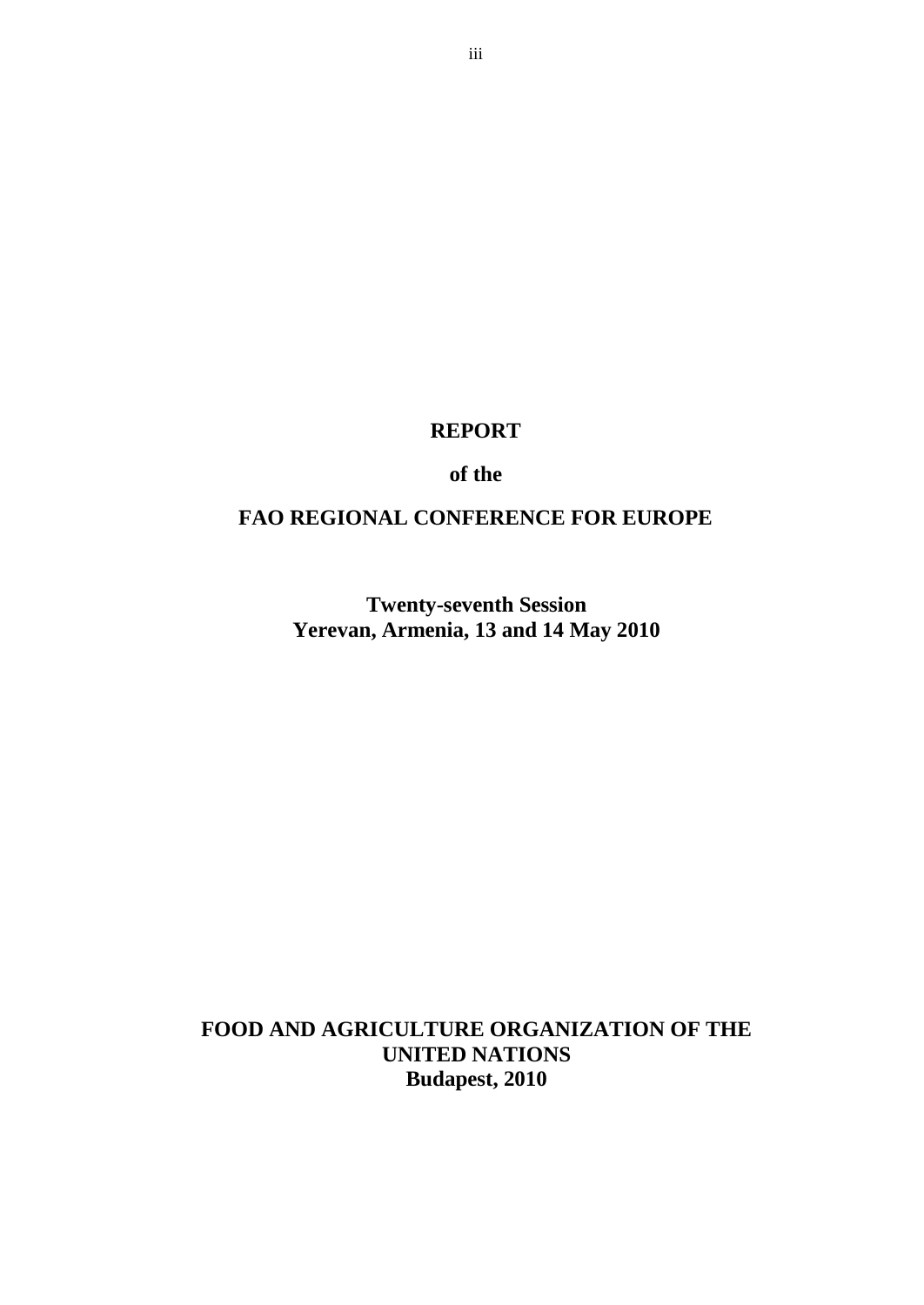# **Table of Contents**

|                                                                                                                                                                                                                                   | Pages      |
|-----------------------------------------------------------------------------------------------------------------------------------------------------------------------------------------------------------------------------------|------------|
| SUMMARY OF MAIN RECOMMENDATIONS                                                                                                                                                                                                   | $1-6$      |
|                                                                                                                                                                                                                                   | Paragraphs |
| <b>INTRODUCTION</b>                                                                                                                                                                                                               | $1 - 2$    |
| <b>OPENING CEREMONY</b>                                                                                                                                                                                                           | 3          |
| ELECTION OF THE CHAIRPERSON, VICE-CHAIRPERSONS AND<br>APPOINTMENT OF RAPPORTEUR                                                                                                                                                   | 4 - 6      |
| ADOPTION OF THE AGENDA AND TIMETABLE                                                                                                                                                                                              | 7          |
| STATEMENT BY THE DIRECTOR-GENERAL                                                                                                                                                                                                 | 8          |
| STATEMENT BY THE INDEPENDENT CHAIRPERSON OF THE<br><b>FAO COUNCIL</b>                                                                                                                                                             | 9          |
| MATTERS ARISING FROM THE WORLD SUMMIT ON FOOD SECURITY AND<br>THE 36 <sup>TH</sup> SESSION OF THE FAO CONFERENCE, NOTABLY<br>IMPLEMENTATION OF THE IMMEDIATE PLAN OF ACTION (IPA),<br>INCLUDING THE DECENTRALIZED OFFICES NETWORK | $10 - 13$  |
| ESTABLISHMENT OF ONE GLOBAL SHARED SERVICES CENTRE                                                                                                                                                                                | $14 - 15$  |
| THE ROLE OF FAO REGIONAL CONFERENCE IN THE REFORMED<br>COMMITTEE ON WORLD FOOD SECURITY                                                                                                                                           | $16 - 19$  |
| REPORT ON FAO ACTIVITIES IN THE REGION 2008-09 AND THE<br>IMPLEMENTATION OF THE RECOMMENDATIONS OF THE 26 <sup>TH</sup> REGIONAL<br><b>CONFERENCE FOR EUROPE</b>                                                                  | $20 - 26$  |
| IMPLEMENTATION OF THE PROGRAMME OF WORK AND BUDGET (PWB)<br>2010-11 AND AREAS OF PRIORITY ACTIONS FOR THE EUROPEAN REGION<br>FOR THE FOLLOWING BIENNIUM 2012-13                                                                   | $27 - 35$  |
| SUMMARY REPORT OF RECOMMENDATIONS OF FAO REGIONAL BODIES                                                                                                                                                                          | $36 - 44$  |
| MAIN CONCLUSIONS AND RECOMMENDATIONS STEMMING FROM THE<br>DEBATE IN THE 36 <sup>TH</sup> SESSION OF THE EUROPEAN COMMISSION ON<br><b>AGRICULTURE</b>                                                                              | 45         |
| DECLARATION OF THE FAO-CSOs/NGOs CONSULTATION FOR EUROPE                                                                                                                                                                          | $46 - 47$  |
| MINISTERIAL ROUND TABLE – POLICY RESPONSE TO CHALLENGES IN<br>AGRICULTURE AND RURAL DEVELOPMENT IN THE EUROPE AND<br>CENTRAL ASIA REGION: SHARING EXPERIENCE AND ENHANCING<br><b>COOPERATION IN THE REGION</b>                    | $48 - 63$  |
| DATE, PLACE AND MAIN THEME(S) OF THE TWENTY-EIGHTH FAO<br>REGIONAL CONFERENCE FOR EUROPE                                                                                                                                          | $64 - 66$  |
| <b>ANY OTHER BUSINESS</b>                                                                                                                                                                                                         | 67         |
| <b>ADOPTION OF THE REPORT</b>                                                                                                                                                                                                     | 68         |
| <b>CLOSURE OF THE CONFERENCE</b>                                                                                                                                                                                                  | $69 - 71$  |

## **APPENDIXES**

A. LIST OF PARTICIPANTS

B. AGENDA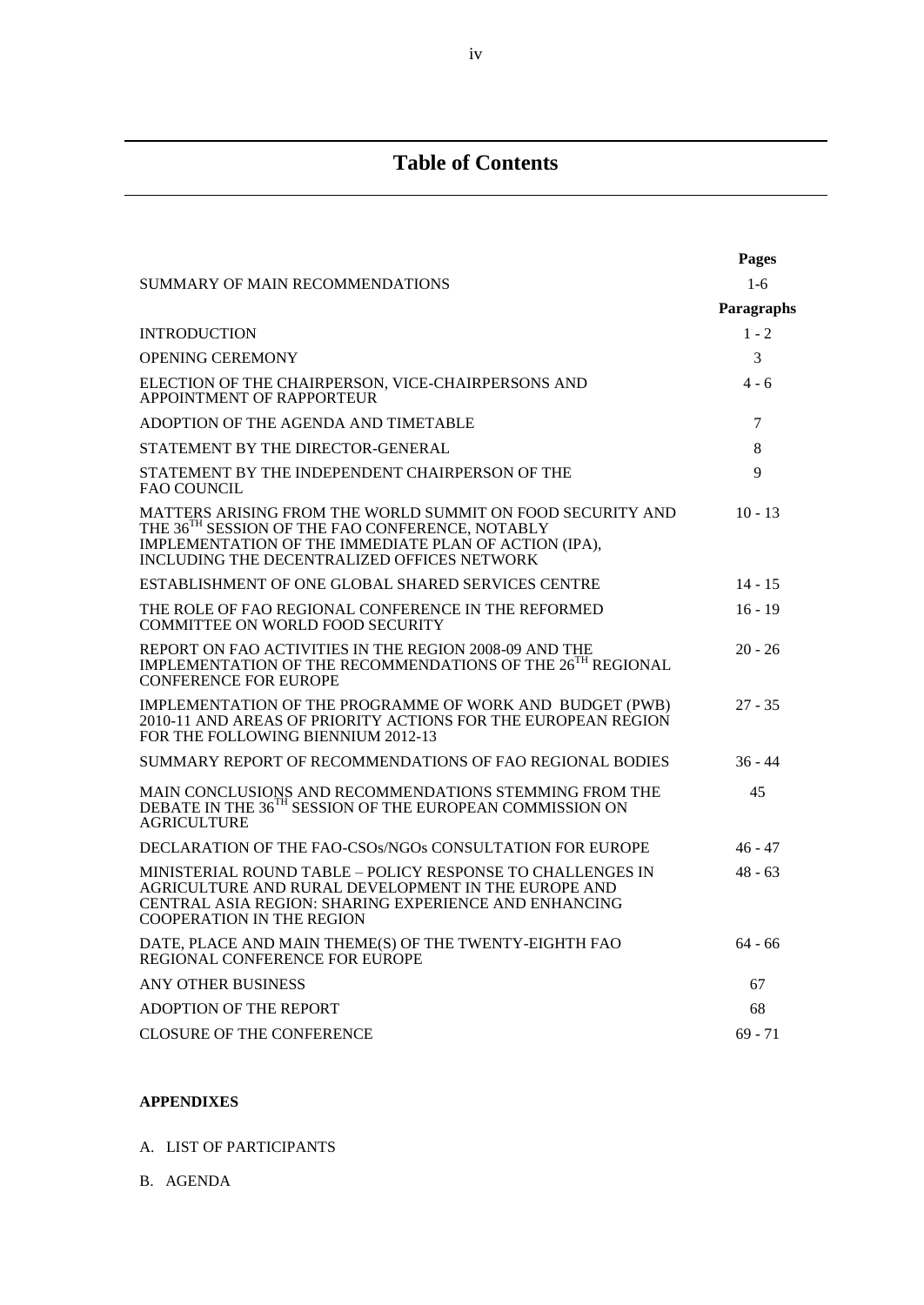- C. LIST OF DOCUMENTS
- D. STATEMENT BY THE DIRECTOR-GENERAL
- E. STATEMENT BY THE INDEPENDENT CHAIRPERSON OF THE FAO COUNCIL
- F. MAIN CONCLUSIONS AND LIST OF RECOMMENDATIONS STEMMING FROM THE DEBATE IN THE  $36^{TH}$  SESSION OF THE EUROPEAN COMMISSION ON AGRICULTURE (ECA) ON ITEMS 4 - 9
- G. STATEMENT BY THE REPRESENTATIVE OF THE FAO/CSOs-NGOs CONSULTATION FOR EUROPE ON TOPICS RELATED TO THE AGENDA OF THE REGIONAL CONFERENCE FOR EUROPE
- H. REPORT OF THE PREPARATORY INFORMAL CONSULTATION HELD IN BUDAPEST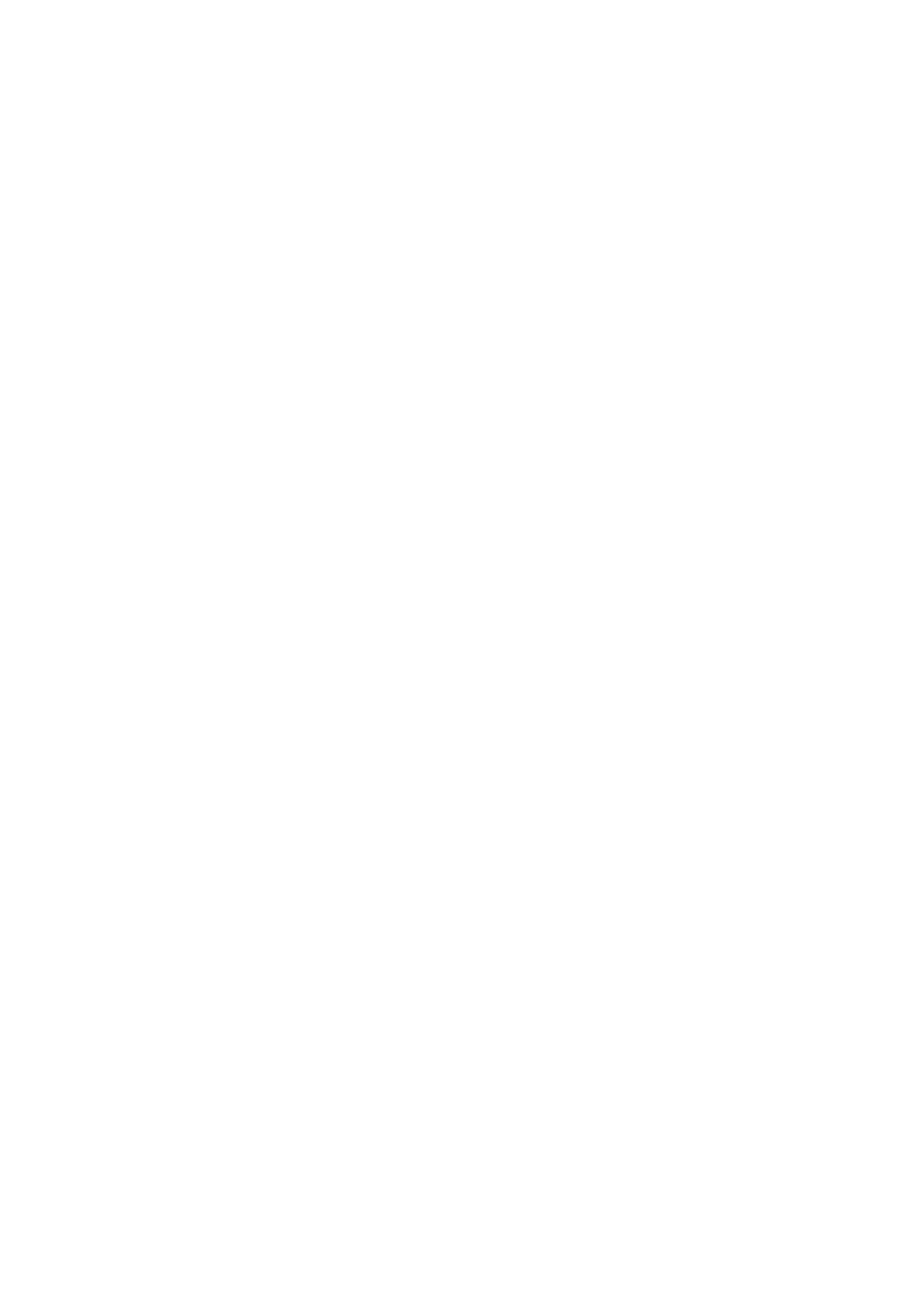#### **SUMMARY OF THE MAIN RECOMMENDATIONS**

## **Matters arising from the World Summit on Food Security and the 36th Session of the FAO Conference, notably implementation of the Immediate Plan of Action (IPA), including the Decentralized Offices Network**

*For the attention of governments*

The Conference:

welcomed the decision of the  $36<sup>th</sup>$  Session of the FAO Conference mandating the Regional Conferences for priority setting for FAO's Decentralized Offices (DOs) Network and invited the member countries to indicate their proposals regarding FAO's presence at country, subregional and regional level in the context of the new medium- and long-term vision of the Decentralized Offices Network (paras 11 and 12);

welcomed the efforts of FAO and the Government of Hungary to improve the facilities of the Regional Office for Europe and Central Asia (REU) in Budapest (para 25).

*For the attention of FAO*

The Conference:

expressed its full support for the implementation of the Immediate Plan of Action to enhance the efficiency of the DOs Network (para 11);

requested the secretariat to provide further background documentation on decentralization, including a detailed inventory of the present structure, staffing and funding of the DOs (para 12) and to give serious consideration to fully fledged presence in some of the countries in the region, especially in the Central Asia subregion, while reinforcing its country presence in some others through the nomination of Assistant FAO Representatives (para 12);

expressed satisfaction with the efficient work of the Regional Office for Europe and Central Asia (REU), the Subregional Office for Central and Eastern Europe (SEU) and the Subregional Office for Central Asia (SEC) (para 13);

suggested to give due consideration to merging the two offices (REU and SEU) in Budapest to enhance efficiency and savings (para 13).

## **Establishment of One Global Shared Services Centre**

*For the attention of governments*

The Conference:

considered that the establishment of the Shared Services Centre (SSC) had improved the efficiency of the Organization and the quality of services provided (para 15).

*For the attention of FAO*

The Conference:

urged the Secretariat to review the Bangkok and Santiago hubs and the possibility of merging them into one global SSC in Budapest (para 15).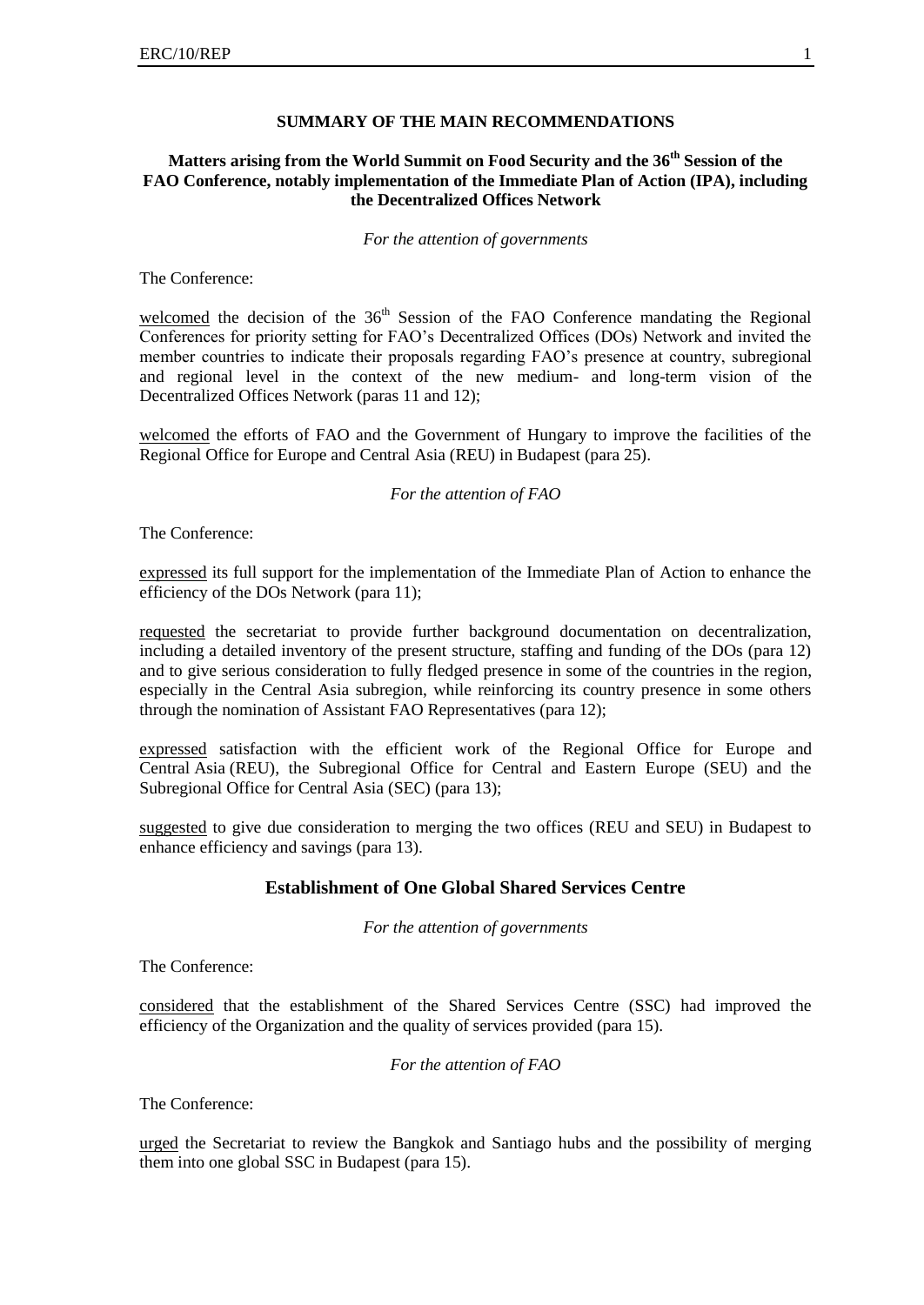#### **The role of FAO Regional Conferences in the reformed Committee on World Food Security**

*For the attention of governments*

The Conference:

welcomed and supported the ongoing reform of the Committee on World Food Security (CFS) and its initiative to broaden the partnership and consultative process without creating new and parallel structures to facilitate this dialogue (para 17);

welcomed the new opportunities for regional level consultations with the creation of new and parallel structures to facilitate this dialogue (para 17).

*For the attention of FAO*

The Conference:

encouraged the CFS Bureau to speed up the establishment of the High-Level Panel of Experts (HLPE) (para 17).

## **Report on FAO Activities in the Region 2008-09 and the implementation of the recommendations of the 26th Regional Conference for Europe**

*For the attention of governments*

The Conference:

welcomed the report on FAO activities in the region and underlined the importance of partnerships with the United Nations bodies under the Delivering as One initiative and cooperation with the European Union (para 21).

*For the attention of FAO*

The Conference:

encouraged FAO to continue providing technical support, expertise and knowledge through its strengthened Regional Office and DOs Network in Europe and Central Asia, progressively integrating the country-led approach in the areas of intervention (para 24);

requested the secretariat to prepare the report on FAO activities using the results based framework with impacts of the implementation of activities (para 21).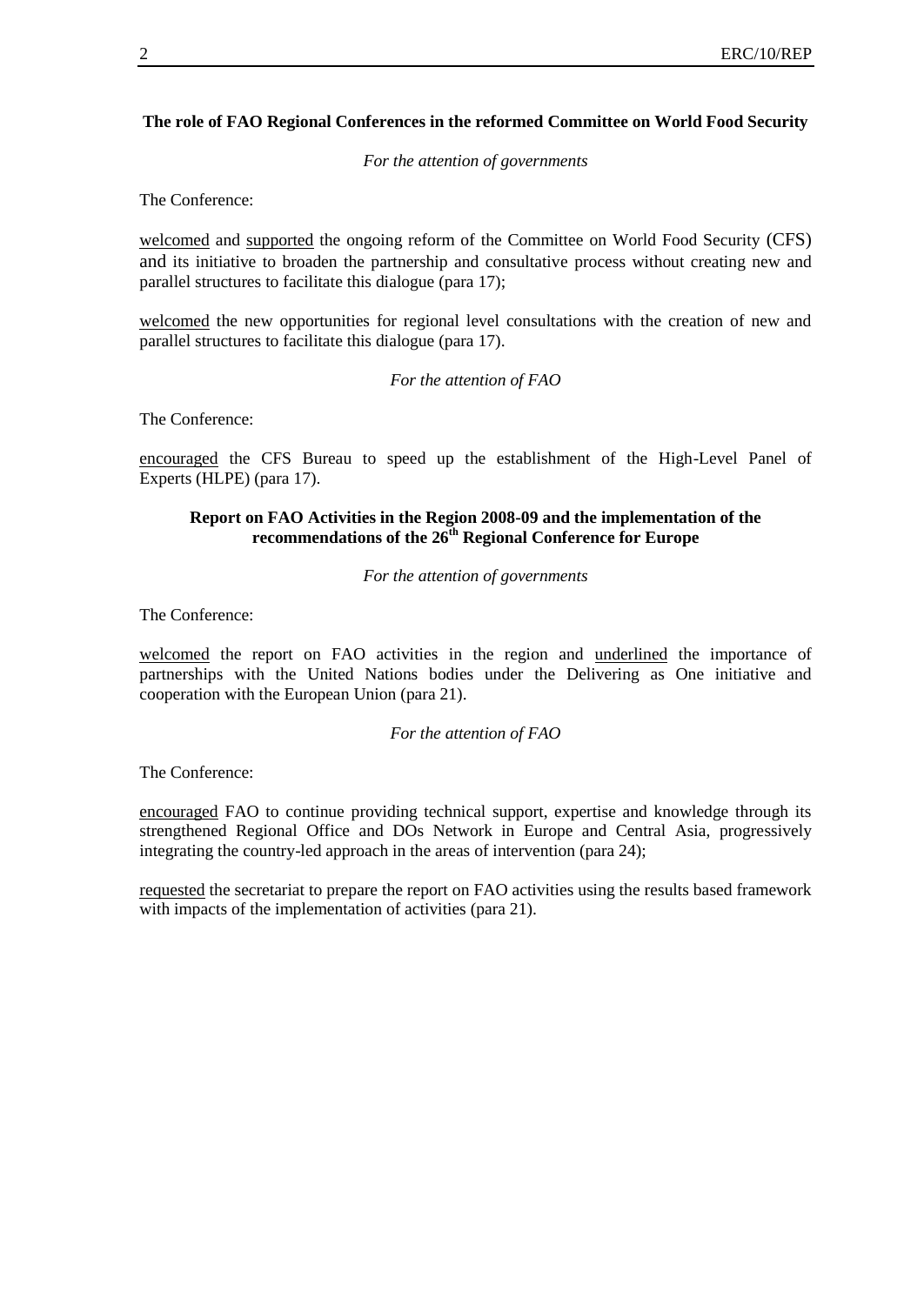## **Implementation of the Programme of Work and Budget (PWB) 2010-11 and areas of priority actions for the European region for the following biennium 2012-13**

*For the attention of governments*

The Conference:

recalled that the Strategic Framework 2010-19, approved by the FAO Conference in 2009, focused and prioritized FAO's work, so that it would have measurable impact on meeting Members' needs. Starting with 2010-11, all of FAO's work under all sources of funds should aim to achieve 56 Organizational Results for the expression of corporate priorities (para 27);

recalled that the 2009 FAO Conference had approved a renewed and more inclusive intergovernmental process for review of programme and budget priorities and proposals, where the Regional Conferences report to the FAO Council through the Programme and Finance Committees on regional areas for priority action for the current and future biennia (para 28);

expressed its satisfaction to be able to review the priority areas of FAO's work in the region as it affects directly not only food security issues but also vital economic interests of a number of member countries. The Regional Conference expected that the regional areas of priority action would help the Regional Office for Europe and Central Asia to develop coordinated and targeted operational instruments and programmes for FAO's work in the region, including collaboration with partners and mobilization of resources (para 29);

agreed that continuation of the present areas of priority action for the 2012-13 biennium was an appropriate approach linked to the four-year Medium Term Plan (MTP), with adjustments to take account of emerging issues and linkages to the reformed Committee on World Food Security and partnerships (para 32).

#### *For the attention of FAO*

The Conference:

stressed that the background document did not provide the basis for a thorough discussion of areas of priority action in the region for the current and future biennia. It recognized that the process of prioritization was a work in progress, involving Members and the secretariat, and improvements were to be expected in future documentation (para 30);

highlighted that for the current biennium, elaboration of regional areas of action should be linked to indicators in the results frameworks, identification of opportunities for use of the Technical Cooperation Programme (TCP) and leveraging of voluntary contributions (para 31);

requested that a more detailed breakdown of the proposed priority activities for each Strategic Objective be given with the indication of the required regular and extrabudgetary funding including partnerships (para 31);

suggested that this information should be provided and further dialogue be carried out between the secretariat and the Executive Committee of the European Commission on Agriculture (ECA), the Executive Committee serving as the formal intersessional forum (para 31);

endorsed the conclusions and recommendations of the 36th Session of the ECA related to the priority areas as well as to the mechanism of the consultative planning process;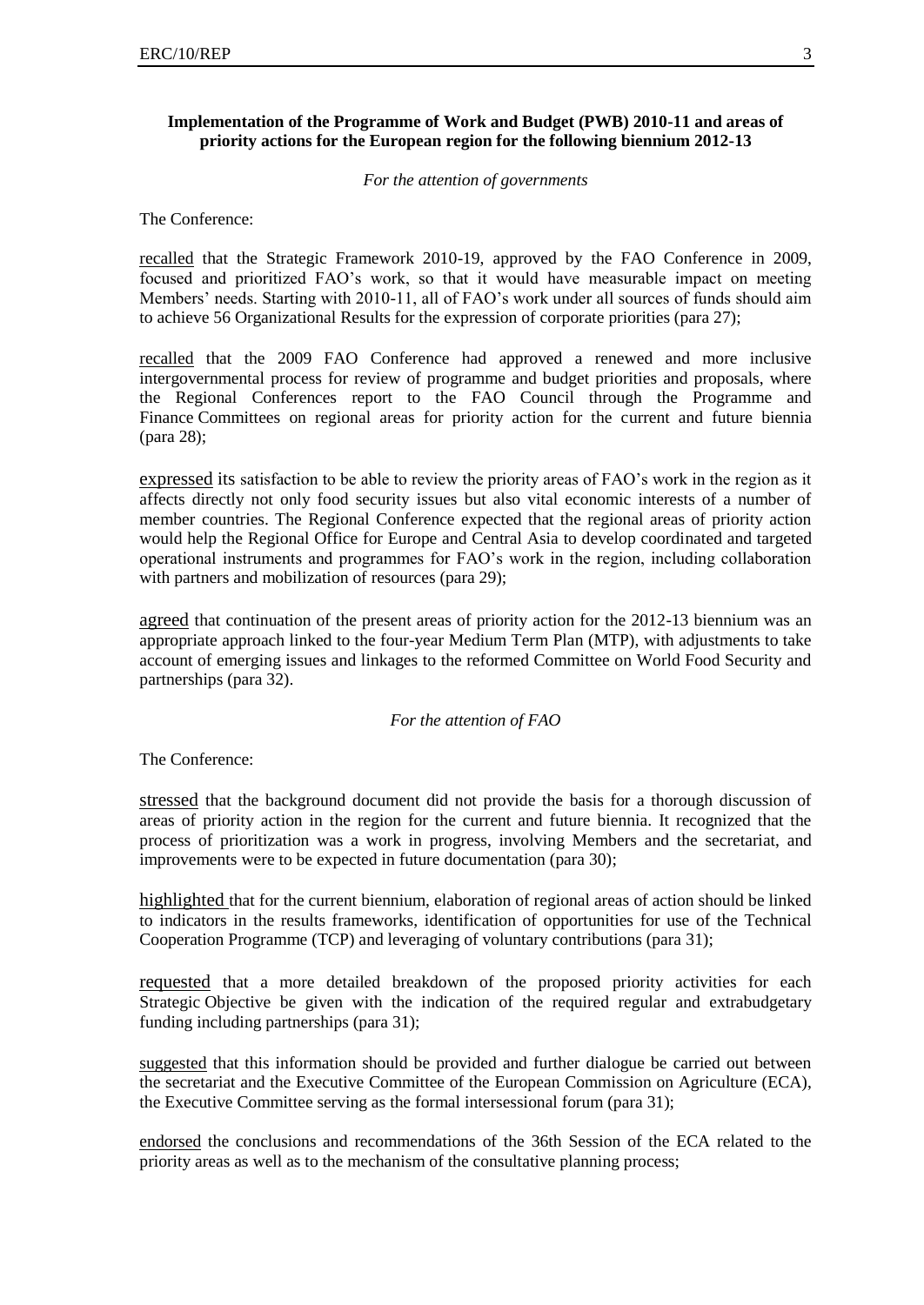requested that in future FAO provide a work and budget document detailing challenges, shortfalls, etc., including their analysis. The results of informal consultations such as the one held in Budapest in March 2010 should be considered (para 30);

emphasized that priority should be given to regional activities involving advocacy, policy support, capacity-building, knowledge management and neutral fora for discussion in the following areas of action (para 33):

- provision of basic global data and statistics;
- assistance to define national economic, social, food and nutrition policies, with a focus on capacity-building for least developed countries to meet global expectations and benefit from market opportunities;
- normative role at global level, as well as capacity-building to reinforce technical and institutional capacities, especially for least developed countries;
- implementation of food safety, sanitary and phytosanitary standards including global conventions;
- animal and plant transboundary diseases;
- emergencies and rehabilitation;
- interface between climate change and agriculture and rural development;
- gender;
- conservation and management of plant and animal genetic resources, and
- sustainable management of forests.

## **Summary report of recommendations of FAO regional bodies**

*For the attention of governments*

The Conference:

welcomed the summary reports of the four specialized regional commissions and the presentation of the main activities carried out during the last two years (para 37);

urged the specialized regional commissions to convene their future sessions in line with the Regional Conference for Europe in order to allow that priority action could be identified and timely submitted to FAO's Governing Bodies (para 39);

welcomed the adoption of the Strategic Plan 2008-2013 of the United Nations Economic Commission for Europe (UNECE)/FAO integrated Programme of Work on Timber and Forestry by the joint session of the UNECE Timber Committee and FAO European Forestry Commission and encouraged both bodies to continue their collaborative work and to look for synergies with other international bodies, including Multilateral Environmental Agreements (MEAs) (para 40);

encouraged all countries in the Europe and Central Asia region to join the European Commission for the Control of Foot-and-Mouth Disease (EUFMD) (para 41);

stressed that coordination, cooperation and transparency were essential for the control and eradication of infectious diseases and the EUFMD was a successful example in this field (para 41);

welcomed that the European Union and its Member States confirmed their full commitment to working with FAO and the World Organisation for Animal Health (OIE) to provide countries in the region with the necessary technical assistance and capacity-building (para 42);

took note of the options for the future of the European Inland Fisheries Advisory Commission (EIFAC) proposed in January 2010 and encouraged the 26th Session of the EIFAC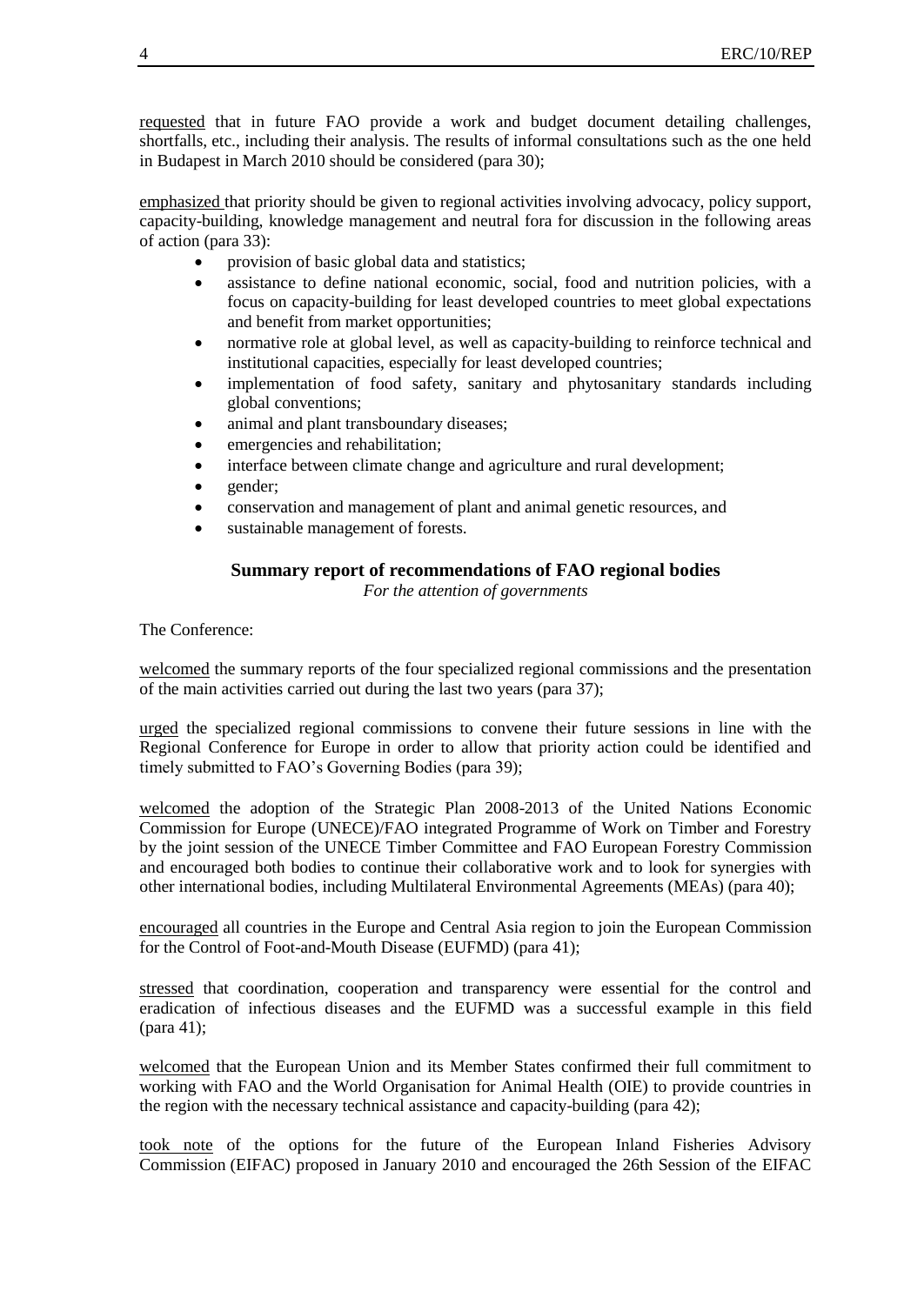in May 2010 in Zagreb to carefully reflect on these options and considered that the most appropriate option at this stage would be the continuation of EIFAC as an FAO Article VI body (para 43).

#### *For the attention of FAO*

The Conference:

requested FAO and members of the technical commissions to review the meeting schedules and agenda settings of the specialized regional commissions allowing timely identification of priority actions relevant for the regions concerned (para 39);

requested the EIFAC Secretariat to prepare a detailed report on the continuation of EIFAC as an FAO Article VI body, results-based oriented, including clear links with the relative Strategic Objectives of FAO and with the work carried out by Committee on Fisheries (COFI), the report to provide the main results achieved by EIFAC during the past five years (para 43);

regretted not having received information about the General Fisheries Commission for the Mediterranean (GFCM) (para 38).

## **Main conclusions and recommendations stemming from the debate in the 36th Session of the European Commission on Agriculture**

*For the attention of governments*

The Conference:

welcomed the preparation of the four technical documents and the document on mainstreaming gender in rural development through ECA Working Party on Women and Family in Rural Development activities;

emphasized that these technical documents provide useful conclusions and recommendations for various groups of countries addressing sectoral issues of agricultural and rural development.

*For the attention of FAO*

The Conference:

endorsed the conclusions and recommendations from the  $36<sup>th</sup>$  Session of the ECA (para 45), and

requested that due consideration be given to the recommendations both related to the technical priorities as well as to the consultation mechanisms for the preparation of the Programme of Work and Budget 2012-13 in the Region.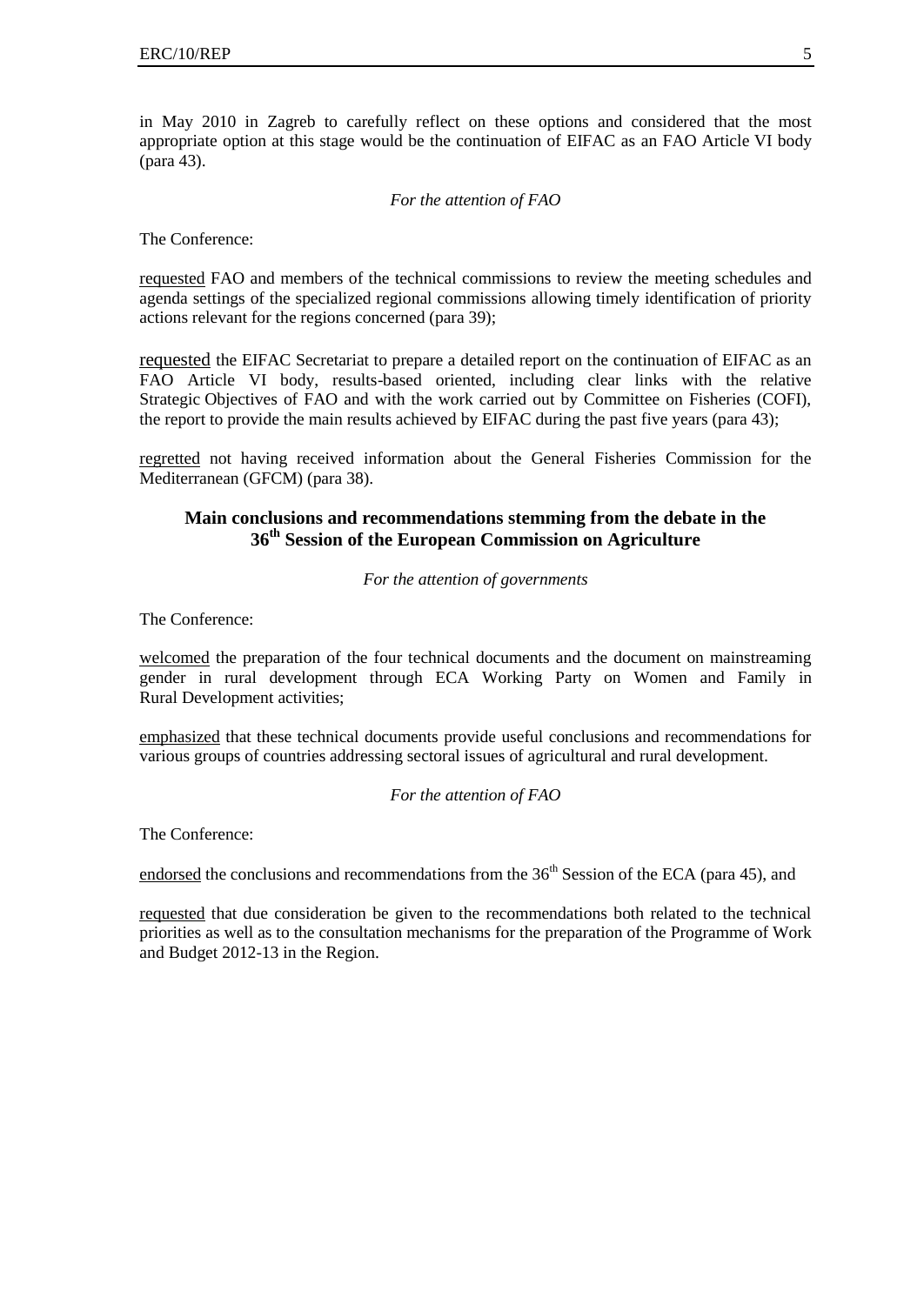## **Date, place and main theme(s) of the Twenty-eighth FAO Regional Conference for Europe**

*For the attention of governments*

The Conference:

agreed that the next 28<sup>th</sup> Regional Conference for Europe in 2012 be held in Baku, Azerbaijan, and took note of the invitation of the Delegate of Romania to hold the 29<sup>th</sup> session in Bucharest, Romania in 2014 (para 64).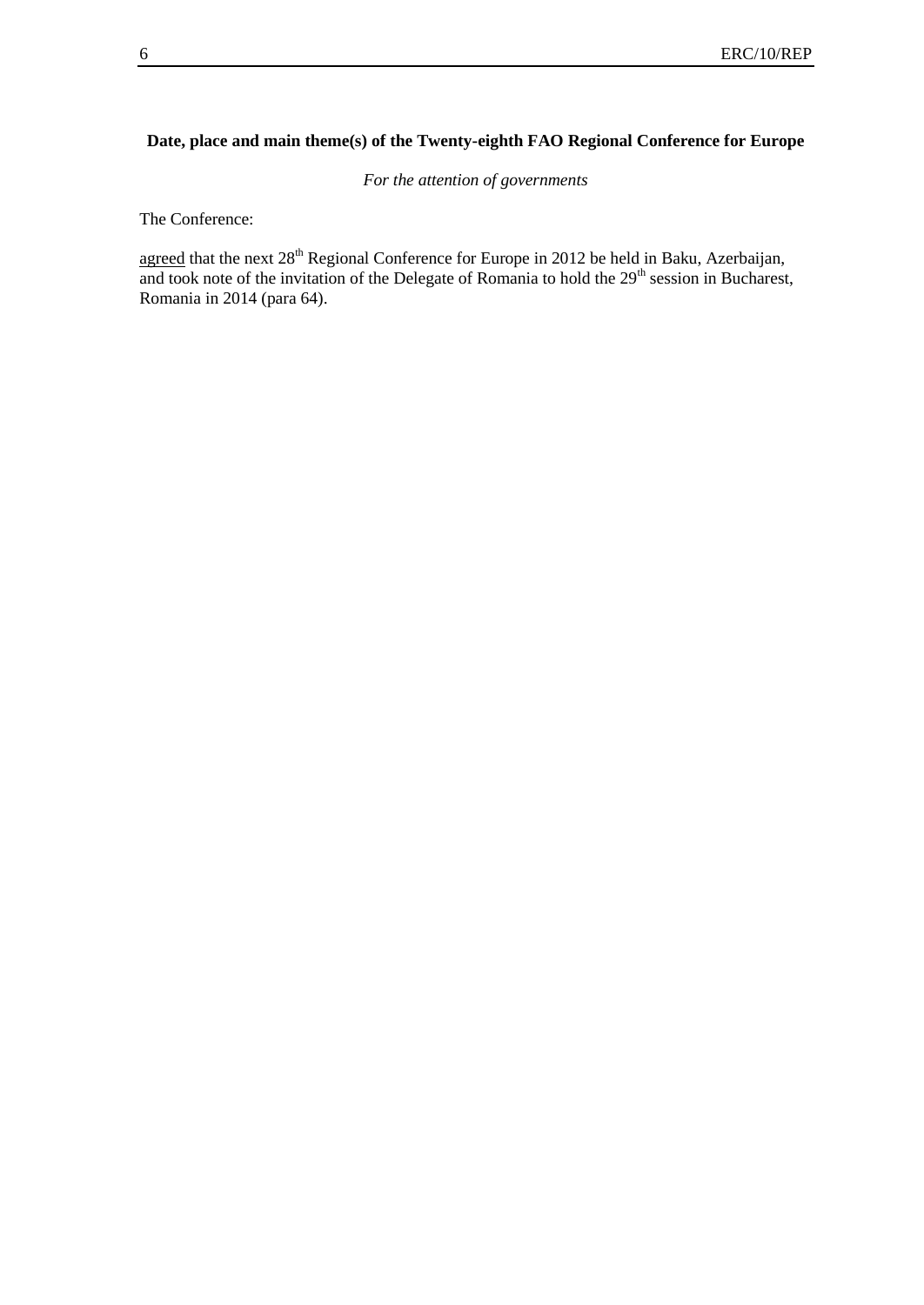## **INTRODUCTION**

1. The Twenty-seventh FAO Regional Conference for Europe was held in Yerevan, Armenia, on 13 and 14 May 2010 at the invitation of the Government of Armenia.

2. The List of Participants is given in Appendix A to this Report.

## **OPENING CEREMONY**

3. The Minister for Agriculture of Armenia, His Excellency Gerasim Alaverdyan welcomed the participants on behalf of his Government and expressed his satisfaction that Armenia was hosting this high-level event of FAO, which was providing strategic guidance and identifying the regional priorities for the Organization.

# **ELECTION OF THE CHAIRPERSON, VICE-CHAIRPERSONS AND APPOINTMENT OF RAPPORTEUR**

4. The Conference unanimously elected the First Deputy Minister for Agriculture of Armenia, Samvel Avetisyan, as Chairperson of the Conference.

5. Ms Hedwig Wögerbauer, the Director, Head of the Division for FAO Affairs, Federal Ministry of Agriculture, Forestry, Environment and Water Management of Austria, and Mr Hans-Jörg Lehmann, Minister, Permanent Representative of Switzerland to the Food and Agriculture Organization of the United Nations in Rome were elected unanimously as Vice-Chairpersons of the Regional Conference.

6. Her Excellency Cecilia Nordin Van Gansberghe, Ambassador, Permanent Representative of the Kingdom of Sweden to the Food and Agriculture Organization of the United Nations in Rome and Mr Ruve Schank, Minister Counsellor, Permanent Representative of the Republic of Estonia to the Food and Agriculture Organization of the United Nations were elected as Rapporteurs.

# **ADOPTION OF THE AGENDA AND TIMETABLE**

7. The Regional Conference adopted the Agenda as given in Appendix B to this report and the Timetable for the session.

# **STATEMENT BY THE DIRECTOR-GENERAL**

8. The Director-General delivered his Statement to the Regional Conference, the text of which is attached in Appendix D to this report. The Regional Conference thanked the Director-General for his contributions to FAO's work in the region during his three terms.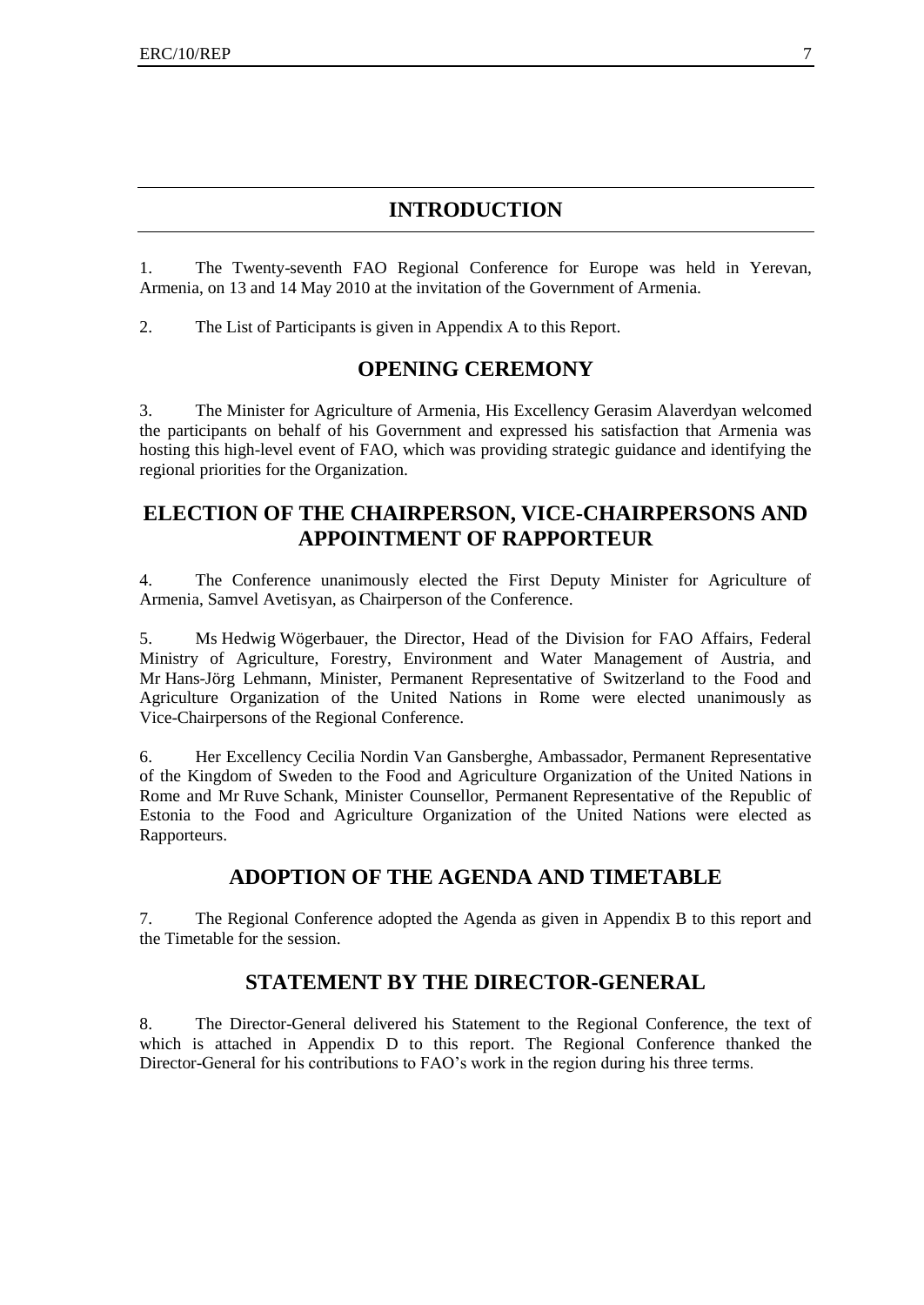# **STATEMENT BY THE INDEPENDENT CHAIRPERSON OF THE FAO COUNCIL**

9. The Independent Chairperson of the FAO Council, Mr Luc Guyau, delivered a statement, the text of which is attached in Appendix E to this report.

# **MATTERS ARISING FROM THE WORLD SUMMIT ON FOOD SECURITY AND THE 36TH SESSION OF THE FAO CONFERENCE, NOTABLY IMPLEMENTATION OF THE IMMEDIATE PLAN OF ACTION (IPA), INCLUDING THE DECENTRALIZED OFFICES NETWORK**

10. The agenda item was introduced by the Director, Office of Support to Decentralization (OSD) of FAO.

11. The Regional Conference expressed its full support for the implementation of the Immediate Plan of Action to enhance the efficiency of the Decentralized Offices (DOs) Network. It was regretted, however, that the background documentation made no reference to a number of important reports and decisions on decentralization. Furthermore, it did not present an explicit explanation on the new working methods related to the new role of the Regional Conferences, especially in the framework of priority setting and also it did not provide a detailed inventory of the present structure, staffing and funding of the DOs. Such an overview would allow to make a better judgement on how to best use the available resources for FAO's presence at country, subregional and regional level.

12. A number of member countries requested that, in the context of the new medium- and long-term vision of the DOs Network, serious consideration be given to FAO's fully-fledged presence in some of the countries in the region, thus Kyrgyzstan and an Assistant FAO Representative in the Republic of Moldova.

13. While the Regional Conference expressed its full satisfaction with the efficient work of the Regional Office for Europe and Central Asia (REU) and the Subregional Office for Central and Eastern Europe (SEU), both located in Budapest, with the strong support of the Government of Hungary, it was suggested to give due consideration to merge REU and SEU to enhance efficiency and savings. The Delegate of Turkey reiterated its Government's support for FAO's DOs Network and to the work of the Subregional Office for Central Asia (SEC).

# **ESTABLISHMENT OF ONE GLOBAL SHARED SERVICES CENTRE**

14. The Regional Conference recalled that the establishment of the Shared Services Centre (SSC) had been approved in 2005, which resulted in three hubs in Budapest, Santiago de Chile and Bangkok with implementation phased over 2007 to 2009. Based on two reviews undertaken in 2009, FAO Management was carrying out an in-depth analysis of administrative services provided by the SSC in order to validate further savings that could be achieved by a consolidation into one global hub. It noted that the Finance Committee had commented favourably on savings achieved to date and supported efforts to achieve further savings. The FAO Council had stressed that any decision on closing the SSC hubs in Santiago de Chile and Bangkok should be transparent, preceded by in-depth analysis, including consultations with the Regional Conferences.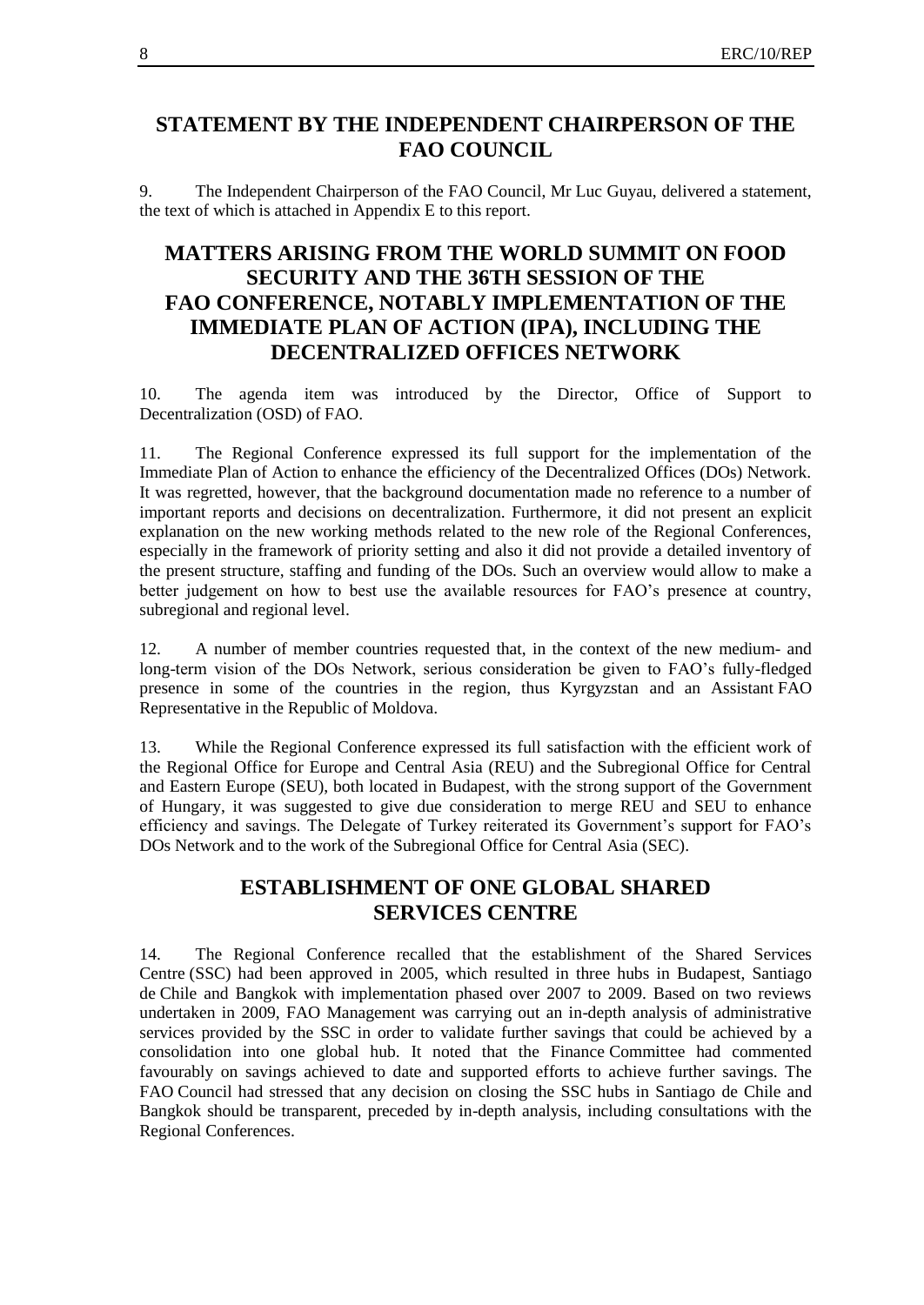15. The Regional Conference considered that the establishment of the SSC had been a great success, as it had improved the efficiency of the Organization and the quality of the services provided, making the best use of FAO's resources. It urged the secretariat to review the Bangkok and Santiago hubs and the possibility of merging them into one global SSC in Budapest. The representative of Hungary assured the Regional Conference that the Government of Hungary would provide its full support to a global SSC hub, should it be established in Budapest.

# **THE ROLE OF FAO REGIONAL CONFERENCES IN THE REFORMED COMMITTEE ON WORLD FOOD SECURITY**

16. This agenda item was introduced by Mr Noel de Luna, Chairperson of the Committee on World Food Security (CFS).

17. The Regional Conference welcomed and supported the ongoing reform of the CFS as a central element of the global partnership on agriculture, food security and nutrition and its initiative to broaden the partnership and consultative process. It welcomed the new opportunities for regional level consultations but stressed that there was no need to create new and parallel structures to facilitate this dialogue. It was regretted that the establishment of the High-Level Panel of Experts (HLPE) had been delayed and the Regional Conference encouraged the CFS Bureau to speed up the establishment of the HLPE to allow it to contribute to the CFS session in October 2010.

18. The Regional Conference took note of the proposal of the Chair of the Working Party on Women and the Family in Rural Development to serve as a focal point between the Regional Conference and the CFS.

19. The FAO/CSOs-NGOs Consultation for Europe1 supported the ongoing CFS reform and declared its involvement in the process to make the CFS a venue for decision-making and governance at global and regional levels to respond to challenges to food and agriculture.

# **REPORT ON FAO ACTIVITIES IN THE REGION 2008-2009 AND THE IMPLEMENTATION OF THE RECOMMENDATIONS OF THE 26TH REGIONAL CONFERENCE FOR EUROPE<sup>2</sup>**

20. The secretariat outlined the activities in the European region in the 2008-2009 biennium.

21. The Regional Conference welcomed the document provided by the secretariat but it was regretted that it had still been prepared in the traditional way, not giving an opportunity for the Regional Conference to have a results-based framework regarding the work performed by FAO in the previous biennium and to draw on lessons learned and on the impact of the implementation of the activities.

22. The Regional Conference welcomed the work undertaken within the Delivering as One initiative and the different activities undertaken in cooperation with several United Nations bodies and recommended FAO to report the effects of these activities to the United Nations High-Level Task Force.

1

<sup>&</sup>lt;sup>1</sup> Held in Yerevan on 10 and 11 May 2010. The Statement is attached as Appendix G to this Report.

 $^{2}$  ERC/10/2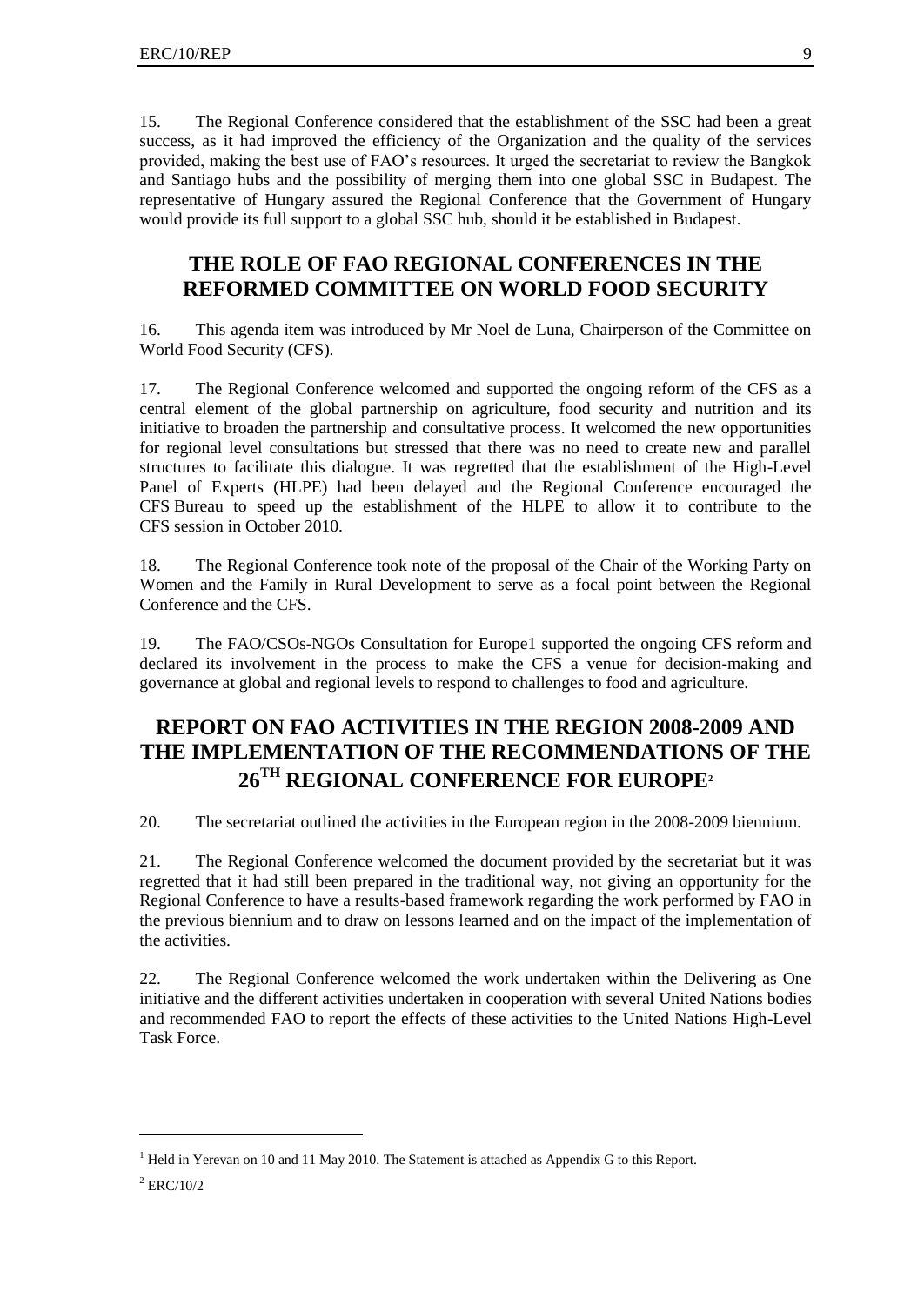23. The European Union (EU) confirmed its intention to continue to cooperate with FAO and other organizations, both international financial institutions (IFIs), specialized agencies, NGOs and CSOs to provide relevant assistance and support to countries in the region on demand.

24. The Regional Conference encouraged FAO to continue providing technical support, expertise and knowledge through its strengthened Regional Office and DOs Network in Europe and Central Asia, progressively integrating the country-led approach in the areas of intervention.

25. The Regional Conference welcomed the efforts made by FAO and the Government of Hungary to improve the facilities of REU in Budapest.

26. The FAO/CSOs-NGOs Consultation for Europe supported FAO activities for dissemination of good practices for environment-friendly agriculture and at the same time aiming at improving the livelihoods of rural populations through diversification of jobs and income sources and supported FAO assistance to increase productivity and market access to small farms, including better access to land and microfinance, and development of marketing cooperatives. The Consultation also supported FAO's work on monitoring farm products markets development and prices volatility on agricultural markets.

# **IMPLEMENTATION OF THE PROGRAMME OF WORK AND BUDGET (PWB) 2010-11 AND AREAS OF PRIORITY ACTIONS FOR THE EUROPEAN REGION FOR THE FOLLOWING BIENNIUM 2012-13**

27. The Regional Conference recalled that the Strategic Framework 2010-19, approved by the FAO Conference in 2009, focused and prioritized FAO's work, so that it would have measurable impact in meeting Members' needs. Starting with 2010-11, all of FAO's work under all sources of funds should aim to achieve the 56 Organizational Results as expression of corporate priorities.

28. The Regional Conference also recalled that the 2009 FAO Conference had approved a renewed and more inclusive intergovernmental process for review of programme and budget priorities and proposals, where the Regional Conferences report to the FAO Council through the Programme and Finance Committees on regional areas for priority action for the current and future biennia.

29. The Regional Conference expressed its satisfaction to be able to review the priority areas of FAO's work in the region as it affects directly not only food security issues but also vital economic interests of a number of member countries. The Regional Conference expected that the regional areas of priority action would help REU to develop coordinated and targeted operational instruments and programmes for FAO's work in the region, including collaboration with partners and mobilization of resources.

30. The Regional Conference stressed that the background document did not provide the basis for a thorough discussion on areas of priority action in the region for the current and future biennia. It recognized that the process of prioritization was work in progress, involving Members and the secretariat, and improvements were to be expected in future documentation. For the future, FAO was expected to provide a document detailing challenges and shortfalls etc., including their analysis. The results of informal consultations such as the one held in Budapest in March 2010 should be considered.

31. For the current biennium, elaboration of regional areas of action should be linked to indicators in the results frameworks, identification of opportunities for use of the Technical Cooperation Programme (TCP) and leveraging of voluntary contributions. It was requested that a more detailed breakdown of the proposed priority activities for each Strategic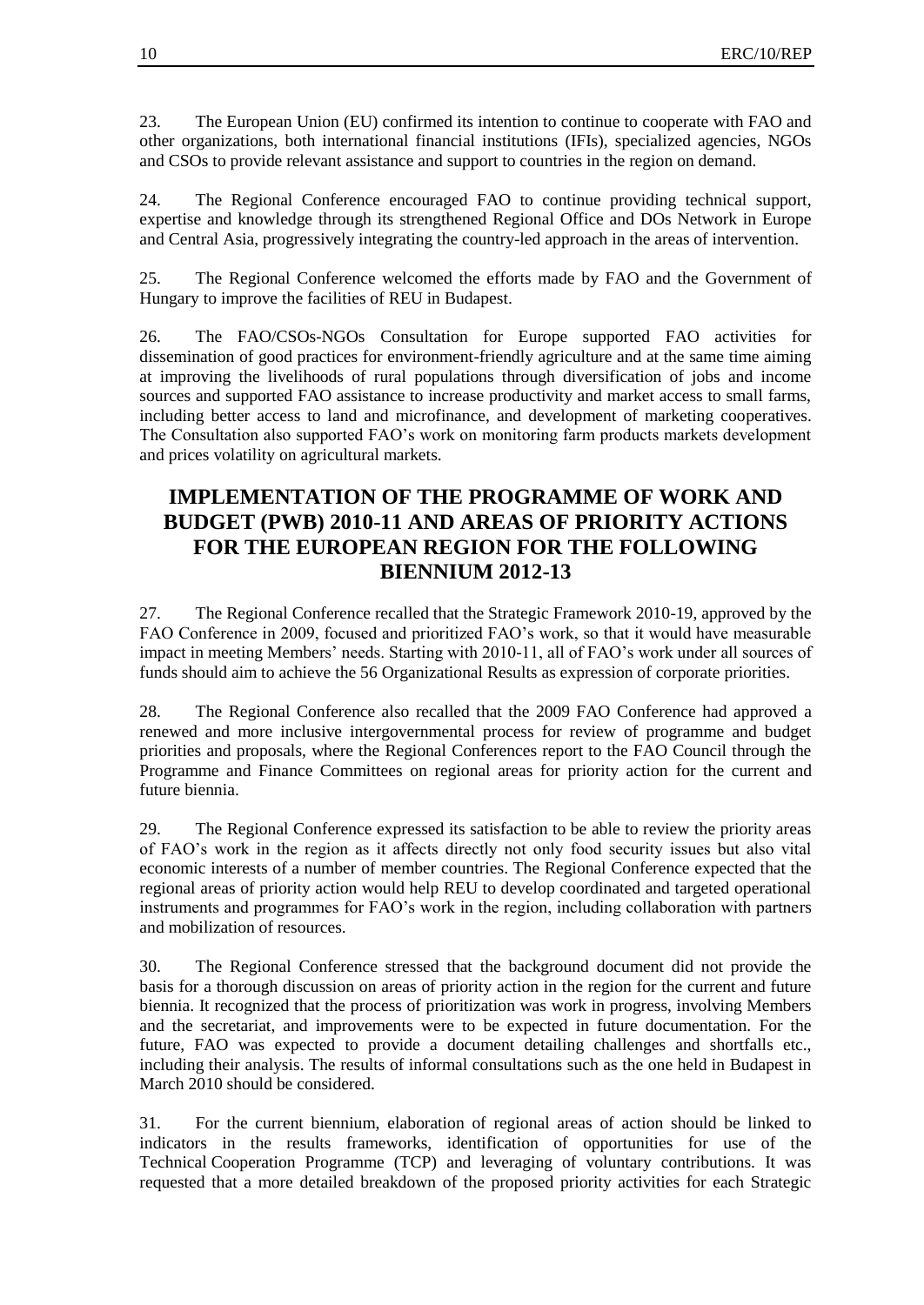Objective be given with the indication of the required regular and extrabudgetary funding including partnerships. It was suggested that this information should be provided and further dialogue should be carried out between the secretariat and the Executive Committee of the European Commission on Agriculture (ECA), the ECA serving as the formal intersessional forum.

32. The Regional Conference agreed that continuation of the present areas of priority action for the 2012-13 biennium was an appropriate approach linked to the four-year Medium-Term Plan (MTP), with adjustments to take account of emerging issues and linkages to the reformed Committee on World Food Security, and partnerships.

33. To address the food and agriculture challenges in the region, and taking account of FAO's Strategic Framework and its core functions, the Regional Conference emphasized that priority should be given to regional activities involving advocacy, policy support, capacity-building, knowledge management and neutral fora for discussion in the following areas of action:

- provision of basic global data and statistics;
- assistance to define national economic, social, food and nutrition policies, with a focus on capacity-building for least-developed countries to meet global expectations and benefit from market opportunities;
- normative role at global level, as well as capacity-building to reinforce technical and institutional capacities, especially for least developed countries;
- implementation of food safety, sanitary and phytosanitary standards including global conventions;
- animal and plant transboundary diseases;
- emergencies and rehabilitation;
- interface between climate change and agriculture and rural development;
- gender;
- conservation and management of plant and animal genetic resources, and
- sustainable management of forests.

34. Several Member States that are not Members of the European Union pointed out during the deliberations, that the developments of the European Union agricultural rural policies were also of utmost importance to them. The Commonwealth of Independent States (CIS) member countries emphasized the importance of FAO's work in the region.

35. The FAO/CSOs-NGOs Consultation for Europe proposed to establish, based on existing NGOs/CSOs platforms, a facilitating committee with focal points for regular dialogue with FAO and Member States in the Europe region with the task of identification, from the point of view of civil society, of major policy issues in regional food security and presentation of these to the ERC.

# **SUMMARY REPORT OF RECOMMENDATIONS OF FAO REGIONAL BODIES**

36. The item was introduced by the Subregional Coordinator for Central Asia.

37. The Regional Conference welcomed the summary reports of these four specialized regional commissions and the presentation of the main activities carried out during the last two years. However, it would have been desirable that during the 36th Session of the ECA a proper consultation on subregional and regional areas of priority action could have been undertaken.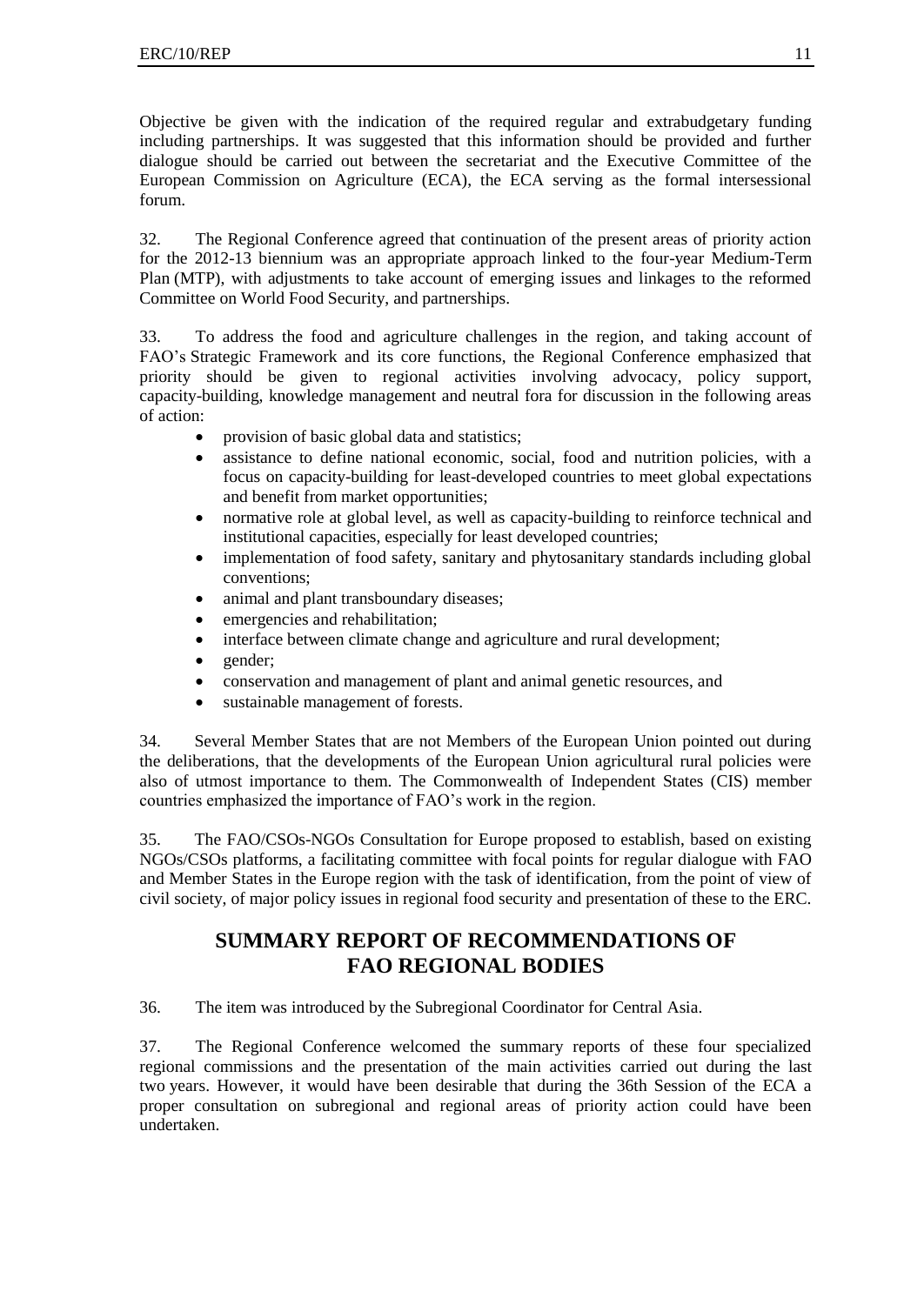38. The Regional Conference regretted not having received information about the General Fisheries Commission for the Mediterranean (GFCM).

39. The Regional Conference urged the specialized regional commissions to convene their future sessions in line with the Regional Conference for Europe in order to allow that priority action could be identified and timely submitted to FAO's Governing Bodies.

40. The Regional Conference welcomed the adoption of the Strategic Plan 2008-13 of the United Nations Economic Commission for Europe (UNECE)/FAO integrated Programme of Work on Timber and Forestry by the joint session of the UNECE Timber Committee and FAO European Forestry Commission. It encouraged both bodies to continue their collaborative work and to look for synergies with other international bodies, including Multilateral Environmental Agreements (MEAs).

41. The Regional Conference encouraged all countries in the Europe and Central Asia region to join the European Commission for the Control of Foot-and-Mouth Disease (EUFMD). It stressed that coordination, cooperation and transparency were essential for the control and eradication of infectious diseases and the EUFMD was a successful example in this field.

42. The European Union and its Member States confirmed that they were fully committed to working with FAO and the World Organisation for Animal Health (OIE) to provide countries in the region with the necessary technical assistance and capacity-building. The European Union welcomed the progress made by the West Eurasia Roadmap, the introduction of the Progressive Control Pathway and its ongoing implementation.

43. The Regional Conference took note of the options for the future of the European Inland Fisheries Advisory Commission (EIFAC) in January 2010. It encouraged the 26th Session of the EIFAC in May 2010 in Zagreb to carefully reflect on these options. It considered that the most appropriate option at this stage would be the continuation of EIFAC as an FAO Article VI body. The Regional Conference requested the EIFAC Secretariat to prepare a detailed report on the continuation of EIFAC as an FAO Article VI body, results-based oriented, including clear links with the relative strategic objectives of FAO and with the work carried out by the Committee on Fisheries (COFI). Such a report should indicate the main results provided by EIFAC during the last five years.

44. The Delegate of Kyrgyzstan informed the Regional Conference that its Government fully supported the creation of the Central Asian and Caucasus Regional Fisheries and Aquaculture Commission and the Government of Kyrgyzstan agreed to host the third preparatory intergovernmental meeting of that body later in 2010.

# **MAIN CONCLUSIONS AND RECOMMENDATIONS STEMMING FROM THE DEBATE IN THE 36TH SESSION OF THE EUROPEAN COMMISSION ON AGRICULTURE**

45. The Rapporteur of the 36th Session of the European Commission on Agriculture (ECA) informed the Regional Conference about the deliberations of the ECA Session and she introduced the conclusions and recommendations of the discussions on Agenda Items 4, 5, 6, 7, 8 and 9, which were the subject of the technical review for submission to the Regional Conference. These were endorsed by the Regional Conference, and are attached as Appendix F to this report.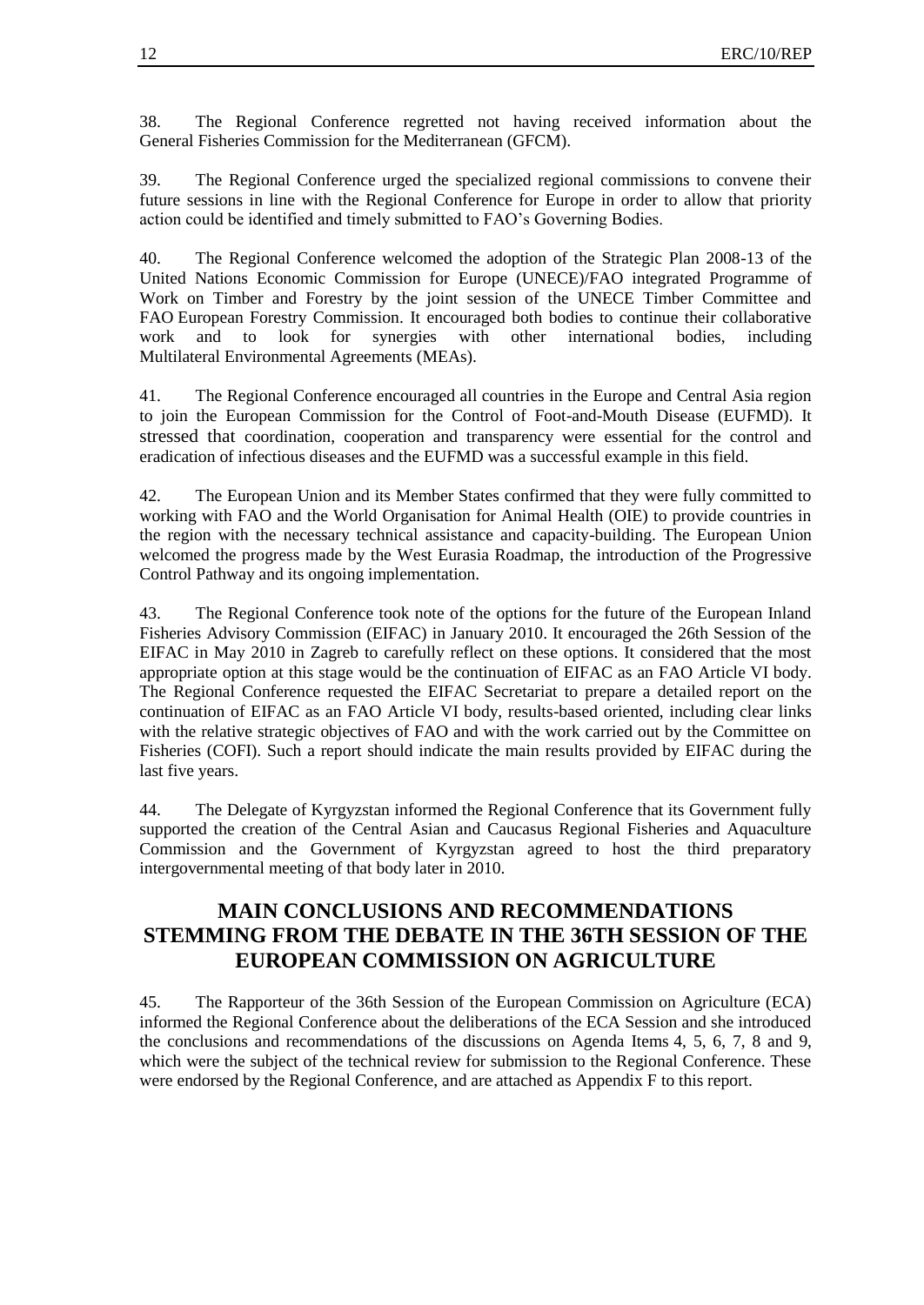-

## **DECLARATION OF THE FAO-CSOs/NGOs CONSULTATION FOR EUROPE**

46. The Declaration was introduced by Ms Anahit Ghazanchyan, Heifer Project International Armenian Branch Office. The text of the Declaration is attached as Appendix G.

47. The Declaration was noted by the Regional Conference. Several Members expressed their strong support to enhance further the cooperation with the FAO-CSOs/NGOs Consultation for Europe.

# **MINISTERIAL ROUND TABLE – POLICY RESPONSE TO CHALLENGES IN AGRICULTURE AND RURAL DEVELOPMENT IN THE EUROPE AND CENTRAL ASIA REGION: SHARING EXPERIENCE AND ENHANCING COOPERATION IN THE REGION**

48. The item was introduced by the secretariat based on the technical paper ERC/10/7 and a keynote presentation by Franz Fischler on challenges in agriculture and rural development in Europe. During the Round Table the following countries3 contributed to the debate on the main challenges faced by the agriculture sector and rural areas. A number of countries and one Member Organization presented policies and programmes to counteract the negative impacts of the global financial and economic crises as well as impacts of global climate changes.

49. During the discussion some speakers presented the achievements of the agriculture sector in their countries that have transformed former food insecure, grain importing countries into exporters of grains. The Round Table noted the support and assistance received from the European Union Common Agricultural Policy (CAP) by the New Member States that resulted in their successful transition to a market economy and restructuring of the food processing industry and marketing sector. It was noted that countries in the region not being members of the European Union benefited from closely following the developments in the European agricultural policies.

50. During the discussion, delegations highlighted the complexity of the following developments that threatened the achievements, growth and sustainability of agriculture and rural areas in the region, including:

- climate change which was recognized as a factor of increasing negative impact on performance of agriculture. The Round Table speakers recognized agriculture's role in the reduction of greenhouse gas emissions (GHG), among others, from intensive livestock production, as well as in mitigation of the impacts of climate change. They recommended that FAO continue projects to map the impacts of climate change and build capacity in Ministries of Agriculture. Improved risk management and insurance instruments were proposed as ways of addressing the impacts of climate change on crop production;
- the financial and economic crises had caused a decline in farmers' incomes and affected the future of the sector. The participants noted that prices of farm products had become closely linked to energy prices. Further research and analytical work were needed on the volatility of agricultural prices to determine the time span and recurrence as well as impacts on low-income population groups;

<sup>&</sup>lt;sup>3</sup> Armenia; Austria; Azerbaijan; Belgium; Bosnia and Herzegovina; Czech Republic; Denmark; Estonia; Finland; France; Germany; Greece; Italy; Kazakhstan; Kyrgyzstan; the Netherlands; Poland; Russian Federation; Slovenia; Spain; Sweden; Switzerland; Turkey; Ukraine;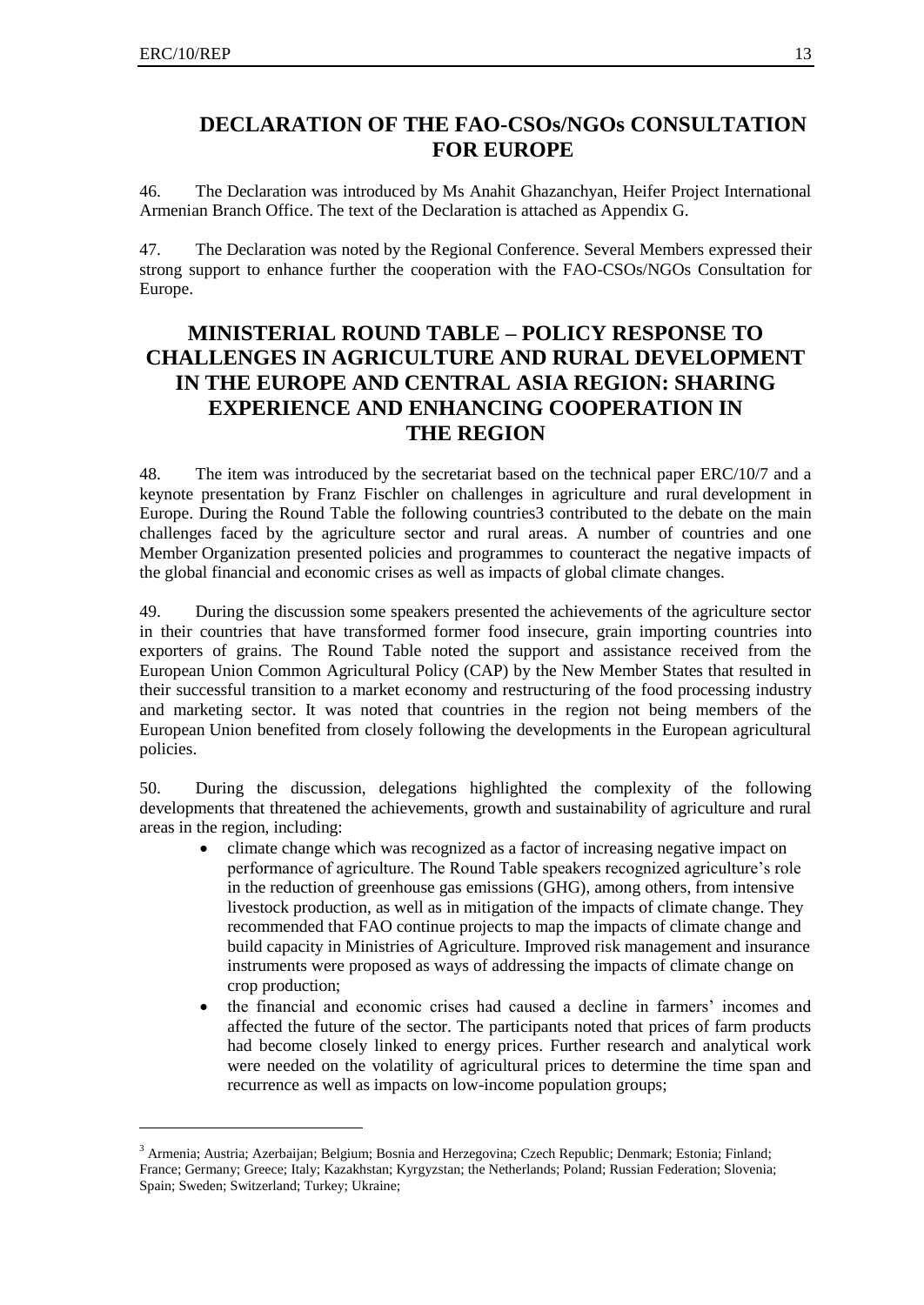a number of countries had undertaken policy actions to support sustainable development of rural areas, as these experienced the impacts of the financial crisis. The experience of a number of countries was presented in diversification of sources of incomes and job generation in rural areas, ranging from agro and rural tourism, to niche traditional regional crop production, social and environmental services. The participants recommended exchange of experience and regional cooperation of countries in diversification of rural jobs and sources of incomes. Outside farm jobs are necessary to secure an improved standard of living of rural populations that cannot survive with incomes from farming alone.

51. It was underlined that short-term policy measures to tackle the global financial and economic crises should not displace reform policies to increase the market orientation and mechanisms of agricultural policy, to remove international trade distorting instruments, reduce export subsidies and avoid import restrictions and to improve the competitiveness of the sector.

52. The Round Table noted that countries that face food insecurity and emergencies should consider the twin-track approach recommended by FAO of food assistance and building early warning systems, combined with assistance to revive and rebuild food production.

53. During the Round Table debate it was recommended to mainstream gender into rural policies, taking into account the role of women and their labour inputs into farms and households.

54. Governments were urged to continue reforms to improve farmers' access to markets, including credit. Good governance of land tenure was recognized as another factor improving the enabling environment. Some speakers made reference to the work of FAO on the elaboration of Voluntary Guidelines on Responsible Governance of Tenure of Land. Support to initiatives to revive or develop new marketable products based on traditional crops or technologies such as dark rye bread was proposed as one example of innovation with high nutritional value.

55. The Round Table participants recommended that governments revive investment in agricultural research and development seen as a necessary condition for increasing agricultural productivity. It was noted that the decline in resources for agricultural research in past decades had resulted in the present shortage of technologies and techniques to increase productivity. The participants spoke for a science-based approach and close scrutiny of risks and benefits for producers and consumers involved in introduction of new technologies, including Genetically Modified Organisms (GMOs) and also recommended that even in periods of shortage of state budget means, research and extension services be offered to farmers as this was one of the most effective ways of supporting farms.

56. The importance of reviving the World Trade Organization (WTO) Doha Round for successful conclusion in a comprehensive, balanced and coherent way was stressed for a revival of confidence in international agricultural trade. Some speakers mentioned that food security should be on the agenda for the G8-G20 meeting in 2011.

57. The Round Table recognized the importance of regional cooperation and exchange of experiences and recommended FAO to support efforts to share experience of positive and negative policy outcomes and measures put in place to alleviate the impacts of the financial and economic crises and climate change.

58. The Round Table speakers recommended that an expert group for the Central and Eastern Europe and Central Asia region be formed which would continue the policy dialogue that had commenced during the Regional Conference for Europe. This expert group would exchange experience of successes and failures in food and agricultural policies and reforms as well as farm economics and be a forum for exchange of experiences across countries; support by FAO and other donors to this initiative was recommended. Many participants elaborated on diverse issues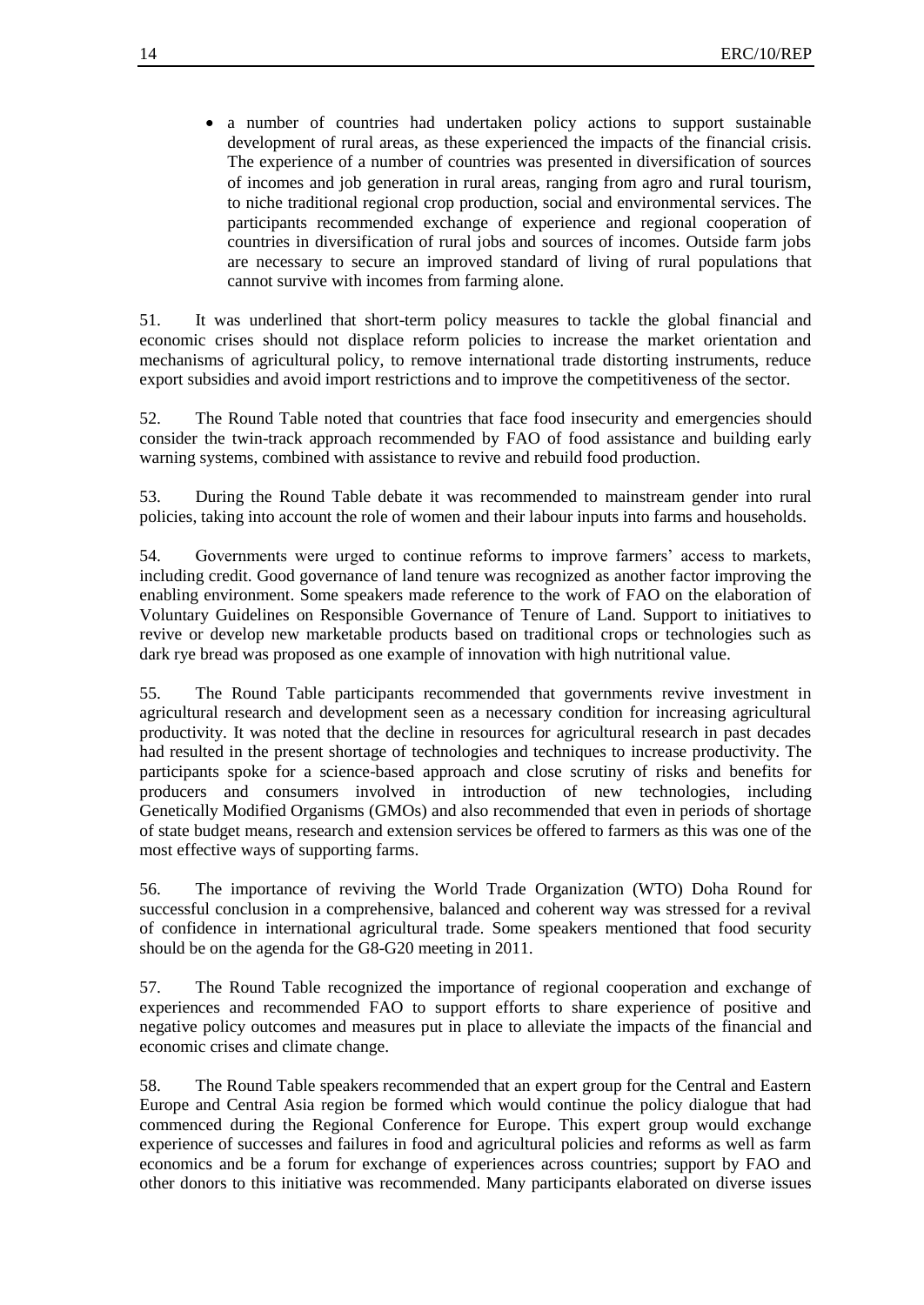of rural development, especially in the sense of sustainable development of high quality landscapes and food.

59. A number of countries requested FAO to further enhance and develop cooperation with the International Fund for Agricultural Development (IFAD) and the World Food Programme (WFP) to ensure synergy of actions.

60. The need for strong global governance for food security was reiterated, especially a strengthened and renewed CFS, taking care of international coordination of relevant issues of rural development and agriculture also through the HLPE.

61. The speakers welcomed the offer of a number of countries to share their experiences in transition to market economies, in land reform as well as with regard to programmes and instruments such as contract farming that might improve access of small farms and producers to markets.

62. The Round Table supported the activities of the Standing Working Group on Rural Development in southeastern Europe that provided, with FAO and bilateral donor support, training and capacity-building in rural development.

63. The Regional Conference took note of the statement from the NGOs/CSOs Consultation debates and assessment that the financial and economic crises have in particular affected Caucasus and Central Asia countries, given their strong dependency on agricultural trade and in particular small farms that did not benefit from surges of grain prices on international markets; in addition farmers benefiting from European Union Common Agricultural Policy support were affected, in particular the milk producers. The Consultation supported food sovereignty and improving food security as policy principles and proposed focused technical assistance to: (i) assist farmers in reviving investment and, in order to better access markets, improve environmental and animal welfare standards and quality, and (ii) support ministries of agriculture to incorporate climate change impacts-related policies for better management of land and water resources.

## **DATE, PLACE AND MAIN THEME(S) OF THE TWENTY-EIGHTH FAO REGIONAL CONFERENCE FOR EUROPE**

64. The Regional Conference agreed that the next (28th) Regional Conference for Europe in 2012 be held in Baku, Azerbaijan.

65. The Meeting did not propose at this stage themes for the next Regional Conference.

66. Romania offered to host the 38th ECA and the 29th ERC Session in Romania in 2014.

## **ANY OTHER BUSINESS**

67. The Independent Chairperson of the FAO Council thanked the Government of Armenia for hosting the 27th Session of the Regional Conference for Europe and invited the ERC Chairperson for consultations before his report on the outcome of the regional conferences would be submitted to the next FAO Council session to be held in November 2010.

## **ADOPTION OF THE REPORT**

68. With some amendments, the text of the draft report was adopted by the Regional Conference.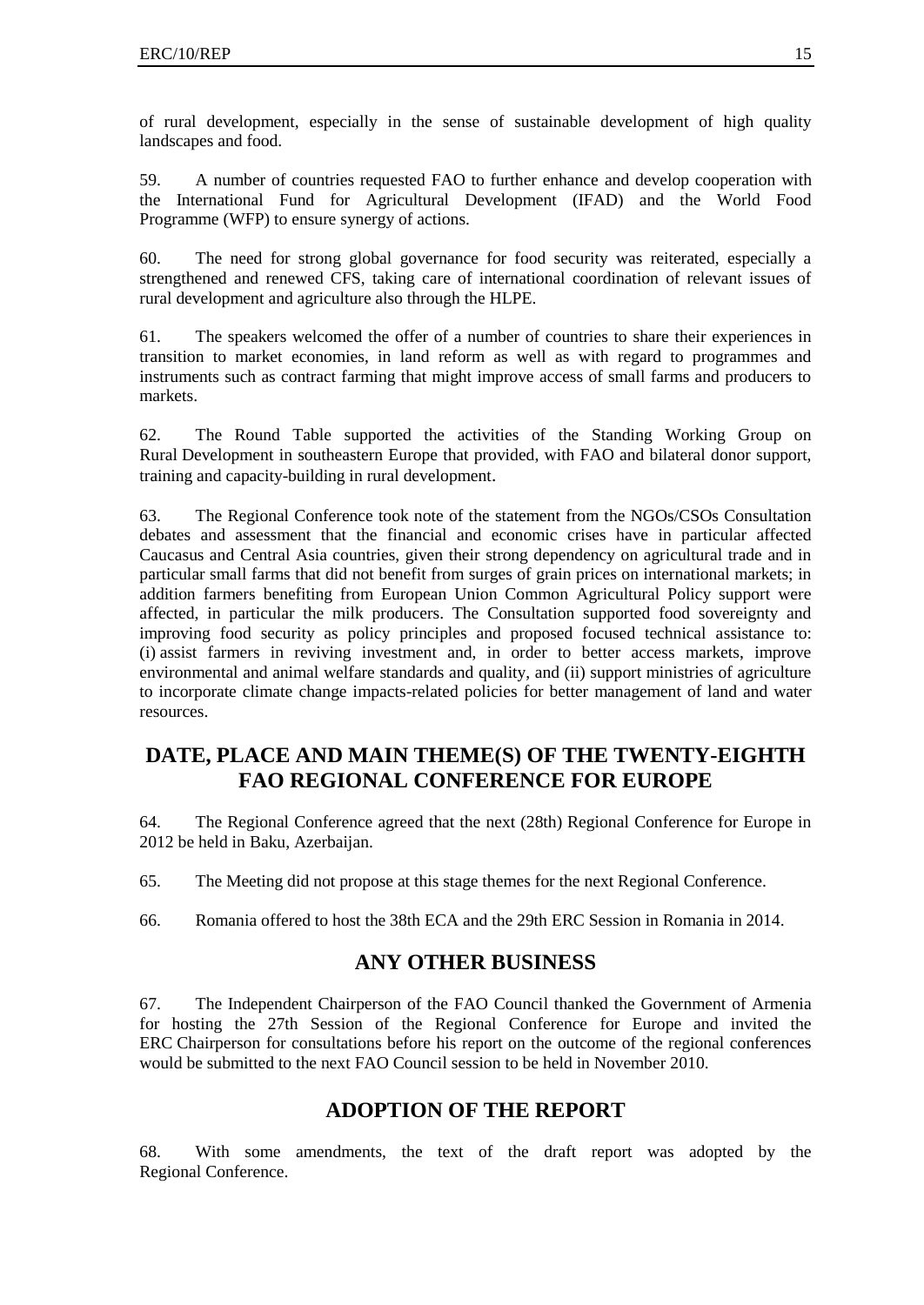## **CLOSURE OF THE CONFERENCE**

69. The Regional Representative for Europe and Central Asia expressed her deep gratitude and appreciation for the warm and generous hospitality which the host Government had extended to all delegations. She thanked the delegations for their participation in the deliberations of the Session that represented an important milestone in the renewed work of the Organization. In addition, she extended her thanks to the secretariat for its work during the Regional Conference.

70. The Delegate of Switzerland, in his capacity as Vice Chairperson of the Regional Conference for Europe thanked the ERC Chairperson for his able guidance and assured those present to provide all the necessary support to carry out the new role of the ERC as a governing body of the Organization.

71. The Chairperson paid tribute to the active participation of all delegations which had enabled the Regional Conference to conclude its heavy agenda in a timely manner. In particular, he referred to the lively exchange of views which had taken place during the Ministerial Round Table and expressed the hope that future Conferences would continue to experience a high-level and enhanced participation from all the members of the Region. A number of delegations thanked the Government of Armenia, the secretariat and the NGOs, as well as the interpreters for their valuable support and effective participation during the Regional Conference.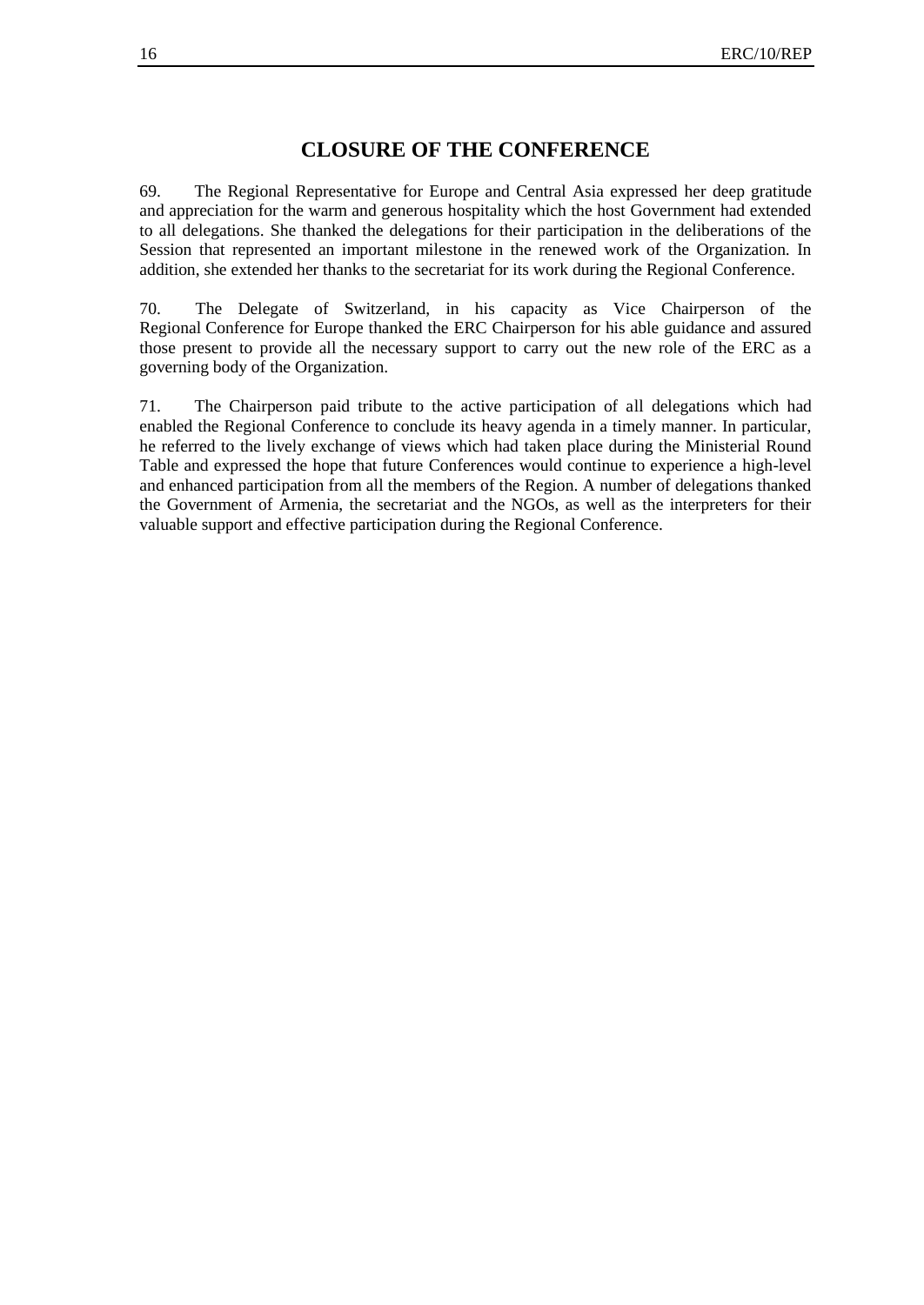## **APPENDIX A**

# **LIST OF PARTICIPANTS LISTE DES PARTICIPANTS LISTA DE PARTICIPANTES СПИСОК УЧАСТНИКОВ**

**Président** (Armenia) **Presidente Председатель**

**Vice-Président(e)s** (Austria) **Вице-председатели** (Switzerland)

**Chairperson** Samvel AVETISYAN

**Vice-Chairpersons** Ms Hedwig WÖGERBAUER **Vicepresidentes** Mr Hans-Jörg LEHMANN

**Independent Chairperson of the FAO Council** Luc GUYAU **Président indépendant du Conseil de la FAO Presidente Independiente del Consejo de la FAO Независимый председатель Совета ФАО**

**Chairperson, Committee on** Noel DE LUNA **World Food Security**

# **MEMBER NATIONS ÉTATS MEMBRES ESTADOS MIEMBROS СТРАНЫ-УЧАСТНИЦЫ**

## **ALBANIA – ALBANIE – АЛБАНИЯ**

## **Delegate**

Ndoc FASLIA Deputy Minister for Agriculture Skanderbeg Square No 2 Tirana Tel&Fax: +355 42 228 379 E-mail: [ndocf@icc-al.org](mailto:ndocf@icc-al.org)

#### **ANDORRA – ANDORRE - АНДОРРА**

## **ARMENIA – ARMÉNIE - АРМЕНИЯ**

**Delegate** H.E. Gerasim ALAVERDYAN Minister for Agriculture Ministry of Agriculture III Government Building Republic Square 375010 Yerevan

## **Alternates \***

Samvel AVETISYAN First Deputy Minister for Agriculture Ministry of Agriculture III Government Building Republic Square 375010 Yerevan Tel: +374-10-524834 Fax: +374-10-524834 E-mail: [samavets@yahoo.com](mailto:samavets@yahoo.com)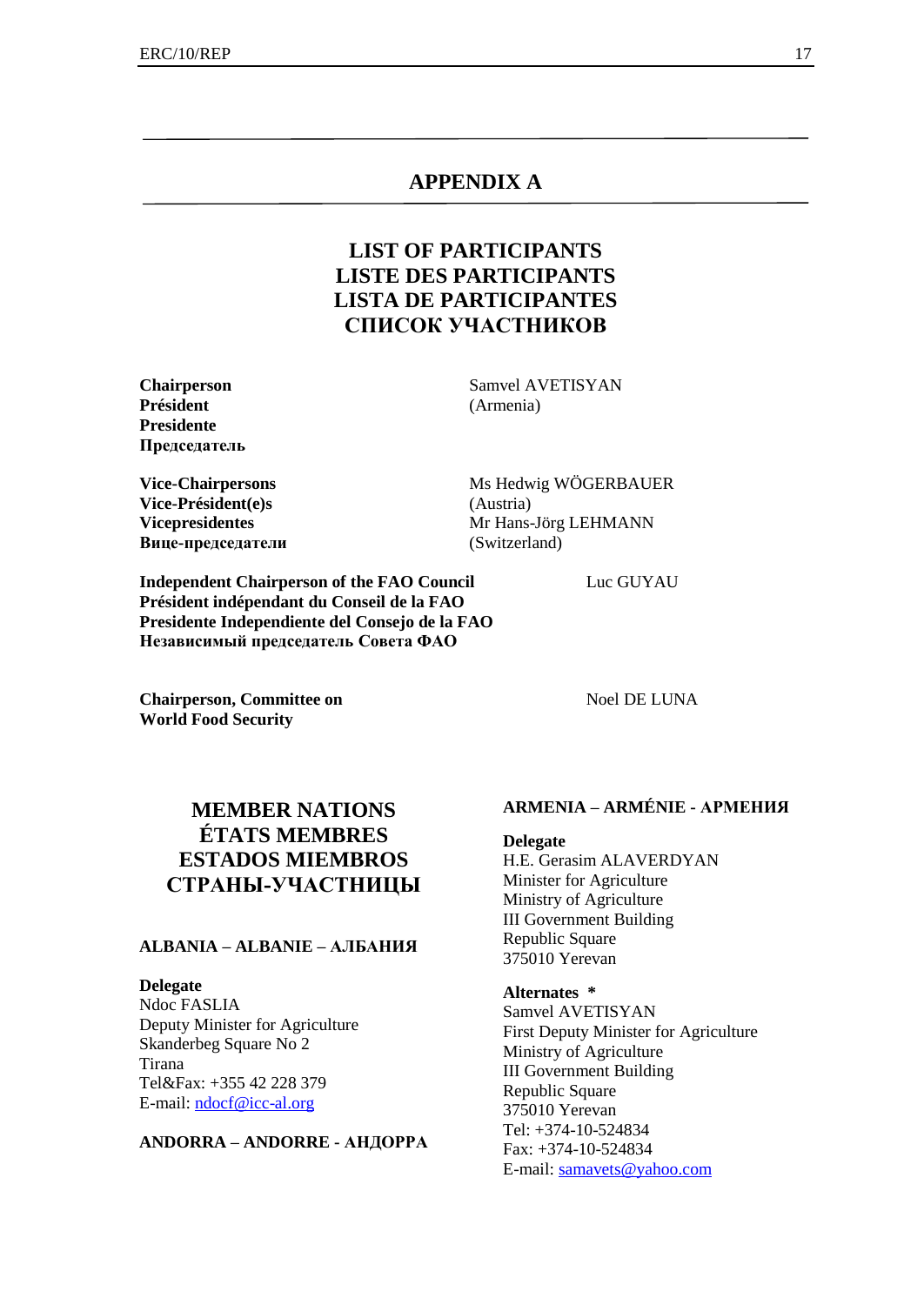Arman KIRAKOSYAN Deputy Minister for Foreign Affairs Government House #2, Republic Square, Yerevan 0010

Samvel GALSTYAN Deputy Minister for Agriculture

Levon RUKHKYAN Deputy Minister for Agriculture

Tigran PETROSYAN Deputy Minister for Agriculture

Vardan KARAPETYAN Deputy Minister for Agriculture

Andranik PETROSYAN \* Head, Foreign Relations and Marketing Department Ministry of Agriculture III Government Building Republic Square 375010 Yerevan Tel: +374-10-524610 Fax: +374-10-524610 E-mail: [frdminagro@gmail.com](mailto:frdminagro@gmail.com)

Zohrab MALEK \* Ambassador of the Republic of Armenia to FAO Permanent Representation of the Republic of Armenia to FAO Via Camillo Sabatini 102 C.P.64194 00100 Rome, Italy Tel: + 39 06 5201924 Fax: +39 06 5201924 E-mail: [zohrab.malek@gmail.com](mailto:zohrab.malek@gmail.com)

Hrachik TSPNETSYAN Head of Agriculture and Rural Social Development Planning Department Ministry of Agriculture

Ashot HOVHANNISYAN Head of Cattle Breeding and Pedigree Affairs Department Ministry of Agriculture

Gohar HAKOBYAN \* Head of Foreign Relations Division Foreign Relations and Marketing Department Ministry of Agriculture

Khachik MANUKYAN Ministry of Agriculture

Martun MATEVOSYAN Director of "ArmForest" SNCO Ministry of Agriculture Mkrtich MURADYAN **Director** Republican Centre of Agriculture Support Ministry of Agriculture

Hoghmik EGHIAZARYAN Adviser to the Minister for Agriculture

Mikhail GRIGORYAN Adviser to the Minister for Agriculture

Hmayak BESALYAN Adviser to the Minister for Agriculture

Khanik PETROSYAN Assistant to the Minister for Agriculture

Melanya BEGLARYAN Assistant to the Minister for Agriculture

Baghyan GRISHA Chief Food Safety and Veterinary State Inspectorate Ministry of Agriculture

Nerses MKRTCHYAN Head International Economic Cooperation Department Ministry of Foreign Affairs

Grigor MELKONYAN Adviser International Economic Cooperation Department Ministry of Foreign Affairs

Vladimir MOVSISYAN Executive Director Forestry Rehabilitation and Development Fund Republic of Armenia

Arshaluys TARVERDYAN Rector State Agrarian University of Armenia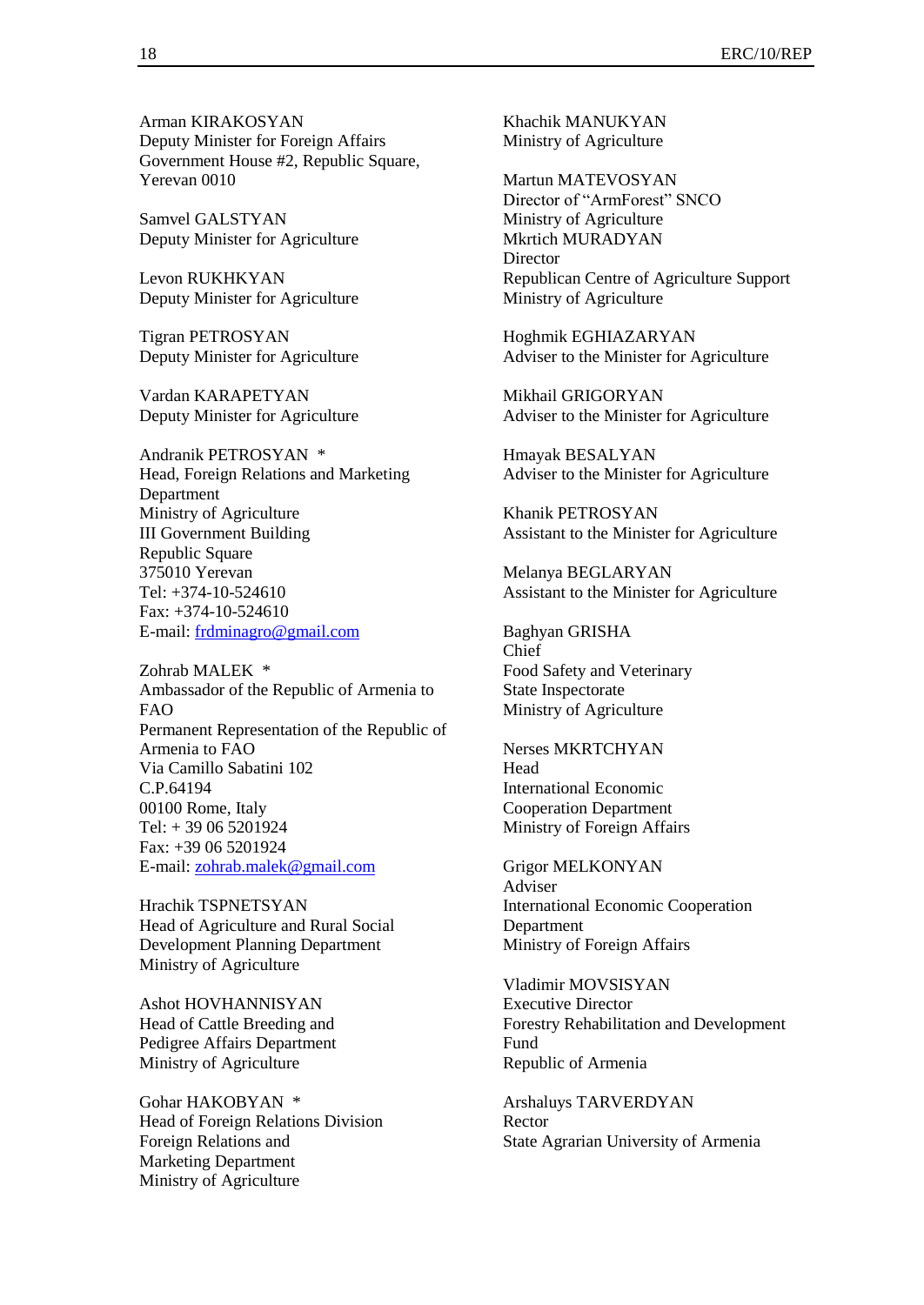Armen KHOJOYAN State Agrarian University of Armenia

Vardan URUTYAN Dean of Agribusiness Faculty State Agrarian University of Armenia

Khachik SARGSYAN \* Director of "Cattle-Breeding and Veterinary Scientific Centre" SNCO Ministry of Agriculture

Samvel SAHAKYAN \* Ministry of Agriculture

Konstantin KARAGYOZYAN Academician National Academy of Sciences

Ms Anna Cristina SCHIRINIAN **Director** "Tierras de Armenia" Ltd.

Ms Roza TSARUKYAN **Director** "Multi Agro" Scientific Production Centre

Gagik MATEVOSYAN Director "Rural Areas Economic Development" PAAU

Gagik SARDARYAN Director of Center for Agribusiness and Rural Development (CARD)

Ms Karen SAHAKYAN Member of the Armenian Farmers' Union

Alvina AVAGYAN \* Deputy Director Agricultural Reform Support PIU 54 B, Komitas Ave, 375014 Yerevan

#### **AUSTRIA – AUTRICHE - АВСТРИЯ**

#### **Delegate \***

Ms Hedwig WÖGERBAUER Director Federal Ministry of Agriculture, Forestry, Environment and Water Management Stubenring 12 1012 Vienna Tel: +43 1 711002812 Fax: +43 1 711002959 E-mail: [hedwig.woegerbauer@lebensministerium.at](mailto:Hedwig.woegerbauer@lebensministerium.at)

#### **Alternate**

Ms Natalie FEISTRITZER Permanent Representative of the Republic of Austria to FAO Via Pergolesi 3 00198 Rome, Italy Tel: +39 06 84401431 Fax: +39 06 8543286 E-mail: [natalie.feistritzer@bmeia.gv.at](mailto:natalie.feistritzer@bmeia.gv.at)

## **AZERBAIJAN - AZERBAÏDJAN AZERBAIYÁN - АЗЕРБАЙДЖАН**

**Delegate** H.E. Ismat ABASOV Minister for Agriculture Ministry of Agriculture Str.Uz. Hajibeyov 40 Government House 370016 Baku Tel: +99412 4930884 Fax: +99412 4930884 E-mail: [agry@azerin.com](mailto:agry@azerin.com)

#### **Alternates**

Rashad MAJIDOV \* Deputy Head of the Department of International Cooperation Ministry of Agriculture Str.Uz. Hajibeyov 40 Government House 370016 Baku Tel: +99412 4980259

Ali BAYRAMOV Chairman of the "Agri-Leasing" Joint Stock Company Ministry of Agriculture Bakikhanov settlement, str. Ziya Bunyado12, Baku Tel: (+99450) 2101101 Fax: +994124256529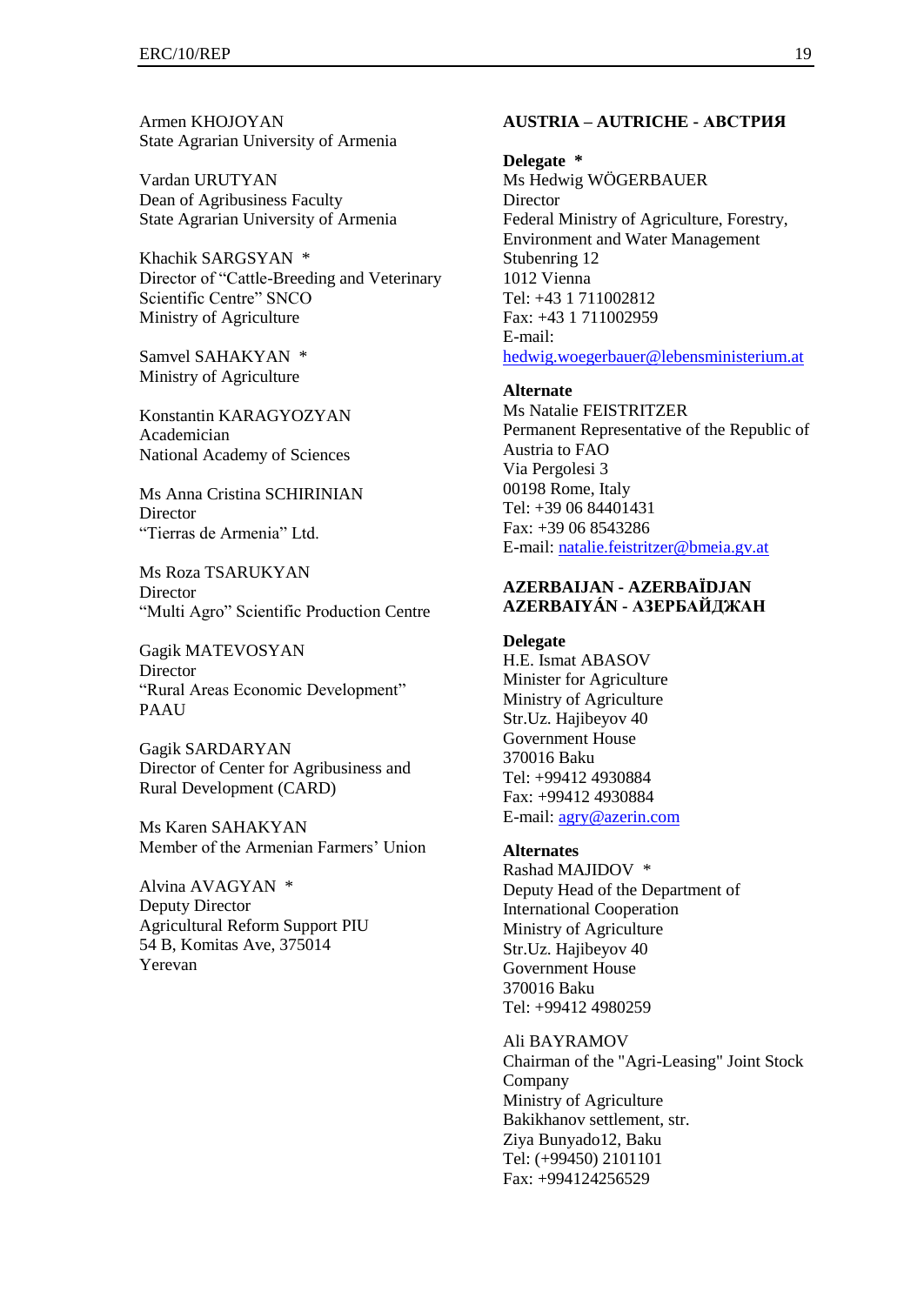## **BELARUS – BÉLARUS – BELARÚS - БЕЛАРУСЬ**

#### **Delegate**

Dmitry MIRONCHIK Alternate Permanent Representative of the Republic of Belarus to FAO Via delle Alpi Alpuane 16 00141 Rome, Italy Tel: +393401894568 Fax: +390682002309 E-mail: [belarus.commerciale@gmail.com](mailto:belarus.commerciale@gmail.com)

#### **Alternate**

Valerij BELSKY \* Director of Institute of System Studies in Agro-Industrial Complex of the National Academy of Science 103, Kazintsa Str. 220108 Minsk Tel.: + 375 17-212-04-33 Fax: + 375 172786921 E-mail: [belskij@tut.by](mailto:belskij@tut.by) [NC-FAO-BLR@fao.org](mailto:NC-FAO-BLR@fao.org)

## **BELGIUM - BELGIQUE - BÉLGICA - БЕЛЬГИЯ**

#### **Déléguée**

Mme Martine VAN DOOREN Ministre Conseiller Représentante permanente adjointe du Royaume de Belgique auprès de la FAO Ambassade de Belgique Via dei Monti Parioli 49 00197 Rome, Italie  $Tel.: + 39(0)636095135$ Fax: +39 (0)6 3226935 E-mail: [martine.vandooren@diplobel.fed.be](mailto:martine.vandooren@diplobel.fed.be) [RomeFAO@diplobel.fed.be](mailto:RomeFAO@diplobel.fed.be)

## **Suppléant \***

Robin THIERS Policy Advisor Flemish Government, Agriculture and Fisheries Department Ellipsgebouw (7) Koning Albert II-laan 35, bus 40 1030 Brussels Tel: +32 (0) 2 552 79 57 Fax: +32 (0) 2 552.79.21 E-mail: [robin.thiers@lv.vlaanderen.be](mailto:robin.thiers@lv.vlaanderen.be)

## **BOSNIA AND HERZEGOVINA BOSNIE-HERZÉGOVINE BOSNIA Y HERZEGOVINA БОСНИЯ И ГЕРЦЕГОВИНА**

#### **Delegate \***

Dusan NESKOVIC Assistant Minister Ministry of Foreign Trade and Economic Relations Obala Kulina Bana 1 71000 Sarajevo Tel: +387 (0)33209819 Fax: +387 (0)33209819 E-mail: [dusan.neskovic@mvteo.gov.ba](mailto:dusan.neskovic@mvteo.gov.ba)

## **BULGARIA – BULGARIA - БОЛГАРИЯ**

## **CROATIA - CROATIE – CROACIA - ХОРВАТИЯ**

### **Delegate**

Miroslav BOŽIĆ **Director** Directorate for Agricultural Policy and International Relations Ministry of Agriculture, Fisheries and Rural Development Ulica Grada Vukovara 78 HR10000 Zagreb Tel: +385 1 6106206 Fax: +385 1 6109206 E-mail: [m.bozic@mps.hr](mailto:m.bozic@mps.hr)

## **Alternate**

Ms Petra BADOVINAC Expert Counsellor International Relations Department Ministry of Agriculture, Fisheries and Rural Development Ulica Grada Vukovara 78 HR10000 Zagreb Tel: +385 1 6106726 Fax: +385 1 6109206 E-mail: [petra.badovinac@mps.hr](mailto:petra.badovinac@mps.hr)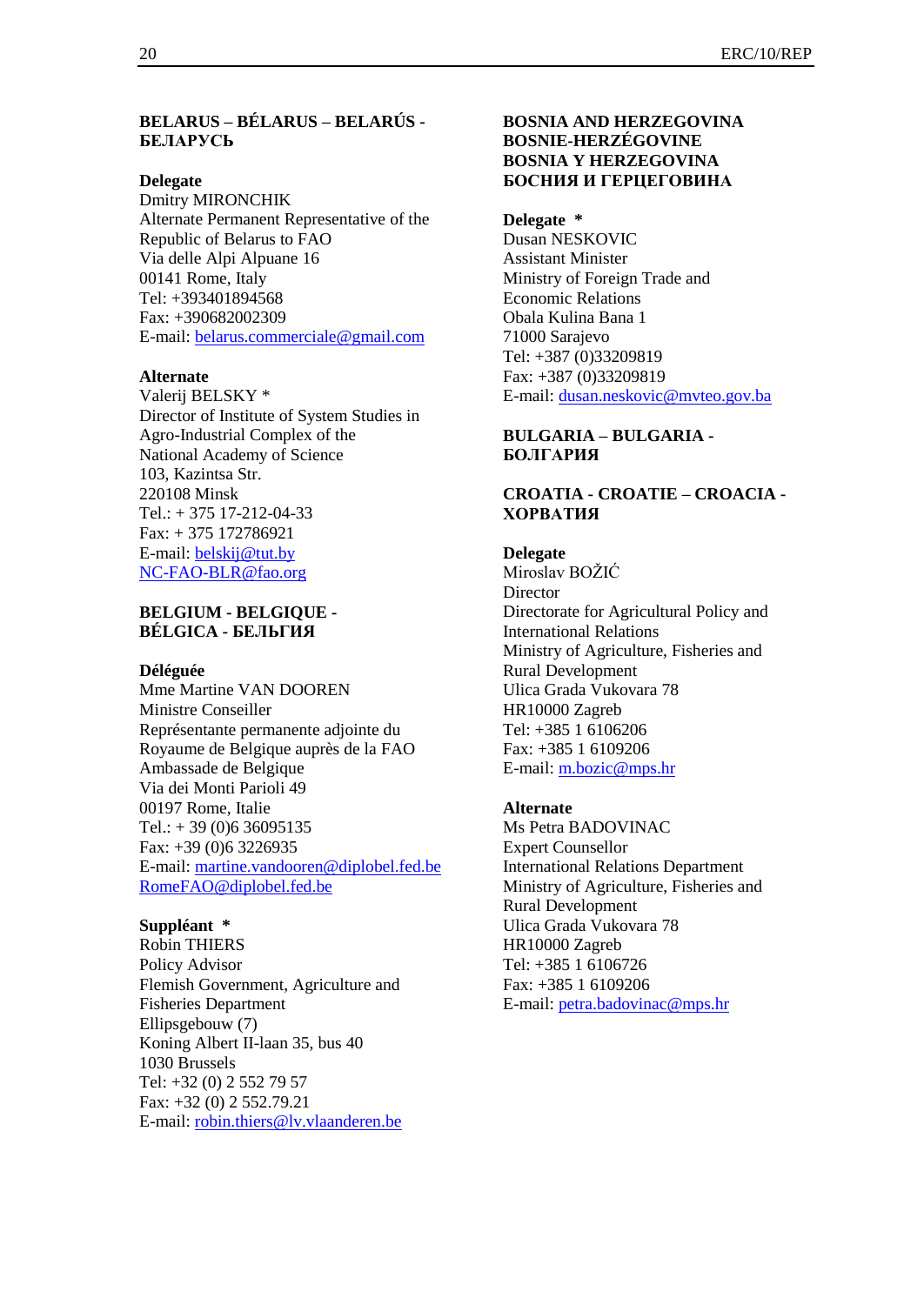#### **CYPRUS - CHYPRE – CHIPRE - КИПР**

#### **Delegate \***

Haris ZANNETIS Principal Officer Ministry of Agriculture, Natural Resources and Environment Nicosia Tel: +35799493193 Fax: +35722774234 E-mail: [hzanettis@moa.gov.cy](mailto:hzanettis@moa.gov.cy)

#### **Alternate \***

Ms Christina PITTA Alternate Permanent Representative of the Republic of Cyprus to FAO Permanent Representation of Cyprus Piazza Farnese 44 00186 Rome, Italy Tel: +39 06 6865758 Fax: +39 06 68803756 E-mail: [faoprcyp@tin.it](mailto:faoprcyp@tin.it)

## **CZECH REPUBLIC - RÉPUBLIQUE TCHÈQUE - REPÚBLICA CHECA – ЧЕШСКАЯ РЕСПУБЛИКА**

#### **Delegate \***

Jiří MUCHKA Permanent Representative of the Czech Republic to FAO Via dei Gracchi 322 00192 Rome, Italy Tel: +39 3357356292 Fax: +39 06 324 4466 E-mail: [jiri\\_muchka@mzv.cz](mailto:jiri_muchka@mzv.cz)

### **Alternate \***

Ms Kateřina TOMÁŠOVÁ Secretary of the National FAO Committee Trade and International Cooperation Department Ministry of Agriculture Tĕšnov 17 117 05 Prague 1 Tel: +420 221 812392, +420 725 845 455 Fax: +420 224 810652 E-mail: [katerina.tomasova@mze.cz](mailto:katerina.tomasova@mze.cz)

## **DENMARK - DANEMARK - DINAMARCA - ДАНИЯ**

#### **Delegate \***

Soren SKAFTE Minister Deputy Permanent Representative of the Kingdom of Denmark to FAO Via dei Monti Parioli 50 00197 Rome, Italy Tel.: +39 06 9774831 Fax: +39 06 97748399 E-mail: [sorska@um.dk](mailto:sorska@um.dk)

#### **Alternate \***

Egill BOCCANERA Agricultural Attaché Royal Danish Embassy Via dei Monti Parioli 50 00197 Rome, Italy Tel.: +39 06 9774831 Fax: +39 06 97748399 E-mail: [egiboc@um.dk](mailto:egiboc@um.dk)

## **ESTONIA – ESTONIE - ЭСТОНИЯ**

**Delegate** Ants NOOT Secretary-General Ministry of Agriculture 39/41 Lai Street 15056 Tallinn  $Tel·+372.6256103$ Fax: +372 6256200 E-mail: [ants.noot@agri.ee](mailto:ants.noot@agri.ee)

#### **Alternates \***

Peeter SEESTRAND Deputy Secretary-General for Foreign Affairs and Development 39/41 Lai Street 15056 Tallinn Tel: +372 6256103 Fax: 372 6256200 E-mail: [peeter.seestrand@agri.ee](mailto:peeter.seestrand@agri.ee)

Ruve SCHANK Minister Counsellor Permanent Representative of the Republic of Estonia to FAO Embassy of Estonia Viale Liegi 28, int. 5 00198 Rome, Italy Tel.: +3906844 07510 Fax: +3906844 07519 E-mail: [ruve.schank@mfa.ee](mailto:ruve.schank@mfa.ee)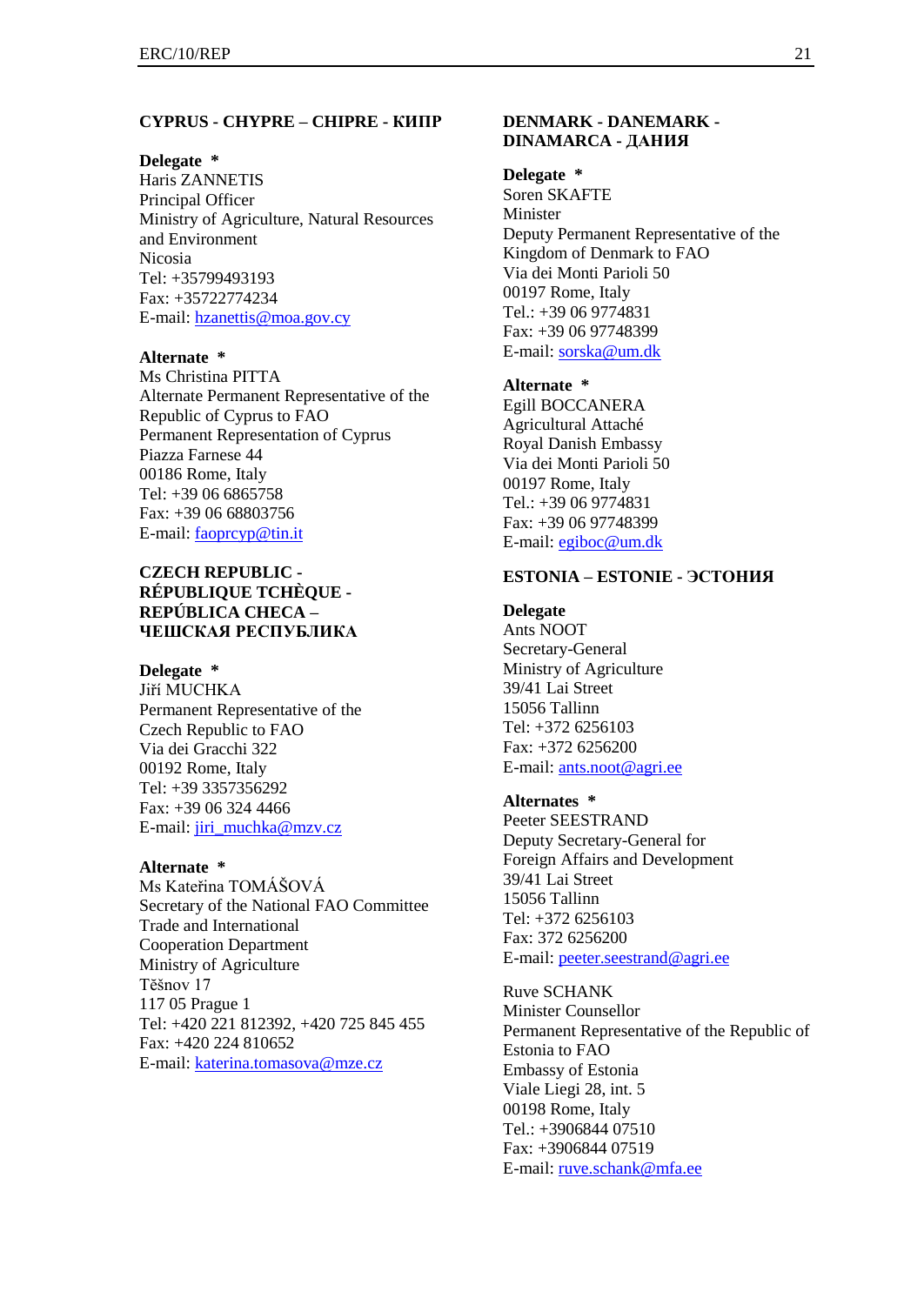**EUROPEAN UNION – L'UNION EUROPÉENNE – LA UNIÓN EUROPEA – ЕВРОПЕЙСКИЙ СОЮЗ (MEMBER ORGANIZATION) (ORGANISATION MEMBRE) (ORGANIZACIÓN MIEMBRO) (ОРГАНИЗАЦИЯ-УЧАСТНИЦА)**

#### **Delegate \***

Leonard MIZZI Head of Unit Directorate-General for Agriculture European Commission Rue de la Loi 130 Brussels, Belgium Tel: 32(0)27634263 Fax: +32(0)2 29 Email: [leonard.mizzi@ec.europa.eu](mailto:leonard.mizzi@ec.europa.eu)

#### **Alternate \***

Yves GAZZO Ambassador Permanent Representative of the EU to the UN Organizations in Rome Delegation of the European Union to FAO Via IV Novembre, 149 00187 Rome, Italy Tel.: +39066797823 Fax: +39066797830 E-mail: [delegation\\_rome@ee.europa.eu](mailto:delegation_rome@ee.europa.eu)

## **FINLAND - FINLANDE – FINLANDIA - ФИНЛЯНДИЯ**

#### **Delegate \***

Veli-Pekka TALVELA Director-General Ministry of Agriculture and Forestry Hallituskatu 3A P.O. Box 30 FI-00023 Helsinki Fax: +358 9 16052201 E-mail: [veli-pekka.talvela@mmm.fi](mailto:veli-pekka.talvela@mmm.fi)

### **Alternates \***

Ms Riikka LAATU Minister Counsellor Permanent Representative of the Republic of Finland to FAO Embassy of the Republic of Finland Via Lisbona 3 00198 Rome, Italy Tel.: +39 06 85223318 Fax: +39 06 8540362 E-mail: [riikka.laatu@formin.fi](mailto:riikka.laatu@formin.fi)

Ms Anna SANTALA \* Senior Officer Ministry of Agriculture and Forestry Hallituskatu 3A P.O. Box 30 FI-00023 Helsinki Fax: +358 9 16052201 E-mail: [anna.santala@mmm.fi](mailto:anna.santala@mmm.fi)

#### **FRANCE – FRANCIA - ФРАНЦИЯ**

**Déléguée** Mme Mireille GUIGAZ \* Ambassadeur Représentante permanente de la France auprès de l'OAA Piazza dell'Orologio 12 00186 Rome, Italie Tel: +39 06 68 429 800 Fax: +39 06 68 429 802 E-mail: [mireille.guigaz@diplomatie.gouv.fr](mailto:jean-jacques.soula@diplomatie.gouv.fr)

#### **Suppléantes**

Mme Christine TON NU \* Conseiller scientifique Représentation Permanente de la France auprès de l'OAA Corso del Rinascimento 52 00186 Rome, Italie Tel: +3990668429800 Fax: +3906 68429802 E-mail: [christine.tonnu@diplomatie.gouv.fr](mailto:christine.tonnu@diplomatie.gouv.fr)

Mme Mylène TESTUT Chef du bureau du développement et des organisations internationales Ministère de l'alimentation, de l'agriculture et de la pêche 3 rue Barbet de Jouy 75349 Paris 07 SP Tel: +33 1 49554866 Fax : +33 1 49555942 E-mail: [mylene.testut@agriculture.gouv.fr](mailto:mylene.testut@agriculture.gouv.fr)

Jean-Jacques SOULA \* Inspecteur géneral Ministère de l'alimentation, de l'agriculture et de la pêche 3 rue Barbet de Jouy 75349 Paris 07 SP Tel $\cdot$  +  $\text{Fax}$  : + E-mail: [jean-jacques.soula@agriculture.gouv.fr](mailto:jean-jacques.soula@agriculture.gouv.fr)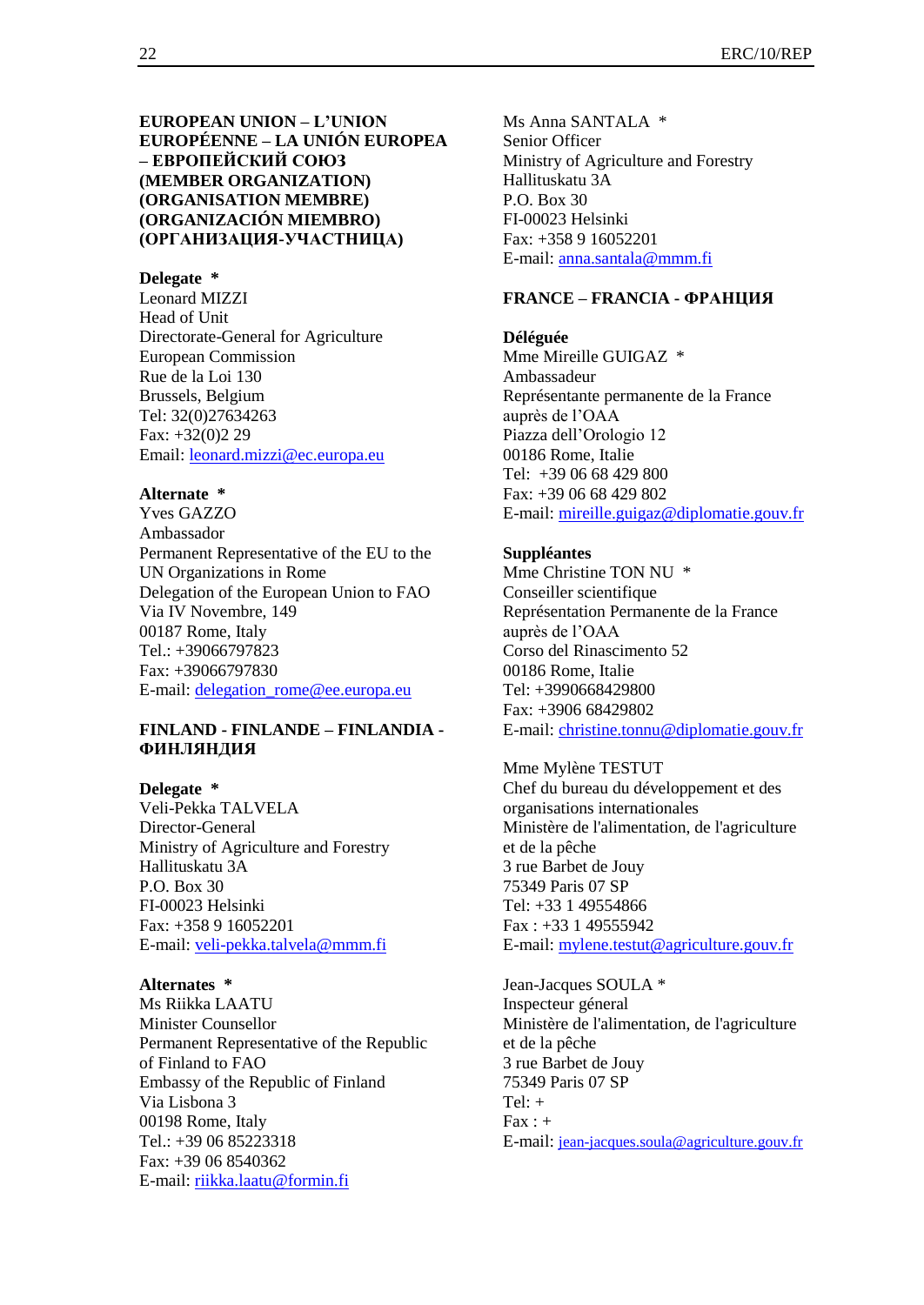Mme Elisabeth DAHAN Directeur des relations internationales Conseil économique, social et environnemental de France 9 Place d'Iéna 75016 Paris Fax: +31 1 44436048 E-mail: [Elisabeth.dahan@ces.fr](mailto:Elisabeth.dahan@ces.fr)

## **GEORGIA – GÉORGIE - ГРУЗИЯ**

#### **Delegate**

Malkhaz AKISHBAIA Deputy Minister for Agriculture Ministry of Agriculture 6 Marshall Gelovani Avenue 0159 Tbilisi Tel: +995 32 378005 Fax: +995 32 378006 Email: [akishbaia@moa.gov.ge](mailto:akishbaia@moa.gov.ge)

#### **Alternate**

Omar KACHARAVA Advisor to the Minister of Agriculture of Georgia Ministry of Agriculture 6 Marshall Gelovani Avenue 0159 Tbilisi Tel: +995 32 378018 Fax: +995 32 378006 Email: [ekaterine74@yahoo.com](mailto:ekaterine74@yahoo.com)

## **GERMANY - ALLEMAGNE - ALEMANIA – ГЕРМАНИЯ**

**Delegate \*** Ms Elisa MANUKJAN Desk Officer Federal Ministry of Food, Agriculture and Consumer Protection Wilhelmstrasse 54 D-10117 Berlin Tel: +4930185294804 Fax: +4930185293276 E-mail: [elisa.manukjan@bmelv.bund.de](mailto:elisa.manukjan@bmelv.bund.de)

#### **Alternate \***

Ms Swantje HELBING Deputy Permanent Representative Permanent Representation of the Republic of Germany to FAO and other International Organizations Via San Martino della Battaglia 4 00185 Rome, Italy Tel: +3949213292 E-mail: [v-io@rom.auswaertiges-amt.de](mailto:v-io@rom.auswaertiges-amt.de)

## **GREECE - GRÈCE – GRECIA – ГРЕЦИЯ**

**Delegate** Ioannis KORINTHIOS Ambassador of Greece in Armenia 6 Demirchian st. 37002 Yerevan

#### **Alternates**

Alekos IKONOMOPULOS First Counsellor Embassy of Greece in Armenia 6 Demirchian st. 37002 Yerevan

Ioannis DERMENTZOGOU \* Counsellor for Economic and Commercial Affairs Embassy of Greece in Armenia 6 Demirchian st. 37002 Yerevan

## **HUNGARY - HONGRIE – HUNGRÍA – ВЕНГРИЯ**

**Delegate** Zoltan KALMAN Deputy Head of Department Department of EU Coordination and International Relations Ministry of Agriculture and Rural Development Kossuth Lajos-tér 11 1860 Budapest V Tel: +361 3014135 Fax: +361 3014669 E-mail: [elelmiszerlancfszat@fvm.gov.hu](mailto:elelmiszerlancfszat@fvm.gov.hu)

## **Alternate \***

Balazs HAMAR Permanent Representative of the Republic of Hungary to FAO Embassy of the Republic of Hungary Via Luigi Lilio 59, c/10 00142 Rome, Italy Tel: +39 06 5190116 Fax: +39 06 97256859 Email: [hufaorep@gmail.com](mailto:hufaorep@fastwebnet.it)

## **ICELAND - ISLANDE – ISLANDIA – ИСЛАНДИЯ**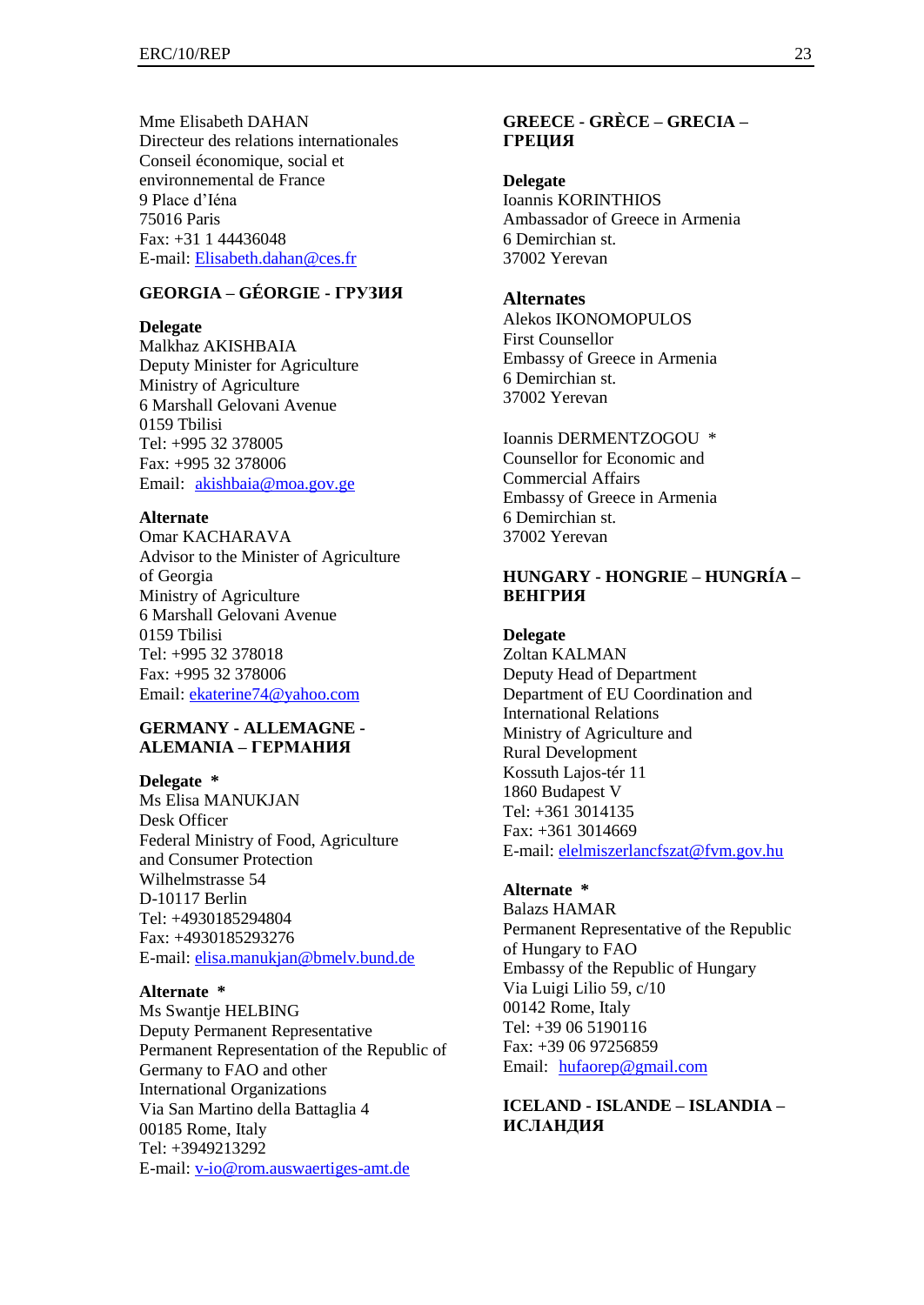## **IRELAND – IRLANDE – IRLANDA – ИРЛАНДИЯ**

Jarlath Thomas O'CONNOR \* Deputy Permanent Representative of Ireland to FAO Embassy of Ireland Piazza di Campitelli 3 00186 Rome, Italy Tel. +39 06 6979121 Fax +39 06 69791231 E-mail: [jarlath.oconnor@dfa.ie](mailto:jarlath.oconnor@dfa.ie)

## **ISRAEL – ISRAËL – ИЗРАИЛЬ**

#### **Delegate**

Ms Gila LIVNAT-ROSINER Counsellor for Economic and Scientific Affairs Embassy of Israel Via Michele Mercati 14 00195 Rome, Italy Tel: +39 0636198551-673 Fax: +39 0636198555 E-mail: [economy@roma.mfa.gov.il](mailto:economy@roma.mfa.gov.il) [ecomo-assist@roma.mfa.gov.il](mailto:economo-assist@roma.mfa.gov.il)

## **ITALY - ITALIE – ITALIA – ИТАЛИЯ**

#### **Delegate \***

Pietro SEBASTIANI Ambassador of the Republic of Italy to FAO Permanent Representative of the Republic of Italy to FAO Piazza Margana 1 00186 Rome, Italy Tel: +39 066977961 Fax: +39 066786798 E-mail: [rapp.ita.onu.rm@esteri.it](mailto:rapp.ita.onu.rm@esteri.it) [pietro.sebastiani@esteri.it](mailto:pietro.sebastiani@esteri.it)

#### **Alternates**

Paolo DUCCI **Director** Office for United Nations Rome-based Agencies Ministry of Foreign Affairs P.le Farnesina 1 00194 Rome, Italy Tel: +39 0636915991 Fax: +39 0636913660 E-mail: [paolo.ducci@esteri.it](mailto:paolo.ducci@esteri.it)

Ms Marina CALVINO \* Italian National FAO Committee Ministry of Agriculture and Forestry Via XX Settembre, 20 00187 Rome Italy E-mail: [m.calvino@politicheagricole.gov.it](mailto:m.calvino@politicheagricole.gov.it)

Stefano CILLI \* Member of the Delegation Ministry of Agriculture and Forestry Via XX Settembre 20 00187 Rome Italy E-mail: [s.cilli@politicheagricole.gov.it](mailto:s.cilli@politicheagricole.gov.it)

## **KAZAKHSTAN – KAZAJSTAN – КАЗАХСТАН**

## **Delegate**

Ms Aynur ARDABAYEVA **Director** Administration of the Department of Strategic Planning and Innovation Policies of the Agro-Business Complex Ministry of Agriculture Astana Tel: +7 7172 555-922 Mob.: +7 777 471-94-10 E-mail: [аinur\\_min@mail.ru](mailto:аinur_min@mail.ru)

## **KYRGYZSTAN – KIRGHIZISTAN – KIRGUISTÁN – КЫРГЫЗСТАН**

#### **Delegate \***

Mores Sharshenalievich ALIMBEKOV Head of Department of Crop Production and Land Ministry of Agriculture 96/A Kievskaya Street Bishkek 720040 Tel: +996312623633 Fax: +996312623632 E-mail: [agroprod@agroprod.kg](mailto:agroprod@agroprod.kg) [alimbekov58@mail.ru](mailto:alimbekov58@mail.ru)

#### **Alternate \***

Malik Murzabekovich MALABAEV Head of Agrarian Policy and Investment Department Ministry of Agriculture 96/A Kievskaya Street Bishkek 720040 Tel: +996312623644 Fax: +996312623632 E-mail: [agroprod@agroprod.kg](mailto:agroprod@agroprod.kg)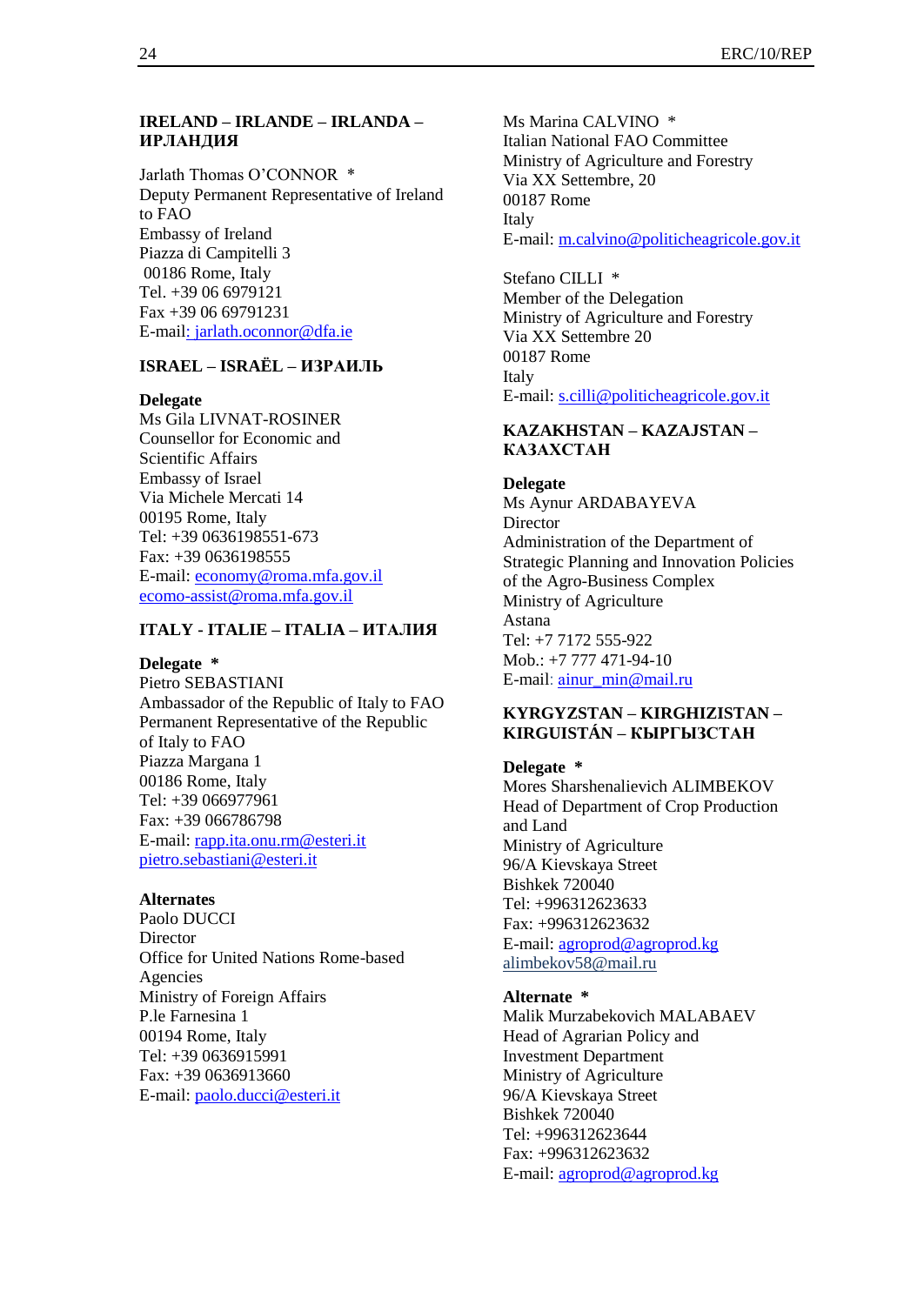## **LATVIA - LETTONIE – LETONIA – ЛАТВИЯ**

## **LITHUANIA - LITUANIE – LITUANIA – ЛИТВА**

### **Delegate**

Mindaugas KUKLIERIUS Vice Minister Ministry of Agriculture 19 Gedimino av. LT-01103 Vilnius Tel: +370 5 239 1002 Fax: +370 5 239 1116 E-mail: [mindaugask@zum.lt](mailto:mindaugask@zum.lt)

#### **Alternate**

Ms Snieguole Andruskaite MIKALIUNIENE Chief Specialist International Affairs Department Export Promotion Division 19 Gedimino av. LT-01103 Vilnius Tel: +370 5 239 1125 Fax: +370 5 239 1116 E-mail: [snieguole@zum.lt](mailto:snieguole@zum.lt)

## **LUXEMBOURG – LUXEMBURGO – ЛЮКСЕМБУРГ**

## **MALTA – MALTE – МАЛЬТА**

#### **MONACO – МОНАКО**

## **MONTENEGRO – MONTÉNÉGRO – ЧЕРНОГОРИЯ**

**Delegate \*** Branko BULATOVIĆ

Deputy Minister Ministry of Agriculture, Forestry and Water Management Rimski TRG 46 81000 Podgorica Tel: +38220482263 Fax:+38220234306 E-mail: [branko.bulatovic@gov.me](mailto:branko.bulatovic@gov.me)

#### **Alternate \***

Branimir VUJAČIĆ **Secretary** Ministry of Agriculture, Forestry and Water Management Rimski TRG 46 81000 Podgorica Tel: +38220482107 Fax: +38220234306 E-mail: [branimir.vujacic@gov.me](mailto:branimir.vujacic@gov.me)

## **NETHERLANDS - PAYS-BAS – PAÍSES BAJOS – НИДЕРЛАНДЫ**

**Delegate \***

Ronald ELKHUIZEN Counsellor Deputy Permanent Representative of the Kingdom of the Netherlands to FAO Via delle Terme Deciane 6 00153 Rome, Italy Tel: +39065740366 Fax: +39065744927 E-mail: [ronald.elkhuizen@minbuza.nl](mailto:ronald.elkhuizen@minbuza.nl)

#### **Alternate \***

Ms Teddie MUFFELS Senior Advisor, Food Security International Affairs Department Ministry of Agriculture, Nature and Food Quality Prins Clauslean 8 P.O. Box 20401 2500 EK, The Hague Tel: +31703784237 E-mail: [teddie.muffels@minlnv.nl](mailto:teddie.muffels@minlnv.nl)

## **NORWAY - NORVÈGE – NORUEGA – НОРВЕГИЯ**

## **POLAND - POLOGNE – POLONIA – ПОЛЬША**

#### **Delegate**

Andrzej HALASIEWICZ \* Deputy Director Foundation of Assistance Programmes for Agriculture (FAPA) ul. Wspólna 30 00-930 Warsaw Tel: +48 22 6231515 Fax: +48 22 6231909 E-mail: [a.halasiewicz@fapa.org.pl](mailto:a.halasiewicz@fapa.org.pl)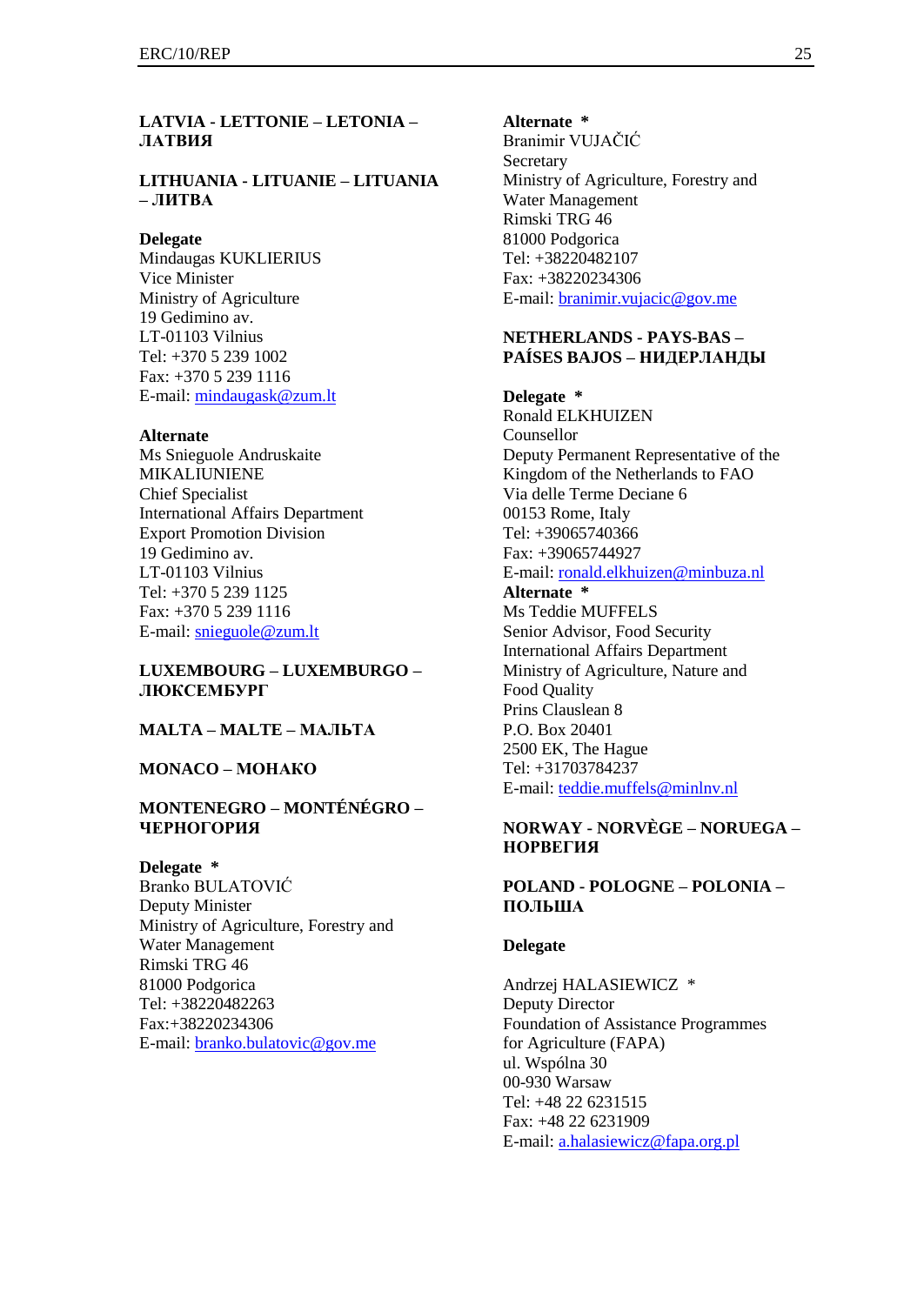#### **Alternate**

Andrzej SZMIDTKE \* First Secretary Polish Embassy Hanrapetutyan 44 A Yerevan

## **PORTUGAL – ПОРТУГАЛИЯ**

## **REPUBLIC OF MOLDOVA RÉPUBLIQUE DE MOLDOVA REPÚBLICA DE MOLDOVA РЕСПУБЛИКА МОЛДОВА**

### **Delegate**

Stefan CHITOROAGA Deputy Minister for Agriculture and Food Industry Ministry of Agriculture and Food Industry 162 Stefan cel Mare Blvd MD 2004 Chisinau Tel: +37322 210144 Fax: +37322 210204

### **Alternate**

Ms Diana GHERMAN FAO National Correspondent Consultant Directorate for Policy Analysis, Monitoring and Evaluation Ministry of Agriculture and Food Industry 162 Stefan cel Mare Blvd MD 2012 Chisinau Tel: +373 22 210 135 Fax : +373 22 210 135 E-mail: [digherman@yahoo.com](mailto:digherman@yahoo.com)

## **ROMANIA - ROUMANIE – RUMANIA – РУМЫНИЯ**

### **Delegate**

Andrei Peter HASCHI Secretary of State Ministry of Agriculture, Forests and Rural Development Carol I Avenue, No 24 Bucharest 020921 Tel: +40213072490 Fax: +40213120478 E-mail: [andrei.haschi@madr.ro](mailto:andrei.haschi@madr.ro)

#### **Alternates**

Mihai CONSTANTINESCU Counsellor to the Minister Ministry of Agriculture, Forests and Rural Development Carol I Avenue, No 24 Bucharest, District 3 Tel: +4021 3072321 Fax: +4021 3120478 E-mail: [mihai.constantinescu@madr.ro](mailto:mihai.constantinescu@madr.ro)

Marius Florescu CIOBOTARU \* Second Secretary Embassy of Romania Yerevan Tel: +374  $Fax: + 374$ E-mail: [mihai.constantinescu@madr.ro](mailto:mihai.constantinescu@madr.ro)

## **RUSSIAN FEDERATION – FÉDÉRATION DE RUSSIE – FEDERACIÓN DE RUSIA – РОССИЙСКАЯ ФЕДЕРАЦИЯ**

### **Delegate \***

Vladimir KUZNETSOV Deputy Permanent Representative of the Russian Federation to FAO and WFP Embassy of the Russian Federation to Italy Via Gaeta 5 00185 Rome, Italy Tel: +39 06 494 1680/81/83/49 Fax. +39 06 491 031 Email: [vkuznetsovit@mail.ru](mailto:vkuznetsovit@mail.ru)

## **Alternates**

Vladimir Valerievich CHERNIGOV Deputy Director Department of International Cooperation Ministry of Agriculture 1/11 Orlikov per. officer of the Embassy of Russia in Armenia Moscow 107139 Tel: +8 495 607 88 36 Fax: +8 499 975 13 34 E-mail: [v.chernigov@ud.mcx.ru](mailto:v.chernigov@ud.mcx.ru) [u.lukashova@gmail.com](mailto:u.lukashova@gmail.com)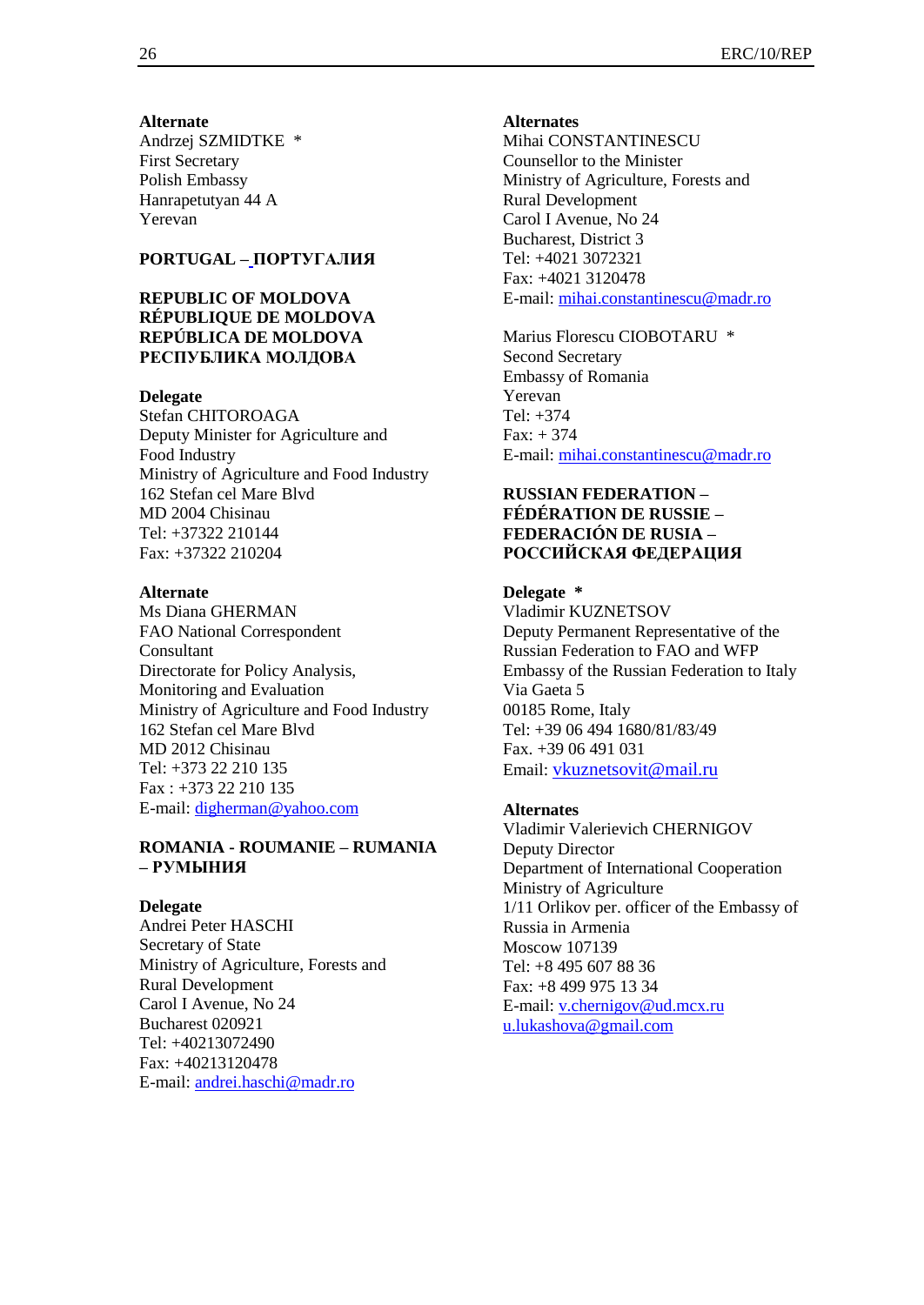Oleg KOBYAKOV \* Counsellor FAO and WFP Unit Department for International Organizations Ministry of Foreign Affairs 32/34 Smolenskaya- Sennaya ploshad Moscow Tel: +7 9037395153 Fax. +7499 2442401 Email: [kobiakov@hotmail.com](mailto:kobiakov@hotmail.com)

Vasily LAVROVSKIY \* Embassy of the Russian Federation to the European Union 31-33 Bvd du Regent 1000 Brussels, Belgium Tel: +(+32) 475413895  $Fax: +$ E-mail: [agrodip@mail.ru](mailto:agrodip@mail.ru)

Sergey KASHIRIN \* Counsellor Embassy of the Russia Federation in Armenia 13a G. Lusavorich str. Yerevan Tel: +098 727 969 Fax: +567197 E-mail: [rossia@arminco.com](mailto:rossia@arminco.com)

#### **SAN MARINO - SAINT-MARIN – САН-МАРИНО**

**Delegate \*** Mrs Daniela ROTONDARO Counsellor Permanent Representative of the Republic of San Marino to FAO Via Eleonora Duse, 35 00197 Rome, Italy Tel.: +39 06 8072511/5131 Fax: +39 06 8070072 E-mail: [ambsmarinofao@ambrsm.it](mailto:ambsmarinofao@ambrsm.it)

**SERBIA – SERBIE – СЕРБИЯ**

## **SLOVAKIA – SLOVAQUIE ESLOVAQUIA – СЛОВАКИЯ**

**Delegate \*** Juraj KUBRICKÝ State Counsellor Ministry of Agriculture Dobrovičova 12 812 66 Bratislava Tel: +421259266287 Fax: +421252963602 E-mail: [juraj.kubricky@land.gov.sk](mailto:juraj.kubricky@land.gov.sk)

#### **Alternate \***

Lubomír MIČEK Permanent Representative of the Slovak Republic to FAO Embassy of the Slovak Republic Via dei Colli della Farnesina 144 00194 Rome, Italy Tel: +39 06 367 15 206 , +39 3393718432 Fax: +39 06 367 15 266 Email: [lubomir.micek@mzv.sk](mailto:lubomir.micek@mzv.sk) [lubomir\\_micek@mfa.sk](mailto:lubomir_micek@mfa.sk)

## **SLOVENIA - SLOVÉNIE – ESLOVENIA – СЛОВЕНИЯ**

**Delegate** Leon MEGUŠAR Advisor Ministry of Agriculture, Forestry and Food Dunajska 22 1000 Ljubljana Tel: +386 1 4789111 Fax: +386 1 4789155 Email: <u>leon.megusar@go</u>v.si

## **SPAIN - ESPAGNE – ESPAÑA – ИСПАНИЯ**

**Delegado** Santiago MENÉNDEZ DE LUARCA Y NAVIA–OSORIO Subsecretario de Medio Ambiente, Medio Rural y Marino Ministerio de Medio Ambiente, Medio Rural y Marino P Infanta Isabel No. 1 28071 Madrid Tel: +3491 3475185 Fax: +3491 468 5179 E-mail: [secretaria.subsecretaria@mapya.es](mailto:secretaria.subsecretaria@mapya.es)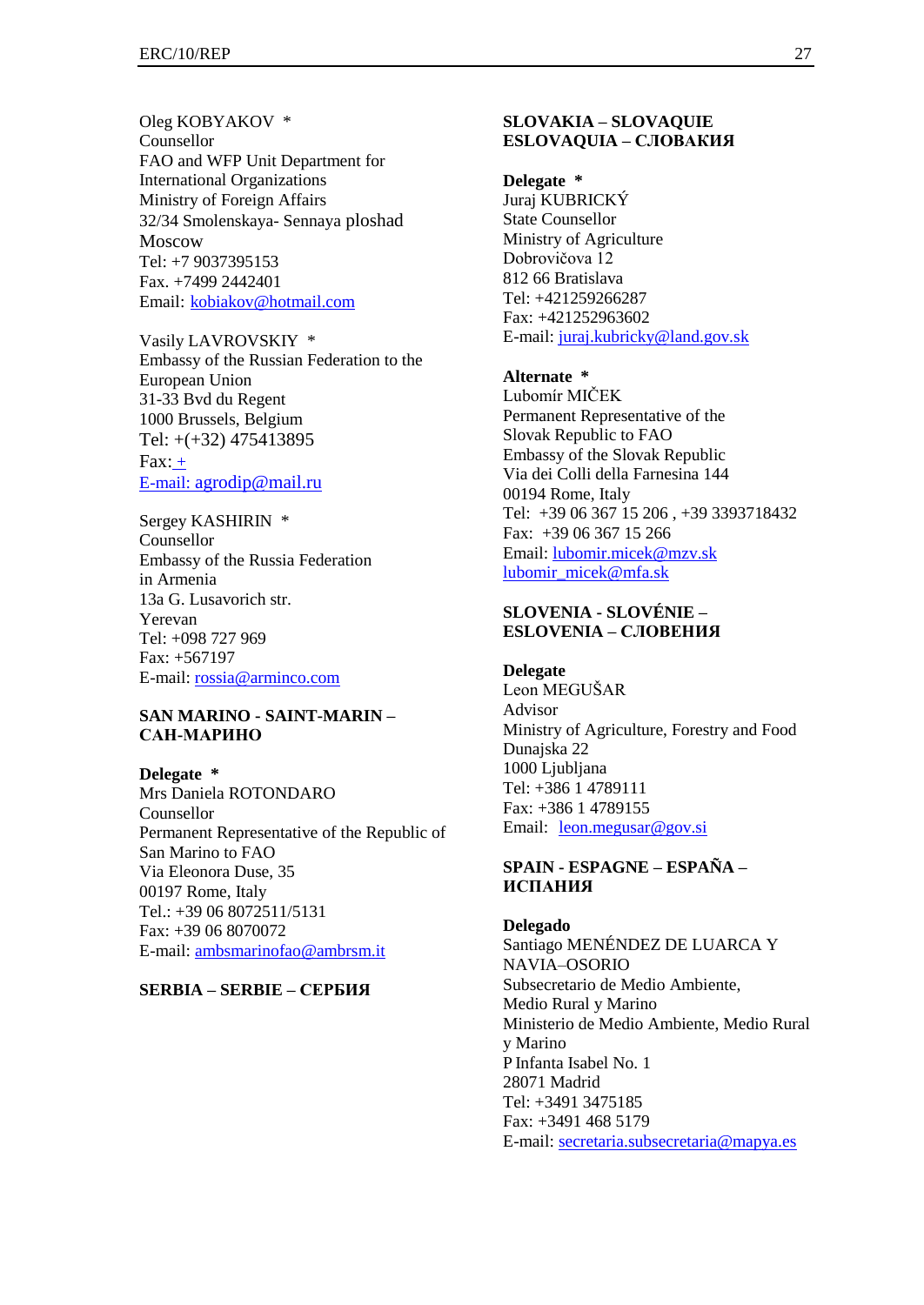#### **Alternos**

Sra Alicia CAMACHO GARCÍA Secretaria General Técnica Ministerio de Medio Ambiente, Medio Rural y Marino P<sup>o</sup> Infanta Isabel No. 1 28071 Madrid Tel: +3491 3475131 Fax: +3491 468 5179 E-mail: [rai@mapya.es](mailto:rai@mapya.es)

## Antonio LIZCANO PALOMARES \*

Jefe de Area de Organismos Multilaterales S.G. de Relaciones Internacionales y Asuntos Comunitarios Ministerio de Medio Ambiente, Medio Rural y Marino P. Infanta Isabel, 1 Madrid, PC 28071 Tel: +3491 3475079 Fax: +3491 4685179 E-mail: [alizcano@marm.es](mailto:alizcano@marm.es)

Elias Guia LOPEZ \* Agregado de Agricultura Representación Permanente de España ante la FAO y el Programa Mundial de Alimentos Largo dei Lombardi 21 00186 Rome, Italy Tel: +39 06687 8762 Fax: +39066873076 E-mail: [eliasguia@tiscali.it](mailto:eliasguia@tiscali.it)

Almudena MÍNGUEZ MATORRAS \* Jefe de Servicio Relaciones Internacionales Ministerio de Medio Ambiente, Medio Rural y Marino P. Infanta Isabel, 1 Madrid, PC 28071 Tel: +3491 3473848 Fax: +3491 468 5179 E-mail: [aminguez@mapa.es](mailto:aminguez@mapa.es)

Juan LOPEZ-HERRERA Deputy Director General for International Technical Organizations Ministry of Foreign Affairs and Cooperation Serrano Galuache 26 28033 Madrid Tel: +34913791735-36 Fax: +34913948649 E-Mail: [juan\\_lopezh@maec.es](mailto:juan_lopezh@maec.es)

## **SWEDEN - SUÈDE – SUECIA – ШВЕЦИЯ**

#### **Delegate**

Tomas DAHLMAN \* Deputy Director-General Ministry of Agriculture, Fredsgatan 8 S 103-33 Stockholm Tel: +46 8 405 1135 E-mail: [tomas.dahlman@agriculture.ministry.se](mailto:tomas.dahlman@agriculture.ministry.se)

#### **Alternates \***

Ms Cecilia Nordin VAN GANSBERGHE Ambassador Permanent Representative of the Kingdom of Sweden to FAO Embassy of Sweden Piazza Rio de Janeiro 3, 00161 Rome, Italy Tel:+393356404603  $Fax: + 39(0)644194762$ E-mail: cecilia.nordin-van-gansberghe@ foreing.ministry.se

### Malin JŐRNEHAG

Deputy Director Secretariat for EU Coordination and International Affairs Ministry of Agriculture, Fredsgatan 8 S 103-33 Stockholm Tel: +46 8 405 2799 E-mail: [malin.jornehag@agriculture.ministry.se](mailto:malin.jornehag@agriculture.ministry.se)

Andreas DAVELID \* Trade Policy Officer Swedish Board of Agriculture 551 82 Jōnkōping Tel: +46 36 155609 E-mail: [andreas.davelid@jordbruksverket.se](mailto:andreas.davelid@jordbruksverket.se)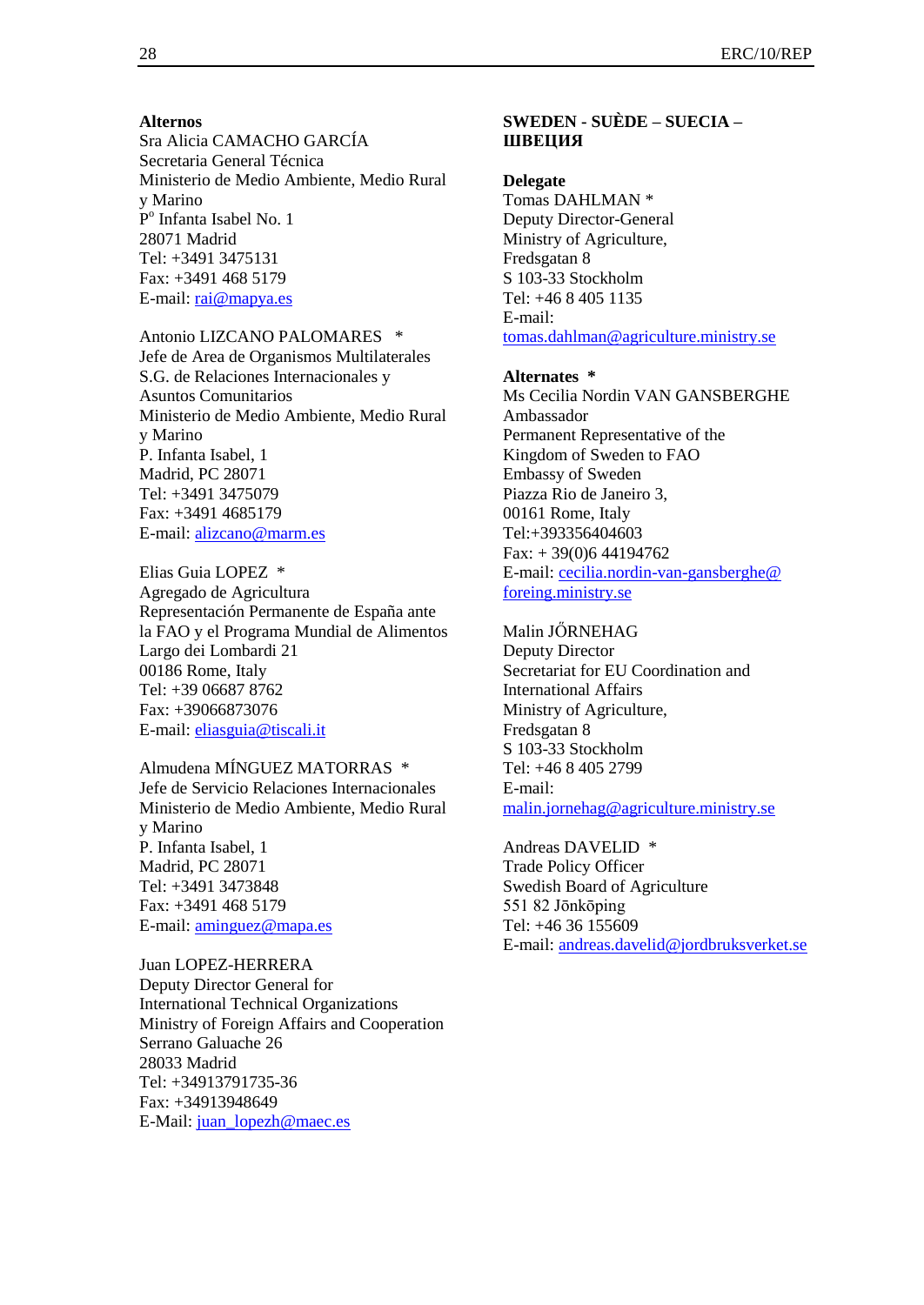### **SWITZERLAND - SUISSE – SUIZA – ШВЕЙЦАРИЯ**

#### **Délégué \***

Hans-Jörg LEHMANN Représentant permanent de la Suisse auprès de la FAO, du FIDA et du PAM Représentation permanente de la Suisse auprès de la FAO, du FIDA e du PAM Via Aventina 32 00153 Rome, Italie Tel: +39 06 895 815 21 Fax: +39 06 895 815 99 E-mail: [hans-joerg.lehmann@eda.admin.ch](mailto:hansjoerg.lehmann@eda.admin.ch)

## **Suppléants**

Hubert POFFET \* Collaborateur scientifique Section Agriculture durable internationale Office fédéral de l'agriculture OFAG Mattenhofstrasse 5 CH-3003 Berne Téléphone: +41 31 3251700 Fax: +41 31 322 2634 E-mail : [hubert.poffet@blw.admin.ch](mailto:hubert.poffet@blw.admin.ch)

Mme Zara ALLAHVERDYAN Senior National Programme Officer Swiss Cooperation Office for the South Caucasus, Branch Office Armenia 1st Koryun Lane, building 11, apt. 16 Yerevan 0025 Tel/Fax: +374 10 52 40 88 Email: [Zara.Allahverdyan@sdc.am;](mailto:Zara.Allahverdyan@sdc.am) [yerevan@sdc.am](mailto:yerevan@sdc.am)

#### **TAJIKISTAN – TADJIKISTAN – TAYIKISTÁN – ТАДЖИКИСТАН**

## **Delegate \***

Sijoudin ISROILOV Deputy Minister Ministry of Agriculture Rudani Avenue 44 Dushanbe Tel: +992372217118 Fax: +9923722211628 Email**:** [kishovarz\\_2008@mail.ru](mailto:kishovarz_2008@mail.ru)

## **Alternate \***

Akhmadzhon GAFUROV Head of Agriculture Department Ministry of Agriculture Rudani Avenue 44 Dushanbe Tel: +992372216351 Email: [rus\\_ibr@mail.ru](mailto:rus_ibr@mail.ru)

## **THE FORMER YUGOSLAV REPUBLIC OF MACEDONIA - L'EX RÉPUBLIQUE YOUGOSLAVE DE MACÉDOINE - LA EX REPÚBLICA YUGOSLAVA DE MACEDONIA - БЫВШАЯ ЮГОСЛАВСКАЯ РЕСПУБЛИКА МАКЕДОНИЯ**

#### **Delegate**

Besir JASARI State Secretary Ministry of Agriculture, Forestry and Water Economy Jurij Gagarin' No. 15 1000 Skopje Tel: + 38976445054 Fax: + 38923119815 Email: [besir.jasari@mzsv.gov.mk](mailto:besir.jasari@mzsv.gov.mk)

#### **Alternate**

Ms Lidija CADIKOVSKA Head of Department for International Cooperation Ministry of Agriculture, Forestry and Water Economy Jurij Gagarin' No. 15 1000 Skopje Tel: +38976446206 Fax: +38923119815 E-mail: [cadikovska.lidija@mzsv.gov.mk](mailto:cadikovska.lidija@mzsv.gov.mk)

## **TURKEY - TURQUIE – TURQUÍA – ТУРЦИЯ**

**Delegate \*** Fazil DUSUNCELI Agricultural Counsellor Alternate Permanent Representative Embassy of Turkey Via Palestro 28, 00185 Rome, Italy Tel: +393200341015 Fax: +3906 4941526 Email**:** [turkishagri.rome@yahoo.com](mailto:turkishagri.rome@yahoo.com,)

## **TURKMENISTAN – TURKMÉNISTAN – TURKMENISTÁN – ТУРКМЕНИСТАН**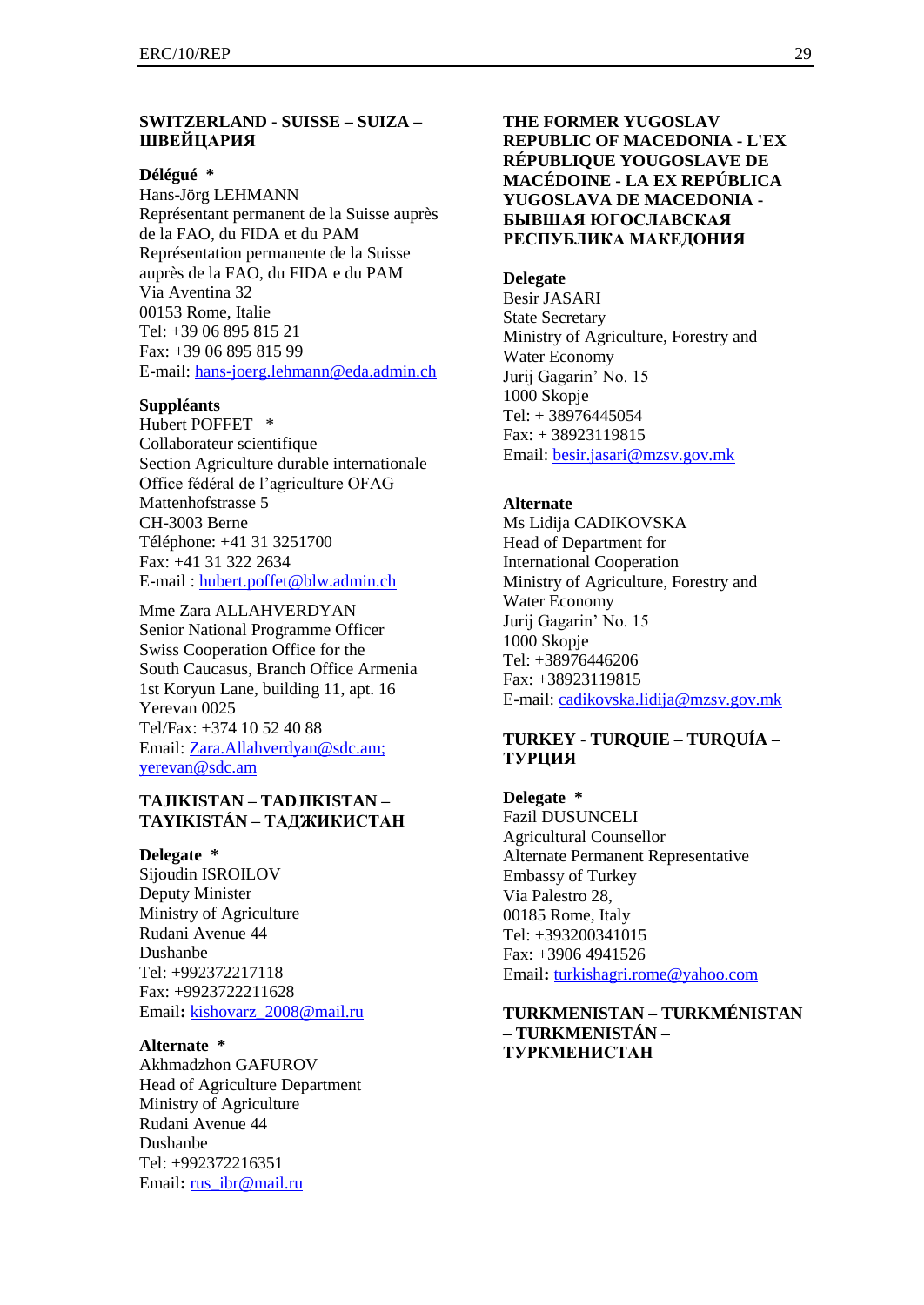## **UKRAINE** – **UCRANIA – УКРАИНА**

## **Delegate**

Sergii IVASHCHUK Head of the Department of Foreign Economic Relations Ministry of Agricultural Policy 24, Kreshchatik str. Kiev 01001

### **Alternate**

Ms Oksana RYUMINA Head of Division Department of International Organizations and Coordination of International Projects Ministry of Agricultural Policy 24, Kreshchatik str. Kiev 01001

## **UNITED KINGDOM - ROYAUME UNI - REINO UNIDO – ОБЪЕДИНЕННОЕ КОРОЛЕВСТВО**

**UZBEKISTAN – OUZBÉKISTAN – UZBEKISTÁN – УЗБЕКИСТАН**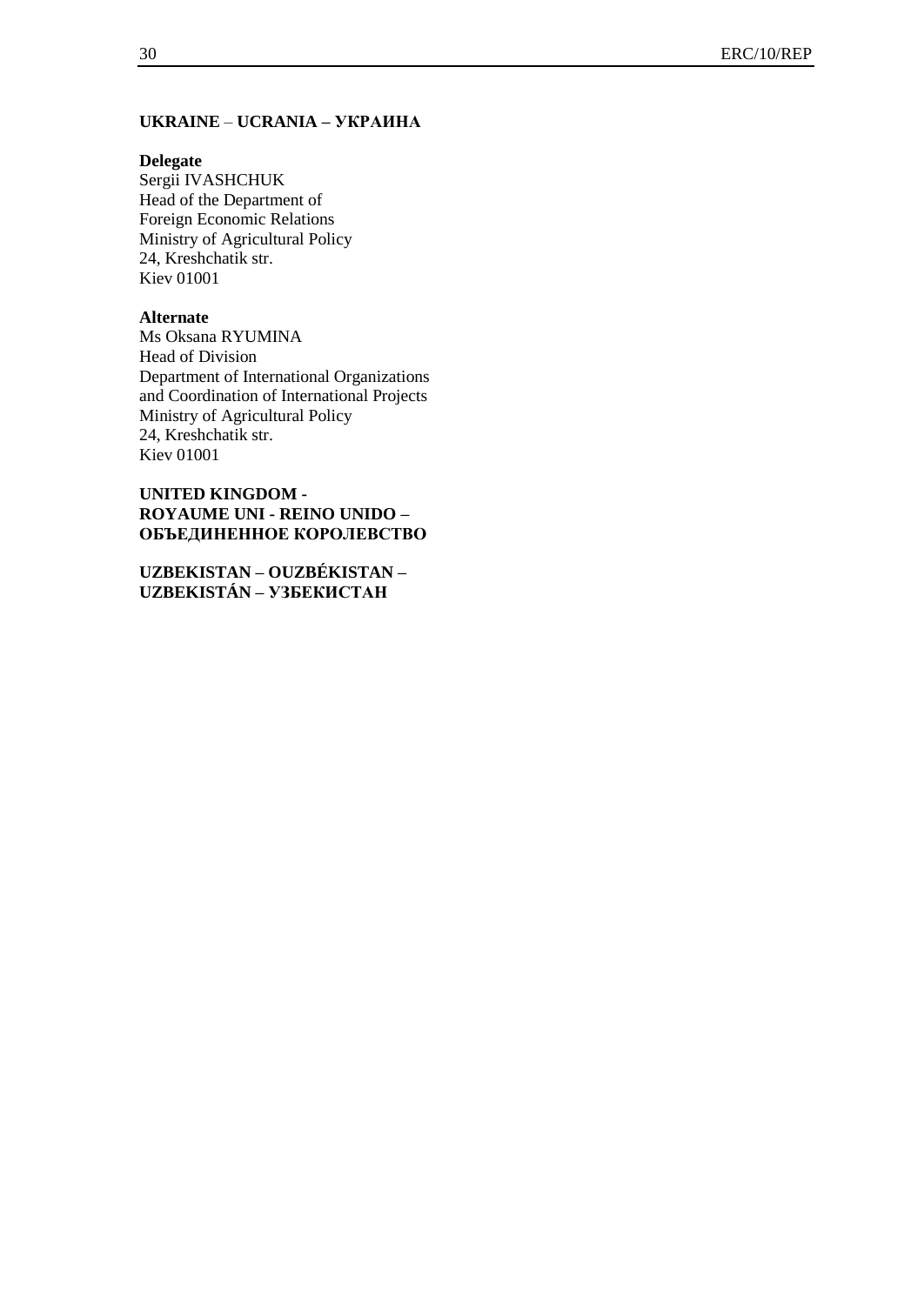#### **ASSOCIATE MEMBER MEMBRE ASSOCIE MEMBRO ASOCIADO АССОЦИИРОВАННЫЙ ЧЛЕН**

#### **FAROE ISLANDS ÎLES FÉROÉ (LES) ISLAS FEROES ФАРЕРСКИЕ ОСТРОВА**

#### **OBSERVERS FROM MEMBER NATIONS NOT IN THE REGION OBSERVATEURS D'ÉTATS MEMBRES N'APPARTENANT PAS À LA REGION OBSERVADORES DE LOS ESTADOS MIEMBROS QUE NO PERTENECEN A LA REGION НАБЛЮДАТЕЛИ ИЗ СТРАН-УЧАСТНИЦ ЗА ПРЕДЕЛАМИ РЕГИОНА**

#### **UNITED STATES OF AMERICA - ÉTATS-UNIS [D'AMÉRIQUE](javascript:ajaxpage() - [ESTADOS](javascript:ajaxpage() UNIDOS DE [AMÉRICA](javascript:ajaxpage() - [СОЕДИНЕННЫЕШТАТЫАМЕРИКИ](javascript:ajaxpage()**

Frederic JOHNSTON Agricultural Project Coordinator Embassy of the United States of America US Department of Agriculture 1 American Ave. 0082 Yerevan Tel: + 374-10 58-34-20, 374-10) 54-58-96 Fax: 374-10) 58-79-32 E-mail[: kgrig@usda.am](mailto:kgrig@usda.am)

#### **OBSERVERS FROM UNITED NATIONS MEMBER STATES OBSERVATEURS D'ÉTATS MEMBRES DES NATIONS UNIES OBSERVADORES DE LOS ESTADOS MIEMBROS DE LAS NACIONES UNIDAS НАБЛЮДАТЕЛИ ИЗ СТРАН-УЧАСТНИЦ ООН**

#### **HOLY SEE - SAINT-SIÈGE - SANTE SEDE – ВАТИКАН**

Monseigneur Renato VOLANTE \* Conseiller de Nonciature Observateur permanent du Saint-Siège auprès de la FAO Bureau de l'Observateur permanent du Saint-Siège auprès de la FAO Palazzo San Calisto Piazza San Calisto 16 00120 Cité du Vatican Rome, Italie Tel: +39 0669887234/151 Fax: +39 0669887195 E-mail[: osserfao@mhsfao.va](mailto:osserfao@mhsfao.va)

#### **SOVEREIGN ORDER OF MALTA - ORDRE SOUVERAIN DE MALTE - ORDEN SOBERANA DE MALTA – СУВЕРЕННЫЙ МАЛЬТИЙСКИЙ ОРДЕН**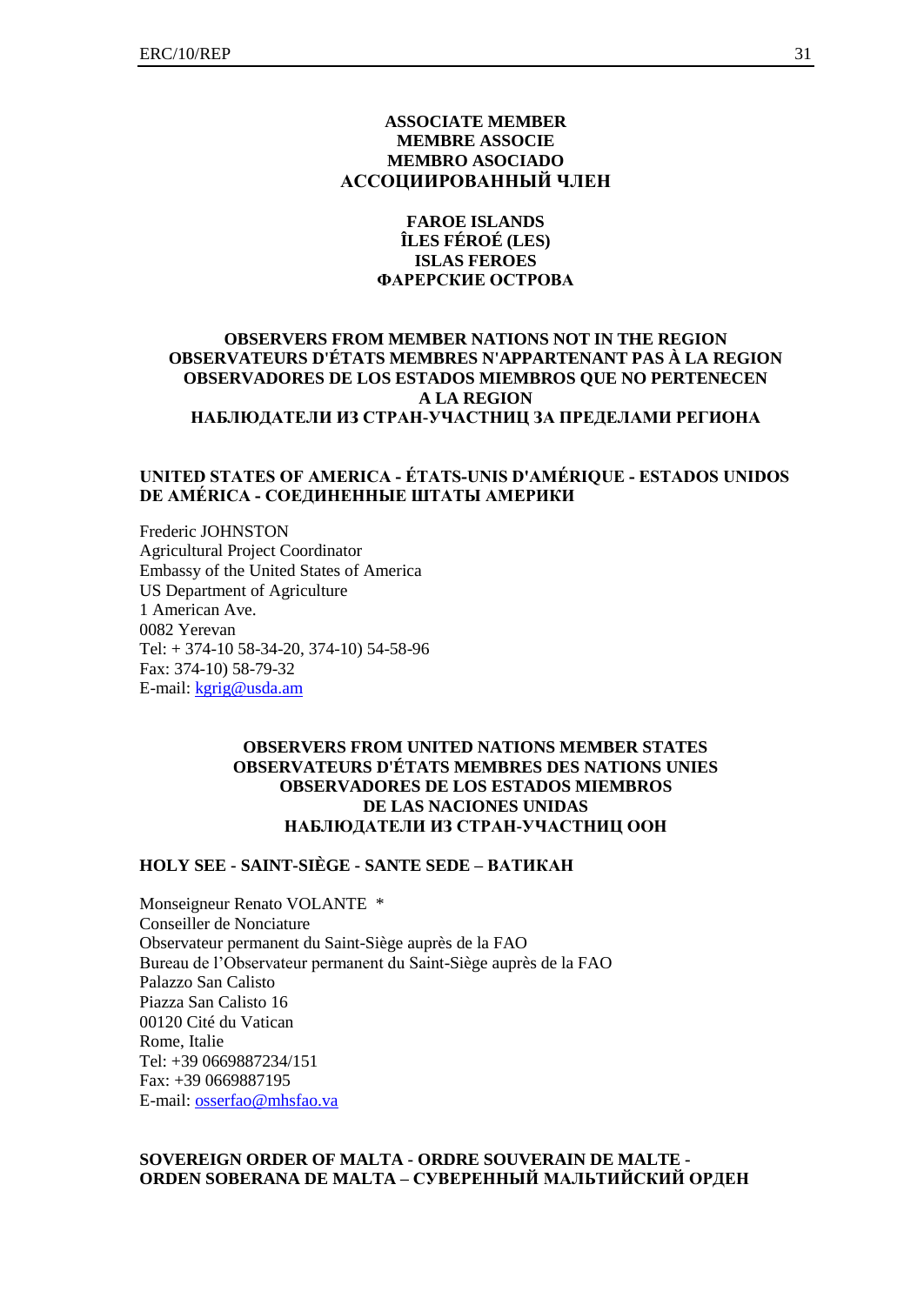#### **REPRESENTATIVES OF UNITED NATIONS AND SPECIALIZED AGENCIES REPRÉSENTANTS DES NATIONS UNIES ET INSTITUTIONS SPÉCIALISÉES REPRESENTANTES DE LAS NACIONES UNIDAS Y ORGANISMOS ESPECIALIZADOS – ПРЕДСТАВИТЕЛИ ОРГАНИЗАЦИИ ОБЪЕДИНЕННЫХ НАЦИЙ И СПЕЦИАЛИЗИРОВАННЫХ АГЕНТСТВ**

#### **INTERNATIONAL ATOMIC ENERGY AGENCY (IAEA) AGENCE INTERNATIONALE DE L'ÉNERGIE ATOMIQUE (AIEA) ORGANISMO INTERNACIONAL DE ENERGÍA ATÓMICA (OIEA) МЕЖДУНАРОДНОЕ АГЕНТСТВО ПО АТОМНОЙ ЭНЕРГИИ (МАГАТЭ)**

Qu LIANG \* **Director** Joint FAO/IAEA Division of Nuclear Techniques in Food and Agriculture Department of Technical Cooperation International Atomic Energy Agency Wagramer Strasse 5 P.O. Box 100 1400 Vienna, Austria Tel: +43 1 2600 21610 Fax: +43 1 260029332 E-mail[: q.liang@iaea.org](mailto:q.liang@iaea.org)

Ms Alessia Maria RODRIGUEZ Y BAENA Programme Management Officer Department of Technical Cooperation Division for Europe International Atomic Energy Agency Wagramer Strasse 5 P.O. Box 100 1400 Vienna, Austria Tel: +43 1 2600 22329 Fax: +43 1 26007 E-mail[: A.M.Rodriguez@iaea.org](mailto:A.M.Rodriguez@iaea.org)

#### **INTERNATIONAL LABOUR ORGANIZATION (ILO) ORGANISATION INTERNATIONALE DU TRAVAIL (OIT) ORGANIZACIÓN INTERNACIONAL DEL TRABAJO (OIT) МЕЖДУНАРОДНАЯ ОРГАНИЗАЦИЯ ТРУДА (МОТ)**

Ms Nune HOVHANNISYAN \* National Coordinator Government House 3 Ministry of Labour and Social Issues 14 Petros Adamyan str. 0010 Yerevan, Republic of Armenia Tel: +374 10 543561 Email: [hovhannisyan@ilo.org](mailto:hovhannisyan@ilo.org)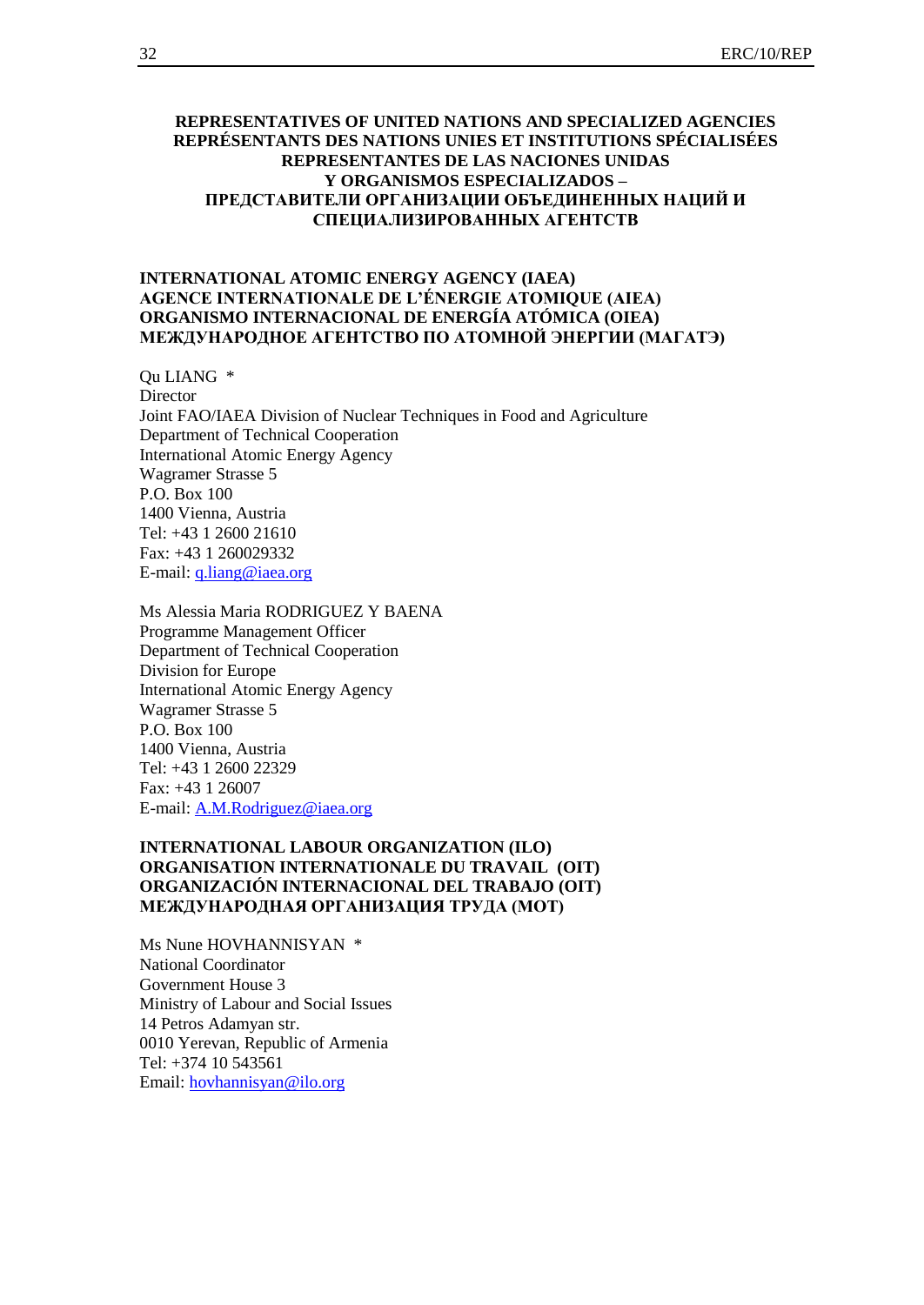Ms Elizabeth TINOCO \* **Director** Sectoral Activities Department International Labour Office 4 Route de Morillons CH-1211 Geneva 22 Switzerland Tel: +41.22.799.6659 Fax: +41 22799 7050 E-mail : [tinoco@ilo.org](mailto:flores-girod@ilo.org)

Erick ZEBALLOS \* Sector Specialist Food, Drink and Tobacco Industries Sectoral Activities Department International Labour Office 4 Route de Morillons CH-1211 Geneva 22 Switzerland Tel: +41.22.799.6479 Fax: +41 22.799.7050 E-mail[: zeballos@ilo.org](mailto:flores-girod@ilo.org)

## **UNITED NATIONS DEVELOPMENT PROGRAMME (UNDP) PROGRAMMES DES NATIONS UNIES POUR LE DÉVELOPPEMENT (PNUD) PROGRAMA DE LAS NACIONES UNIDAS PARA EL DASARROLLO (PNUD)**

Ms Dafina Gercheva UN Resident Coordinator UNDP Resident Representative United Nations House 14 Petros Adamyan Street Yerevan 375010 Armenia Tel: (37410) 56 60 73 Fax: (37410) 54 38 11 E-mail[: registry.am@undp.org](mailto:registry.am@undp.org)

#### **UNITED NATIONS ENVIRONMENT PROGRAMME (UNEP) PROGRAMME DES NATIONS POUR L'ENVIRONNEMENT (PNUE)**

Matthias JUREK \* Interim Secretariat of the Carpathian Convention Tel. +43 6502482698, Fax. +43 1 260 60 75338 E-mail **:** [Matthias.JUREK@unvienna.org](mailto:Matthias.JUREK@unvienna.org)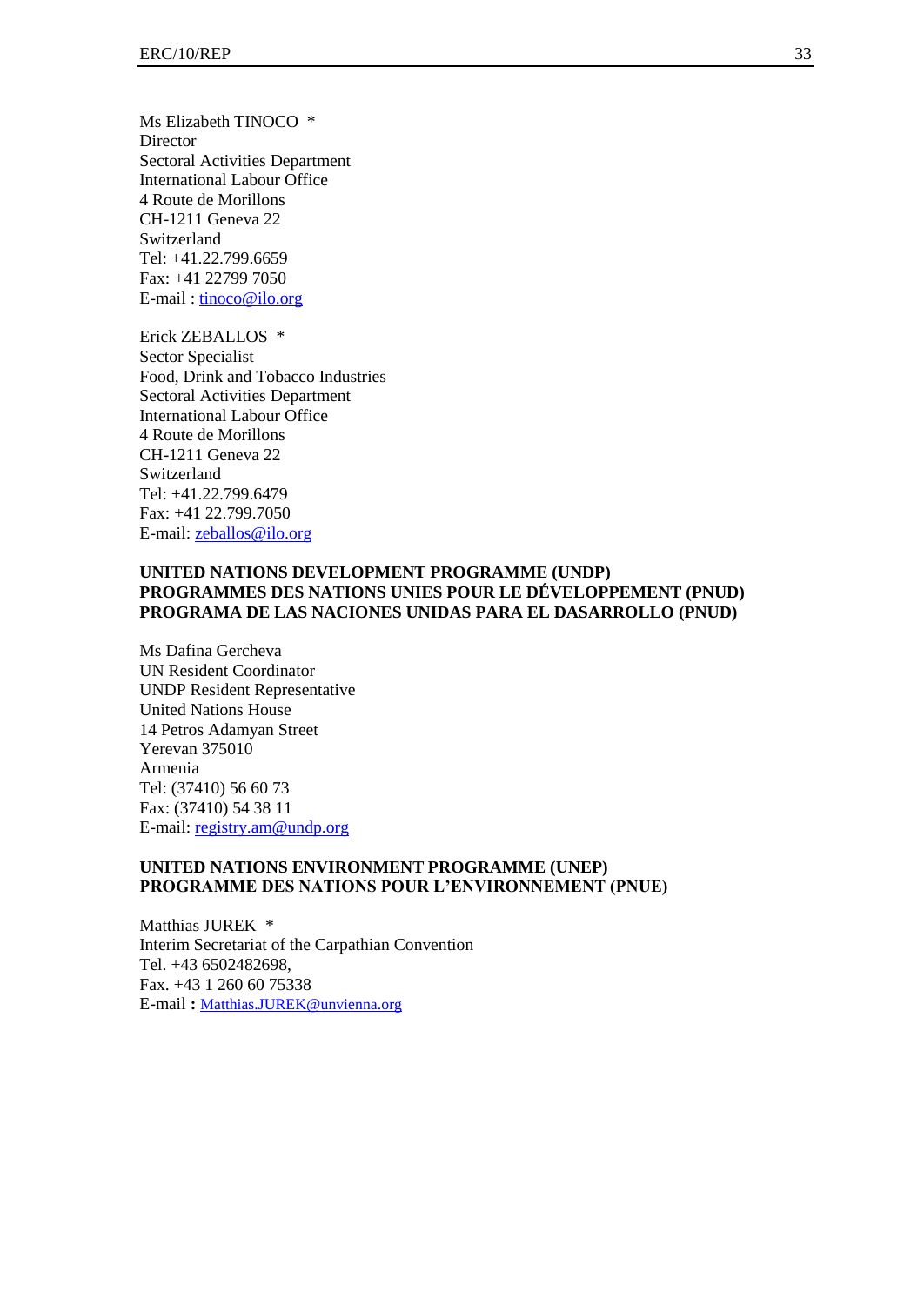#### **UNITED NATIONS CHILDREN'S FUND (UNICEF) FONDS DES NATIONS UNIES POUR L'ENFANCE (UNICEF) FONDO DE LAS NACIONES UNIDAS PARA LA INFANCIA (UNICEF) ДЕТСКИЙ ФОНД ООН (ЮНИСЕФ)**

Ms Laylee MOSHIRI \* Representative for Armenia UNICEF Armenia UN Building 14 Petros Adamyan Street Yerevan 0010 Tel : + 374- 914 06029 E-mail[: yerevan@unicef.org](mailto:yerevan@unicef.org) [Lmoshiri@unicef.org](mailto:Lmoshiri@unicef.org)

**UNITED NATIONS INDUSTRIAL DEVELOPMENT ORGANIZATION (UNIDO) ORGANISATION DES NATIONS UNIES POUR LE DÉVELOPPEMENT INDUSTRIEL (ONUDI) ORGANIZACIÓN DE LAS NACIONES UNIDAS PARA EL DESARROLLO INDUSTRIAL (ONUDI) ОРГАНИЗАЦИЯ ОБЪЕДИНЕННЫХ НАЦИЙ ПО ПРОМЫШЛЕННОМУ РАЗВИТИЮ (ЮНИДО)**

Ms Anahit SIMONYAN Head of UNIDO Operations in Armenia UN Building 14 Petros Adamyan Street Yerevan 0010 E-mail[: A.Simonyan@unido.org](mailto:A.Simonyan@unido.org)

**WORLD BANK BANQUE MONDIALE BANCO MUNDIAL ВСЕМИРНЫЙ БАНК**

Jean-Jacques Franc de FERRIERE \* Agriculture Consultant Rescad PIU Office Yerevan

#### **WORLD FOOD PROGRAMME (WFP) PROGRAMME ALIMENTAIRE MONDIAL (PAM) PROGRAMA MUNDIAL DE ALIMENTOS (PMA) ВСЕМИРНАЯ ПРОДОВОЛЬСТВЕННАЯ ПРОГРАММА (ВПП)**

Daly BELGASMI Regional Director World Food Programme Regional Bureau for the Middle East, Central Asia and Eastern Europe P.O. Box 1265 Maadi 11431 Cairo, Egypt Tel. +(202)25281730 Fax: + (202)25281735 E-mail: [hanaa.ibrahim@wfp.org](mailto:hanaa.ibrahim@wfp.org)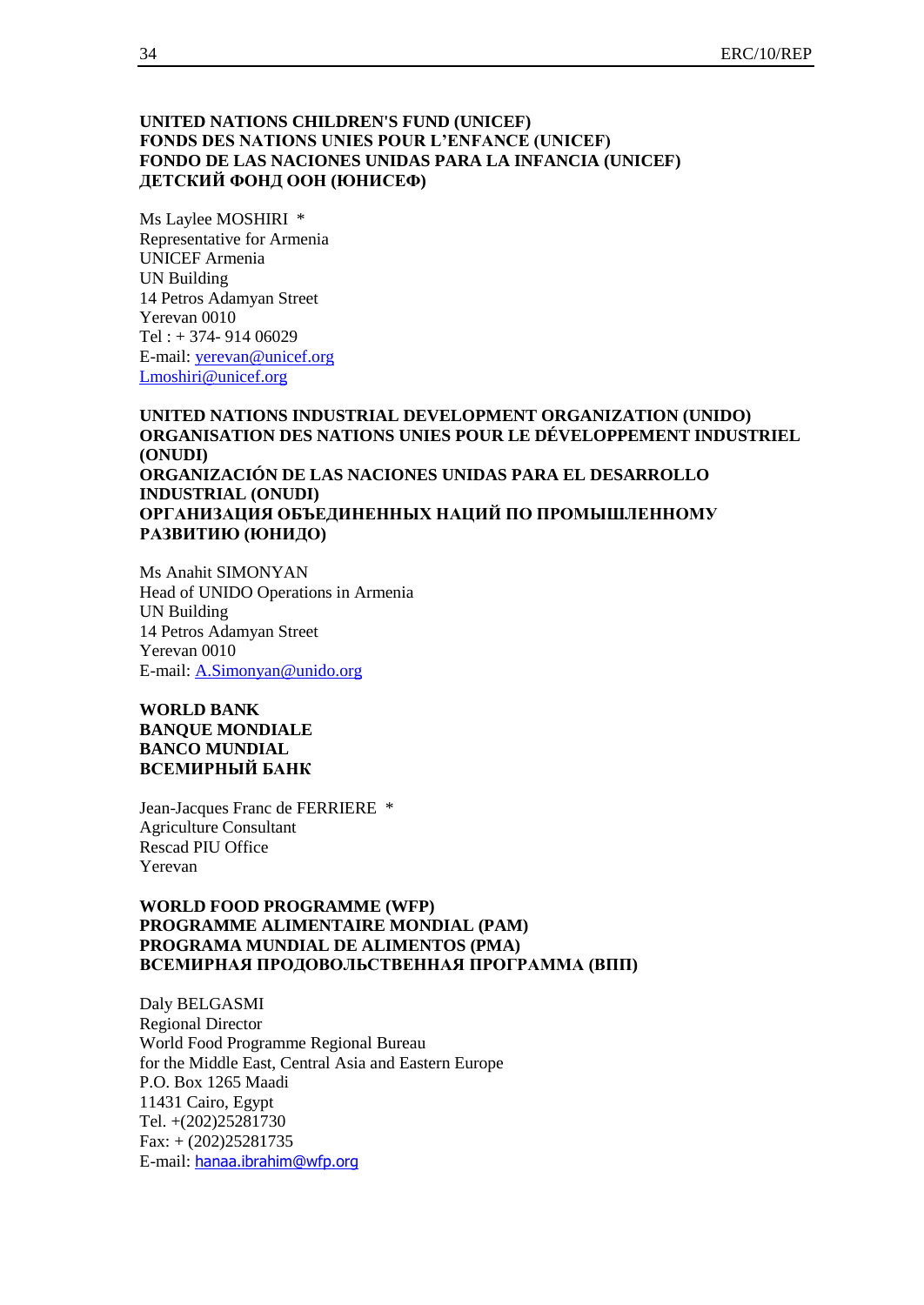#### **WORLD HEALTH ORGANIZATION (WHO) ORGANISATION MONDIALE DE LA SANTÉ (OMS) ORGANIZACIÓN MUNDIAL DE LA SALUD (OMS) ВСЕМИРНАЯ ОРГАНИЗАЦИЯ ЗДРАВООХРАНЕНИЯ (ВОЗ)**

Ms Yelizabet DANIELYAN \* Head of the WHO Country Office in Armenia Alek Manukyan 9 Yerevan 0070 Tel: +37410 51 20 04 Fax: +37410 51 2013 E-mail[: edanielyan@who.am](mailto:edanielyan@who.am)

Ms Irina PAPIEVA \* Programme Coordinator for Health Systems/Disaster Preparedness and Response WHO Country Office in Armenia Alek Manukyan 9 Yerevan 0070 Tel: +37410 51 20 04 Fax: +37410 51 2013 E-mail[: ipapieva@who.am](mailto:ipapieva@who.am)

#### **OBSERVERS FROM INTERGOVERNMENTAL ORGANIZATIONS (IGOs) OBSERVATEURS DES ORGANISATIONS INTERGOUVERNEMENTALES (OIGs) OBSERVADORES DE LAS ORGANIZACIONES INTERGUBERNAMENTALES (OIGs) НАБЛЮДАТЕЛИ ИЗ МЕЖПРАВИТЕЛЬСТВЕННЫХ ОРГАНИЗАЦИЙ**

### **COUNCIL OF THE EUROPEAN UNION CONSEIL DE L'UNION EUROPÉENNE CONSEJO DE LA UNION EUROPEA СОВЕТ ЕВРОПЫ**

Jean-Pierre SABSOUB \* Administrator Council of the European Union 26 Rue le Tintoret 1000 Brussels, Belgium Tel.:+322 281 7228 Fax:+32 2 2817227 E-mail: [jean-pierre.sabsoub@consilium.europa.eu](mailto:jean-pierre.sabsoub@consilium.europa.eu)

Ms Floris Lise POULSEN \* Assistant General Secretariat of the Council Av. General de Longueville 7 1150 Brussels, Belgium Tel.:+32473 864115 E-mail: [lise.poulsen-floris@consilium.europa.eu](mailto:lise.poulsen-floris@consilium.europa.eu)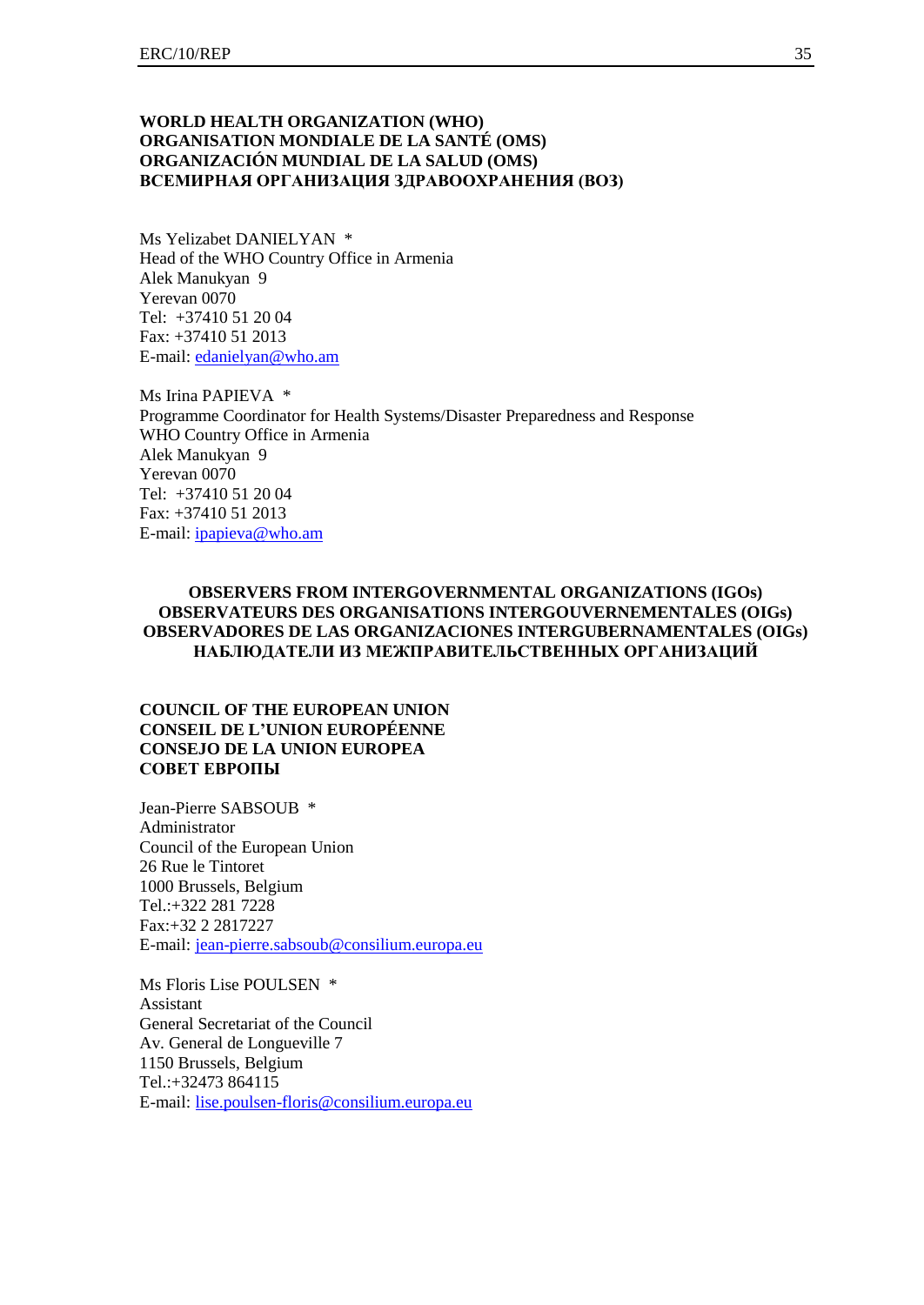#### **EURASIAN ECONOMIC COMMUNITY**

Sergei TSEDRIK Deputy Director Economic Policy Department 1st Basmanny lane 6/4 105066 Moscow Tel.: +7495 223 9000 Fax.: +7495 223 9019 Email: [dep@evrazes.com](mailto:dep@evrazes.com)

#### **REGIONAL RURAL DEVELOPMENT STANDING WORKING GROUP IN SOUTH-EAST EUROPE (SWG)**

Boban ILIC \* Secretary General 3-ta Makedonska Brigada bb P.O. Box 659 1000 Skopje TfYR Macedonia Tel: +389 2 3217708 Fax: +389 2 3217244 E-mail[: swgsecretariat@swg-seerural.org](mailto:swgsecretariat@swg-seerural.org)

Ms Katerina SPASOVSKA \* Project Manager 3-ta Makedonska Brigada bb P.O. Box 659 1000 Skopje TfYR Macedonia Tel: +389 2 3217708 Fax: +389 2 3217244 E-mail[: swgsecretariat@swg-seerural.org](mailto:swgsecretariat@swg-seerural.org)

## **WORLD ORGANISATION FOR ANIMAL HEALTH (OIE) ORGANISATION MONDIALE DE LA SANTÉ ANIMALE ORGANIZACIÓN MUNDIAL DE SANIDAD ANIMAL ВСЕМИРНАЯ ЗООВЕТЕРИНАРНАЯ ОРГАНИЗАЦИЯ**

Nilton Antonio DE MORAIS \* Veterinary/Project Officer of the Regional Activities Department World Organisation for Animal Health 12 Rue de Prony 75017 Paris, France Tel: +33-1 44 15 18 54 Fax: +33-1 42 67 09 87 E-mail[: n.morais@oie.int](mailto:n.morais@oie.int)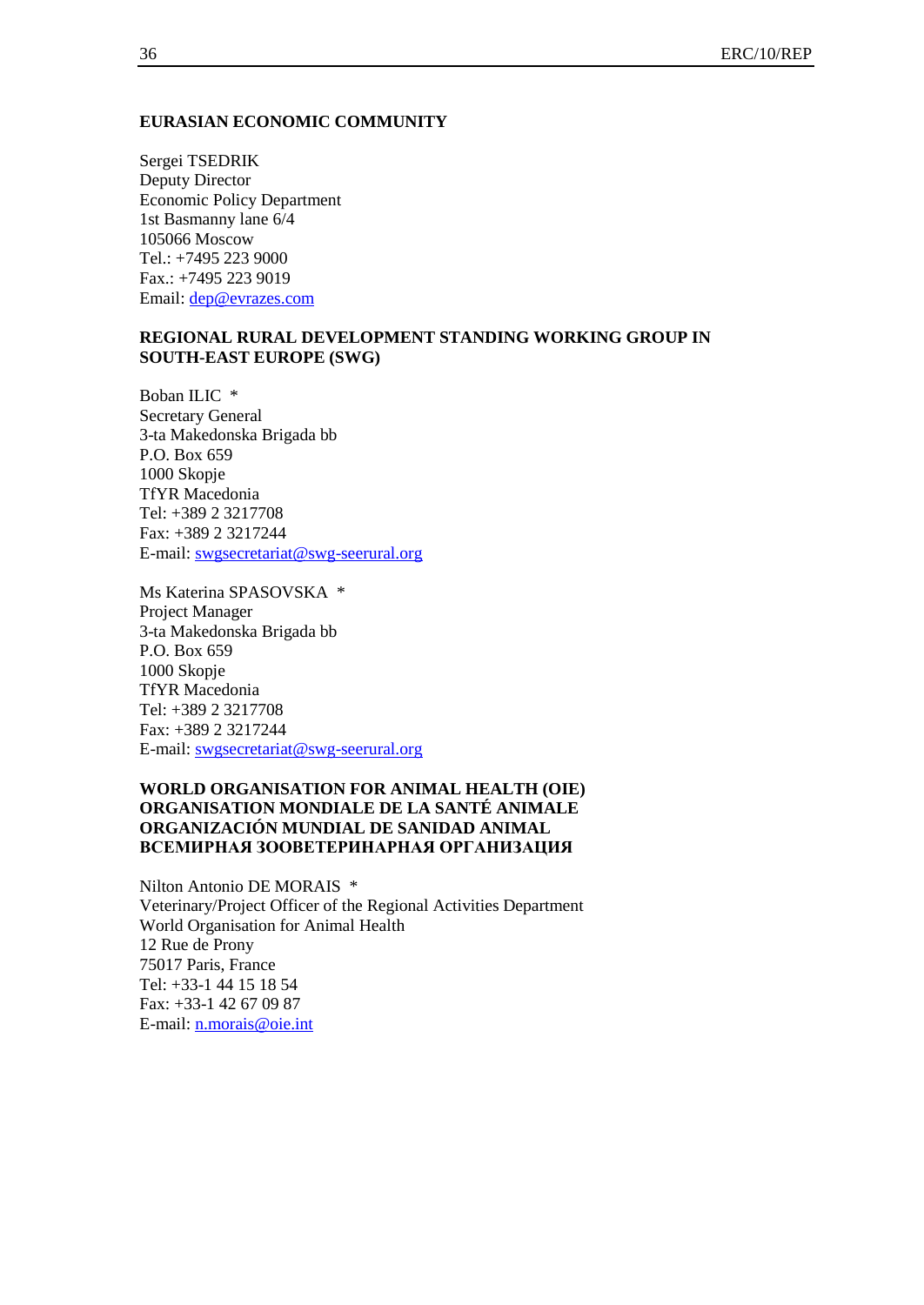#### **OBSERVERS FROM NON-GOVERNMENTAL ORGANIZATIONS OBSERVATEURS DES ORGANISATIONS NON GOUVERNEMENTALES OBSERVADORES DE LAS ORGANIZACIONES NO GUBERNAMENTALES НАБЛЮДАТЕЛИ ИЗ НЕПРАВИТЕЛЬСТВЕННЫХ ОРГАНИЗАЦИЙ**

#### **ARMENIAN WOMEN FOR HEALTH AND HEALTHY ENVIRONMENT**

Ms Lusine NALBANDYAN Agro-Ecologist Baghramyan 24 d, room 609 0019 Yerevan, Armenia Email: [lusinenalbandyan@yahoo.com](mailto:lusinenalbandyan@yahoo.com)

Ms Elena MANVELYAN President Tel: +374 91 21 89 95 Email: [office@awhhe.am](mailto:office@awhhe.am)

#### **BIOVERSITY INTERNATIONAL**

Jozef TUROK \* Regional Director, Europe Via Dei Tre Denari 472/A 00057 Maccarese Rome, Italy Tel: +3906 6118261 Fax: +390661979661 Email: [j.turok@cgiar.org](mailto:j.turok@cgiar.org)

## **COLLECTIF STRATÉGIES ALIMENTAIRES (CONCORD)**

Daniel VAN DER STEEN Coordinateur 184d Boulevard Léopold II 1080 Bruxelles, Belgique Tel:  $+32\,24120663$ Fax: +32 24120666 Email: [daniel.vandersteen@csa-be.org](mailto:daniel.vandersteen@csa-be.org)

Ms Julie FLAMENT 184d Boulevard Léopold II 1080 Bruxelles, Belgium Tel: +32 24120662  $Fax: +32 24120666$ Mobile: +32472715525 Email: [julie.flament@csa-be.org](mailto:julie.flament@csa-be.org)

## **COPA-COGECA**

Shelby MATTHEWS Chief Policy Advisor COPA-COGECA Belgium 61 rue de Trèves 1040 Brussels, Belgium Tel: +32 473663071 Fax: +3222872700 E-mail[: shelby.matthews@copa\\_cogeca.eu](mailto:shelby.matthews@copa_cogeca.eu)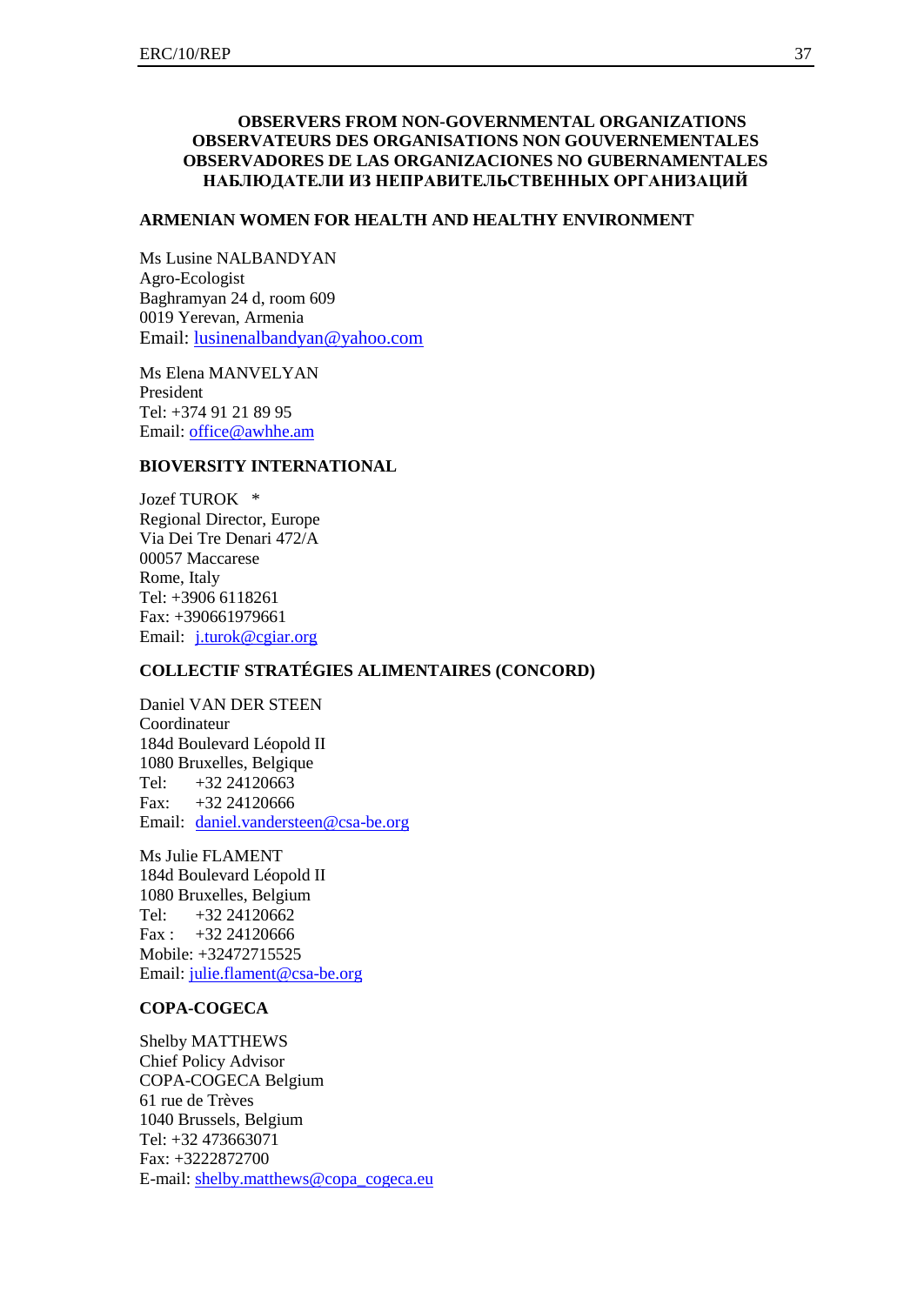#### **ECORURALIS**

Wilhelm SCHUSTER Cetatii 543 557160 Mosna, Romania Tel/Fax: +402 6986 2206 Mobile: +40 752 108 184 Email: [willyschuster@yahoo.com](mailto:willyschuster@yahoo.com)

#### **ELKANA - BIOLOGICAL FARMING ASSOCIATION**

Ms Mariam JORJADZE **Director** Biological Farming Association Elkana 16 Gazakphuli Street 0177 Tbilisi, Georgia Tel: +995 32 536485 Fax: +995 32 536487 Email: [director@elkana.org.ge](mailto:director@elkana.org.ge)

#### **EUROPEAN AGRICULTURAL RESEARCH INITIATIVE (EURAGRI)**

Ms Bettina HEIMANN \* Secretary General, Blichers Allé 20 8830 Tjele, Denmark Tel: +458999 Fax: +45 89991699 E-mail[: bettina.heimann@agri.dk](mailto:bettina.heimann@agri.dk)

## **GEORGIAN RURAL WOMEN'S ASSOCIATION (GRWA)**

Ms Nana PHIROSMANASHVILI 30 App 5 B 1 M.D. Vazisubani 0152 Tbilisi , Georgia Tel: +99532 777757 Fax: +99532 001153 Mobile: +99599155725 E-mail[: gruralwomens@yahoo.com](mailto:gruralwomens@yahoo.com) [nanaphiro@gmail.com](mailto:nanaphiro@gmail.com)

## **HEIFER PROJECT INTERNATIONAL ARMENIAN BRANCH OFFICE**

Ms Anahit GHAZANCHYAN Country Director Room 604, № 48, Mamikonyants street 0051 Yerevan, Armenia Tel/Fax: +37410- 208301 Email: [anahit@hpi.am,](mailto:anahit@hpi.am) [anahitgh@yahoo.com](mailto:anahitgh@yahoo.com)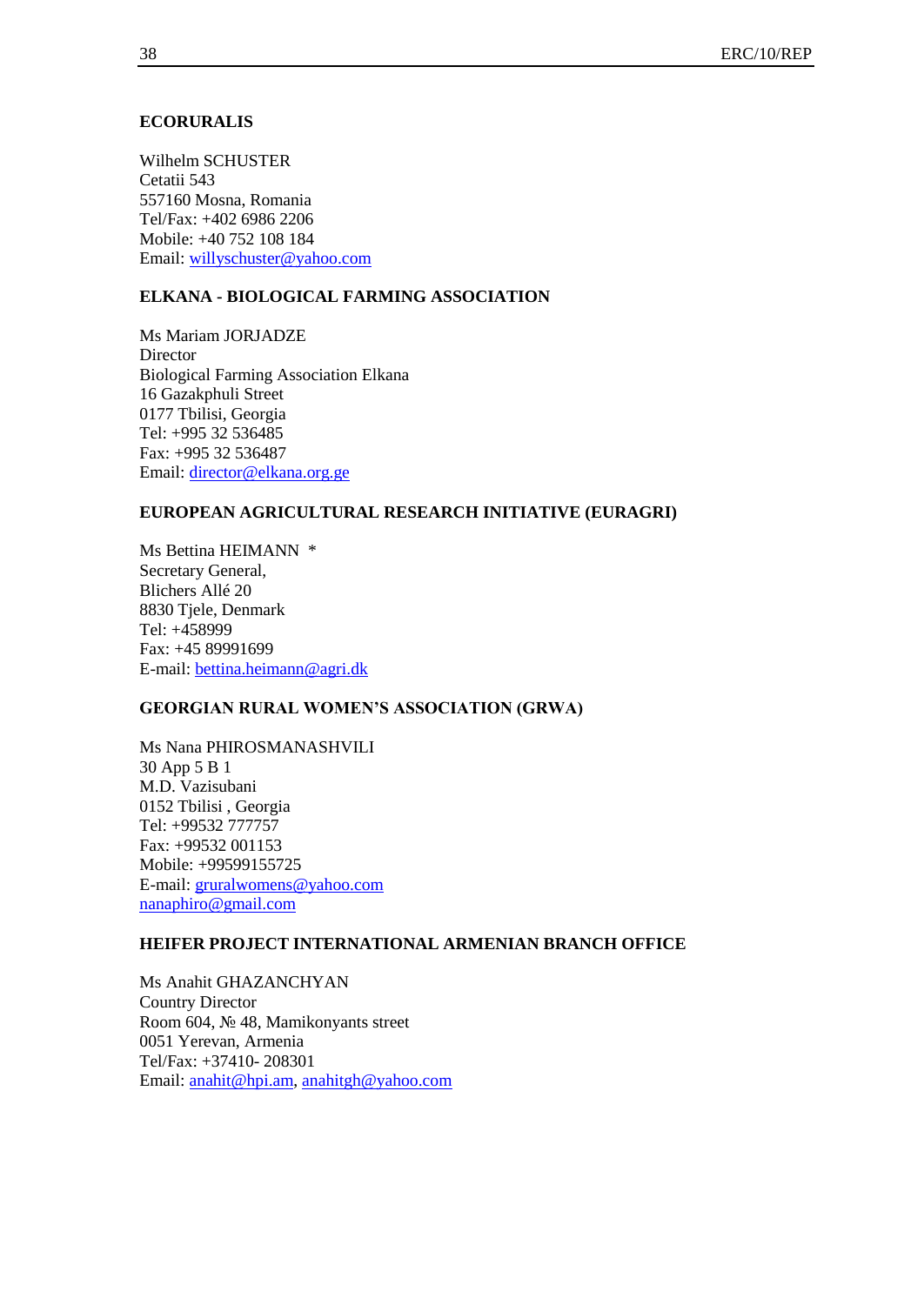Mr Vahe SARDARYAN Project Manager Room 604, № 48, Mamikonyants street 0051 Yerevan, Armenia Tel/Fax: +37410- 208301 Email: [vahe@hpi.am,](mailto:vahe@hpi.am) [vahe\\_sardaryan@yahoo.com](mailto:vahe_sardaryan@yahoo.com)

Viktor TERES \* Country Director/President 14 Vasylkivska Str. Office no. 720 Kyiv 03040 Ukraine Tel: +38044-490-7629 Fax: +38044-494-2609 E-mail[: viktor.teres@heifer.org.ua](mailto:viktor.teres@heifer.org.ua)

## **INTERNATIONAL COMMITTEE ON FOOD MICROBIOLOGY AND HYGIENE (ICFMH)**

Ms Janet CORRY \* Treasurer University of Bristol Langford Bristol BS40 5DU United Kingdom Tel: +44 (0) 117 928 9409 Fax: +44 (0) 117 928 9324 E-mail[: janet.corry@bristol.ac.uk](mailto:janet.corry@bristol.ac.uk)

#### **INTERNATIONAL UNION FOR CONSERVATION OF NATURE (IUCN)**

Hans FRIEDERICH \* Regional Director Pan-Europe Region 28 rue Mauverney CH-1196 Gland, Switzerland Tel. +41 22 999 0314 Fax +41 22 999 0020 Email: [hans.friederich@iucn.org](mailto:hans.friederich@iucn.org)

## **KYRGYZ SHEEP BREEDERS' ASSOCIATION**

Akylbek RAKAEV ul. Profsouz 43 720080 Bishkek, Kyrgyzstan Tel: +996-312-47-18-13 Email: [ksba@elcat.kg](mailto:ksba@elcat.kg) Email 2: [ksba\\_news@elcat.kg](mailto:ksba_news@elcat.kg)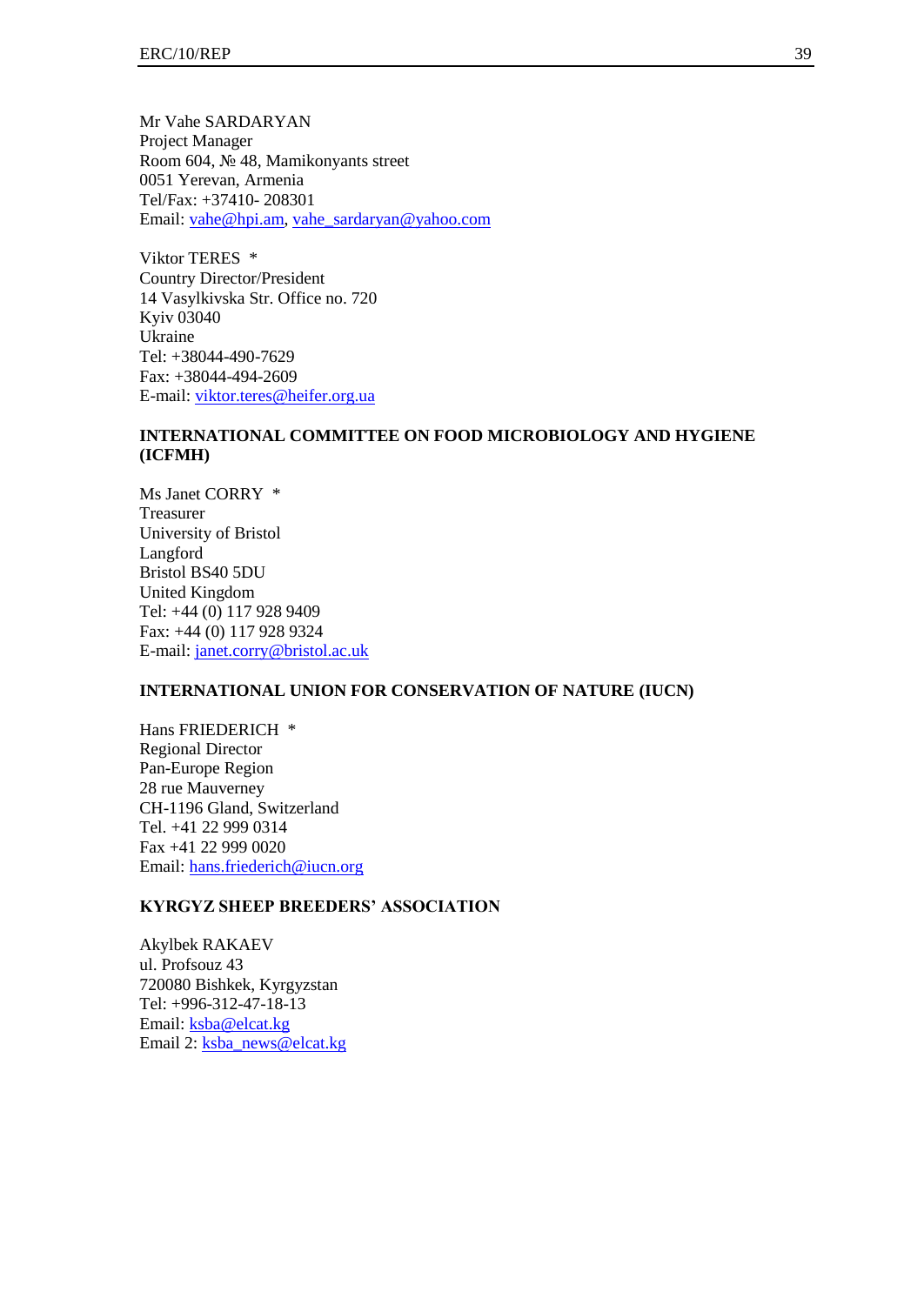#### **PROTECTION OF CONSUMERS' RIGHTS**

Abgar YEGHOYAN Hanrapetutyan 76/1, Apr. 28 0001 Yerevan, Armenia Tel.: +374 10 543818 Fax: +374 10 543843 E-mail[: upcr@web.am](mailto:upcr@web.am)

Ms Sveta STEPANYAN Hanrapetutyan 76/1, Apr. 28 0001 Yerevan, Armenia

### **PUBLIC FOUNDATION "CENTER OF TRAINING, CONSULTING AND INNOVATIONS IN AGRICULTURE"**

Shaimbek KARASARTOV Director Kyrgyzstan Tel: +996 312 366117 Tel. mob. +996 777 986607 E-mail [director@taic.kg](mailto:director@taic.kg)

# **REC CAUCASUS**

Georgi ARZUMANYAN \* Executive Director 23 Chavchavadze Avenue,  $2<sup>nd</sup>$  floor 0179 Tbilisi, Georgia Tel: +995 32 253649/253648 E-mail[: georgi.arzumanyan@rec-caucasus.org](mailto:georgi.arzumanyan@rec-caucasus.org)

#### **ROTARY INTERNATIONAL (RI)**

Antonio LICO Rotary International Representative to FAO/IFAD/WFP 4 Via Luigi Amadei 00152 Rome, Italy Tel: +39 3355901967 Fax: +39 0658320689 E-mail: *ilico@tiscali.it* 

#### **RURAL YOUTH EUROPE**

Ms Gayane MARTIROSYAN Vice President of Armenian Rural Youth 32 street, Nor-Aresh Erebuny, Yerevan, Armenia Tel: +37491 009 444 E-mail[: mgayane2002@yahoo.com](mailto:mgayane2002@yahoo.com)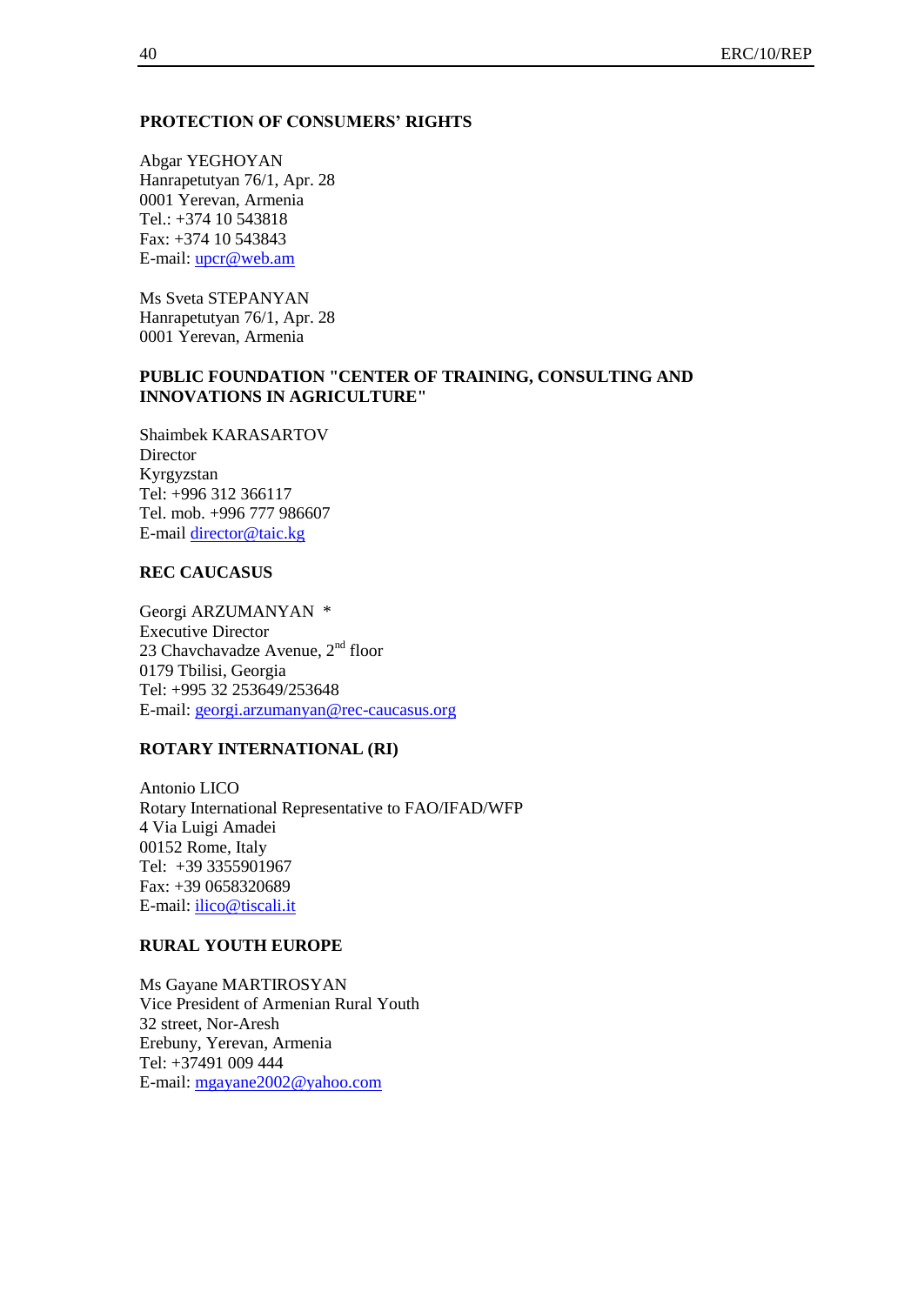#### **SOLIDARITE (ONG)**

Jacques BERTHELOT 14, Cheminement du Professeur Bühl, 31100. France Tel: +33 56 14 12 906 Email: [jacques.berthelot4@wanadoo.fr](mailto:jacques.berthelot4@wanadoo.fr)

# **TERRA NUOVA - INTERNATIONAL MORE AND BETTER**

Ms Alessandra SGRO Liaison Officer Via Gran Bretagna 18 00196 Rome, Italy Tel: 393406741705 Fax: +390680662557 Email: [secretariat@moreandbetter.org](mailto:secretariat@moreandbetter.org)

# **FAO STAFF FONCTIONNARIES DE LA FAO FUNCIONARIOS DE LA FAO ПЕРСОНАЛ ФАО**

| Jacques Diouf       | Director-General                                                                                                 |
|---------------------|------------------------------------------------------------------------------------------------------------------|
| Stefan Schlingloff  | Assistant Officer for the Director-General, Technical Officer, Land<br>and Water Division                        |
| Basharat Ali        | Director, Office of Support to Decentralisation                                                                  |
| Boyd A. Haight      | Director, Office of Strategy Planning and Resources Management                                                   |
| Ms Eugenia Serova   | Senior Advisor, Investment Centre Division                                                                       |
| <b>Thomas Price</b> | NGOs/CSOs Liason Officer, Senior Programme Officer,<br>Office of Corporate Communications and External Relations |
| Ms Irina Utkina     | Information Officer, Public Information Specialist,<br>Office of Corporate Communications and External Relations |
| Ms Caterina Batello | Senior Officer, Plant Production and Protection Division                                                         |
| Ms Annie Monard     | Locust Officer, Locust and other Migratory Pests Group,<br><b>Plant Production and Protection Division</b>       |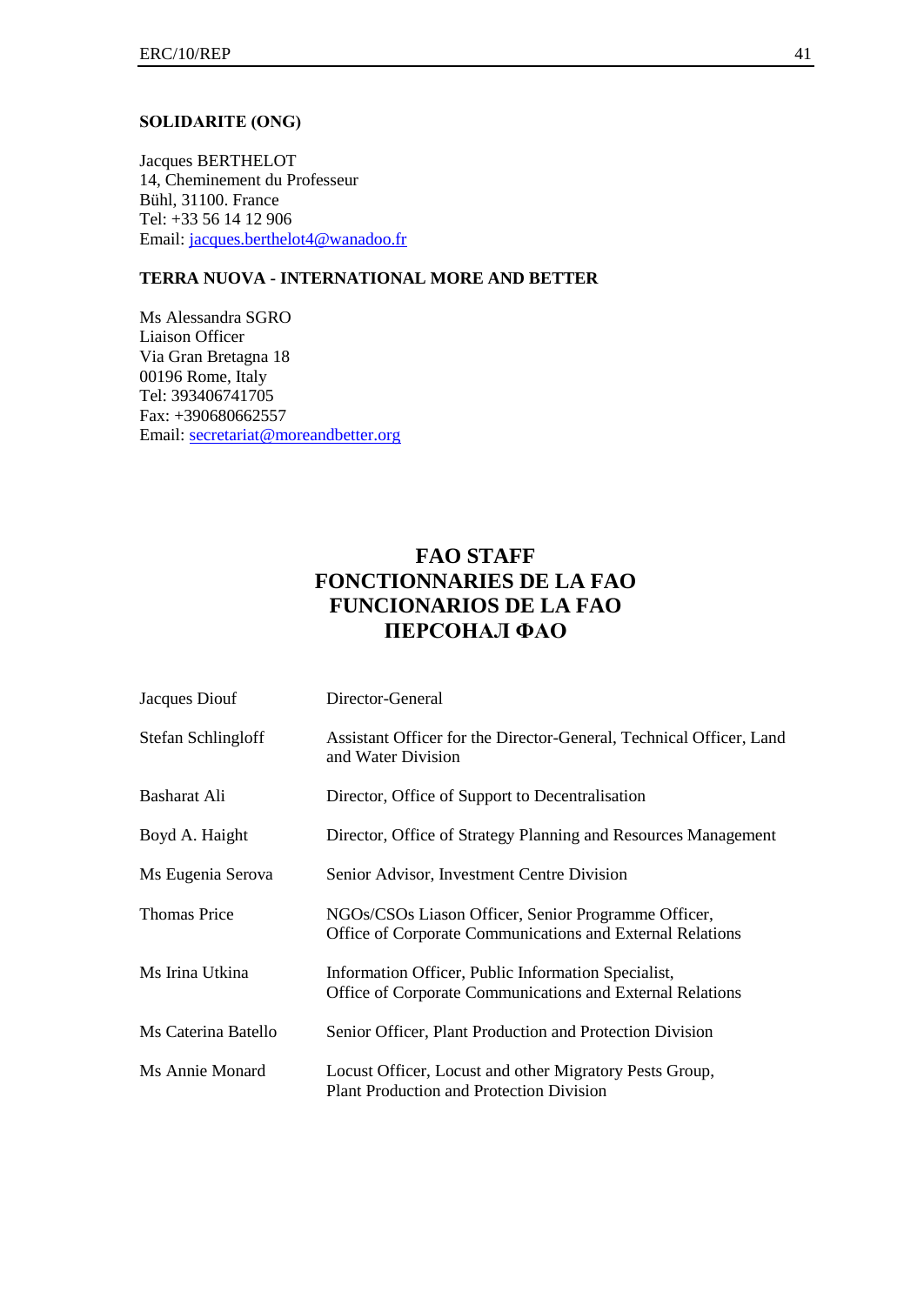# **CONFERENCE SECRETARIAT SECRETARIAT DE LA CONFERENCE SECRETARIA DE LA CONFERENCIA СЕКРЕТАРИАТ КОНФЕРЕНЦИИ**

| Ms Fernanda Guerrieri      | Assistant Director-General, Regional Representative for Europe and<br>Central Asia (ADG/RR),<br>Officer-in-Charge, Subregional Office for Central and Eastern Europe<br>(SEU) |
|----------------------------|-------------------------------------------------------------------------------------------------------------------------------------------------------------------------------|
| Mustapha Sinaceur          | Subregional Coordinator for Central Asia (SRC, SEC)                                                                                                                           |
| Tomasz Lonc                | Conference Secretary, Regional Conference for Europe                                                                                                                          |
| Raimund Jehle              | Secretary, European Commission on Agriculture                                                                                                                                 |
| David Sedik                | Senior Agricultural Policy Officer                                                                                                                                            |
| Stjepan Tanic              | Agribusiness and Enterprise Development Officer                                                                                                                               |
| <b>Michal Demes</b>        | NGOs/CSOs Liaison Officer, Information and Knowledge<br><b>Management Officer</b>                                                                                             |
| Andriy Rozstalnyy          | Animal Health and Production Officer,<br>Subregional Office for Central and Eastern Europe                                                                                    |
| Avetik Nersisyan           | Crop Production and Plant Protection Officer                                                                                                                                  |
| Giovanni Munoz             | Land and Water Officer<br>Subregional Office for Central Asia                                                                                                                 |
| Goran Stavrik              | <b>TCP Programme Officer</b>                                                                                                                                                  |
| Peter Vandor               | Reports Officer, REU Consultant                                                                                                                                               |
| Ms Valerie Guidi           | <b>Conference Affairs Officer</b>                                                                                                                                             |
| <b>Ms Danielle Corvest</b> | Secretary to the Director-General, REU Consultant                                                                                                                             |
| Ms Adrianna Gabrielli      | <b>Documents Officer</b>                                                                                                                                                      |
| Ms Marianna Kovacs         | Secretary to the ADG/RR                                                                                                                                                       |
| Ms Ildiko Pocza            | <b>Communication Officer</b>                                                                                                                                                  |
| Ms Beata Somogyi           | Secretary to SRC, SEC, and Officer-in-Charge, SEU                                                                                                                             |
| Ms Eszter Zaszlos          | Side events, financial matters, and Secretarial Clerk                                                                                                                         |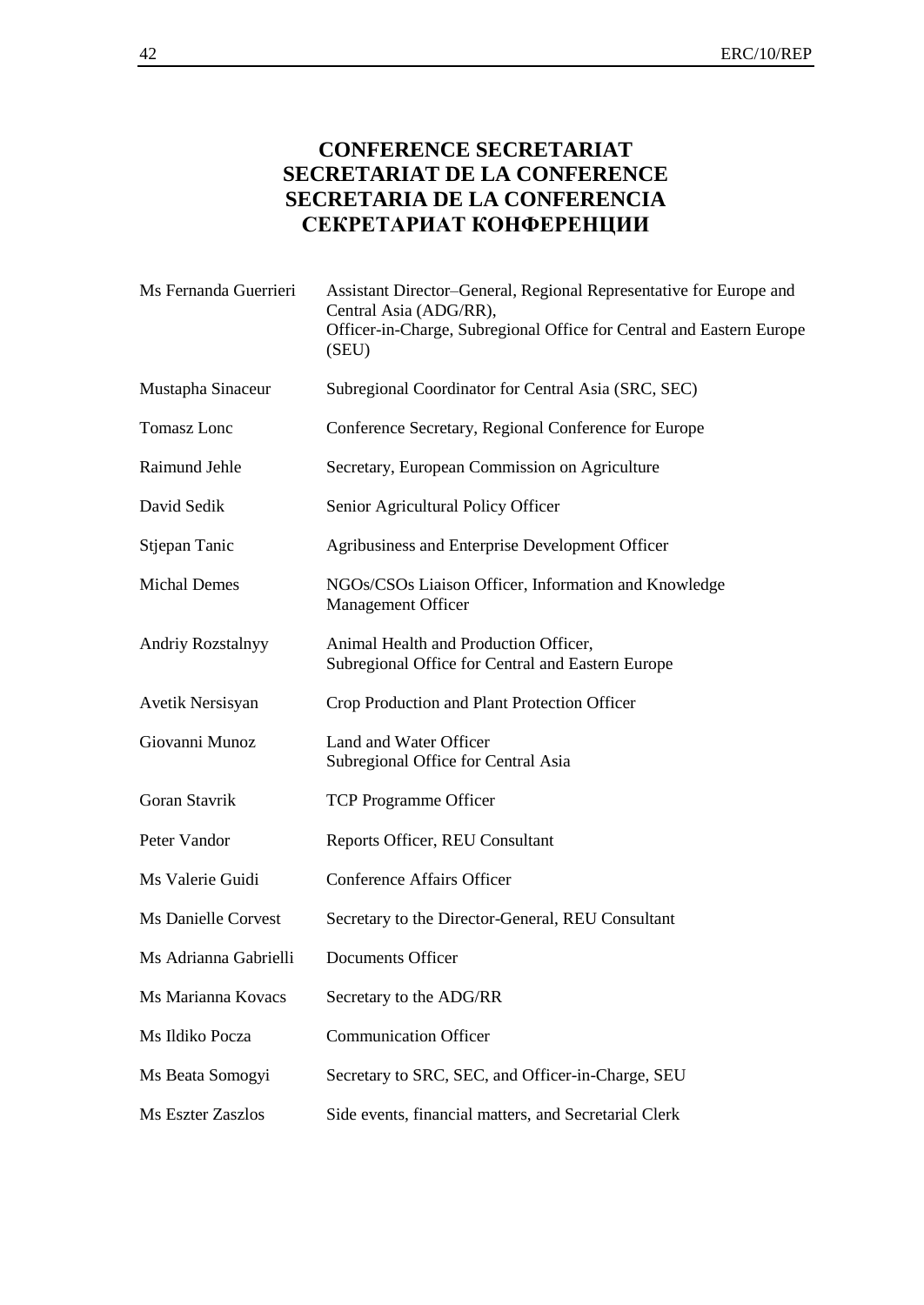# **APPENDIX B**

# **AGENDA**

## **I. INTRODUCTORY ITEMS**

- 1. Opening Ceremony
- 2. Election of the Chairperson, Vice-Chairpersons and Appointment of Rapporteur
- 3. Adoption of the Agenda and Timetable

# **II. STATEMENTS**

- 4. Statement by the Director-General
- 5. Statement by the Independent Chairman of the FAO Council

# **III. ITEMS FOR DISCUSSION AND INFORMATION**

- 6. Matters arising from the World Summit on Food Security and the  $36<sup>th</sup>$  Session of the FAO Conference, notably implementation of the Immediate Plan of Action (IPA), including the Decentralized Offices Network
- 7. Establishment of One Global Shared Services Centre
- 8. The role of FAO Regional Conferences in the reformed Committee on World Food Security (CFS)
- 9. Report on FAO Activities in the Region 2008-09 and the implementation of the recommendations of the 26<sup>th</sup> Regional Conference for Europe
- 10. Implementation of the Programme of Work and Budget (PWB) 2010-2011 and areas of priority actions for the European Region for the following biennium 2012-2013
- 11. Summary Report of recommendations of FAO regional bodies
- 12 Main conclusions and recommendations stemming from the debate in the 36th Session of the European Commmission on Agriculture
- 13. Declaration of the FAO-CSOs/NGOs Consultation for Europe
- 14. Ministerial Round Table Policy Response to Challenges in Agricultural and Rural Developement in the the Europe and Central Asia Region: Sharing experience and enhacing Cooperation in the Region

# **IV. OTHER MATTERS**

- 12. Date, Place and Main Theme(s) of the Twenty-eighth FAO Regional Conference for Europe
- 13. Any other business
- 14. Adoption of the Report
- 15. Closure of the Conference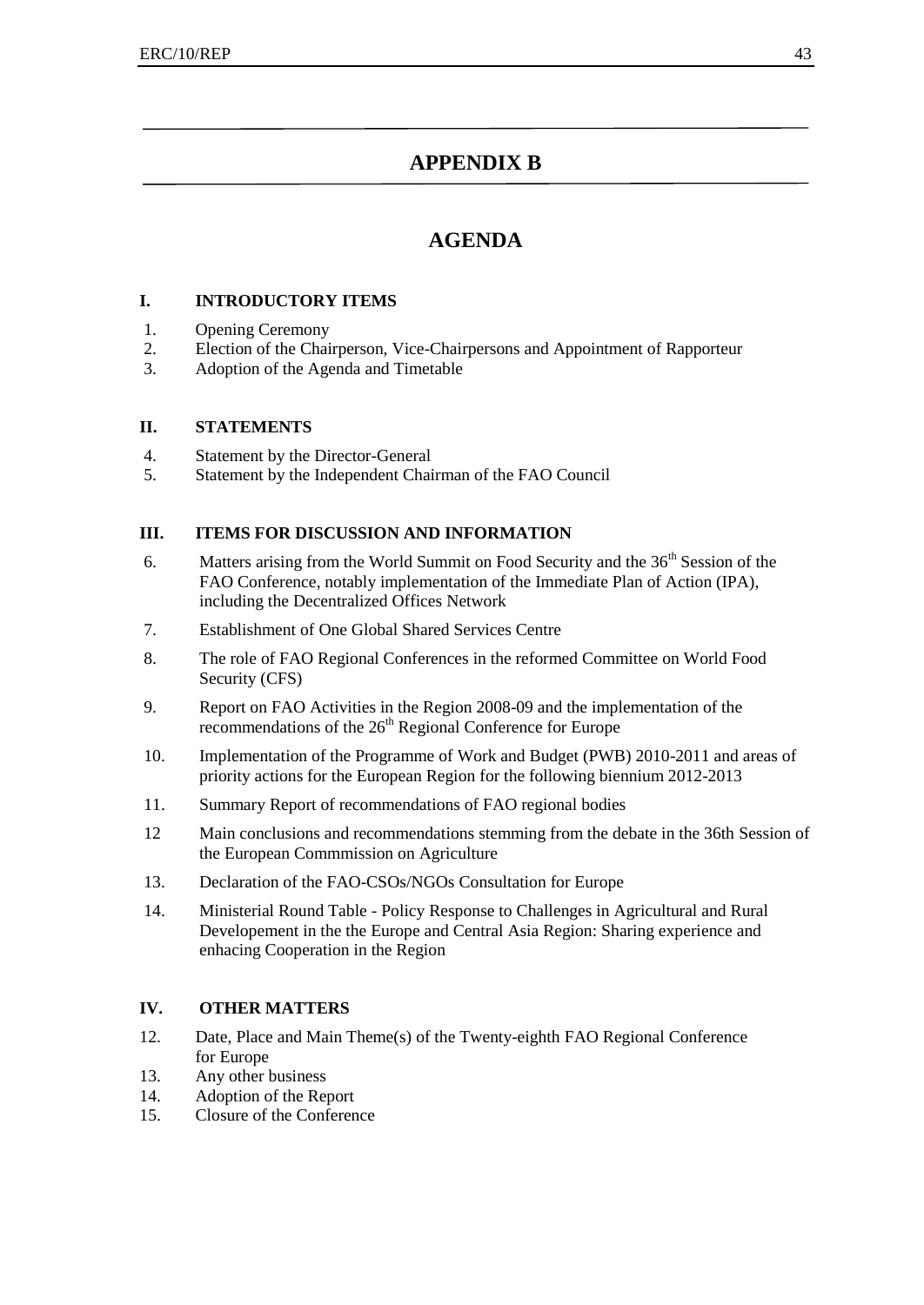# **APPENDIX C**

# **LIST OF DOCUMENTS**

| ERC/10/1/Rev.2                | Provisional Annotated Agenda                                                                                                                                                                                       |
|-------------------------------|--------------------------------------------------------------------------------------------------------------------------------------------------------------------------------------------------------------------|
| ERC/10/2                      | Matters arising from the World Summit on Food Security and the 36th<br>Session of the FAO Conference, notably implementation of the Immediate<br>Plan of Action (IPA), including the Decentralized Offices Network |
| ERC/10/2 Add.1                | Towards a New Vision for the Decentralized Offices Network                                                                                                                                                         |
| ERC/10/3                      | The role of FAO Regional Conferences in the reformed Committee on World<br>Food Security (CFS)                                                                                                                     |
| ERC/10/4                      | Report on FAO Activities in the Region 2008-09 and the implementation of<br>the recommendations of the 26th Regional Conference for Europe                                                                         |
| ERC/10/5                      | Implementation of the Programme of Work and Budget (PWB) 2010-2011<br>and areas of priority actions for the European Region for the following<br>biennium 2012-2013                                                |
| ERC/10/6                      | <b>Establishment of One Global Shared Services Centre</b>                                                                                                                                                          |
| ERC/10/7                      | Policy response to challenges in agriculture and rural development in the<br>Europe and Central Asia Region                                                                                                        |
| <b>INF SERIES</b>             |                                                                                                                                                                                                                    |
| <b>ERC/10/INF/1</b>           | <b>Information Note</b>                                                                                                                                                                                            |
| <b>ERC/10/INF/2</b><br>Rev.1  | <b>Provisional Timetable</b>                                                                                                                                                                                       |
| <b>ERC/10/INF/3</b><br>Rev. 1 | Provisional List of Documents                                                                                                                                                                                      |
| <b>ERC/10/INF/4</b>           | <b>Statement by the Director-General</b>                                                                                                                                                                           |
| <b>ERC/10/INF/5</b>           | Provisional List of Delegates                                                                                                                                                                                      |
| <b>ERC/10/INF/6</b>           | Statement of Competence and Voting Rights by the European Union (EU) and                                                                                                                                           |

# **LIM SERIES**

ERC/10/LIM/1 Main conclusions and recommendations stemming from the debates of the 36<sup>th</sup> session of the European Commission on Agriculture

its Member States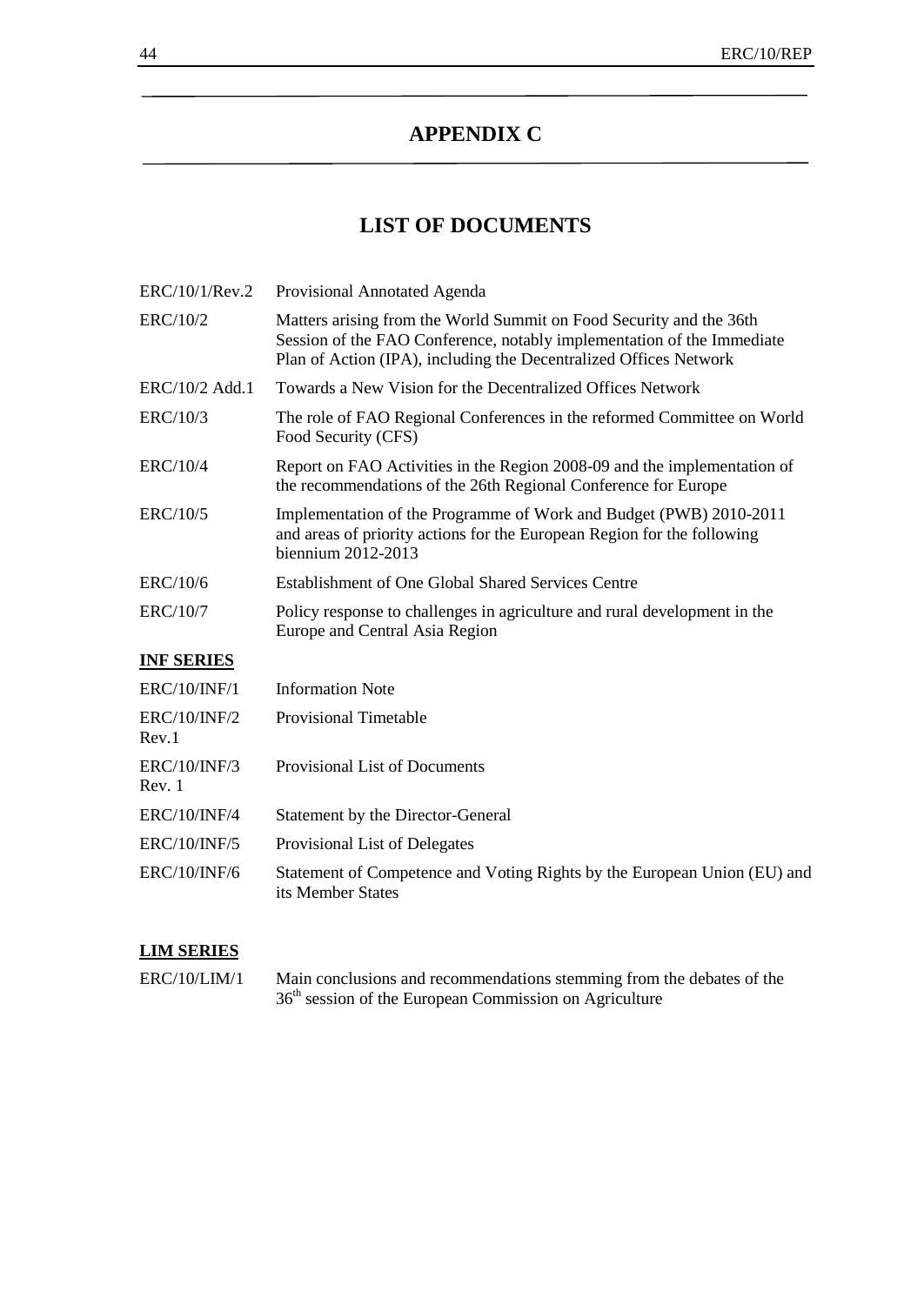# **APPENDIX D**

# **STATEMENT BY THE DIRECTOR-GENERAL**

*Your Excellency, Mr Gerasim Alaverdyan, Minister for Agriculture of the Republic of Armenia*

*Your Excellency, Mr Arman Kirakossian, Deputy-Minister for Foreign Affairs Mr Chairperson of the FAO Council, Honourable Ministers, Distinguished Delegates, Excellencies, Ladies and Gentlemen,*

#### **Introduction**

It is an honour and a great pleasure for me to be with you for this Twenty-seventh FAO Regional Conference for Europe which is being held in this historic city of Yerevan. Allow me first of all to express, in the name of the Organization, its personnel and also the delegations, our profound gratitude to the President of the Republic, His Excellency Serzh Sargsyan, to the Government and to the people of Armenia for their warm welcome and their hospitality.

This Regional Conference for Europe is the first to be held in a country that is among the principal beneficiaries of FAO's technical assistance. This is strong testimony of the significant progress that has been made in integrating the new Member Nations of this region into the activities and governance of our Organization.

#### **State of food insecurity in the world**

#### *Mr Chairperson,*

#### *Ladies and Gentlemen,*

At the World Food Summit of 1996, the Heads of State and Government pledged to reduce by half the number of people suffering from hunger by 2015. This global pledge was subsequently reaffirmed in other international agreements, notably at the Millennium Summit in 2000 and the World Food Summit: *five years later* in 2002. More recently, the World Summit of Heads of State and Government on Food Security, held last November in Rome, decided to reach the total eradication of hunger in the world.

Unfortunately, the latest data compiled by FAO show that the current situation is even more disturbing than it was in 1996. Hunger has risen in the last three years because of falling agricultural investment and soaring food prices. This has been exacerbated by the financial and economic crisis that has affected all regions of the planet. In 2009, the number of hungry people increased by 105 million over the previous year to reach one billion.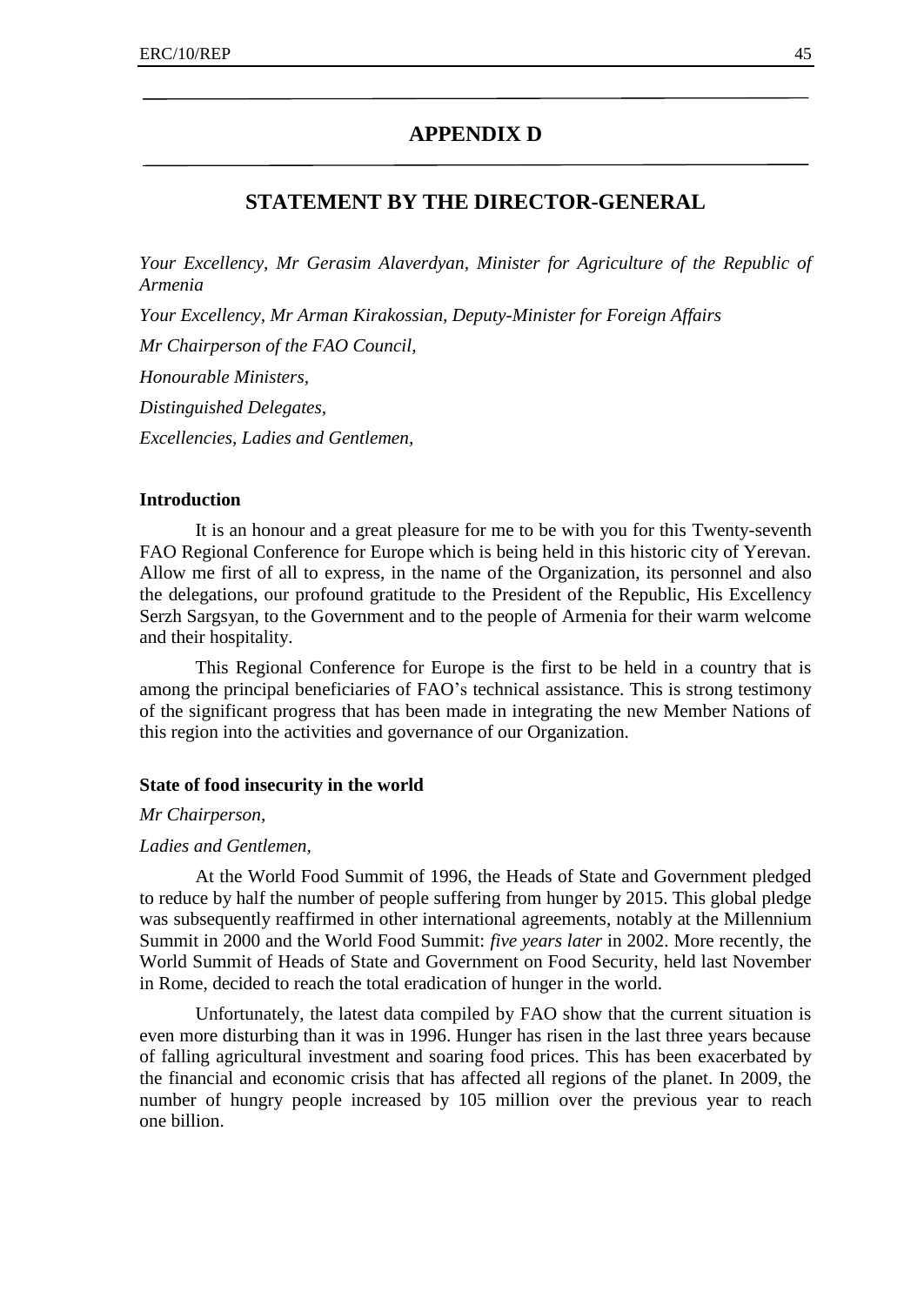#### **State of food insecurity in the region and role of agriculture**

The region of Europe and Central Asia is a striking example, in the last ten years, of success in fighting poverty and food insecurity. Since 1998, some 50 million people in the region have succeeded in moving out of poverty. The reduction of food insecurity and poverty has been driven by a general increase in income, particularly for the working poor. In Central Asia, the number of people suffering from hunger fell by 38 percent from 9.3 million in 2000-2002 to 5.8 million in 2004-2006.

Agriculture has played a key role in reducing poverty and food insecurity in the countries of Europe and Central Asia. It is in the poorest of these countries, where the majority of the poor population live in rural areas and employment is essentially provided by agricultural activity, that the sector has recorded the highest rates of growth, fuelled almost exclusively by the small family farms.

The financial and economic crisis could adversely affect the progress and the significant improvements in living standards that have been achieved in the region during the last decade. In fact, according to estimates by the World Bank, the region of Europe and Central Asia is the region that has been hardest hit by the crisis. In addition, FAO studies have shown that the crisis has weakened agriculture, particularly in the countries of Central and East Europe. The countries of the region are facing major economic turmoil, including tighter export markets, lower remittance flows and reduced private financing.

#### **Global and regional issues: investing in agriculture to eliminate hunger**

History teaches us that there is no more powerful engine for stimulating growth and eradicating hunger and poverty than investment in agriculture. Whereas the number of hungry has steadily increased worldwide since the mid-1990s, the situation was completely different in the 1970s and 1980s. In those two decades, the number of undernourished people in the world decreased in spite of relatively high population growth. The investments that were made in the agricultural sector at the time, especially in rural infrastructure and scientific research, prompted a rapid increase in cereal yields.

In poor countries that are characterized by large rural populations, small farms and essentially rural poverty, agriculture can be a driving force for growth and hunger reduction, by providing food, employment and income.

Over the last fifty years we have been told that long-term agricultural growth is an indispensable condition for reducing food insecurity and poverty. Empirical studies indicate that growth in GDP that is originating in agriculture is at least twice as effective in reducing poverty as growth in GDP originating in other sectors of the economy.

To feed the world in 2050, with its 9.1 billion inhabitants of which 70 percent will be in urban areas, food production will need to increase by 70 percent globally and to double in the developing countries.

With limited natural resources, agricultural growth will need to come essentially from higher yields. Key factors in such growth will be access to water and modern inputs, good agricultural practices, land and soil management and targeted technologies. But we also need to tackle the constraints of agricultural commodity marketing and ensure that small farmers receive an adequate income. This will mean resolving the problem of insufficiency and inadequacy of information and communication systems, poor roads, storage and processing facilities, as well as food quality and safety control systems.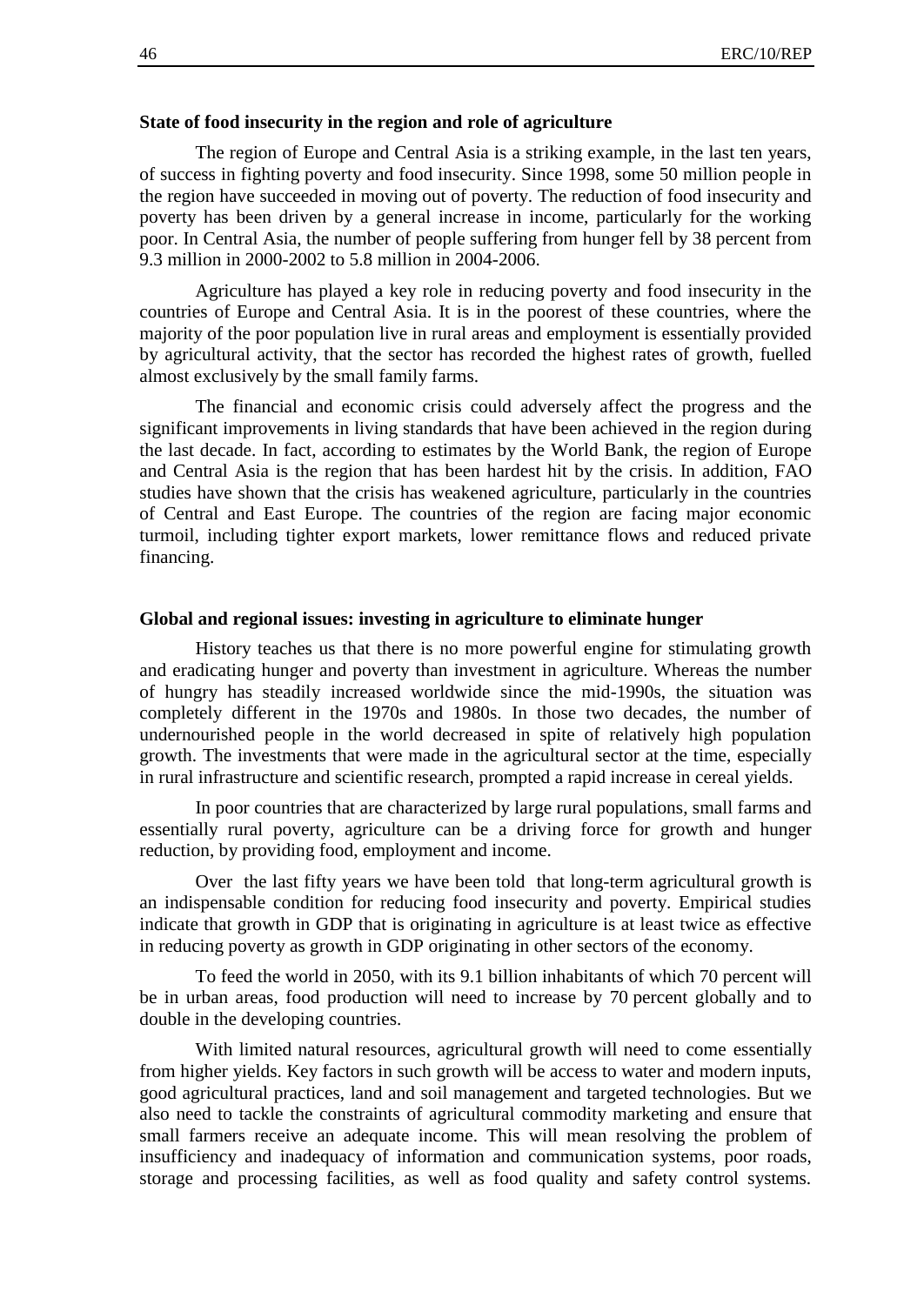Moreover, agriculture will have to cope with climate change and its impact on productivity.

But sufficient financial resources are needed to improve infrastructure and modernize agricultural production resources in the poor countries. The proportion of official development assistance (ODA) that is allocated to agriculture, including forestry and fisheries, has fallen from 19 percent in 1980 to about 5 percent today. Agriculture in the developing countries needs 44 billion US dollars per year of ODA to finance modern inputs, rural infrastructures and technologies for the benefit of small farmers.

Investing more in the region's agricultural sector could help resolve hunger in other regions of the world. It is estimated that, with sufficient investment, nearly 10 million hectares of arable land could be brought back into cultivation to grow grains and oilseed crops in Kazakhstan, the Russian Federation and Ukraine.

#### **Agenda of the Regional Conference**

At this Twenty-seventh Regional Conference, you will be informed of FAO's activities in the region and will have an opportunity to discuss priorities and implementation of the Immediate Plan of Action for FAO Renewal, the establishment of the network of decentralized offices and the reform of the Committee on World Food Security.

A ministerial round table will be held on measures taken to deal with agricultural and rural development issues in the region.

#### **FAO reform**

FAO is currently undergoing the most profound process of reform within the United Nations system. It is renewing its working arrangements and the way it performs its mandate and delivers its services to member countries.

Implementation of the Immediate Plan of Action has been the primary objective of both the Member Nations and the Secretariat since it was adopted at the Special Session of the Conference in November 2008. The main elements of the Immediate Plan of Action are:

- adoption of a planning framework and a new results-based culture;
- decentralization and greater delegation of authority;
- organizational streamlining;
- improvement of human resource management;
- more effective governance.

Since January, the Regional Offices have been responsible for overseeing the programme and budget of technical officers in the region. They will gradually take over the management of technical work of country offices. In addition, staff of regional offices have been trained to assume responsibility for the Technical Cooperation Programme.

To facilitate the alignment of our administrative structure with the results-based framework, a comprehensive restructuring of the Headquarters was initiated in 2009 and is due for completion in 2012. A key element of this exercise has been the elimination of 40 Director-level positions with the aim of producing a flatter organizational structure and hierarchy.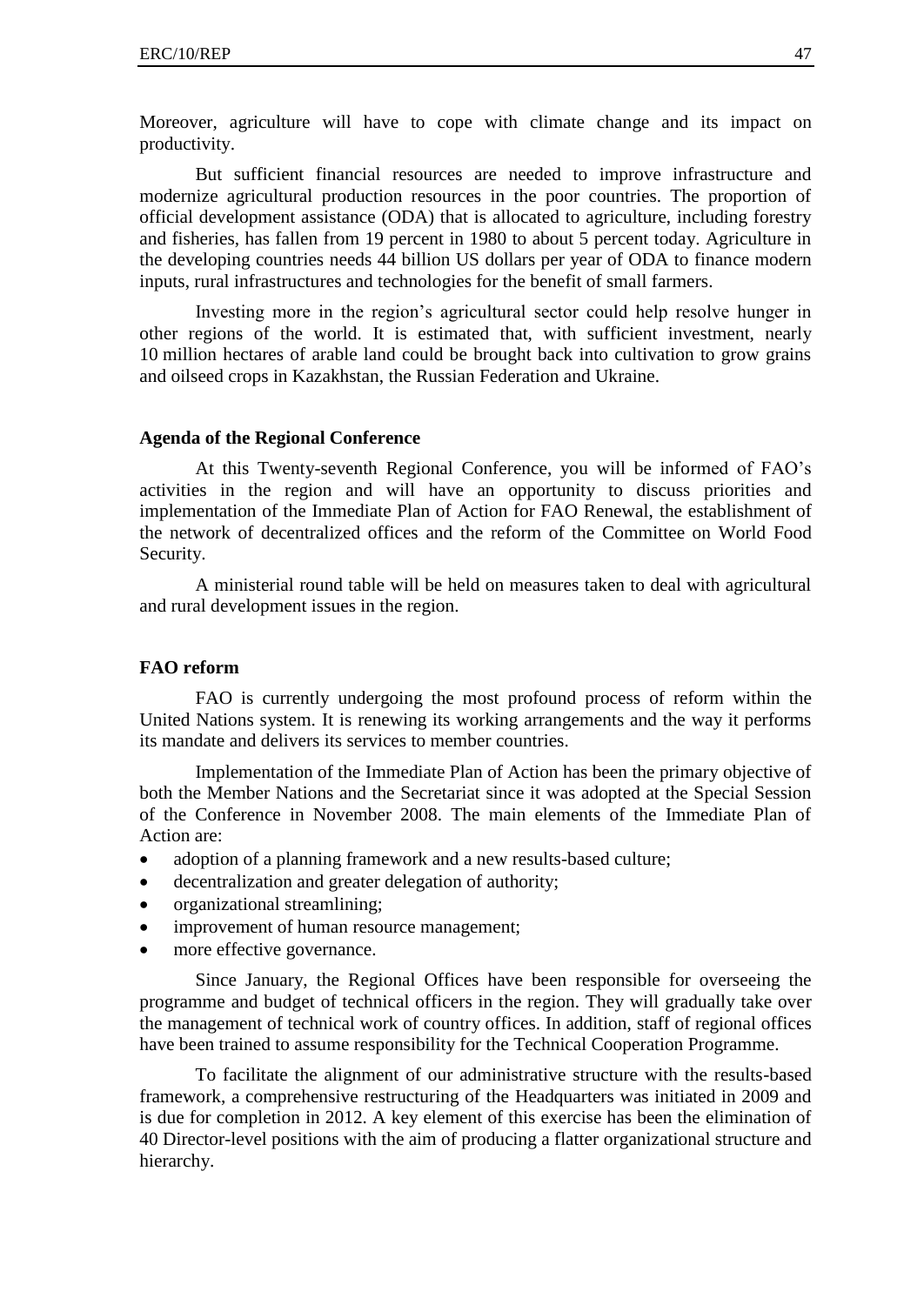The Independent Chairperson of the Council will explain in more detail the ongoing activities in this regard, especially at the level of Representatives of Member **Nations** 

#### **Reform of the Committee on World Food Security (CFS)**

Last November, the Thirty-sixth Session of the FAO Conference approved another significant reform, that of the Committee on World Food Security (CFS). The purpose of CFS reform is to improve the governance of world food security, using existing structures and programmes and creating effective partnerships. The renewed CFS has the following important characteristics:

- a global forum of discussion to foster a convergence of views on the causes and consequences of food insecurity and on the modalities of action required in this area;
- a mechanism for the global coordination of efforts to eliminate hunger in order to ensure long-term coherence and effectiveness of action;
- a solid scientific basis: the new CFS comprises a High-Level Panel of Experts that will help in taking appropriate decisions by providing objective and impartial research and analysis;
- an openness to all stakeholders: governments, regional and international institutions, economic and financial partners, farmers' organizations, the private sector, nongovernmental organizations, foundations and civil society, all will be well represented.

But for the CFS to be a high-level intergovernmental process of decision-making and thus to acquire political legitimacy, governments need to be represented at ministerial level at its meetings. In addition to relevant technical ministries and departments, the participation of the ministers in charge of cooperation and development is also necessary for the discussion of key economic and financing issues.

At the country level, it is essential to put in place, under the authority of governments, partnerships building on Food Security Thematic Groups and National Alliances Against Hunger, which will need to be strengthened. These two mechanisms should provide support to national authorities which have the responsibility of ensuring a rational allocation and utilization of budgetary resources, official development assistance and private national and foreign direct investments.

Thus, the new Committee on World Food Security and its High-Level Panel of Experts, with the relevant mechanisms at the national level, will constitute the backbone of the Global Partnership for Agriculture and Food Security.

#### **Conclusion**

*Honourable Chairperson,* 

*Distinguished Ministers,*

#### *Excellencies, Ladies and Gentlemen,*

Only five years separate us from 2015, the date by which world leaders pledged to reduce by half hunger and extreme poverty. However, if past trends continue, that target may not be reached because actions and resources are not commensurate with the set objectives. Nevertheless, I am convinced that together we can eliminate hunger from our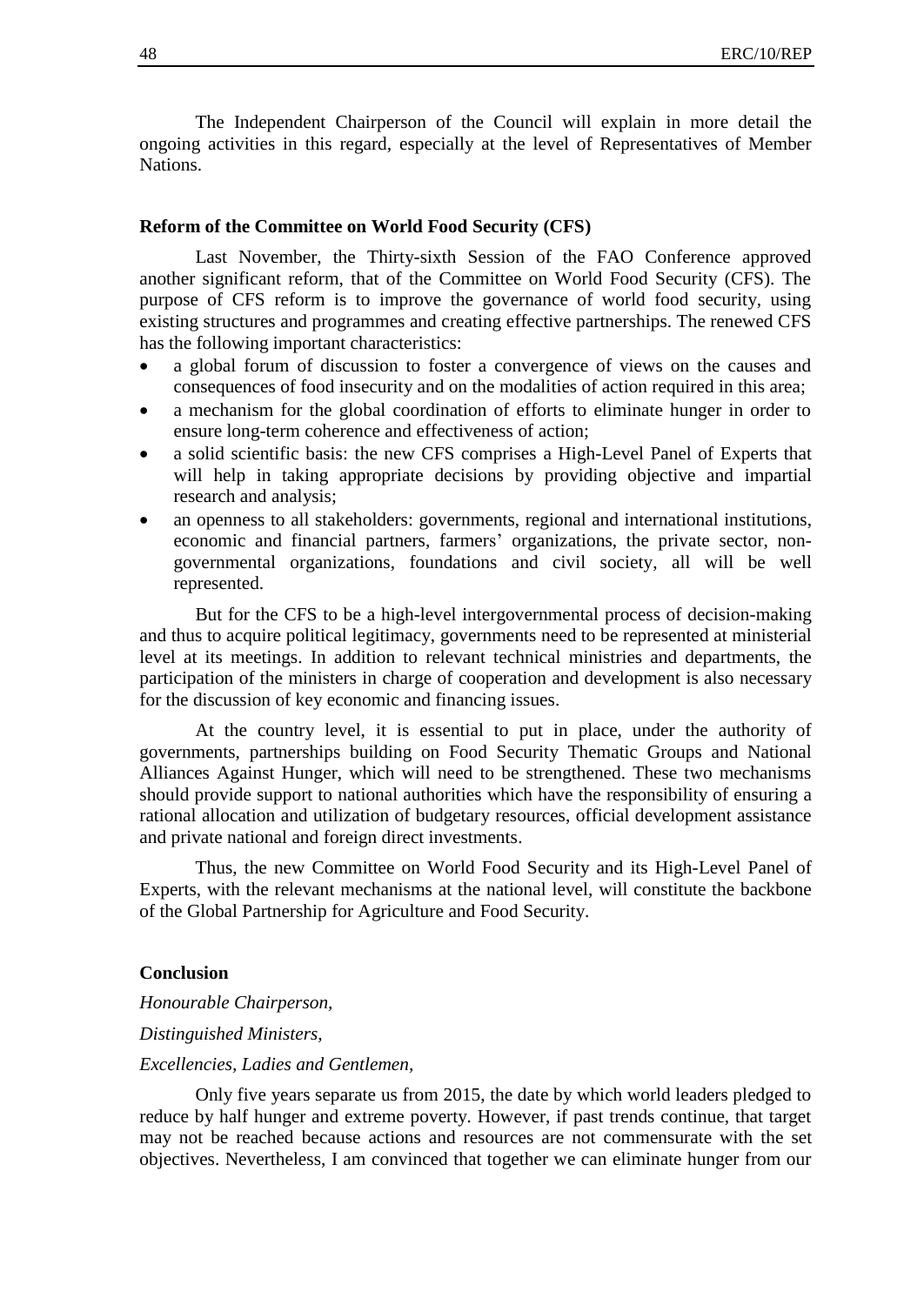planet. But for that, we need to move forward from words to deeds, and above all to do it quickly.

During the last fifteen years, several countries in Africa, Asia and Latin America have succeeded in increasing agricultural production and significantly reducing the number of undernourished people living in their territory. So we know what it takes to defeat hunger.

If we are to feed the world, agricultural policies everywhere must be based on that perspective. We need to produce more in the developing and transition countries first, but also in those countries that still have unused production potential. And for this effort to benefit the poorest and the hungry, the rules of international agricultural trade will need to facilitate the goal of eradicating world hunger, as was unanimously recalled by the 193 Members at the Summit of Heads of State and Government last November at FAO.

Before closing, I should like to emphasize the key role of the European Union, within the Europe and Central Asia region, as partner of FAO for the technical and financial assistance that is provided to developing countries in the spheres of agriculture and rural development. Besides its contribution to the regular budget, the European Union is FAO's leading partner with, in 2009, a contribution of 365 million US dollars to the Organization's extra-budgetary resources. FAO wishes to further strengthen its excellent collaboration with the European Union and its institutions. This particularly effective collaboration is today heralded by many partners. I hope that in the future we can continue along the same lines and together win the fight against world hunger.

I wish you every success in your work and thank you for your kind attention.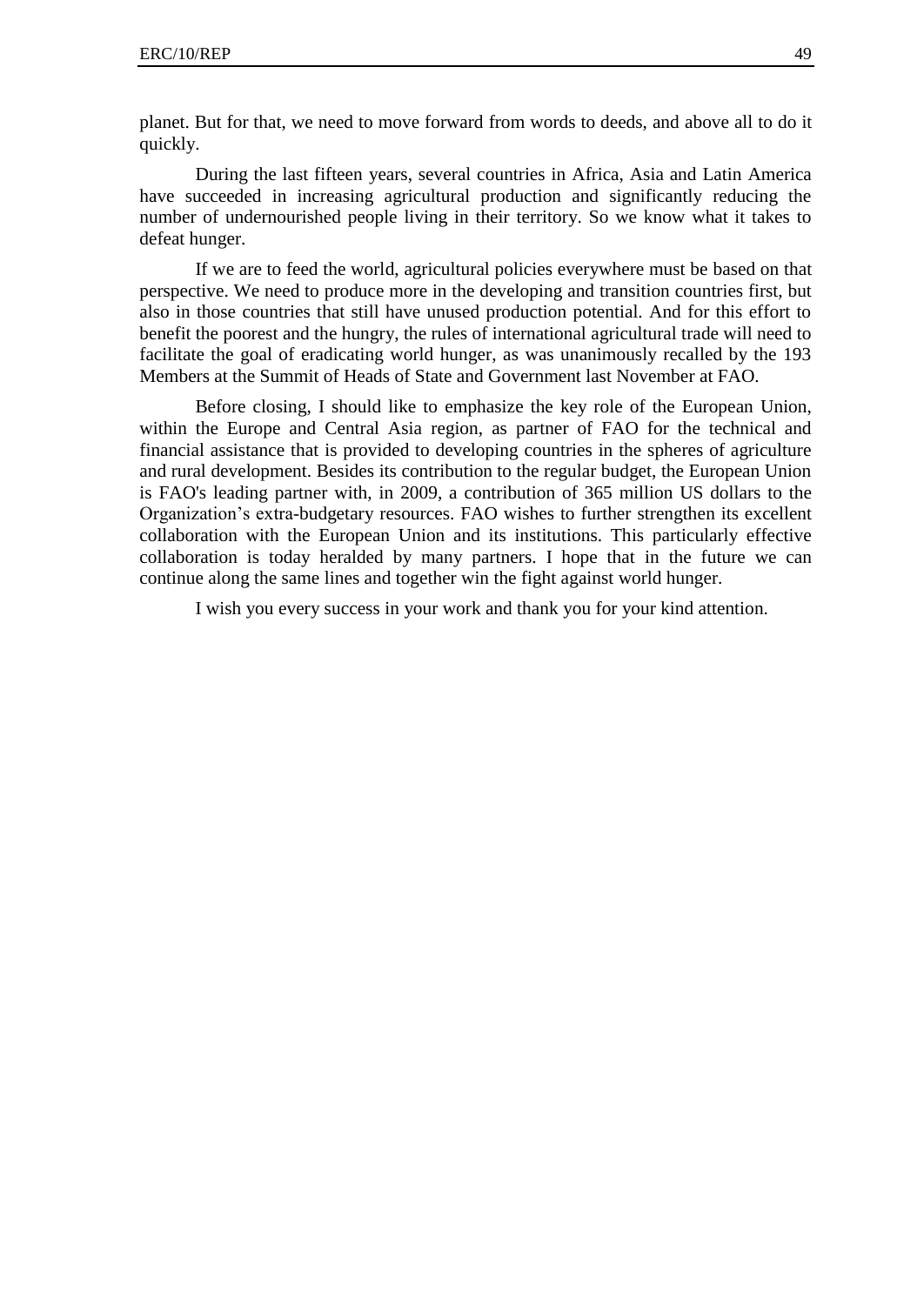# **APPENDIX E**

# **STATEMENT BY THE INDEPENDENT CHAIRPERSON OF THE COUNCIL**

*Mr Chairman of the Conference, Distinguished Ministers and Heads of Delegation, Mr Director-General, Honourable Delegates and Observers, Excellencies, Ladies and Gentlemen,*

#### **Introduction**

May I be permitted, on behalf of the Council of FAO, to express my warmest thanks to the Government of the Republic of Armenia for having organized this Regional Conference and for having put in place all the necessary facilities. I should also like to thank the Armenian people for their wonderful welcome and generosity.

It is an honour and a pleasure to take part in this **Regional Conference**. Our session in Yerevan is the third of five Regional Conferences this year. Last week I was in Luanda for the Regional Conference for Africa and the week before in Panama for the Regional Conference for Latin America and the Caribbean. I can assure you that these meetings are now of critical importance given the new role that they have been given by the member countries under the reform plan adopted in 2008 and for which the Basic Texts were amended in 2009.

The 2010 cycle of **Regional Conferences** is a landmark in the institutional life of the Organization as it constitutes the first biennium of implementation of the reform plan, the **Immediate Plan of Action**. Its implementation, financed from the Regular Budget, is under our collective responsibility and calls for sustained efforts on the part of the member countries and of the Secretariat in Rome and the decentralized offices.

As we approach the  $139<sup>th</sup>$  Session of the Council, I wish to take this opportunity:

- (1) to brief you on the unfolding of my mandate as Independent Chairperson of the Council and to report to you on the accomplishment of the mission that you have entrusted to me;
- (2) to provide a progress report on the implementation of the reform plan, in my capacity as Chair of the "Committee on Reform" [CoC - IEE], and on the functioning of the Open-Ended Working Group on Measures Designed to Increase the Efficiency of Governing Bodies (OEWG), which I also chair;
- (3) to envision developments for these different bodies.

#### **First, the unfolding of my mandate**

You elected me in November. I see my work as guided by **five principal axes**, which I should like to share with you:

**1 – Collegiality:** I have introduced a process of **informal coordination** of the Chairs of the Committees with limited membership and the Vice-Chairs of the "Committee on Reform", whose first meeting was on 9 March. I think the best option is to adopt a consensual and cross-cutting approach to the tasks that lie before us. Regular meetings of this group should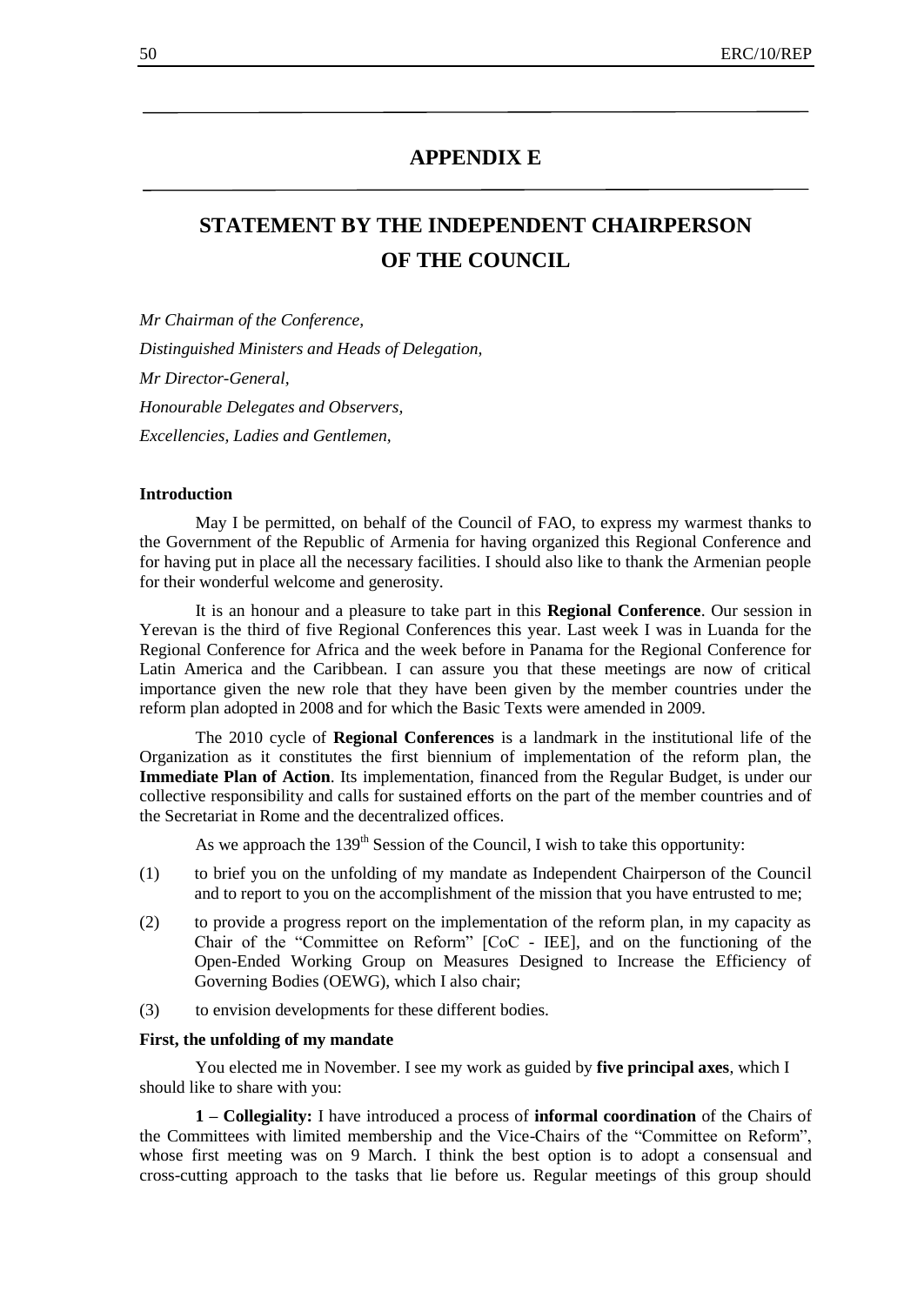facilitate communication and the search for a common vision in order to address the time limits set for our agenda. Broader consultation to involve the Chairperson of the CFS (Committee on World Food Security) and the Technical Committees of the Council is programmed for 2 June.

**2 – Subsidiarity:** It is essential that the governing bodies maximize the coordination of their actions to avoid duplication and repetition. As we proceed from one level to the next, value needs to be added at each level. I shall make sure that what is dealt with at one level is not dealt with again at a higher level. In this connection, **intersessional work** is essential and reflects the spirit of reform. Positive initiatives have been taken in this sense. They go in the right direction in that they permit an in-depth preparation of the formal sessions.

**3 - Appropriation:** Dialogue within and with the **Regional Groups** is essential and must draw upon regular meetings so that each group can express its concerns and proposals. I therefore invited the Chairs of the Regional Groups to working meetings on 15 March, 22 March, 21 April and 10 May to deal in particular with the topic of **field visits and preparation for the Council**. I should like to take this opportunity to thank the Chair of the European Regional Group, Belarus, and the Presidency of the European Union, Spain, for their active collaboration.

**4 – Independence:** Each of you knows that it is important to maintain this criterion, both in relation to the Members and to the Secretariat and the Office of the Director-General, with whom changes are underway in a constructive atmosphere. Rest assured that I view the observance of this independence as crucial to the success of my mission. I strive each day to maintain it, especially in view of important looming deadlines, including the election of the Director-General in 2011 at the Thirty-seventh Session of the Conference.

**5 – Partnership:** Partnership is essential for our mission and we need to consider developing it in all its forms: other United Nations agencies, States, civil society, non-governmental organizations and private enterprise.

#### **Second, what is the state of progress of reform?**

Reform is underway. The time is ripe for collective action and we need to help maintain the momentum of the reform process, which is still fragile. Together we must counter all forms of inertia, notably by making best possible use of the Organization's human resources, which we all know are top calibre. **Internal communication** is essential, as it is the staff who see to the everyday implementation of reform. **External communication** is also essential and each country has a part to play in this.

That is how we can expect concrete results, both in Rome and in your region. The new methods of work and preparation of the Committees with limited membership will lead to even more precise recommendations for the upcoming session of the Council. And as you know, the Council has been given added responsibilities in planning, establishing priorities, control, oversight and monitoring the implementation of governance decisions.

The schedule of meetings of the "Committee on Reform" has been revised so that two can be held before the summer. Following our first meeting of 8 April, I wish to take stock with you on four core processes of our road map:

(1) – The Open-Ended Working Group on the efficiency of the governing bodies: This was formally established on 9 April and its tentative work schedule adopted. Intersessional work will clearly be needed given the sensitivity of the topic of representation on the Council.

(2) – The process of preparation of the informal meeting on the integration of extra-budgetary funding: On 14 April, the joint session of the Finance and Programme Committees underlined the need to define the preparatory conditions for this meeting, scheduled under the Immediate Plan of Action (IPA). We should address this issue and take decisions at our next meetings on the monitoring of reform.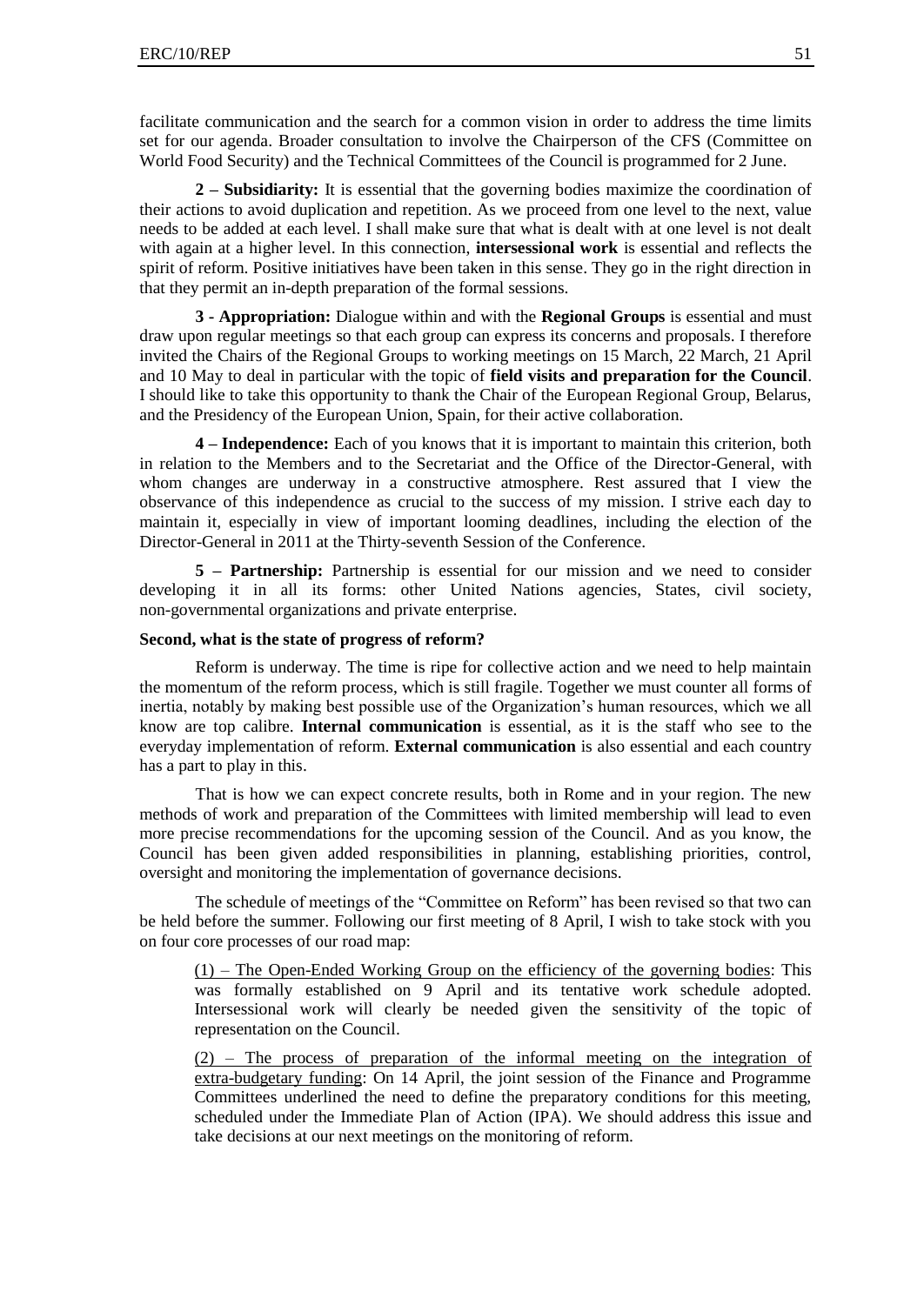(3) – Preparation for election of the Director-General: The address of candidates to the Council and Conference was on the agenda of the Committee on Constitutional and Legal Matters that met last week in Rome. Proposals were put forward by the Secretariat, mainly on the basis of a comparative analysis of rules and practices in effect in other United Nations agencies. Recommendations to be transmitted to the Council will be discussed this month. Elsewhere, a vacancy announcement for the position of Director-General has been posted on the FAO website.

(4) - Status of the Regional Conferences: Reform of governance introduced significant change at regional level, with the Regional Conferences given full governing body status. This is a remarkable step for the consolidation of governance at regional level. The Regional Conferences will now be hierarchically linked to the Conference and the Council, to whom they will also be required to report:

- in the first case, on aspects relating to policy and regulation;
- in the second case, on matters relating to programme and budget.

In this regard, the Programme Committee asked me to draw your attention to the role of the Regional Conferences in defining **regional priorities** and in communicating those priorities to the Council. I highlight this point today, knowing full well that you will give it all the attention it deserves.

Moreover, as the CFS reports to the Council on programme and budgetary matters, I should like to comment on the work of the Bureau of this Committee, which I consider to be extremely positive. The significant advances that have emerged can only benefit the relationship between the CFS and the Council. This liaison will also facilitate the establishment of the Global Partnership for Agriculture, Food Security and Nutrition, involving the specialized agencies in Rome - FAO, IFAD, WFP and Bioversity - as well as civil society. This Conference will be examining this issue in detail in the presence of the Chair of the CFS Bureau.

#### **What is the short-term outlook?**

The entry into effect of the new scheduling for the Conference, henceforth to be held in June, will shorten this current biennium by some six months. The agenda is therefore heavy and we will have to use the time available to best effect.

In this regard, work conducted in informal groups is a good approach, on condition that is transparent, open and compatible with the formal sessions of the governing bodies, whose decisions it must not pre-empt. This approach provides for early and careful preparation of important events, such as the election of the Director-General or consideration of extra-budgetary funding in the preparation of the Programme of Work and Budget 2012-2013. But it must remain coordinated and aligned with the work of the "Committee on Reform", the Council and other formal or informal bodies.

The next meetings of the "Committee on Reform" will be dealing with **decentralized offices and staff rotation policy**. These are important issues for **decentralization**, whose discussion could be enlightened by the views and recommendations of the Regional Conferences taking place in the meantime. I will facilitate consideration of the inputs of the Regional Conferences in the decision-making processes, particularly during the deliberations of the Council.

The Committees have examined issues of direct relevance to **decentralization**, such as progress in implementing the Technical Cooperation Programme. The Programme Committee specifically recommended that, with support from the Secretariat, I take measures for the **Regional Conferences** to be in a position to formulate precise recommendations to the Council on the priority areas of regions. I will implement this recommendation, particularly in the formulation of the next Programme of Work and Budget.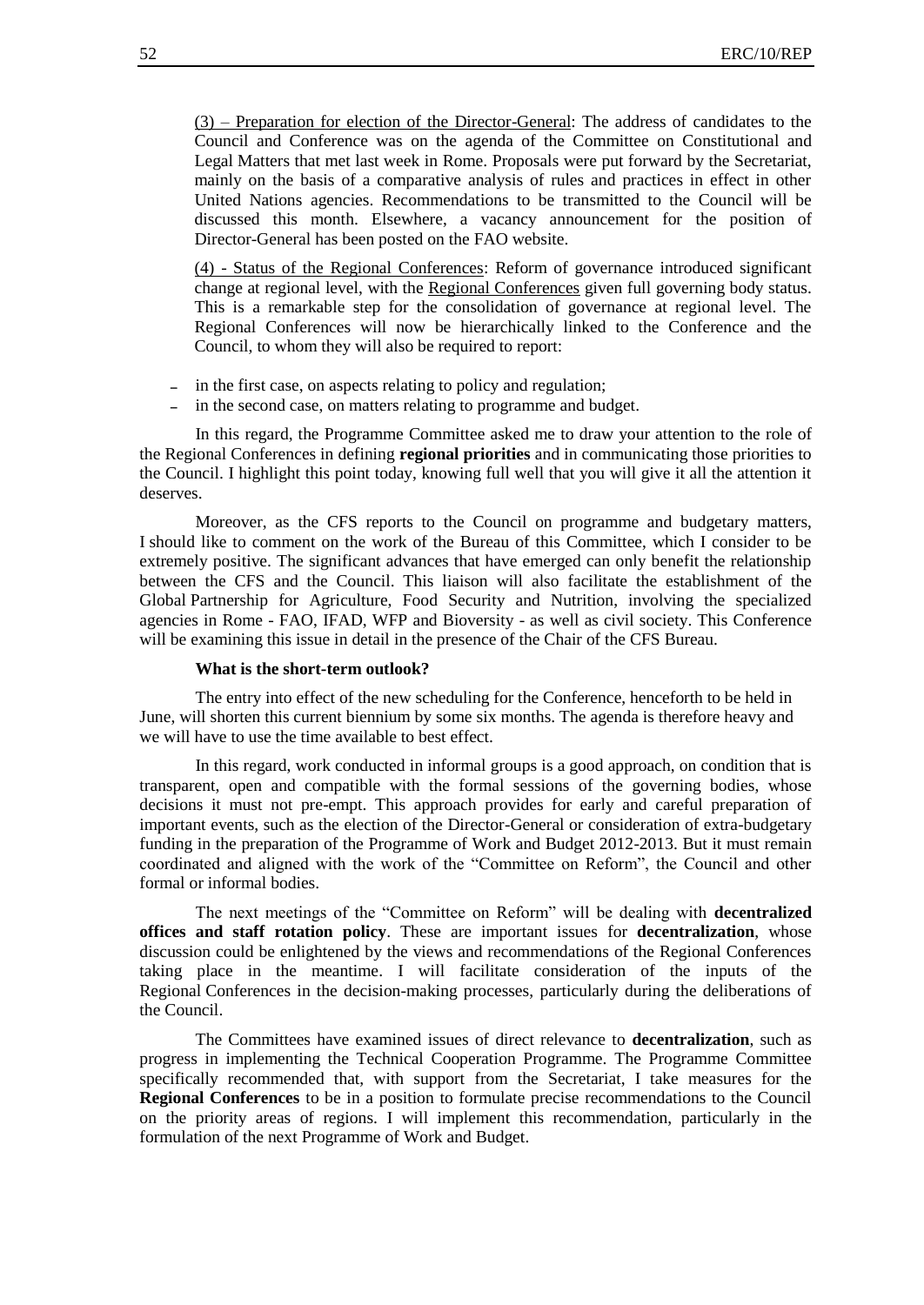You will also know that my mandate calls for continued contact with institutions dealing with subjects falling within FAO's remit, so that the Council is kept abreast of corresponding developments. I shall ensure that the Council is kept informed of discussions of interest to FAO taking place in other bodies, and that such dialogue is pursued with other governing bodies, notably those of the institutions dealing with food and agriculture that are based in Rome. In this connection, a particular point of information is included in the agenda of the next session of the Council that will take place next week in Rome. Several important meetings will be taking place in the coming months, including the  $33<sup>rd</sup>$  Session of the Codex Alimentarius Commission, the Session of the Economic and Social Council of the United Nations and the Summit on the Millennium Development Goals (MDGs). I envisage consultations with you on these events so that we can share the information we have gathered. If I am given the chance, I aim to attend some of these events and thus to meet other international agencies. I shall also be pursuing my meetings with staff representatives and will step up my encounters with representatives of civil society, particularly NGOs, and of course WFP and the International Fund for Agricultural Development (IFAD).

Finally, I have planned several missions to the field to coincide with the Regional Conferences, so that I can meet the beneficiaries of FAO's work and assess the impact of reform. That is why I am here this week in Armenia.

#### **CONCLUSION**

To conclude, I wish to assure you of my complete availability for the mission you have entrusted to me, both in Rome and in the field. I wish to hear your concerns which I am ready to pass on to all member countries, whenever necessary.

We need to remain focused on the implementation of reform, homing in on the essentials without reopening settled issues. The road is long and strewn with obstacles. The process is still fragile. We must remain united and committed to make FAO more effective and more responsive at its different levels, and we must strengthen the Members' accountability if we are to achieve our primary goal which is to fight better against hunger.

At a time when the agricultural sector and markets remain characterized, in Europe as elsewhere, by instability and uncertainty, it is important to equip producers with appropriate tools to manage risk, while strengthening social mechanisms to protect the vulnerable. Such measures are particularly necessary in the European region, where socio-economic as well as agricultural and rural institutions and policies have recently undergone profound change in many countries. This Conference is therefore called upon to examine not only the implementation of the Programme of Work and Budget for 2010-11 but also to formulate recommendations on priority action areas for Europe in the 2012-13 biennium. In this regard, I am interested to note that special focus is placed on a series of long-term regional priorities, including:

- the strengthening of early warning and rapid intervention capacity;
- the development of food production through measures that target agricultural inputs, credit, extension and education;
- the improved functioning and integration of markets;
- an increase in investment in agriculture, food processing, post-harvest technologies, rural infrastructure and social mechanisms to protect the more vulnerable population groups.

Finally, I should like to assure you that reform is not an end in itself, but rather the means to ensure greater efficiency and effectiveness of FAO at all levels. The Secretariat and Management have already introduced actions to enable culture change. The regions, including yours, are now better structured to respond to such change.

The Governing Bodies, the Council, the Committees and indeed, I myself, have changed culture to bring each country delegation more closely into the everyday workings of FAO. This is essential if we are to perform our duties everywhere in the field, in all countries, to the full.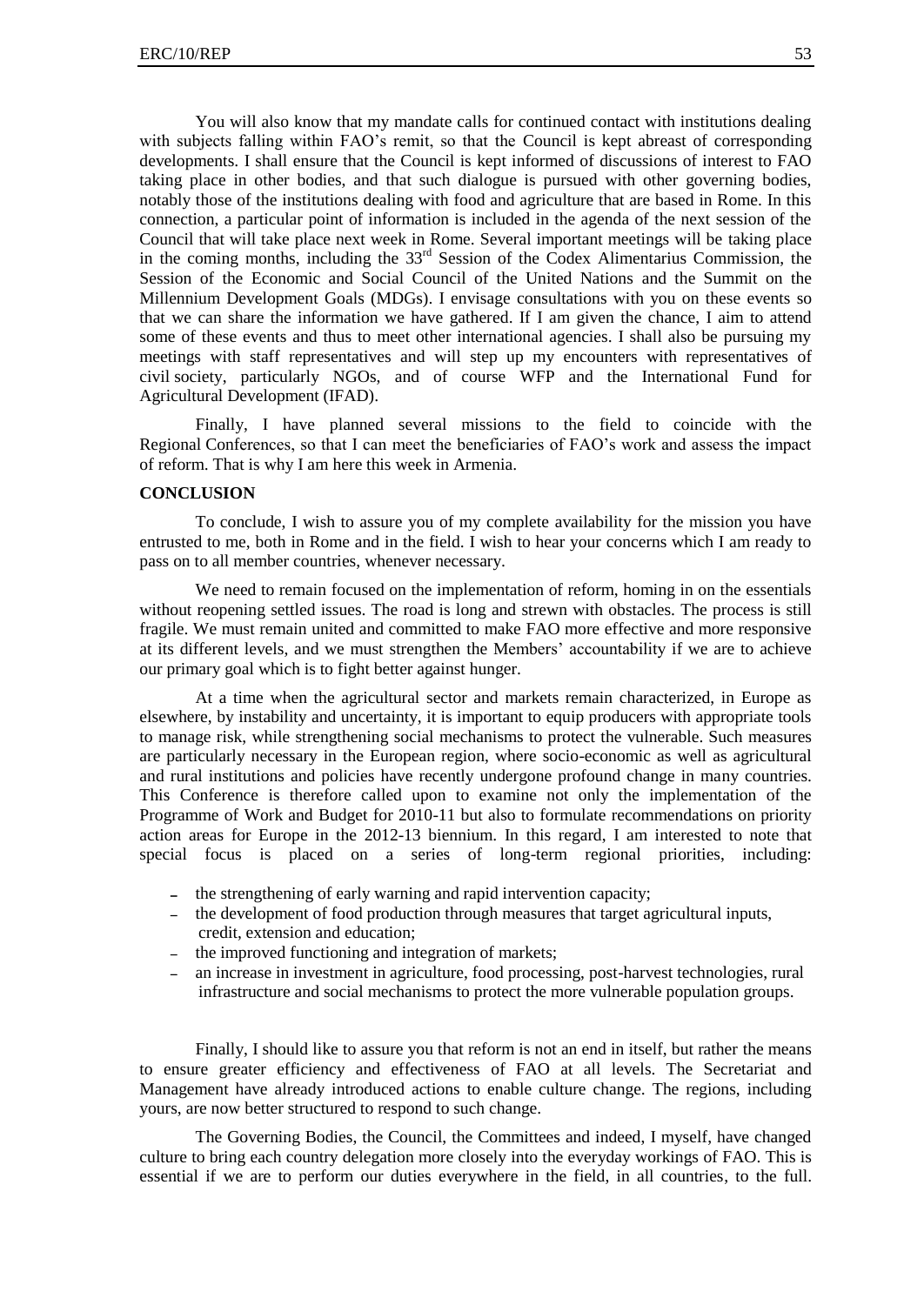Equally important is the need to promote FAO influence and recognition among international bodies.

Along the lines of what has been done with the CFS (Committee on World Food Security), we have other platforms that need stronger cohesion (Water, Land, Climate...). We need to be proactive players. Hence the importance of FAO reform. And taking us forward is our haste to eradicate world hunger, once and for all.

I wish you every success in your work and thank you for your kind attention.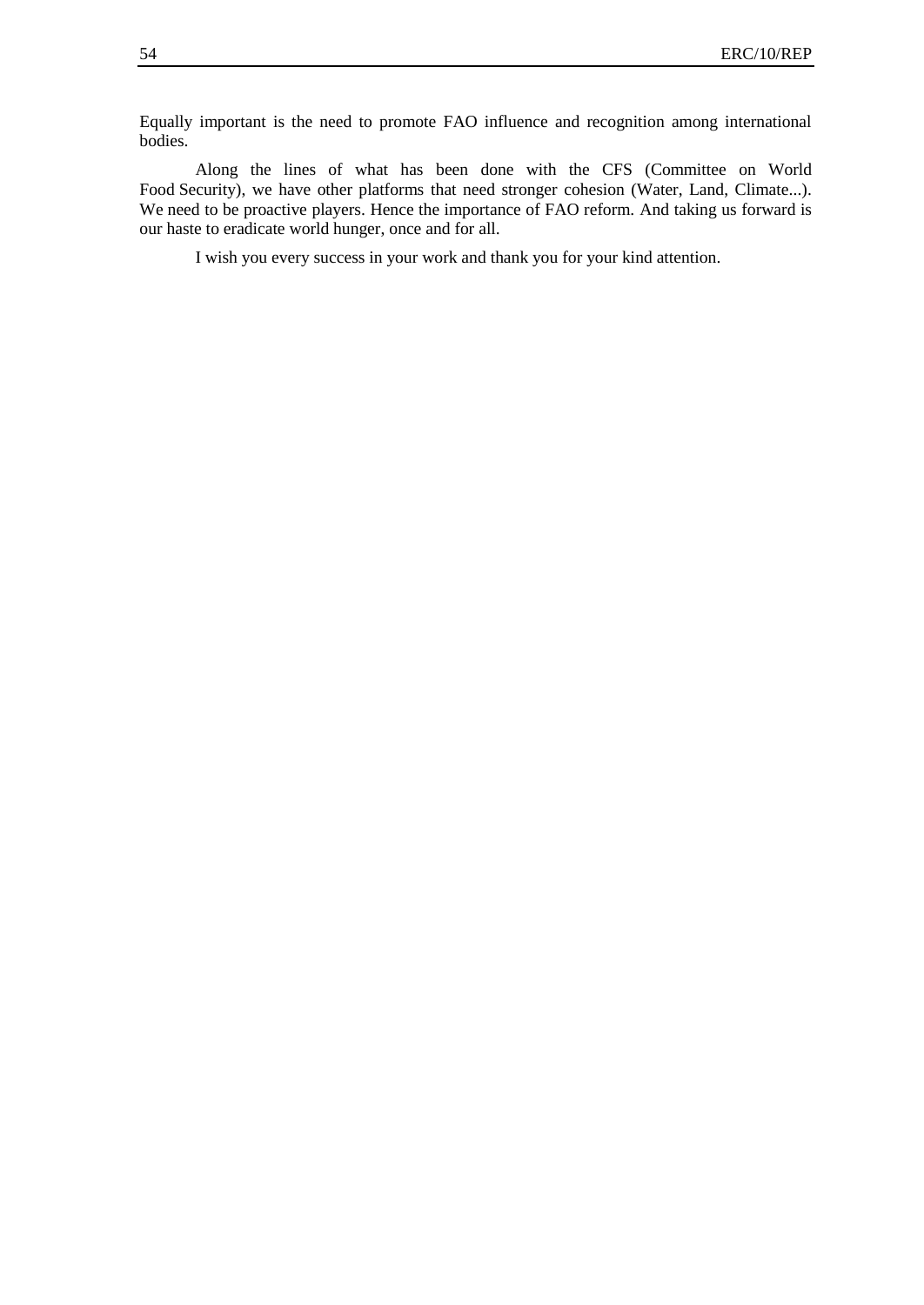# **APPENDIX F**

# **MAIN CONCLUSIONS AND LIST OF RECOMMENDATIONS STEMMING FROM THE DEBATE IN THE 36TH SESSION OF THE EUROPEAN COMMISSION ON AGRICULTURE (ECA) ON ITEMS 4 – 9**

#### **Item 4: Mapping and policy response to climate change impacts on agriculture and rural areas: ECA 36/10/2**

1. The Commission expressed its appreciation and support for the work of the secretariat on inventory of climate change impacts on agriculture and rural areas and capacity building for Ministries of Agriculture related to adaptation and mitigation of climate change.

2. A number of countries presented assessments of negative impacts of climate change on crop production, deterioration and loss of soils and water resources, soil salinization and loss of forest cover and secondly, experience in programmes to counteract these, including attracting private investment in development of sustainable irrigation systems and increasing productivity through new drought resistant varieties. The Commission supported, for the attention of FAO, the recommendations included in paragraphs 25 to 32 of the document **ECA 36/10/2**. In addition it added:

- the full involvement of Ministries of Agriculture in work on adaptation and mitigation and on National Communications to the United Nations Framework Convention on Climate Change (UNFCCC) and work on Nationally Appropriate Mitigation Strategies;
- to incorporate climate change related policies into rural development and agriculture policies as well as national programmes for sustainable management of land and water resources, farm level environment protection programmes and multifunctional use of land and improved management of rangelands;
- dissemination of policies on good agriculture practices for adaptation to climate change impacts and their mitigation, based on solid scientific foundations, for sustainable management of land and water and protection of biodiversity.

#### **Item 5: Challenges of water scarcity in the European and Central Asia region and recommendation for adaptation: ECA 36/10/3**

3. The Commission welcomed this agenda item as water scarcity was a problem that currently many countries in the region face and it was expected to become more severe in relation to climate change. Many countries are already facing serious water management problems that require immediate actions.

4. The Commission acknowledged the strategic approach developed by FAO and supported the technical assistance which has been provided by FAO for the member countries in the region.

5. A number of countries presented assessments of the water scarcity and government responses at national and transboundary levels. It was emphasized that the situation was most critical in the Caucasus and the Central Asian region.

6. The Commission proposed the following recommendations for the attention of the governments:

 develop governance structures taking into account the experiences of some Mediterranean countries as well as initiatives for the rivers Maas, Schelde and Rhine;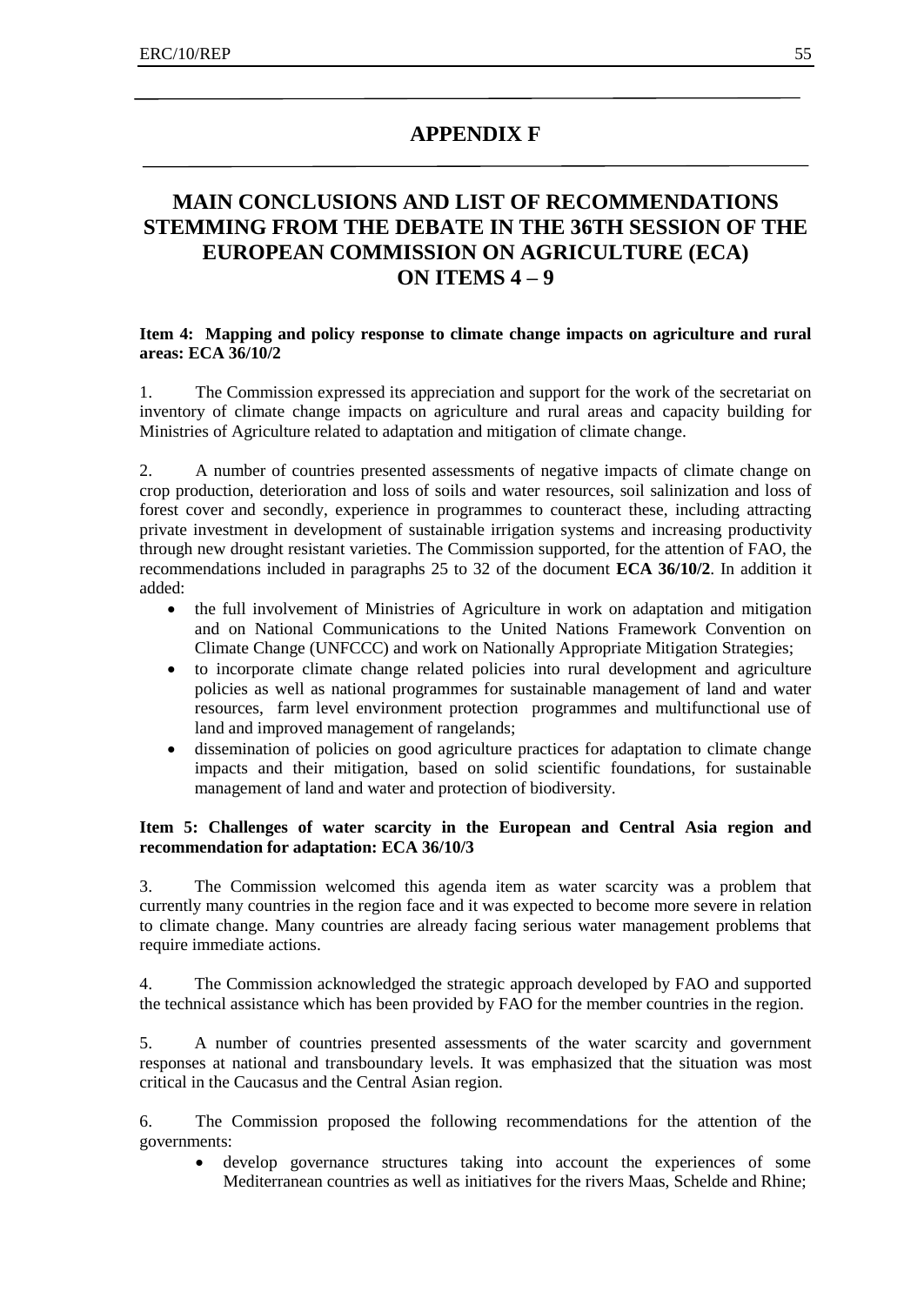- develop regulatory frameworks through multilateral agreements for water management based on river basins and as an integrated approach to preserve the ecosystems;
- promote dry land agricultural practices to improve water productivity and address the problems related to large-scale salinization of irrigated areas;
- policy options and related strategies dealing with water scarcity should be based on the set of solid principles as suggested by the secretariat:
	- base strategies on a clear understanding of the causes of water scarcity;
	- ensure cost-effectiveness with a full assessment of externalities;
	- improve water governance and institutional capacity;
	- adapt response to local conditions;
	- ensure policy alignment between water, agriculture and food security;
	- anticipate change through robust decision-making and adaptive management.

7. The Commission supported for the attention of FAO the recommendations included in paragraphs 47 to 56 of the document **ECA 36/10/3**.

8. The Commission welcomed the establishment of the FAO Water Platform as endorsed by the FAO Programme Committee. It looks forward to the development of an FAO Water Strategy taking into consideration the recommendations of the evaluation of FAO's role in work related to water. Special attention should be given to the needs of the different regions to improve the related activities of the Organization through both better internal coordination and improved cooperation with partners, including International Financing Institutions (IFIs).

#### **Item 6: Improvement of rural livelihoods in Central and Eastern Europe and the CIS through sustainable improvements in livestock production: ECA 36/10/4**

9. The Commission congratulated the secretariat for the excellent paper prepared on this item and the clear and concise format of the recommendations in Annex 1 of ECA 36/10/4.

10. The Commission emphasized the importance of the document's recommendation that sustainable progress in livestock sector development depends largely on integrated approaches, which take into consideration many relevant activities of the whole value chain. In a number of countries the livestock sector continues to be the main income source of a considerable proportion of rural population. The aspects and correlations of animal and human health were also highlighted as was the importance of cooperation in the prevention of an outbreak of zoonosis.

11. One observer stated that their livestock sector continues to be based on large-scale interventions and an unchanged government support system, thus addressing better production management, animal health and food safety issues.

- 12. The Commission's main recommendation for the attention of the governments was that:
	- policy measures and instruments in the various country groups of the region follow an approach which integrates improvement of feed and fodder levels, advice and other activities to improve breeding and the husbandry and animal health situation as well as access to inputs including land, credit, market information, support services and markets and all other important conditions to achieve sustainable development of livestock farms;
		- use be made of the analysis of strengths, weaknesses, threats and opportunities related to the geopolitical differences and socio-economic specificities among countries to set suitable policy options and instruments that best contribute to the sustainable development of the livestock sector.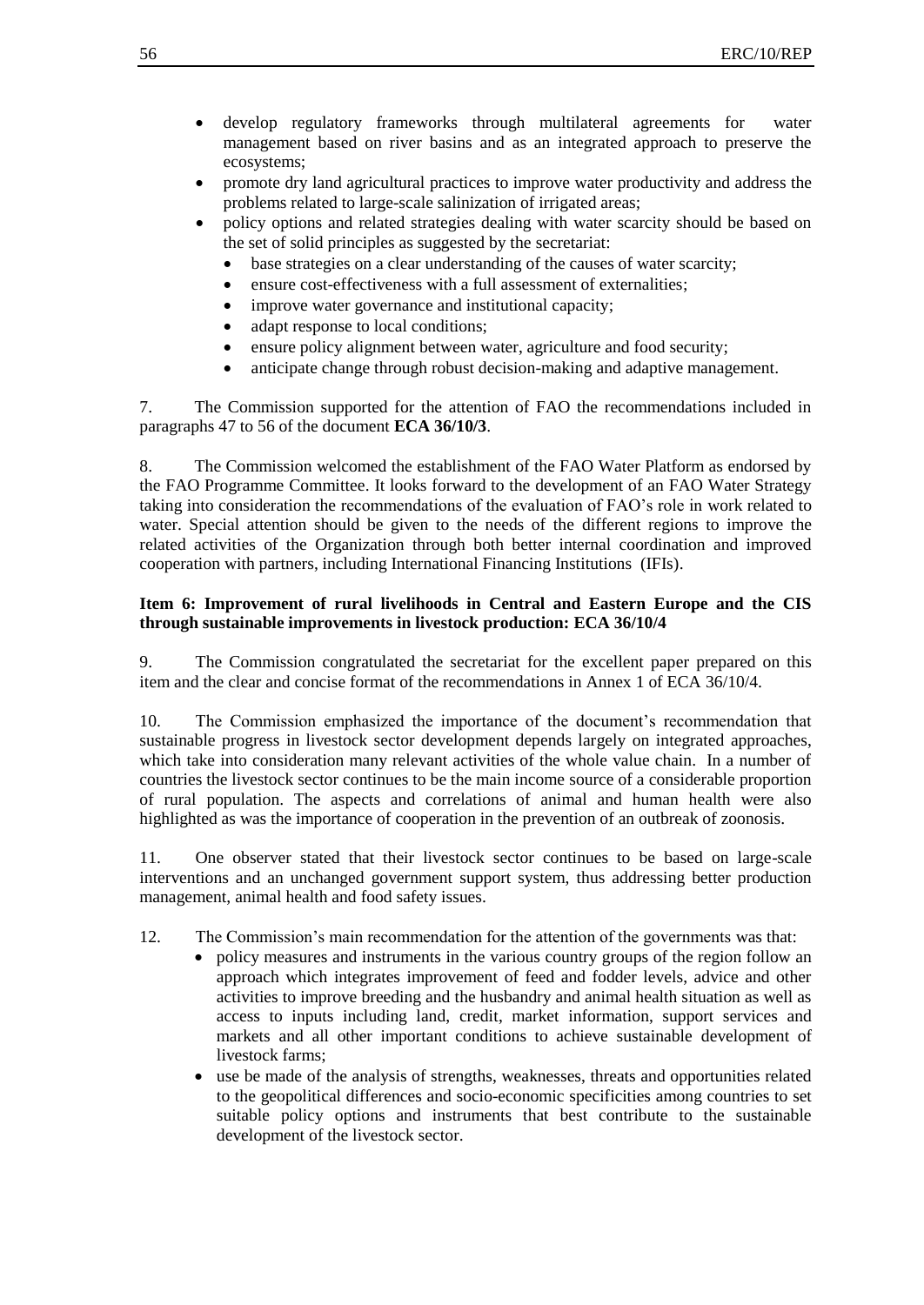13. The technical recommendations for the attention of FAO in paragraphs 58 to 60 of ECA 36/10/4 were adopted.

## **Item 7: Income diversification for sustainable development of European and Central Asian Rural Areas – Role of the Food and Agriculture Organization of the United Nations (FAO): ECA 36/10/5**

14. The Commission congratulated the secretariat for the preparation of a comprehensive background document and welcomed this agenda item as it demonstrated the importance of agriculture and related diverse economic activities for the economic development of rural areas and captures the main obstacles and also the opportunities.

15. The Commission recognized the role that FAO plays in assisting countries implementing effective agricultural policies that allow farmers to seize the opportunities of national, regional and global markets, while specifically helping small-scale farms not to lag behind. In this regard, cooperatives and farmer associations should be promoted.

16. Some Members of the Commission expressed their view that the renewed Common Agricultural Policy and the European Union Rural Development Policy were good examples of policies oriented towards a sustainable and competitive agriculture, while setting a whole range of measures to improve rural livelihoods and income diversification.

17. A number of countries presented their ongoing programmes in this field including territorial development, landscape preservation, rural infrastructure development, income diversification through handicrafts, agritourism, promotion of local markets and transboundary trade. It was also pointed out that a number of conditions should be met to create an enabling environment for diversification starting from land use rights to access of resources and services and also that income diversification strategies should be tailored to each specific country.

18. The Commission stressed that exchange of experiences and related networking among member countries were of utmost importance. It was emphasized that learning best practices from other countries and sharing their experiences would be welcomed.

19. The Regional Rural Development Standing Working Group of South Eastern Europe (SWG) expressed its gratitude to FAO and other partners of cooperation for the support of their activities, invited other countries from the subregion to join and offered to share their experiences with the Central Asian countries. It emphasized that the case of the SWG could be seen as a worthwhile initiative to be followed also in other subregions.

20. The Commission recognized the excellent assistance FAO and especially the Regional Office for Europe and Central Asia and its associated subregional offices provide for member countries in the region supporting a number of income diversification programmes and projects in the region and expects that in the decentralization process this assistance would be further enhanced in the future.

21. The Commission welcomed the involvement of FAO in activities supporting income diversification in the region, such as the Agricultural Policy Forum for Southeastern Europe and the collaboration in a wide range of donor funded projects on agriculture and rural development for countries in Europe and Central Asia. Collaboration with other partners in this area was encouraged. Efforts should be made to continue with FAO's involvement in ongoing activities of partners in the region.

22. The Commission supported, for the attention of FAO, the recommendations included in paragraphs 47 to 60 of the document ECA 36/10/5. In addition it added that FAO could further strengthen its assistance to help countries diversify the income of rural areas by: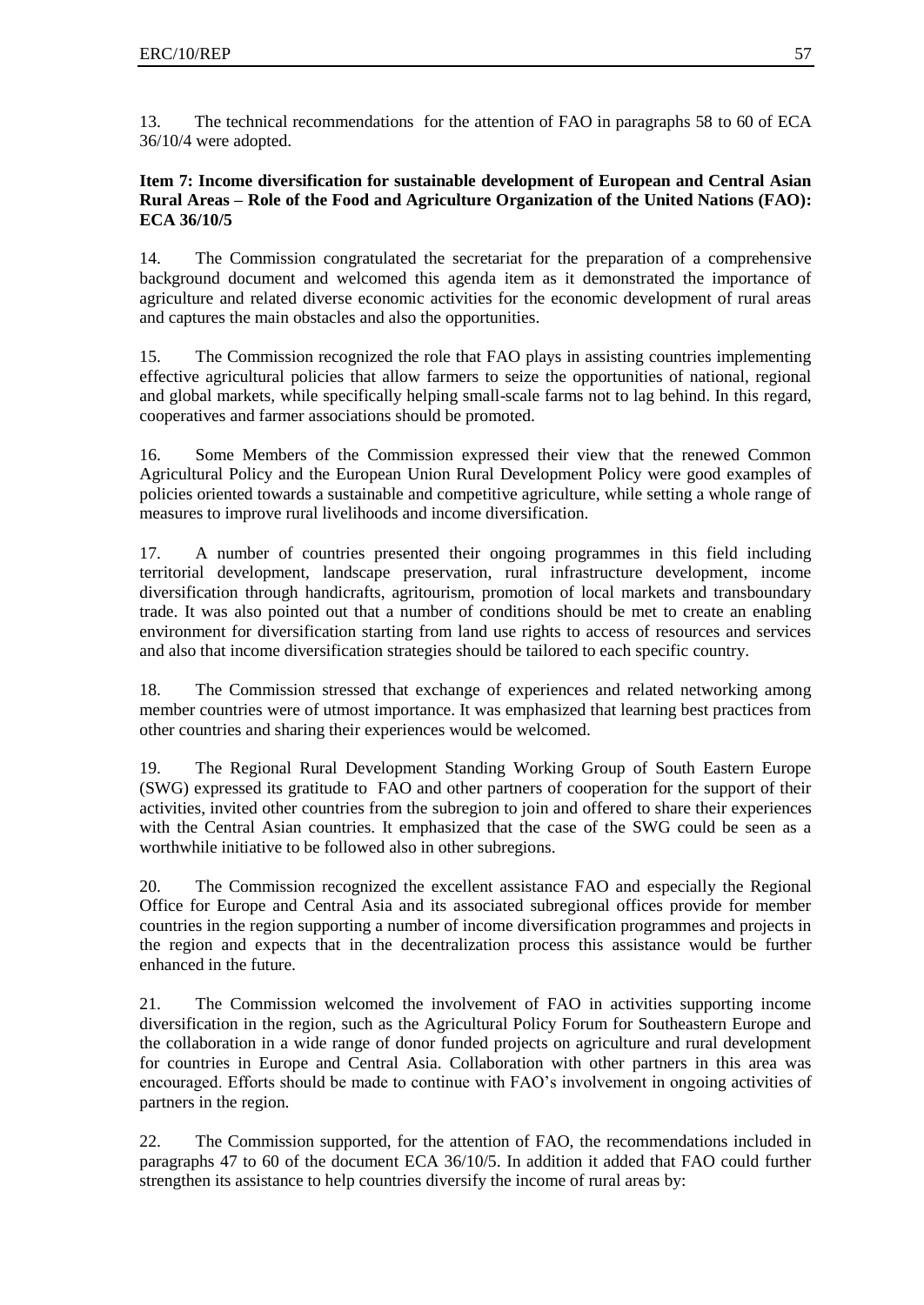- promoting quality linked to geographical origin and geographical indications;
- human capital and skills development through vocational training and outreach activities, mainly aimed at small industries and producers;
- improving advisory services to farmers and rural enterprises and sharing experiences on land consolidation.

#### **Item 8: Implementation of the Programme of Work and Budget (PWB) 2010-2011 and areas of priority actions for the European region for the following biennium 2012-2013: ERC/10/5**

23. The Commission welcomed the opportunity to review "Implementation of the PWB 2010-11 and proposed areas of priority actions for the European region for the biennium 2012- 13", in line with the new role of the Regional Conference as a Governing Body of FAO.

24. The Commission found that the background document did not provide the basis for a thorough discussion on areas of priority action in the region for the current and future biennia. It recognized that the process of prioritization was a work in progress, involving Members and the secretariat, and improvements were to be expected in future documentation. For the current biennium, elaboration of regional areas of action should be linked to indicators in the results frameworks, identification of opportunities for use of the Technical Cooperation Programme (TCP) and leverage of voluntary contributions.

25. The Commission agreed that continuation of the present areas of priority action for the 2012-13 biennium was a sensible approach linked to the four-year Medium-Term Plan (MTP), with adjustments to take account of emerging issues, linkages to the reformed Committee on World Food Security (CFS), and partnerships. Members expressed their appreciation of the informal consultation held in Budapest in March 2010, which resulted in the identification of possible areas of priority action at subregional level, including: support to smallholders in improving land tenure systems, market access, food safety, promotion of food quality, support to genetic resources and evaluation of food security. It was regretted that the outcome of that meeting could not be reflected in the background document due to the time constraints despite that the member countries attending the Budapest meeting considered the priorities identified there as important priority areas for FAO interventions in the region.

26. To address the food and agriculture challenges in the region, and taking account of FAO's Strategic Framework and its core functions, the Commission emphasized that priority should be given to regional activities involving advocacy, policy support, capacity building, knowledge management and neutral fora for discussion in the following areas of action:

- provision of basic global data and statistics;
- assistance to define national economic, social, food and nutrition policies, with a focus on capacity building for least developed countries to meet global expectations and benefit from market opportunities;
- normative role at global level, as well as capacity building to reinforce technical and institutional capacities, especially for least developed countries;
- implementation of food safety, sanitary and phytosanitary standards including global conventions;
- animal and plant transboundary diseases;
- emergencies and rehabilitation;
- interface between climate change and agriculture;
- conservation and management of plant and animal genetic resources;
- sustainable management of forests.

27. The Commission also stressed that the development of the European Union seemed to be important for all member countries of the region and thus the experience from European Union countries should be further transmitted to other member countries of the region.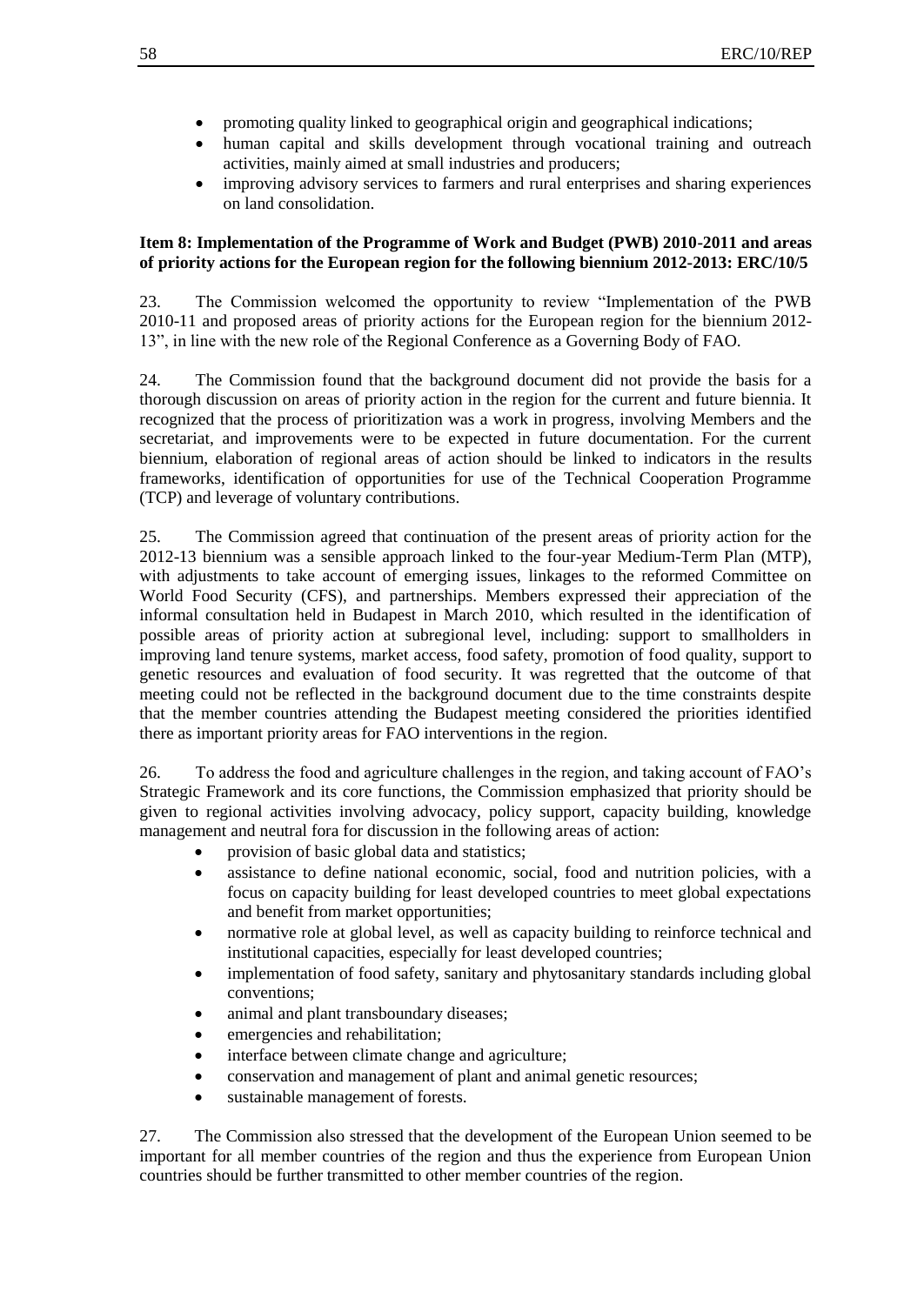28. Members appreciated the informal discussion inspired by the Chair following the formal statements, which allowed a more open dialogue among the member countries and with the secretariat, while recognizing that the results of informal consultations need to be formally endorsed.

29. The Commission recommended that:

- the priorities outlined in paragraph 26 should be taken into consideration in the preparation of the Programme of Work and Budget 2012-13;
- the report of the Informal Consultation in Budapest in March 2010 should be included in the priority identification process for the Programme of Work and Budget 2012-13 (Annex to the ERC Report);
- informal dialogue among Members and with the secretariat should be encouraged during preparation of the Programme of Work and Budget;.
- new approaches and formats be considered for the work of the ECA during and between sessions, involving formal and informal mechanisms, as they are needed to bring national and subregional priorities to bear on formulation of regional areas of priority actions.
- 30. Therefore, the Commission proposed [for consideration by the ERC] that:
	- the Executive Committee of the Commission should liaise with the Chair of the ERC and the Assistant Director-General/Regional Representative for Europe and Central Asia during the intersessional period, including on regional areas for priority action for the next biennium;
	- the informal meetings of Members in the region should continue to increase dialogue on the preparation of areas of priority action for the next Programme of Work and Budget.

## **Item 9: Mainstreaming gender in rural development through ECA Working Party on Women and the Family in Rural Development (WPW) Activities**: **ECA 36/10/6**

31. Following a summary presentation from the FAO Gender Focal Point in the region the Commission underlined the (i) importance of incorporating gender into farm support and rural development policies, programmes and projects; (ii) assistance to female rural entrepreneurs in developing products and services to market in order to diversify sources of rural populations' incomes; and (iii) improved access for women to land and other production inputs. The issue of manifold impacts of migrations on rural society, both negative in terms of labour loss but also positive through investment of remittances was put as a new emerging issue area of priority. Furthermore, the growing role of women in agriculture was seen as a road to innovativeness and new ideas.

32. The Commission noted that the Working Party on Women and the Family in Rural Development (WPW) could not hold its  $15<sup>th</sup>$  session back to back with the present  $27<sup>th</sup>$  session of the Regional Conference for Europe in Yerevan and considered that the issue of mainstreaming gender in rural development should be included as a standing item in future ECA meetings.

33. The Commission requested FAO to take a leading role in underscoring the importance of women for agriculture, food security and nutrition. Capacity building in rural areas, fostering of gender policies for governments and policy-makers, and dissemination of sex-disaggregated data are key factors.

34. The Commission stressed that reform-led improvement of gender analysis at FAO must continue and FAO should also draw on the lessons learned by the International Fund for Agricultural Development (IFAD) in this area.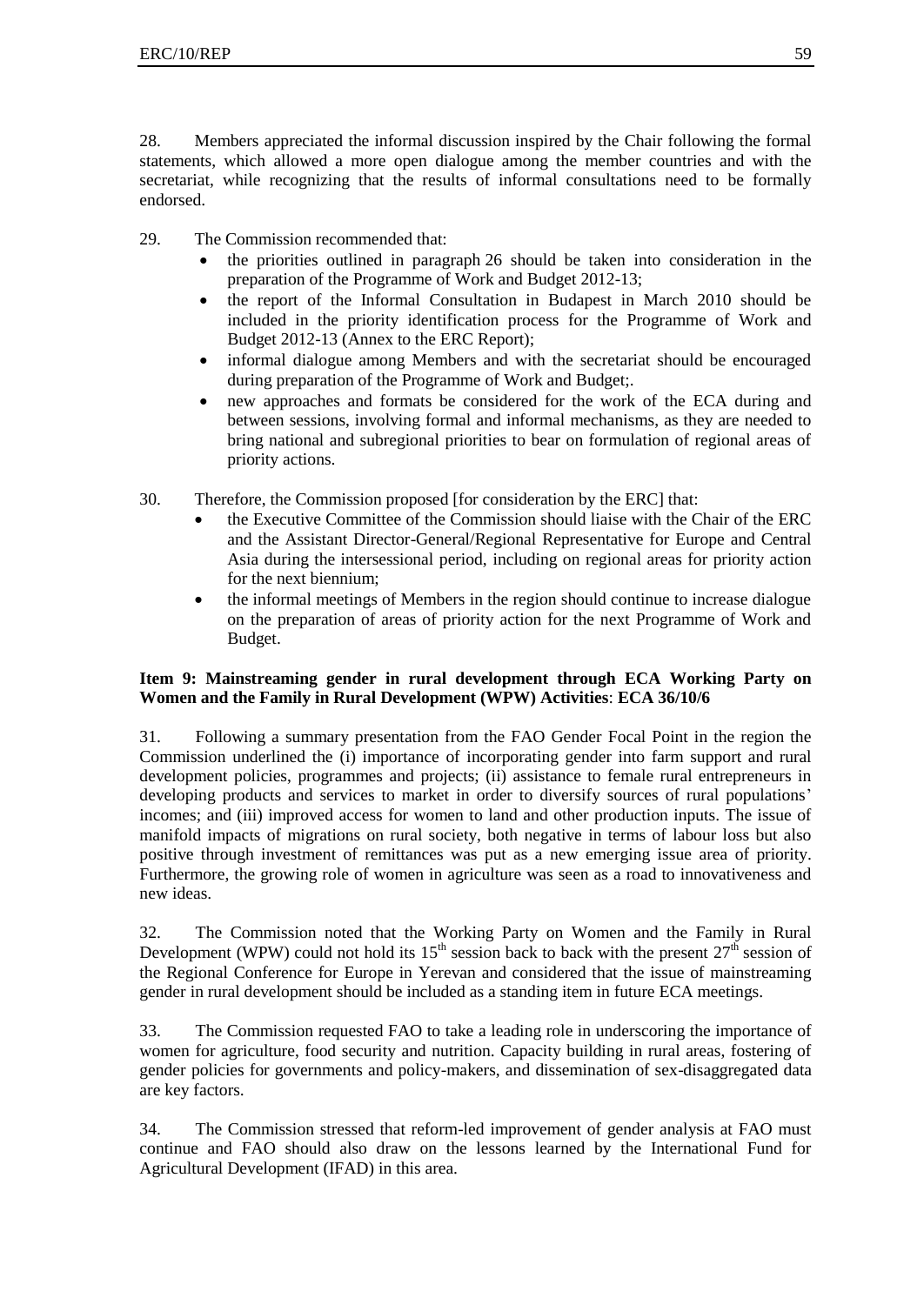35. The Commission took note of the urge of the European Union to governments to carry out necessary reforms to overcome institutional, social, legal and political barriers to gender quality and to specifically ensure that both women and men have equal rights and access to all resources. It is expected that FAO and other agencies and programmes of the United Nations provide guidance on this.

36. The Commission took note of the European Union to urge governments to promote a number of significant non-agricultural policies targeted to women for the elimination of rural poverty.

37. The Commission welcomed the Gender and Land Rights Database developed by FAO and its further update and extension.

38. The Commission also took note of the proposal to invite the ECA WPW to improve its working methods and to include in its agenda all issues of special relevance to foster policy advice and the integration of women in rural development, such as social issues relating to nonagrarian economies, migratory patterns, demographic trends, land as collateral for non-agriculture investment and the influence of these factors on women's involvement in rural development and agriculture. It also urged the countries in the region to actively participate in future sessions and activities for the ECA WPW.

39. The Commission took note of the request of the Chair of the WPW to support its initiative to develop close cooperation with other statutory bodies of FAO, such as the CFS among others, and ensure that funding is provided also on a Regular Programme basis for the implementation of Strategic Objective "K" on Gender.

40. The Commission endorsed the work programme as outlined in paragraph 23 of the document ECA 36/10/6 and proposed to include this item in the future as a standing item of the agenda of the ECA sessions.

41. The Commission recommended that FAO support the Central Asia countries through targeted policy and project sharing experience activities, including gender aspects of land reform and follow-up and, at the request of the WPW Chair, support from extrabudgetary resources be mobilized for the WPW activities.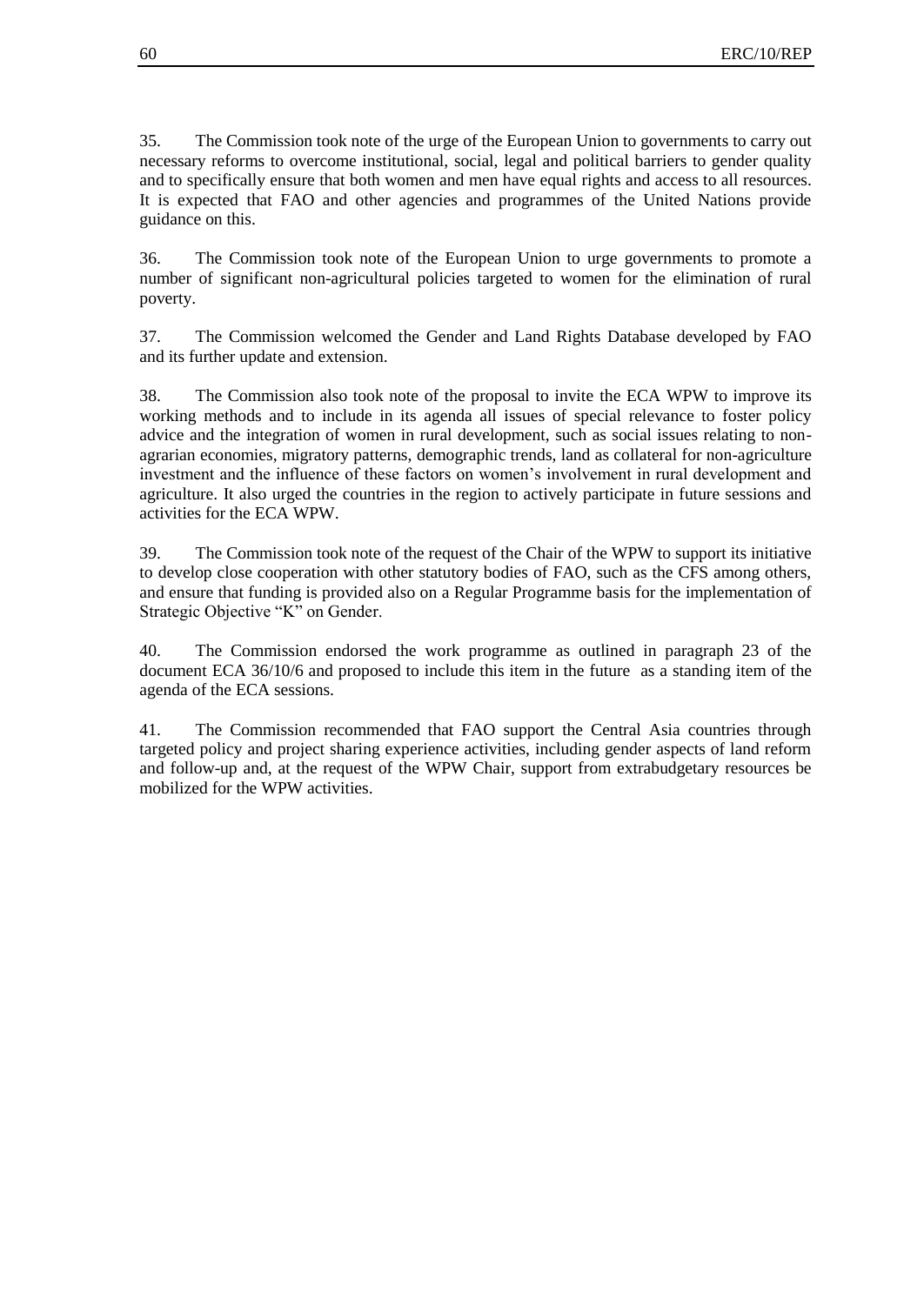# **APPENDIX G**

# **STATEMENT BY THE REPRESENTATIVE OF THE FAO/CSOs-NGOs CONSULTATION FOR EUROPE ON TOPICS RELATED TO THE AGENDA OF THE REGIONAL CONFERENCE FOR EUROPE**

#### **Introduction**

On 10 and 11 May 2010, 44 CSOs and NGOs, representing national organizations from 10 countries and 9 international organizations of the Europe and Central Asia Region, gathered in Yerevan prior to the FAO Regional Conference. They discussed issues on the agenda of the  $27<sup>th</sup>$ FAO Regional Conference for Europe and the relationships between FAO and Civil Society. The Consultation was chaired by Abgar Yeghoyan, President of the Armenian NGO "Protection of Consumers' Rights". The Consultation came to a consensus on the following points.

#### **Analysis of the crisis in the region and the impact on food security**

Regarding the food price crisis:

- many countries in the Caucasus and CIS Region (out of the EU) were particularly affected given their strong dependency on importation of food goods;
- many farmers in the Caucasus and CIS Region were affected by the changes that occurred at the end of their membership of the USSR and by the reforms that followed;
- the national agricultural producers in all parts of the region did not all benefit from temporarily high agriculture prices as they did not have enough investment capacity nor access to inputs and credits;
- in the EU countries, despite the existence of direct payments, farmers were also affected by the crisis - particularly in certain sectors such as the dairy sector - as the prices returned to a very low level falling below European production costs following the crisis; it was also as a result of the CAP reform measures which had substantially reduced tools/instruments for markets regulation/management in all parts of the Region. Small producers were particularly affected given that low prices did not allow them to invest;
- in the new European Union Member States where many small producers remain, the application of new sanitary, traceability, environmental and animal welfare standards meant that farmers were no longer able to sell their products on their national and in the EU market;
- consumers were also affected by the crisis (more dramatically in the Caucasus and CIS Region) given the fact that the prices to consumers remained high, even when the producers' prices dropped.

Regarding the financial and economic crisis:

 the financial and economic crisis had a strong impact on poverty and food security in the Caucasus and CIS Region, given the impact on incomes.

Regarding the climate change crisis:

 the governments of the Caucasus and CIS Region showed little interest in the impact of climate change that has a severe impact, especially on water availability and scarcity.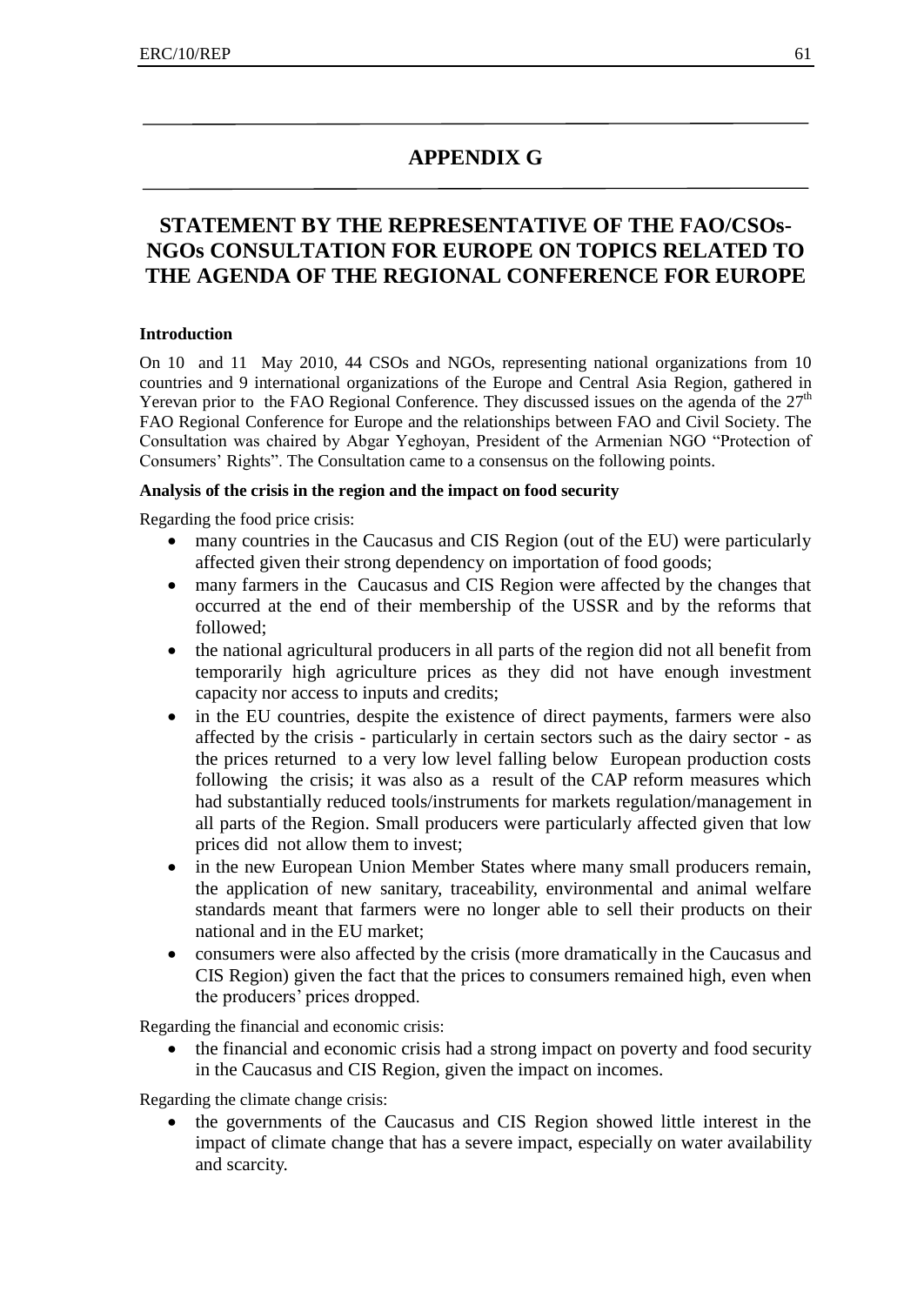#### **FAO's role in the Region**

Food and agriculture are central to society in the Region. Environmental, socio-economic and cultural aspects depend on food and agriculture policies. Besides the pre-eminent role of the EU CAP, which is being constantly reviewed, it is of utmost importance to establish a Regional policy based on food sovereignty<sup>4</sup> and improving self-sufficency.

FAO is a unique forum for cooperation in the Region and is the place where such a regional policy can be formulated. FAO must take into consideration the different analyses regarding food and agriculture coming from all Member States and CSOs in order to design appropriate agricultural and trade policies.

Therefore we ask for a pre-eminent role of FAO to boost cooperation and exchange in this Region and we look to FAO as a fundamental instrument to foster partnerships between CSOs and Member States, especially in the Newly Independent States (NIS) in the Region.

#### **CSO expectations of FAO**

FAO should ensure that all the proposed programmes include the full participation of CSOs in a bottom-up approach.

FAO should boost partnership between CSOs in the Region on the following themes:

- support of sustainable production

- agroecology programmes with involvement of producers
- family farm and multifuctional activities
- new models of research based on the involvement of peasants/pastoralists with local knowledge (e.g. participatory breeding), linking research to the farmers and vice versa
- crucial importance of traditional livestock keeping in the Region

- making the countryside attractive for future generations

- promotion of livelihood opportunities for rural youth
- development of rural infrastructure, including services with obligatory involvement of the communities and farmers in decision-making to ensure farmers' ownership and access to the resources
- development of alternative types of rural employment to support rural inhabitants

- better functioning of markets

- promotion of price monitoring to combat food monopolies
- models of distribution to ensure appropriate and just food chains
- urge governments to include independent CSOs in respective decision-making processes
- promotion of the creation of farmers' bottom-up cooperatives
- participation in improving the legal environment
- remunerative prices for farmers
- ensure that the conditions of accession to the WTO and the EU will not adversely affect small farmers in the long run
- supply management (production volumes to be set by the countries)
- securing access to productive land for small farmers
- increase FAO's capacity to enable its assistance to the Region
- improving microfinance, access of farmers to financial resources

- other issues

1

- limitation of production and distribution of GMOs in the Region after assessment of their long-term impact and in the light of the precautionary principle
- how to ensure biosafety in the Region
- rules and conditions that ensure that the production of agrofuels does not compete with

<sup>&</sup>lt;sup>4</sup> For definition, see the 2007 Nyeleny Declaration on the website: [http://www.nyeleni.org/?lang=en&lang\\_fixe=ok](http://www.nyeleni.org/?lang=en&lang_fixe=ok)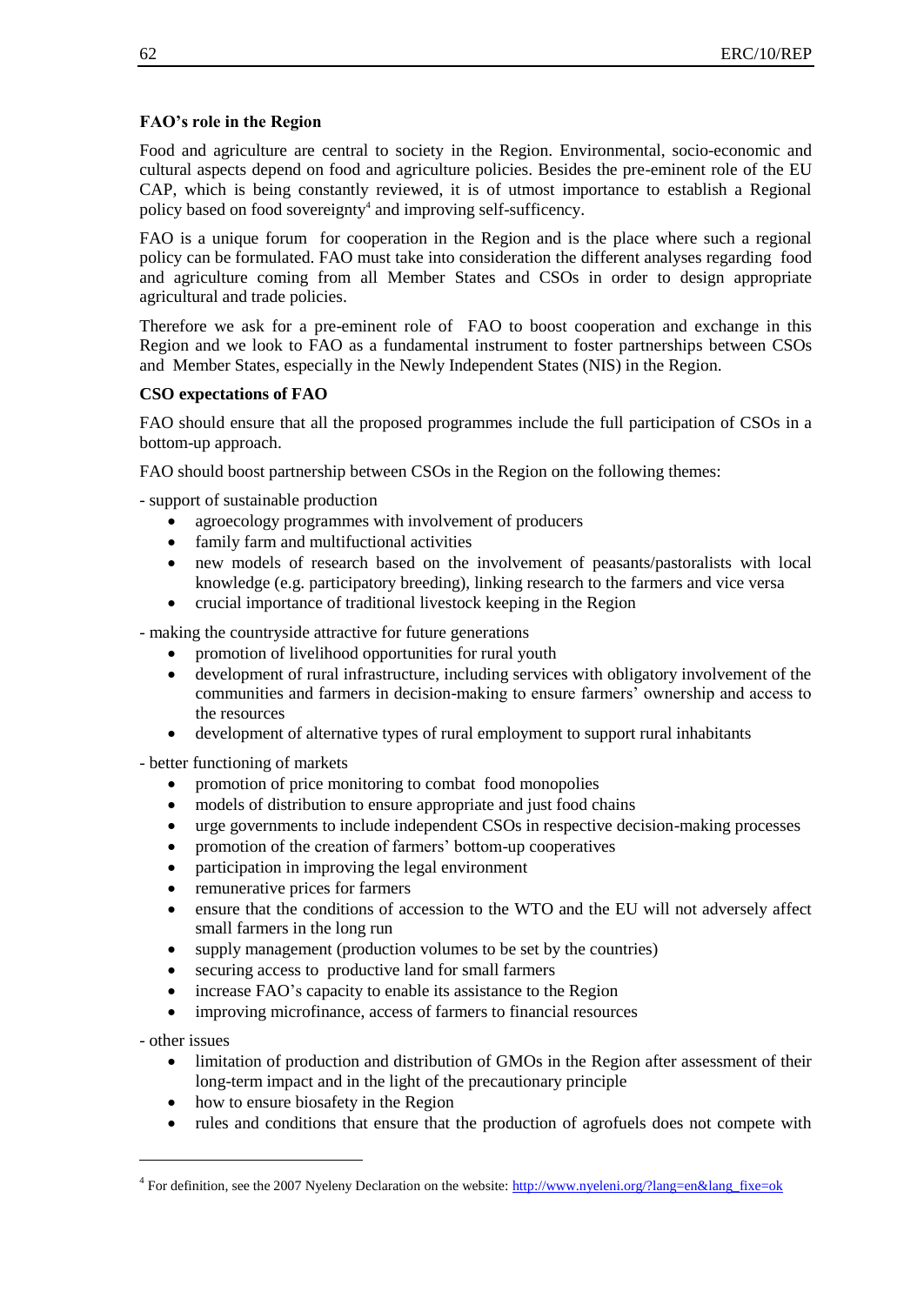land and other resources for food production.

#### **Additional recommendations for Newly Independent States (NIS) for collaboration with CSOs**

- establishment of a legal framework for agriculture cooperatives
- establishment of an agriculture insurance system
- public financial and other support for smallholder farmers
- establishment of an appropriate food safety system and valid legal environment for small-scale farmers.

#### **Committee on World Food Security (CFS) Reform**

In this context, we urge the Member States to push forward the CFS reform process to achieve the so-called phase 2, namely, that the CFS should be the venue for making decisions on global agricultural policies and the allocation of respective funds, which would also ensure accountability and transparency.

The newly reformed CFS also gives a prominent role to the Region and we support a mechanism for governance at regional level with the full involvement of CSOs. In this context, we reaffirm the need for the autonomous organization of CSOs in order to face the challenges to food and agriculture. To ensure CSOs' participation funds must be assured.

## **Main expectations of Civil Society of the Member States**

Access to land: we support the process to achieve Voluntary guidelines on the access to land and natural resources. The process of the International Conference on Agrarian Reform and Rural Development (ICARRD) follow-up is also crucial for the Region. We oppose the unlimited privatization of land and land grabbing that deprive smallholder farmers of fair access to resources.

Climate change: we need to consider developing activities to permit adaptation, but also mitigation activities giving special attention to agroecology, e.g. organic and traditional sustainable ways of farming in the Region.

Markets: Improve domestic (local/national/regional) markets for better access of smallholder farmers and satisfaction of consumers.

Ensure fair exchange in the Region by avoiding the negative impact of trade practices of countries that have stronger capacities to support their agriculture.

#### **Next Steps**

The CSOs agreed to build on existing civil society mechanisms in the Region through consultations within the various constituencies. In order to ensure continuity and regular dialogue with FAO and the Member States, there will be a facilitating committee with focal points from the different constituencies and subregions in Europe. The committee will work on a voluntary basis with the FAO Regional Office and Headquarters on the major issues identified above notably within the context of the CFS Reform and changes in global governance of food and agriculture.

It was proposed that at the next FAO Regional Conference for Europe in 2012 that a delegation of civil society attend as participants following the precedents and procedures established within the reformed CFS.

The committee will consult virtually in the immediate future and on a face-to-face basis as possible and appropriate. It will approach the FAO Secretariat for mobilization of resources and development of a joint programme of work.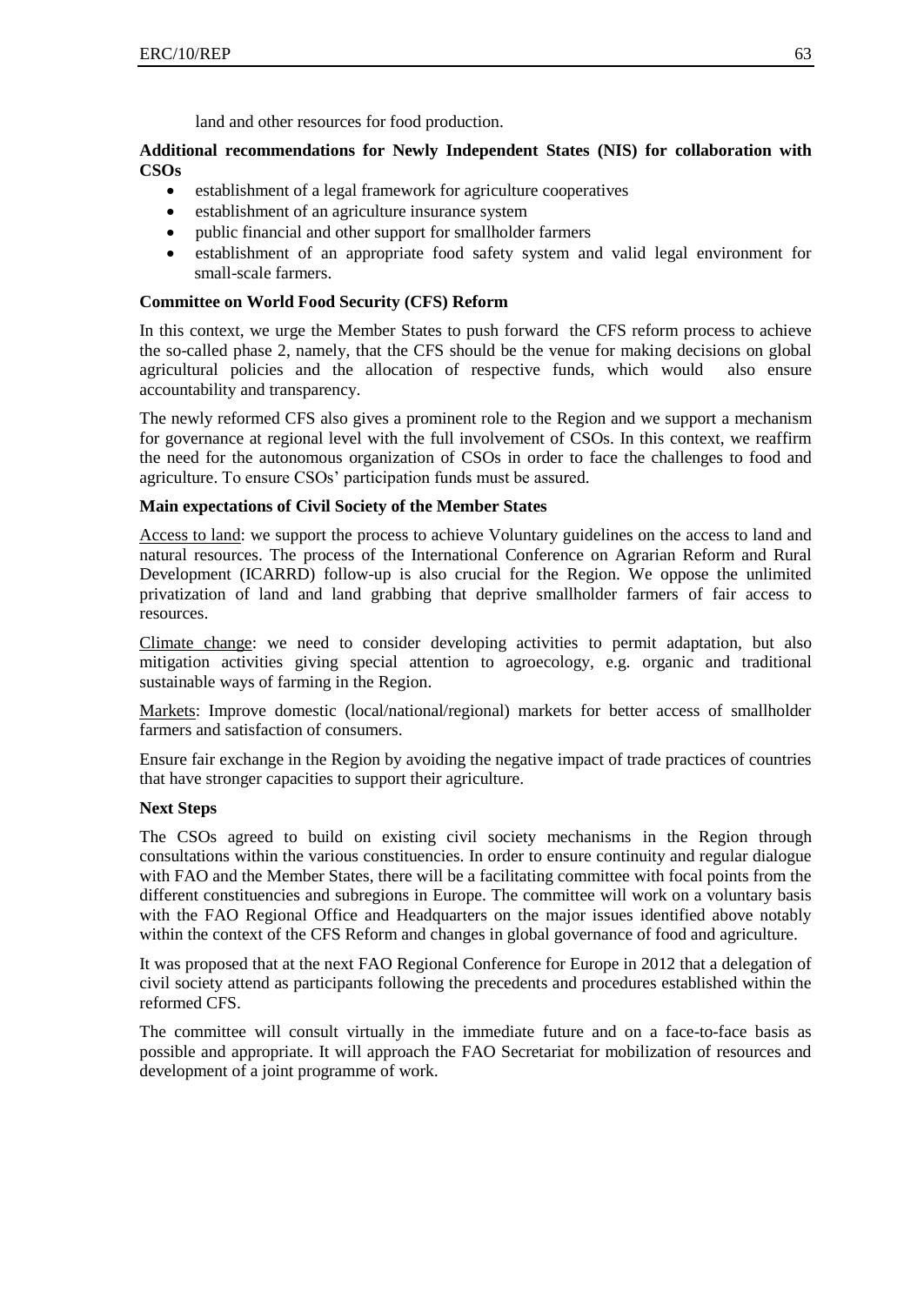# **APPENDIX H**

# **REPORT OF THE PREPARATORY INFORMAL CONSULTATION HELD IN BUDAPEST**

#### **A Opening**

1. The meeting was opened by the Assistant Director-General, Regional Representative for Europe and Central Asia. She welcomed the participants and highlighted the unique opportunity for an informal exchange of views among the member countries regarding priority areas for the future work of FAO in the European and Central Asia Region, and the preparations for the forthcoming Regional Conference for Europe in Yerevan.

2. On behalf of the Government of Hungary, the Director General of the Ministry of Agriculture welcomed the participants to the meeting and expressed his pleasure at hosting and supporting this event.

3. The representatives from the member countries congratulated the Secretariat for the organization of the event and particularly Hungary for providing the relevant facilities and for its hospitality. It was highlighted that in light of the implementation of the FAO Reform such a meeting was important in order to prepare for the  $27<sup>th</sup>$  Regional Conference for Europe in Yerevan and to have clear recommendations to be subsequently forwarded by the Regional Conference through the Programme and Finance Committees to the FAO Council.

#### **B Introduction and Background**

4. The introduction to the meeting, provided by the FAO Regional Office for Europe and Central Asia (REU), indicated to the participants that the  $22<sup>nd</sup>$  Regional Conference for Europe, held in Porto, Portugal, in 2000, had identified the long-term regional priorities through the formal adoption of the document "Strategic Framework 2000-2015". All consecutive regional conferences reconfirmed these regional priorities and highlighted those issues, where they wished that FAO would concentrate its efforts in a given biennium.

5. The Immediate Plan of Action for FAO's Renewal (IPA) approved by the 35th (Special) Session of the FAO Conference in November 2008 laid the foundations for an enhanced resultsbased approach to programme planning, implementation and reporting in the Organization. It provided the basis for preparing, during 2009, the Strategic Framework 2010-19, the Medium-Term Plan 2010-13 and the Programme of Work and Budget 2010-11, which were endorsed by the 36th Session of the FAO Conference in November 2009.

6. The Conference also adopted a revitalized and more inclusive inter-governmental process of review of priorities and programme and budget proposals, whereby from 2010 the Regional Conferences would *inter alia* report to the Council, through the Programme and Finance Committees, on these matters, and in doing so would: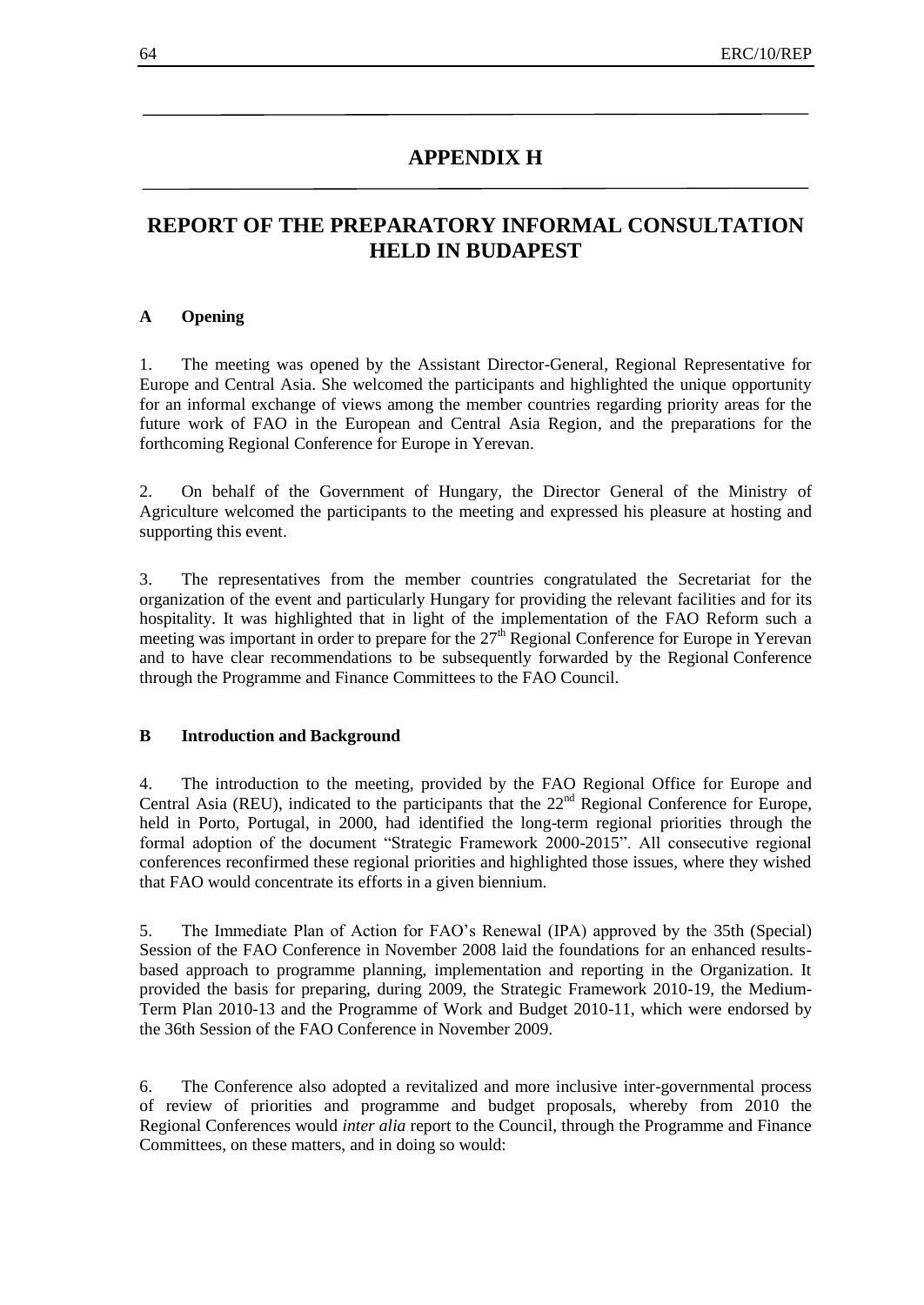- advise on, and identify, the special problems of their respective regions and priority areas of work which should be taken into account in the preparation of the planning, programme and budget documents of the Organization and suggest adjustments to these documents;
- review and advise on the performance of the Organization in the region in contributing to the achievement of results against relevant performance indicators, including any pertinent evaluations.

7. Therefore, this informal consultation as well as the discussion on priorities during the forthcoming sessions of the European Commission on Agriculture (ECA) and the Regional Conference for Europe in May 2010 in Yerevan, will consider new modalities regarding the definition of priorities as well as emphasize the new decisive role of the Regional Conference in providing guidance to the secretariat towards a results-based strategic prioritization and work programme setting.

8. The consultation began with a presentation by the Secretariat of the priority areas for the Europe and Central Asia Region and the Subregional offices for Central and Eastern Europe and for Central Asia for the 2010-2011 and 2012-13 biennia and on the new planning process, programme approaches and project tools under the FAO Reform. A detailed discussion of these priority areas in three working groups followed this opening session:

Working Group 1: Central and Eastern Europe (Report in Annex 1)

Working Group 2: South-Eastern Europe (Report in Annex 2)

Working Group 3: Central Asia (Report in Annex 3)

9. The working groups allowed a review of priority areas by country groups. The working groups were attended by member countries from the different areas of the European and Central Asia Region.

10. The discussion confirmed that the European and Central Asia Region was highly differentiated by development and income levels, policy agenda and assistance requirements. A number of Central European countries have joined the European Union (EU) and, thus, the emphasis of FAO's field technical assistance has shifted further south and further east:

- The main policy issues for the countries of South-eastern Europe were related to EU accession. Assistance in this region was oriented toward enhancement of food value chains, introduction of the *"acquis communautaire*", sustainable management of natural resources and ensuring food security.
- The CIS countries further to the East were more in the process of developing agriculture and rural development policies supportive of market agriculture and institutions for sector governance that support the development of family farms and the private sector. These countries require assistance in a broad range of policy, capacity and institutional-building issues, from natural resource management to food safety to value chain developments and others.
- The countries of Central Asia require enhanced attention to issues related to rural poverty and food security as well as to natural resource management.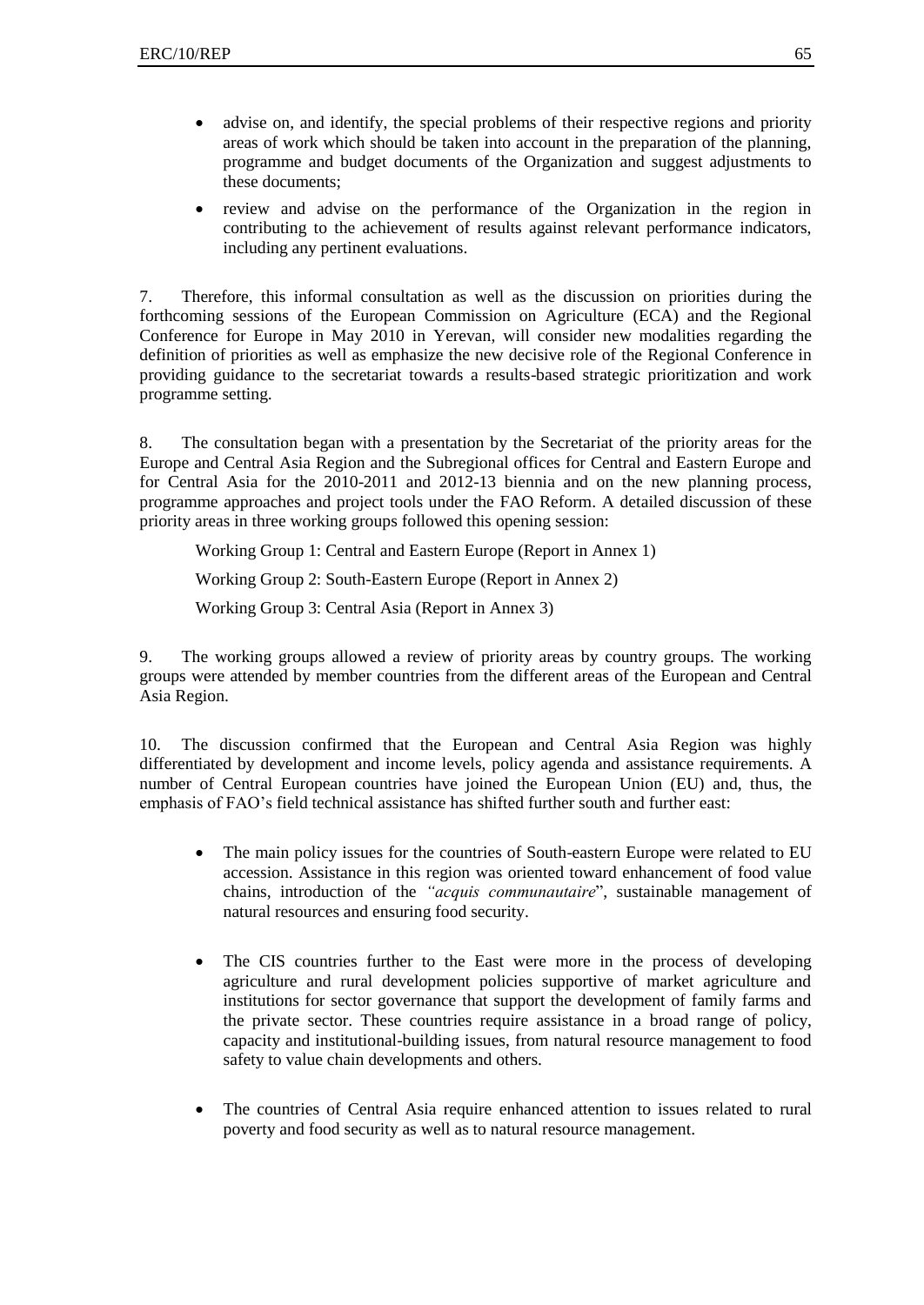11. The participants also highlighted that the global economic and financial crisis, climate change and volatile food prices had serious impacts on economic development in many countries in the European and Central Asian region.

12. It was stressed that FAO priorities in the region should include particularly capacity-building related to integrated actions addressing policy, institutions and people, with a special emphasis on market agriculture and the development of family farms. The importance of strengthening institutional capacity was highlighted by several participants and it was emphasized that FAO would have an important role in providing technical assistance in the development and implementation of sound, effective experience-based policies in the region. It should not only ensure access to food, and address malnutrition, but it should provide support to the creation of an enabling environment for family farms to have better access to technologies, inputs, capital goods, credit and markets.

13. Furthermore, FAO should support member countries in their efforts to strengthen the negotiating power of farmers in the value chain and facilitate the enhancement of the capacity of farmers' organizations.

14. Additionally the participants emphasized that it would be important to present draft priority areas for the functional objectives X (Effective collaboration with Member Countries and Stakeholders) and Y (Efficient and effective administration), which had not been provided in the background documentation, sent prior to the organization of the event.

15. Based on the Strategic Framework Objectives and the priorities summarized in background documents, the following issues were highlighted during the discussions of the Consultation:

#### **C Summary of the Issues highlighted**

#### **C. 1 Technical and Policy Issues**

#### **Strategic Objective A: Sustainable intensification of crop production**

- support policies, options and assistance for sustainable crop sector development, and
- sustainable management of land resources for crop production
- support to cross-boundary pest control (locust, etc.)
- pastures

#### **Strategic Objective B: Increased sustainable livestock production**

- policies, options and assistance for sustainable livestock sector development and support policies, with emphasis on animal health (Foot-and-Mouth Disease (FMD), avian influenza, brucellosis, etc.) livestock identification and husbandry
- Rangelands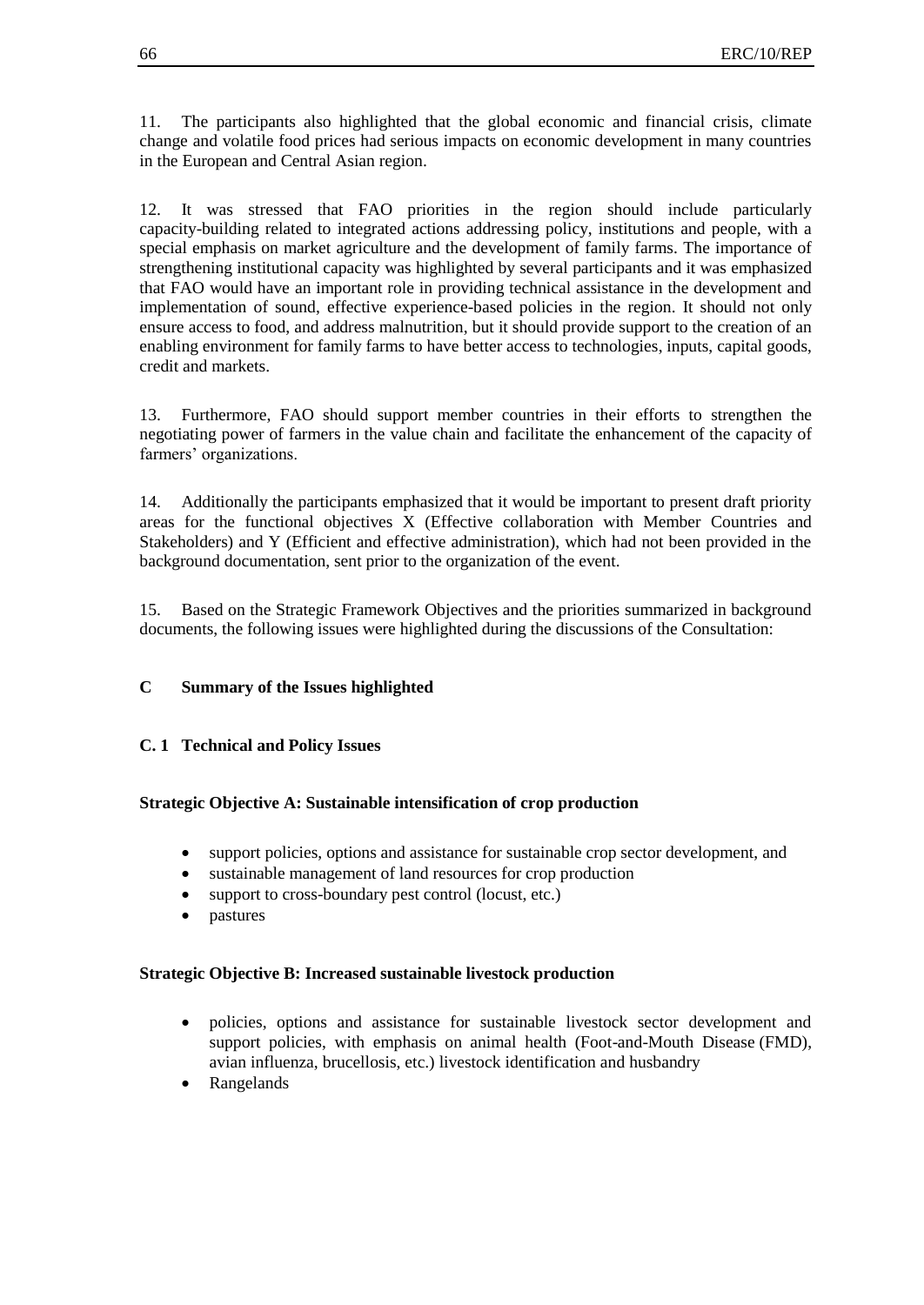# **Strategic Objective C: Sustainable management and use of fisheries and aquaculture resources**

- the need for close cooperation between the subregional offices and the fisheries commissions and bodies was raised concerning the management of sustainable fisheries, marine and inland
- acquaculture as an income diversification opportunity

# **Strategic Objective D: Improved quality and safety of food at all stages of the food chain**

- harmonization and improvement of food safety and standards, based on the FAO/WHO Codex Alimentarius, for improved access to European markets
- institutions and capacity-building for harmonization of sanitary and phytosanitary (SPS) measures, institution building including requirements of WTO membership and regional economic integration and free trade areas

## **Strategic Objective E: Sustainable forests management**

 sustainable management of forests and trees was indicated as a priority area together with information collection and sharing

(for specific recommendations refer to the reports of the working groups)

## **Strategic Objective F: Sustainable management of land, water and genetic resources and response to global environmental challenges**

- assessments of and adaptation to the impacts of climate change and programmes for mitigation of the impacts of climate change
- policies and projects for the prevention of desertification, combating droughts and adaptation to climate change
- improvement of agrarian structure and land consolidation
- conservation and sustainable use of genetic resources (plant and animal) in food and agriculture (including benefit sharing)
- technical assistance related policies and projects to support least favoured areas (LFA). o policies and projects for the sustainable management of biodiversity, e.g. grasslands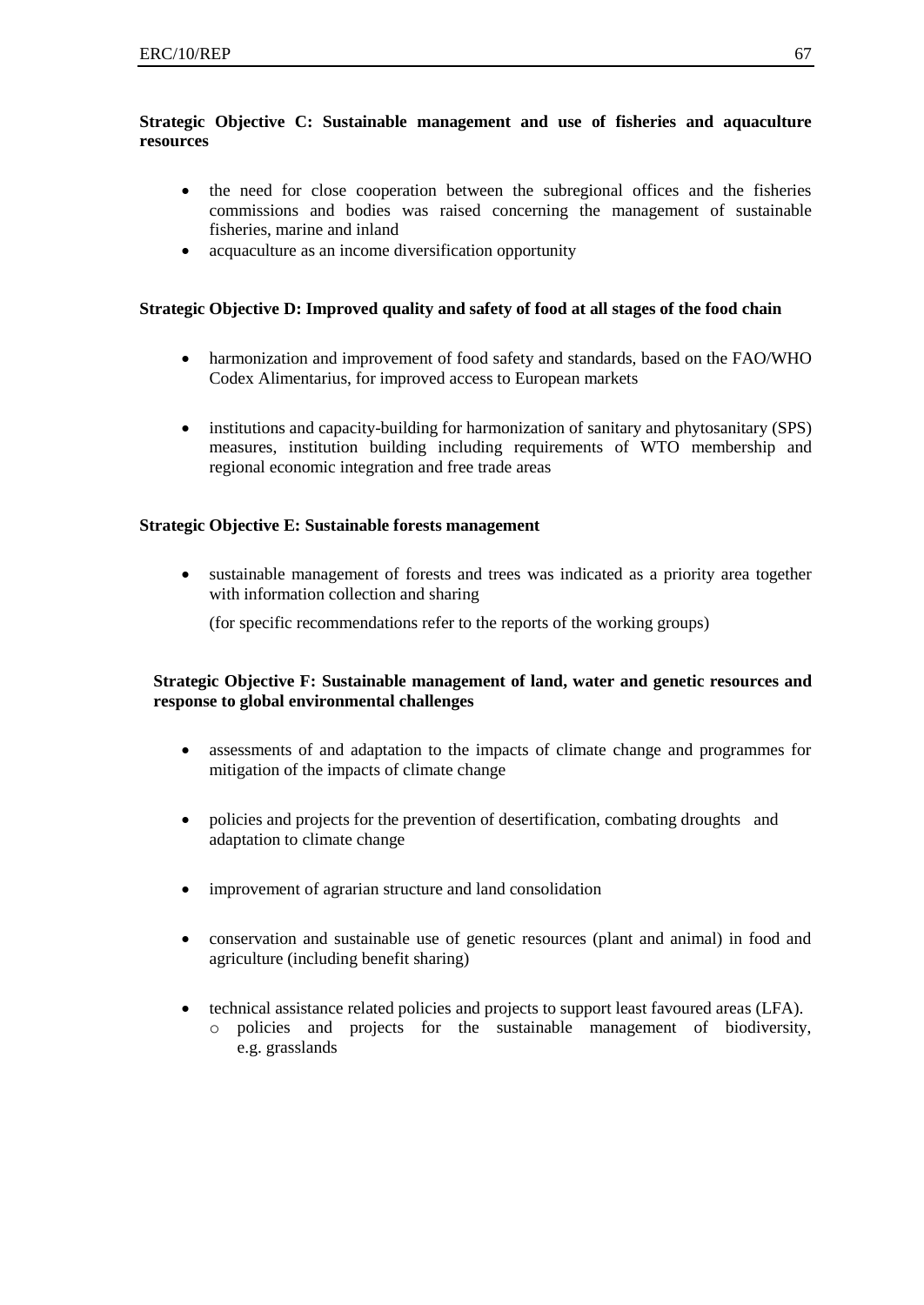### **Strategic Objective G: Enabling environment for markets to improve livelihoods and rural development**

- rural development for poverty reduction and improvement of rural population livelihoods, including diversification of rural jobs and income sources
	- o agriculture's contribution to the revival of rural areas and reduction of poverty, including support targeted at small farmers
	- o inclusion of rural development into the mandate of Ministries of Agriculture
- support polices and technical assistance for small farms; overcoming limited access to inputs and credit and enhanced access to markets through the reduction of post-harvest losses, on farm storage and improved marketing by farmers
	- o support for small farmers, including improved access to land, credit and inputs
	- o improvement of access of farmers and small farms to markets and increasing their bargaining power, among other ways, through marketing associations and cooperatives
- support the formation of value chains for agricultural and food products
- impacts of food wholesale and retails chains on standards and contracting
- organic agriculture and regional and traditional products: development of markets; support to farmers starting production and in obtaining certificates
	- o development of certification systems for organic products compatible with international systems such as the International Federation of Organic Agriculture Movements (IFOAM)
- agriculture as a supplier of public goods and remuneration of farmers' services

#### **Strategic Objective H: Improved food security and better nutrition**

- regional and global food security: FAO normative work, statistical data and analyses, methodology, policies and projects
	- o food insecurity in the European region; sources and policy response
	- o contribution of countries in the Europe and Central Asia region such as Belarus, Kazakhstan, the Russian Federation and Ukraine to regional and global food security (normative work)
- impacts of financial and economic crises on agriculture and rural areas
- technical assistance to member countries in the regions that are negotiating membership in the World Trade Organization (WTO)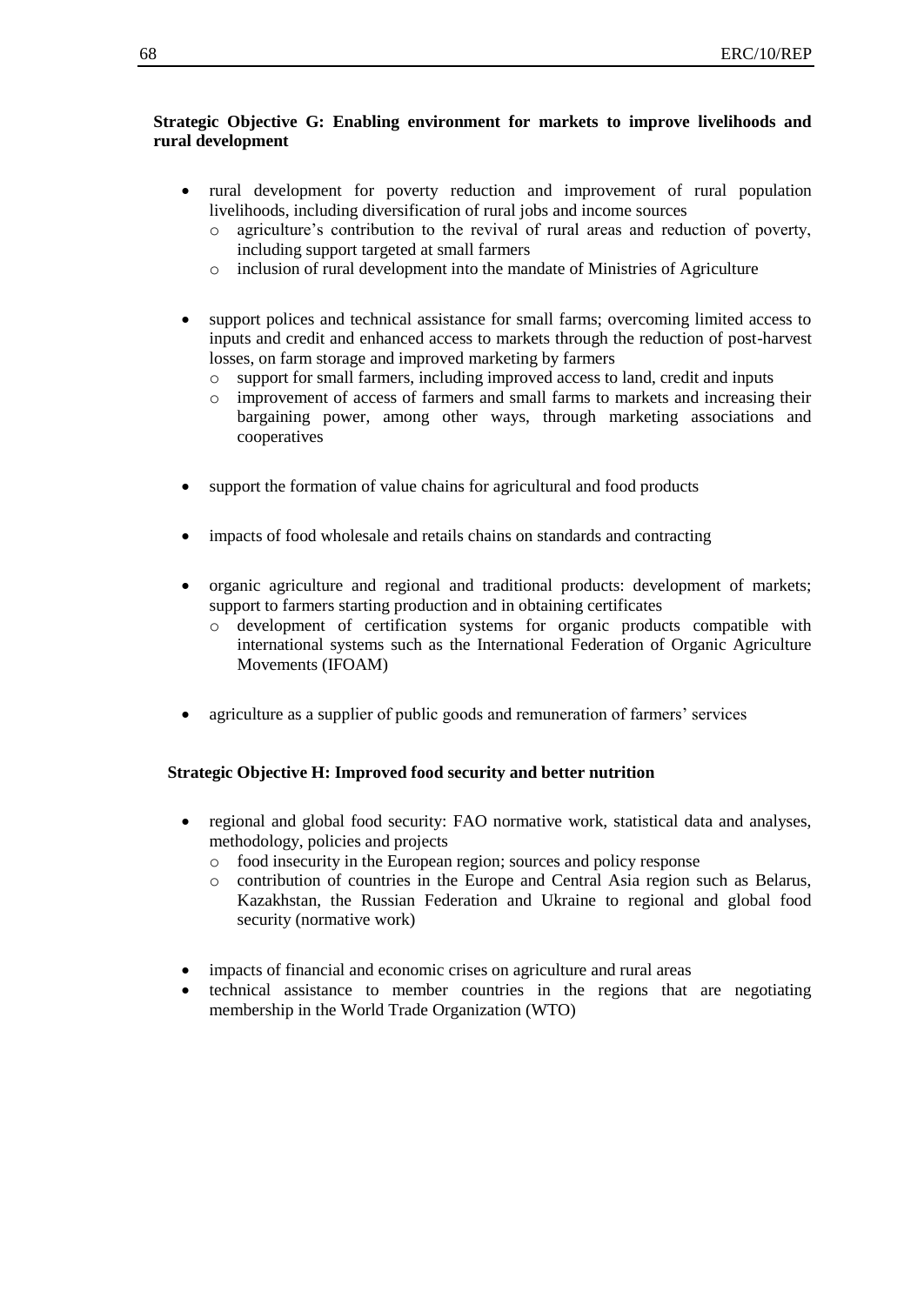### **Special Attention issue:**

- impacts of financial and economic crises on agriculture and rural areas and policy response experience
	- o protecting agriculture and rural populations from possible further stages of the financial and economic crises
- regional/subregional studies on rural poverty: causes; policies to reduce the phenomenon and exchange of project experience
- study/studies of food security in the Europe and Central Asia region, including reliable food supply and availability through trade and regional cooperation

## **Strategic Objective K: Gender equity in access to resources, goods, services and decision making**

 mainstreaming gender into agricultural and rural policies needs to be addressed and Unit Results should be available. All FAO activities need to have a gender focus.

### **Functional Objective X: Effective collaboration with Member States**

- combining and dissemination of FAO normative work with field projects
- formulation and tailoring Technical Cooperation Projects (TCPs) and FAO activities to the specific needs of the member countries in the region
- ensuring catalytic impacts of FAO technical assistance
- support to regional economic integration, including preparations and capacity-building for consultations and negotiations of accession and free trade areas
- country programming and preparation of further National Medium-Term Priority Frameworks (NMTPFs) including the linkages to other partners in order to have the basis for priority setting at country level
	- o facilitate exchange of experience and expertise among groups of countries at different stages of economic transition and reforms
	- o facilitating regional networking and cooperation among regional. subregional and technical organizations e.g. the Standing Working Group on Rural Development in South Eastern Europe
- focussed policy advice to Ministries of Agriculture and agricultural and rural institutions
- FAO assistance for the capacity-building of Ministries of Agriculture, for coordination of donor assistance and increased absorption of technical assistance, including the full use of technical assistance offered and avoiding "donor fatigue"
	- o better donor coordination in periods of financial and economic crises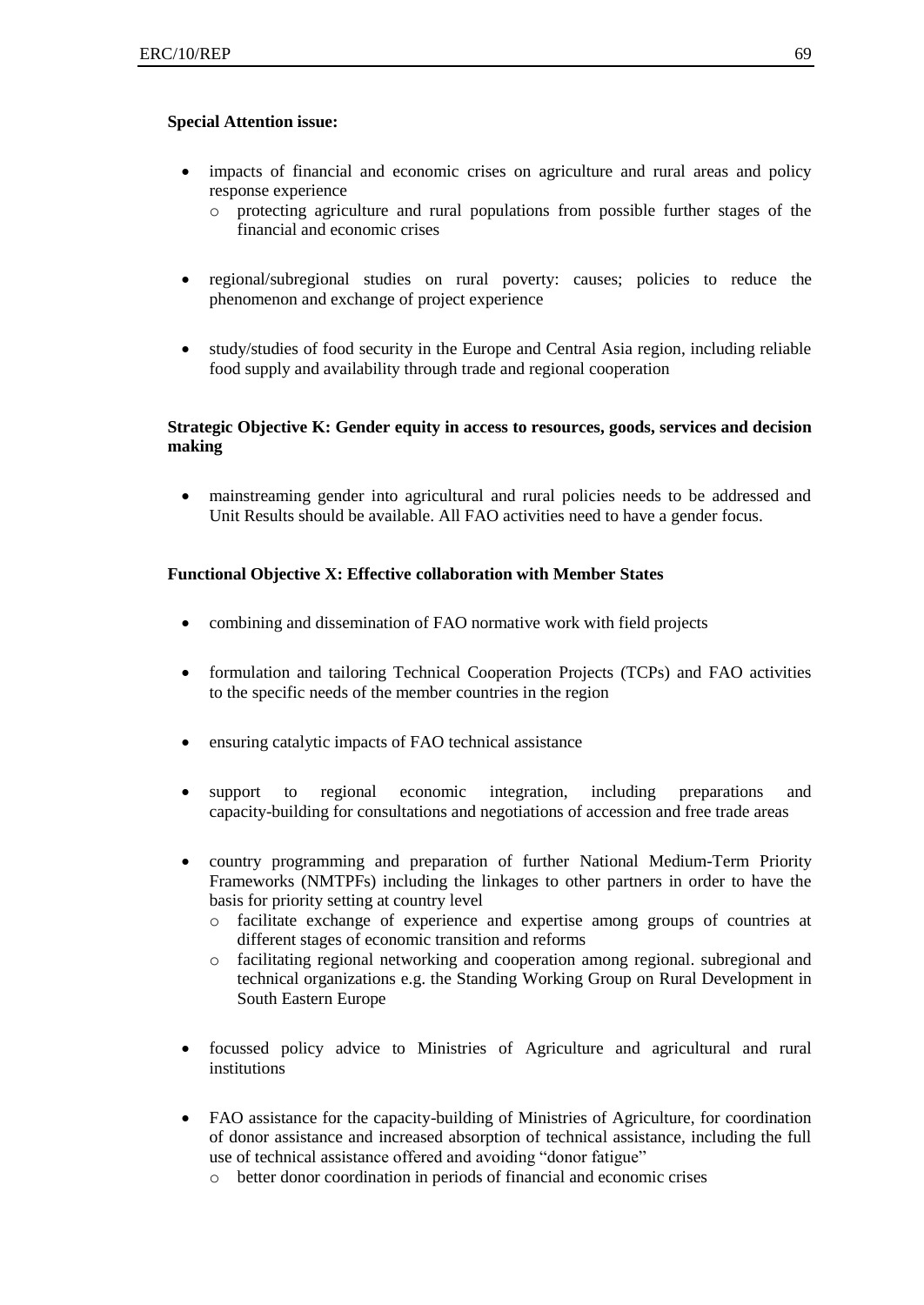- $\circ$  cooperation and synergies with other donors and international financial institutions (IFIs) at regional and country level
- o assisting EU New Member States provide technical assistance to other transition economies
- FAO should have an important role in the coordination of donors and with donors including carrying out a donor mapping for the region and the preparation of a resource mobilization strategy. It would be important to link a regional resource mobilization strategy with the FAO global strategy.
- members also asked to be provided with a methodology on how TCP assistance would be allocated across the countries to be able to have a clear idea of how the resources would be spent
- interdisciplinary work should be further emphasized and encouraged
- there was a request to have the functional objective X presented first as it is a fundamental objective

### **C. 2 Overall process and other issues requiring attention for the European Commission on Agriculture (ECA)/ERC Yerevan**

16. During the discussion on technical items, the participants also raised various issues related to the process of priority definition as well as information they would like to receive from the Secretariat to be better prepared for the discussions in Yerevan. These are ideas launched by member countries:

- An FAO provided policy forum on sustainable agriculture and rural areas development, as well as discussing models of agriculture in the European and Central Asia Region (crosscutting issue SO A, SO G, SO F).
- Better aligning the ECA and ERC work with the FAO Council through the Programme and Finance Committees.
- It was stressed that 70 percent of the funding for the region is still with Headquarters and only 30 percent provided to the Decentralized Offices (DOs) in the Region. Thus the normative work needs to be considered as well as priority areas, which go beyond the technical assistance to be provided to the beneficiary countries. Priority areas highlighted by the donor or EU member countries would need to be better reflected.
- In relation to the point above better clarify the contribution of the DOs to the normative work of FAO in the region.
- To provide a clarification regarding the budget breakdown in the region and particularly to indicate the net appropriation versus the voluntary contribution and to provide a clearer picture regarding the extrabudgetary resources available in the region (for the budget breakdown see Annex 4).
- Linking the work in the region also to the Committee on Agriculture (COAG) and other technical committees including the Committee on World Food Security (CFS).
- Concern was raised that the prioritization should not be linked to the skill mix of FAO offices, but that the priority definition would then need to be followed up to have the adequate skill mix in the decentralized offices.
- It would also be important to clearly indicate the financial aspects of the priority issues giving the member countries an idea as to which of the priorities would need to be financed from the assessed contribution and which part should be covered by extrabudgetary funds.
- The work of other organizations addressing some of the priority issues listed should also be analysed and provided to the member countries, and in this context also the work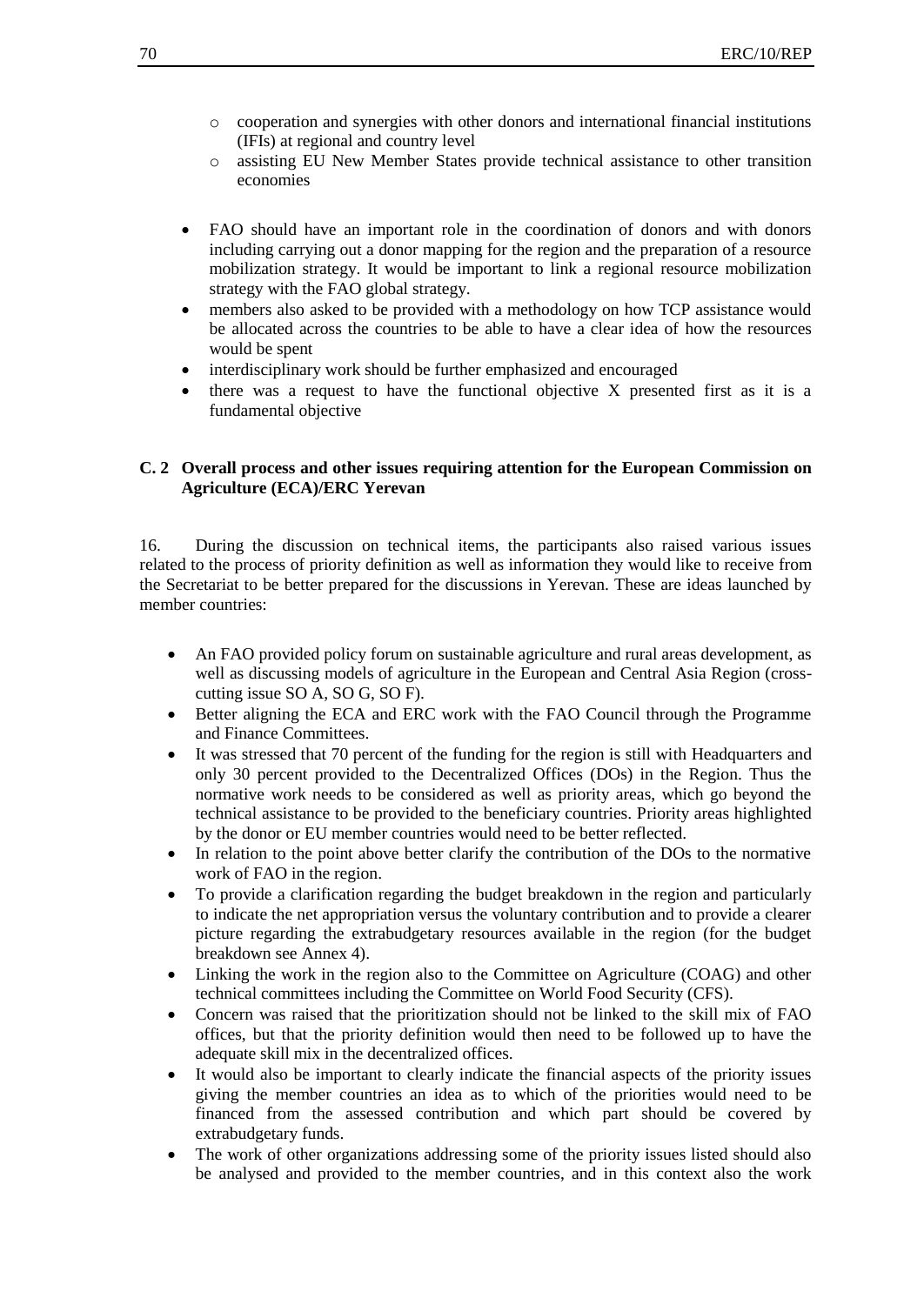which is undertaken together with the other Rome-based agencies and also the EU programmes.

- New ideas, which may not be in line with the presented Unit Results should also be included.
- The Secretariat should further outline what issues could be taken up by the European Regional Group or what could be done by the member countries in the context of the priority definition.
- Participants also requested the Secretariat to present a dynamic view of the priorities in order to allow the member countries to see new emerging and evolving areas.
- Stronger focus should also be given to priority areas by subregion.
- Implementation of priorities should also be handled with a certain level of flexibility.

# **C. 3 Conclusion and Closing of the Session**

17. The participants expressed their high appreciation for the excellent organization of the Consultation and particularly welcomed this unique opportunity to discuss the priorities in an informal way. It was emphasized that this had been of great assistance in understanding the planning process as well as in increasing the dialogue between the member countries themselves and between the member countries and the Secretariat, taking into consideration the specific role of the Regional Conference. It was stressed that such consultations should be further repeated as communication between the countries of the region was important. It was emphasized that a client-driven approach is a prerequisite for the work of the Organization in the region. These discussions would also contribute to eliminating the "silo structure" in the preparation of the priorities as well as of the work plans.

18. On the occasion of her upcoming retirement from the Organization, the participants of the Informal Consultation seized the occasion to express their appreciation for the strategic lead which Ms Maria Kadlecikova, Assistant Director-General, Regional Representative for Europe and Central Asia (ADG RR), had provided for the development of FAO's work programme in the Europe and Central Asia Region.

19. The consultation was closed by the ADG RR, and the Director General of the Ministry of Agriculture of Hungary.

20. The participants also had an opportunity to visit the premises of the Regional and Subregional Office as well as of the FAO Shared Services Centre located in the Ministry of Agriculture and Rural Development of Hungary. During the visit of the REU and SEU premises, several officers provided short presentations on specific technical issues e.g. biotechnology and the Global Information and Early Warning System (GIEWS), as well as a detailed presentation on the preparation process of the Medium-Term Plan (MTP)/PWB and the work planning exercise for 2010-11.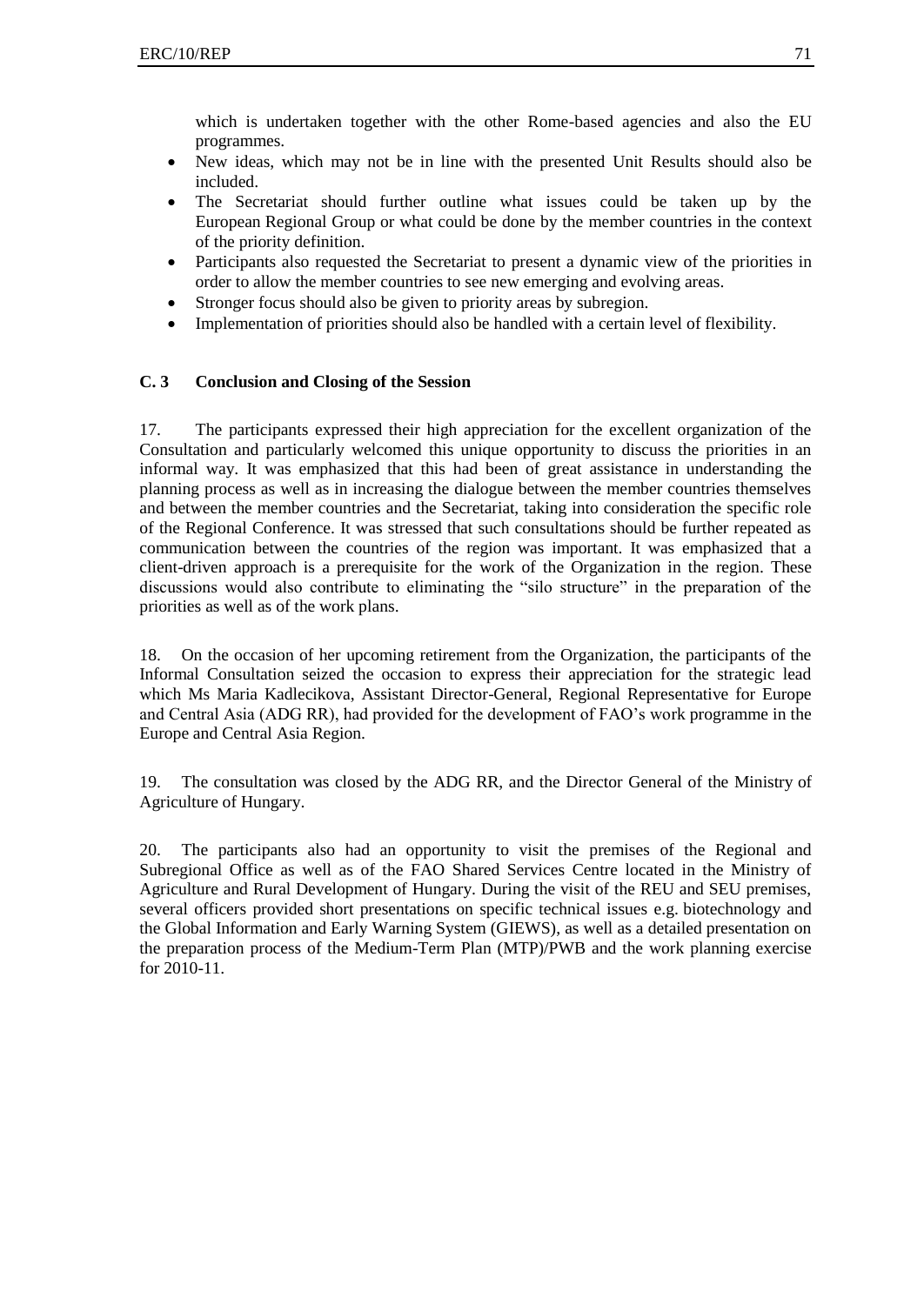**Annex 1**

#### **WORKING GROUP NO 1 - CENTRAL AND EASTERN EUROPE**

The meeting was attended by Armenia, Belarus, Georgia, the Republic of Moldova, and the Russian Federation from the subregion, Switzerland and by the EU member countries Estonia, France, Germany, Greece, Latvia, Litvania and Poland. FAO was represented by the ADG/Regional Representative for Europe and Central Asia and the Senior Policy Officer, Subregional Office for Central and Eastern Europe (SEU).

The meeting was facilitated by Professor Csaba Csaki, Corvinus University, Hungary

Reporting Officer: Ms Guljahan Kurbanova, Economist, REU

Several participants from the listed countries shared their views and approaches on future cooperation with the FAO Regional Office for Europe and Central Asia (REU) and the Subregional Office for Central and Eastern Europe (SEU). The specific economic and institutional situation of the region was articulated by several representatives.

These specific characteristics are:

- 1. The countries are in various stages of reforms, at very different levels in terms of income and economic development as well as export and import levels.
- 2. There is a significant group of member countries which are also donors, among these the EU New Member States (NMS); the latter may be seeking cooperation with FAO recognizing the Organization's comparative advantage in some relevant fields of activity.
- 3. There are countries in Central and Eastern Europe which can significantly influence global and regional food security.
- 4. The economies and institutions of countries of the region are still fragile due to the transition process, changing linkages to the global and regional international markets, and the structure of their economies.

Taking into account the above issues and proposals expressed by member countries the following directions were put forward as priorities:

- 1. Develop a tailor-made approach for cooperation between member countries and REU and SEU.
- 2. Focus on food security issues including countries with important export capacities, which may contribute to global and regional food security in the coming years, and countries, which are importers of agricultural commodities.
- 3. Continue cooperation on food safety issues in particular with regard to the Codex Alimentarius including translation into the Russian language of Codex documents in order to make them available to Russian-speaking countries and institutions.
- 4. Cooperate in building food products value added chains and marketing systems in the transition economies.
- 5. Support small farmers through strengthening input supply systems and by developing a new generation of associations, credit cooperatives and building processed products value added chains.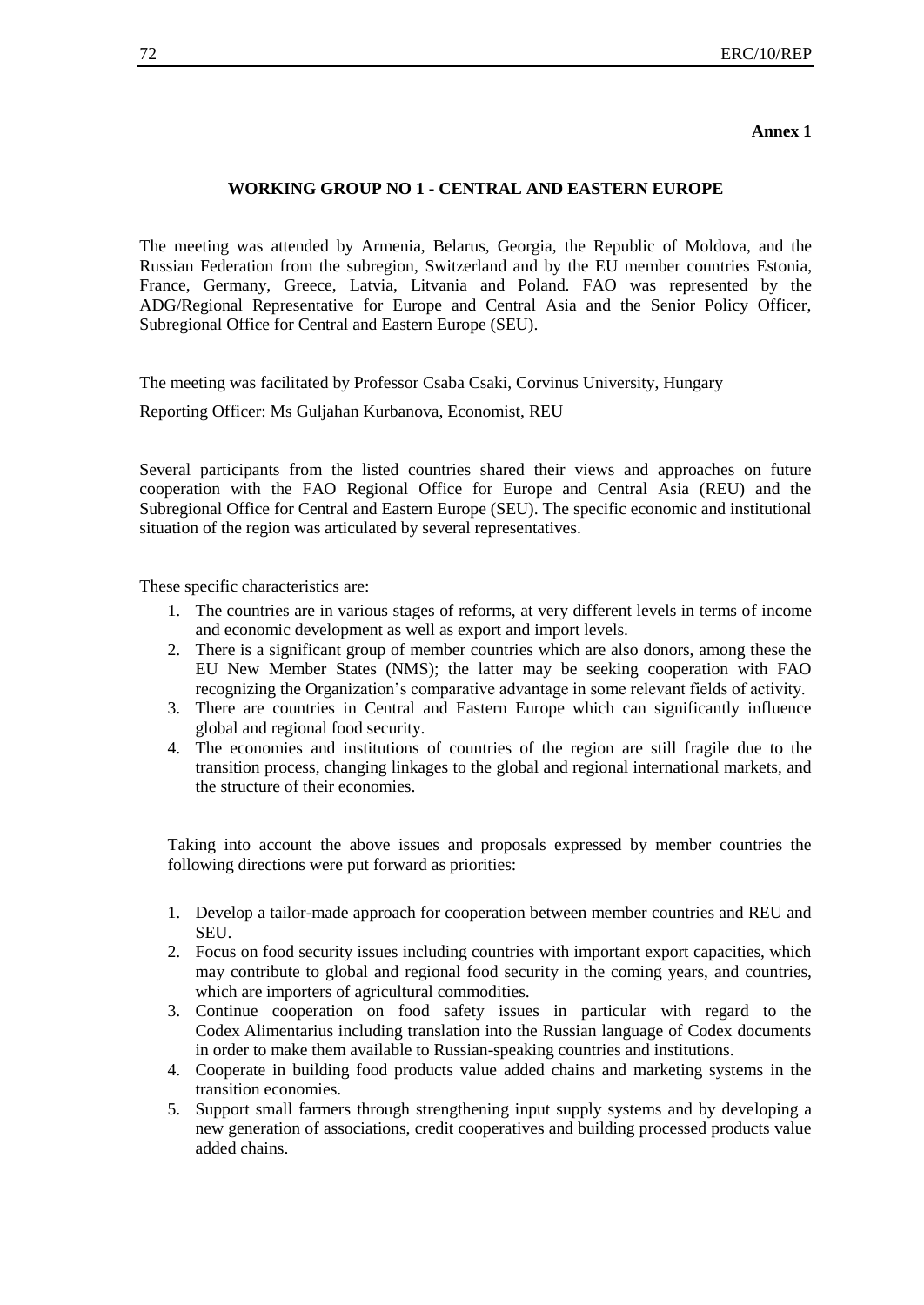- 6. Assist in the formulation and implementation of rural development policies for combating rural poverty. Expand this work to explore options for income diversification in rural areas as a way to improve rural development (agrictourism, agroindustries etc.)
- 7. Develop organic farming to the extent possible, taking into account marketing potential, and support research on biodiversity, its conservation and sustainability.
- 8. Conduct normative and analytical activities including studies, conferences, discussions for assessment of the impact of the global economic and financial crisis on food security, agriculture, and rural areas, with a view to building an early warning system of risk monitoring and enhance preparedness to shocks.
- 9. Provide assistance on the sustainable management of forestry.
- 10. Promote cooperation with the World Trade Organization (WTO) in particular for non-member countries.
- 11. Conduct a policy dialogue with member countries on different issues of key importance for agricultural development, including support to small farmers, land management and its consolidation, where needed.
- 12. Encourage cooperation between countries on sharing experiences and lessons learned through comparative studies, policy dialogue, information dissemination.
- 13. Intensify advocacy and knowledge-sharing on FAO's comparative advantages.

Budapest, 23 March 2010.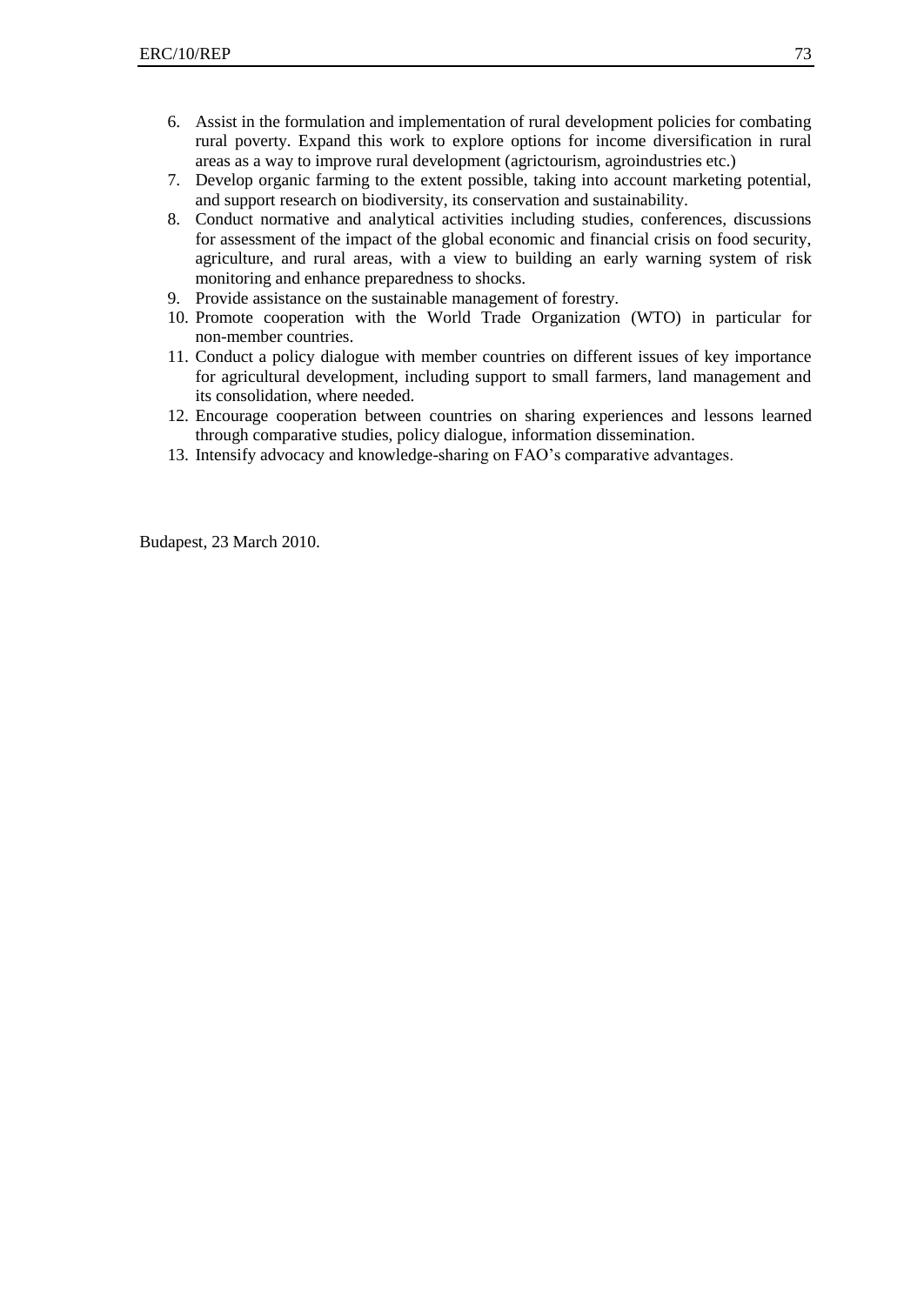#### **Annex 2**

#### **WORKING GROUP 2 – SOUTH-EASTERN EUROPE**

The Working Group session was attended by the representatives of Bosnia and Herzegovina, Montenegro, Serbia, TfYR Macedonia, from the subregion and representatives of EU countries Austria, Belgium, Denmark, Hungary, Italy, Slovakia and Slovenia. FAO was represented by the Deputy Regional Representative – Subregional Coordinator for Central and Eastern Europe and the Senior Field Programme Officer, Regional Office for Europe and Central Asia (REU).

The meeting was facilitated by Mr Laszlo Vajda, Director General of the Ministry of Agriculture and Rural Development of Hungary and the reporting officer was Mr Stjepan Tanic, Agribusiness and Enterprise Development Officer, REU.

The meeting highlighted that European Union accession was an overall high priority for this group of countries. It was observed however, that the member countries of South-Eastern Europe are in different stages of accession to the EU. While the overall situation is similar, the timing of the pre- and accession process is different. There are specific needs of all countries which need to be analysed and addressed individually.

Food safety and quality standards, statistics and data collection for policy decisions are those FAO normative products and services which are priority issues for this country group. It was mentioned that in one of the member countries the last agricultural census carried out had been in 1962, thus there were no reliable data available for policy decisions. This is a concern for several other countries in the subregion.

It was highlighted that there is a need to differentiate the comparative advantages of FAO and the EU, as related to issues of EU accession. FAO should focus on providing assistance to develop institutional capacities for the coordination of donor assistance and technical issues, such as the categorization of less favoured areas (LFAs), and the harmonization of regulations, standards and legislation to EU norms. Taking into consideration the need to address the socio-economic situation of the rural poor, the formulation and/or updating of food security, agriculture and rural development strategies, and addressing land use issues are important areas for FAO assistance. Capacity-building to negotiate with the World Trade Organization (WTO) was also an important requirement.

Beyond the above overall priorities there are specific areas of priority for the individual countries related to food security and safety and assistance for the capacity-building of professional nongovernmental agricultural organizations.

Some of the member countries in this subregion had prepared comprehensive sector papers for donor consultation with FAO assistance, covering agriculture, forestry, irrigation, biotechnology, the dairy sector, meat, the fruit and vegetable sectors; others are planning to undertake similar sector reviews and would wish to rely both on FAO's technical assistance as well as on the sharing of the acquired capacities and experiences of neighbouring countries.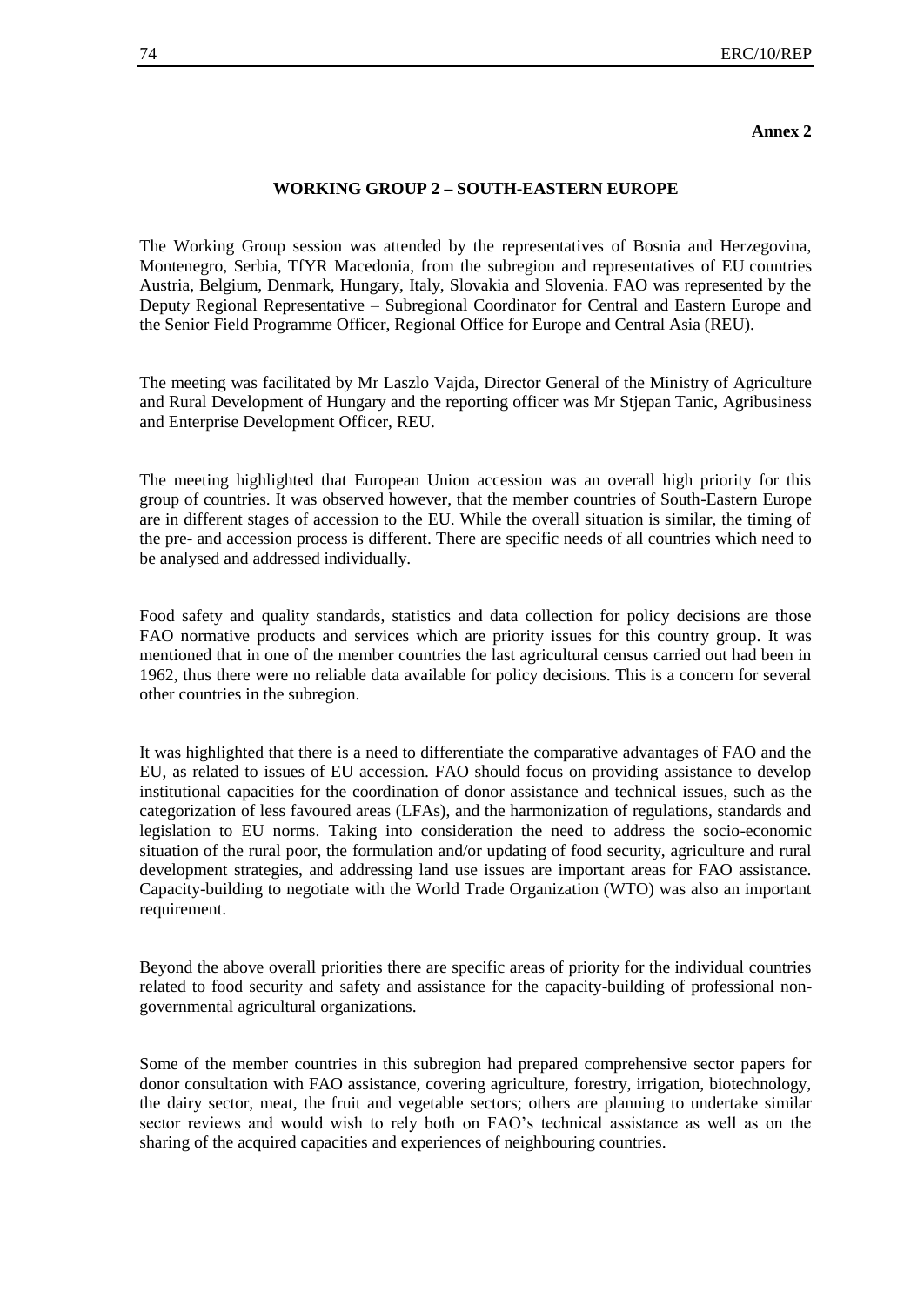While certain issues can be addressed at national level such as capacity-building related to phytosanitary measures, plant protection, sustainable forest management, market infrastructure (warehouses) management, combating forest fires; other issues could be addressed preferably at regional/cross-boundary level; such as the impacts of climate change, rural networking, and avian influenza.

The inputs of the EU member countries to the working group debates was very useful in order to draw attention to the fact that FAO should facilitate communication and networking among EU member countries and pre- and accession countries and to draw lessons from subregional experiences. It was also recommended that close cooperation between FAO and the European Commission in Brussels be established.

It was noted, that the availability of public aid would likely not improve in the immediate future. Therefore it was very encouraging to learn that some member countries such as Belgium are providing non earmarked extrabudgetary resources, allowing FAO Headquarters and the Decentralized Offices (DOs) to carry out strategic planning and subsequent identification of priority areas. It was emphasized that it is necessary to match the priority needs with available funds and decisions on immediate and medium-term priorities.

Budapest. 23 March 2010.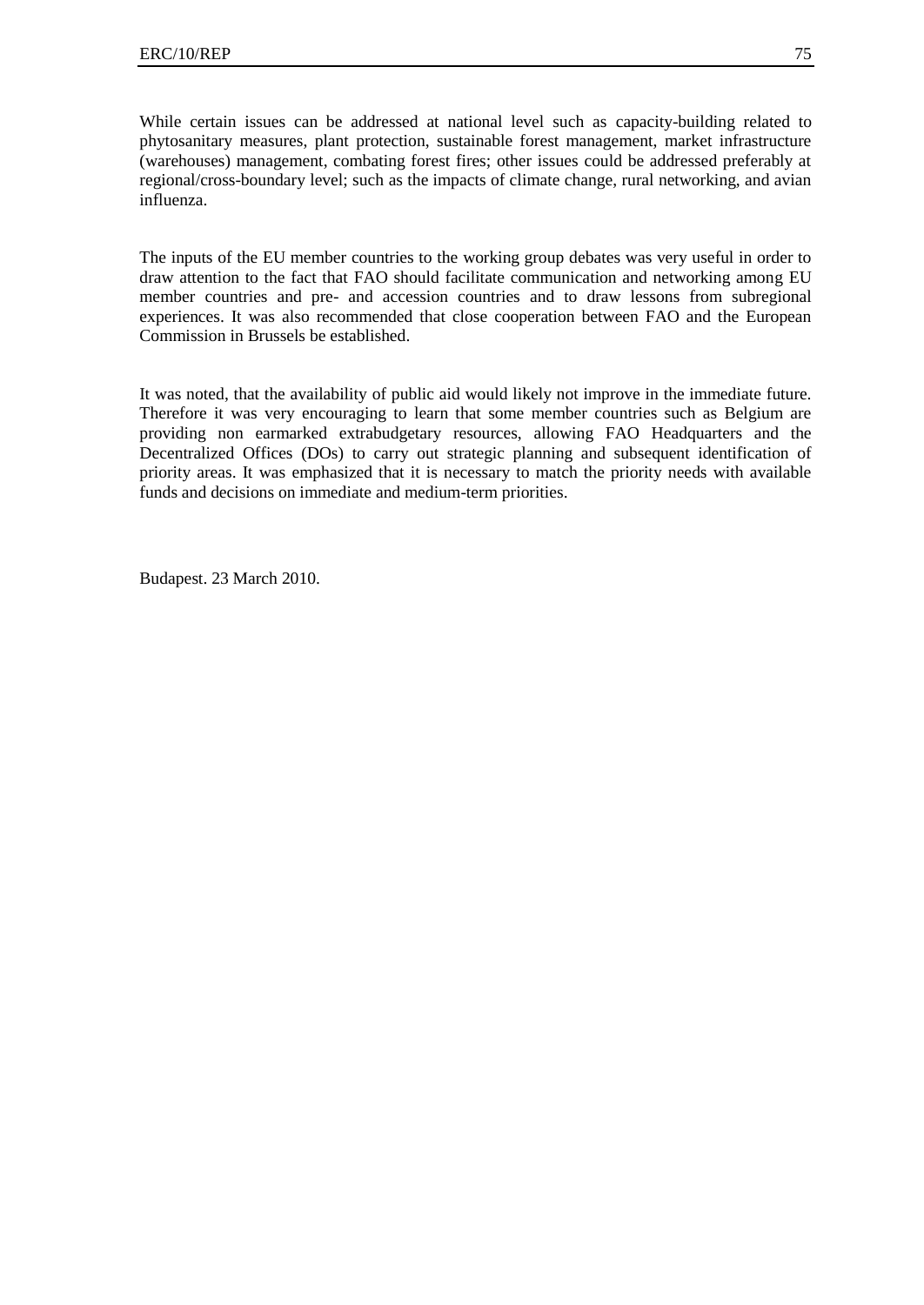#### **Annex 3**

#### **WORKING GROUP 3 – CENTRAL ASIA**

Participants from Azerbaijan, Tajikistan and Turkey from the Central Asia (CA) Region and participants from the EU member countries were the Czech Republic, Estonia and Finland. FAO was represented by the Subregional Coordinator, Central Asia.

Facilitator: Mr David Kirviladze

Reporting Officer: Mustapha Sinaceur, Subregional Coordinator, Central Asia

Questions reviewed by the participants were mainly related to ownership but also concerning the type of support (products and services) the countries were expecting from FAO.

In the absence of other countries from the region, the Subregional Coordinator was asked to introduce the commonalities and/or differences between the priority areas of countries in the CA region; The countries present described the common issues, and comments were made on the working paper distributed: "Subregional Office for Central Asia (SEC) Priority Areas of Work during  $2010$ -2013" as follows:

- Sustainable Intensification of Crop Production
- Increased Sustainable Livestock Production
- Sustainable Management and Use of Fishery and Aquaculture Resources
- Improved Quality and Safety of Foods
- Sustainable Management of Forest and Trees
- Sustainable Management of Land, Water and Genetic Resources
- Enabling Environment for Markets to Improve Livelihoods and Rural Development
- Increased and More Effective Public and Private Investment in Agriculture and Rural Development

In general, the CA countries discussed issues of priorities, strategies and policies related to national government programmes for the provision of food supply and concerning regional development.

The main issues related to:

- low use fertilizers and other chemical inputs due to the limited financial resources of smallholders
- poor storage facilities, which result in a very high level (20-30 percent) of harvest and post-harvest losses
- insufficient knowledge and capacities at all stages of the value chain that results in poor market opportunities
- animal genetics and livestock production
- lack of credits for small and medium-size rural enterprises and individual producers
- poor capacities to prepare rural investments